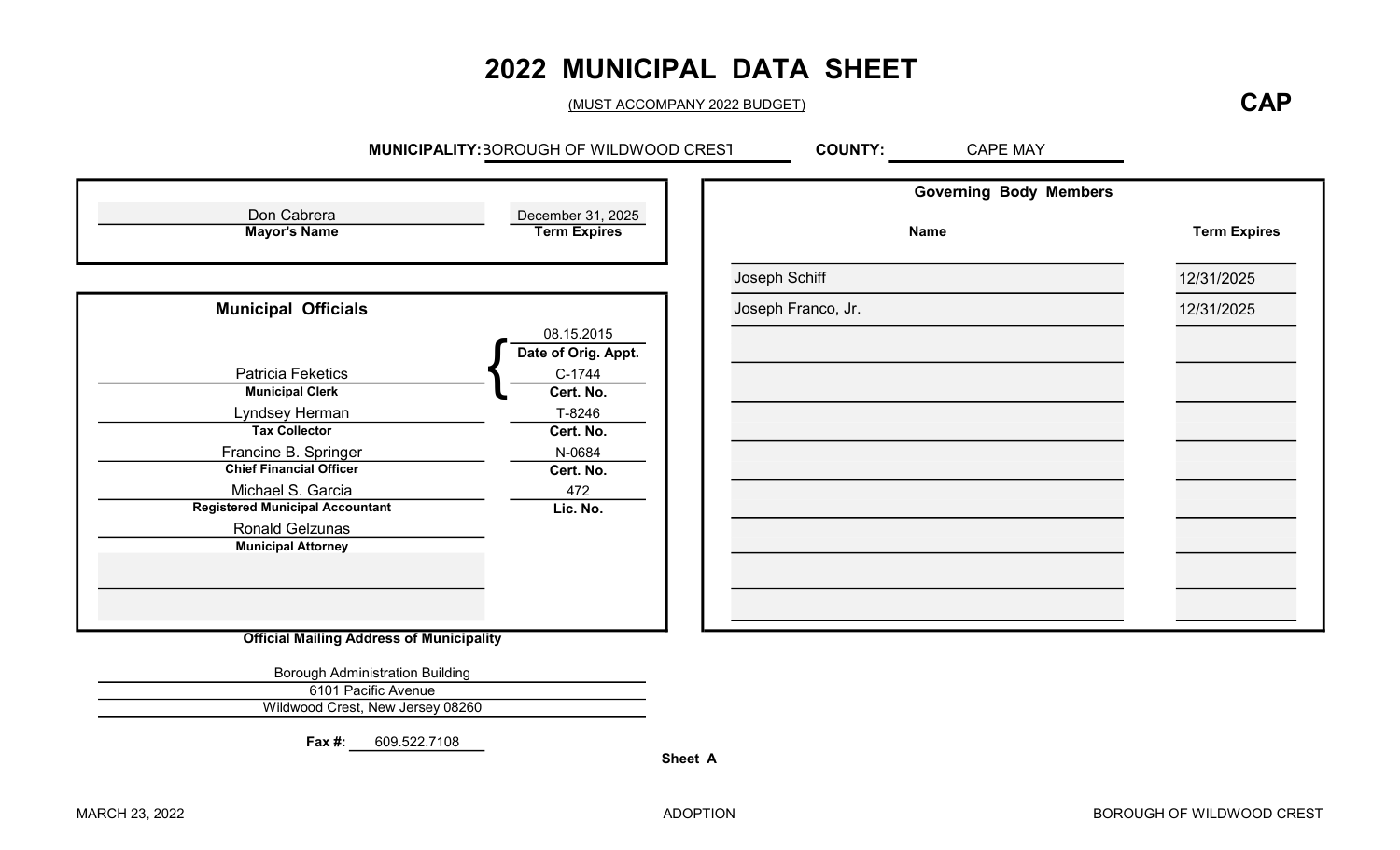| 2022<br><b>MUNICIPAL BUDGET</b>                                                                                                                                                                                        |                                                                                                                                                                                                                                                                                                                                                                                                                                                                                                                                                                                                                                                                               |                                                                                                     |                            |                                                                     |                                                                                 |                                                                                                                                                                                                                                                                                                                                                                                                                                                                                                                                                                                    |  |  |
|------------------------------------------------------------------------------------------------------------------------------------------------------------------------------------------------------------------------|-------------------------------------------------------------------------------------------------------------------------------------------------------------------------------------------------------------------------------------------------------------------------------------------------------------------------------------------------------------------------------------------------------------------------------------------------------------------------------------------------------------------------------------------------------------------------------------------------------------------------------------------------------------------------------|-----------------------------------------------------------------------------------------------------|----------------------------|---------------------------------------------------------------------|---------------------------------------------------------------------------------|------------------------------------------------------------------------------------------------------------------------------------------------------------------------------------------------------------------------------------------------------------------------------------------------------------------------------------------------------------------------------------------------------------------------------------------------------------------------------------------------------------------------------------------------------------------------------------|--|--|
| Municipal Budget of the                                                                                                                                                                                                | <b>BOROUGH</b>                                                                                                                                                                                                                                                                                                                                                                                                                                                                                                                                                                                                                                                                | of                                                                                                  | <b>WILDWOOD CREST</b>      | , County of                                                         | <b>CAPE MAY</b>                                                                 | for the Fiscal Year 2022.                                                                                                                                                                                                                                                                                                                                                                                                                                                                                                                                                          |  |  |
| 16th<br>day of<br>N.J.A.C. 5:30-4.4(d).<br>revenues equals the total of appropriations.<br>Certified by me, this<br>MGarcia@ford-scott.com<br><b>Registered Municipal Accountant</b><br>Ocean City NJ 08226<br>Address | It is hereby certified that the Budget and Capital Budget annexed hereto and hereby made a part<br>hereof is a true copy of the Budget and Capital Budget approved by resolution of the Governing Body on the<br>February<br>and that public advertisement will be made in accordance with the provisions of N.J.S.A. 40A:4-6 and<br>Certified by me, this<br>16th<br>It is hereby certified that the approved Budget annexed hereto and hereby made<br>a part is an exact copy of the original on file with the Clerk of the Governing Body, that all<br>additions are correct, all statements contained herein are in proof, and the total of anticipated<br>16th<br>day of | , 2022<br>day of<br>February<br>1535 Haven Avenue<br>Address<br>609.399.6333<br><b>Phone Number</b> | , 2022<br>February<br>2022 | Local Budget Law, N.J.S.A. 40A:4-1 et seq.<br>Certified by me, this | 16th<br>day of<br>fspringer@wildwoodcrest.org<br><b>Chief Financial Officer</b> | pfeketics@wildwoodcrest.org<br>Clerk<br>6101 Pacific Avenue<br><b>Address</b><br>Wildwood Crest, New Jersey 08260<br><b>Address</b><br>609.729.8040<br><b>Phone Number</b><br>It is hereby certified that the approved Budget annexed hereto and hereby made<br>a part is an exact copy of the original on file with the Clerk of the Governing Body, that all<br>additions are correct, all statements contained herein are in proof, the total of anticipated<br>revenues equals the total of appropriations and the budget is in full compliance with the<br>, 2022<br>February |  |  |
|                                                                                                                                                                                                                        |                                                                                                                                                                                                                                                                                                                                                                                                                                                                                                                                                                                                                                                                               |                                                                                                     | DO NOT USE THESE SPACES    |                                                                     |                                                                                 |                                                                                                                                                                                                                                                                                                                                                                                                                                                                                                                                                                                    |  |  |
| foregoing only.                                                                                                                                                                                                        | CERTIFICATION OF ADOPTED BUDGET<br>(Do not advertise this Certification form)<br>It is hereby certified that the amounts to be raised by taxation for local purposes has been<br>compared with the approved Budget previously certified by me and any changes required as a<br>condition to such approval have been made. The adopted budget is certified with respect to the<br><b>STATE OF NEW JERSEY</b><br><b>Department of Community Affairs</b><br>Director of the Division of Local Government Services                                                                                                                                                                |                                                                                                     |                            |                                                                     |                                                                                 |                                                                                                                                                                                                                                                                                                                                                                                                                                                                                                                                                                                    |  |  |
| 2022<br>Dated:                                                                                                                                                                                                         | By:                                                                                                                                                                                                                                                                                                                                                                                                                                                                                                                                                                                                                                                                           |                                                                                                     | Sheet 1                    |                                                                     |                                                                                 |                                                                                                                                                                                                                                                                                                                                                                                                                                                                                                                                                                                    |  |  |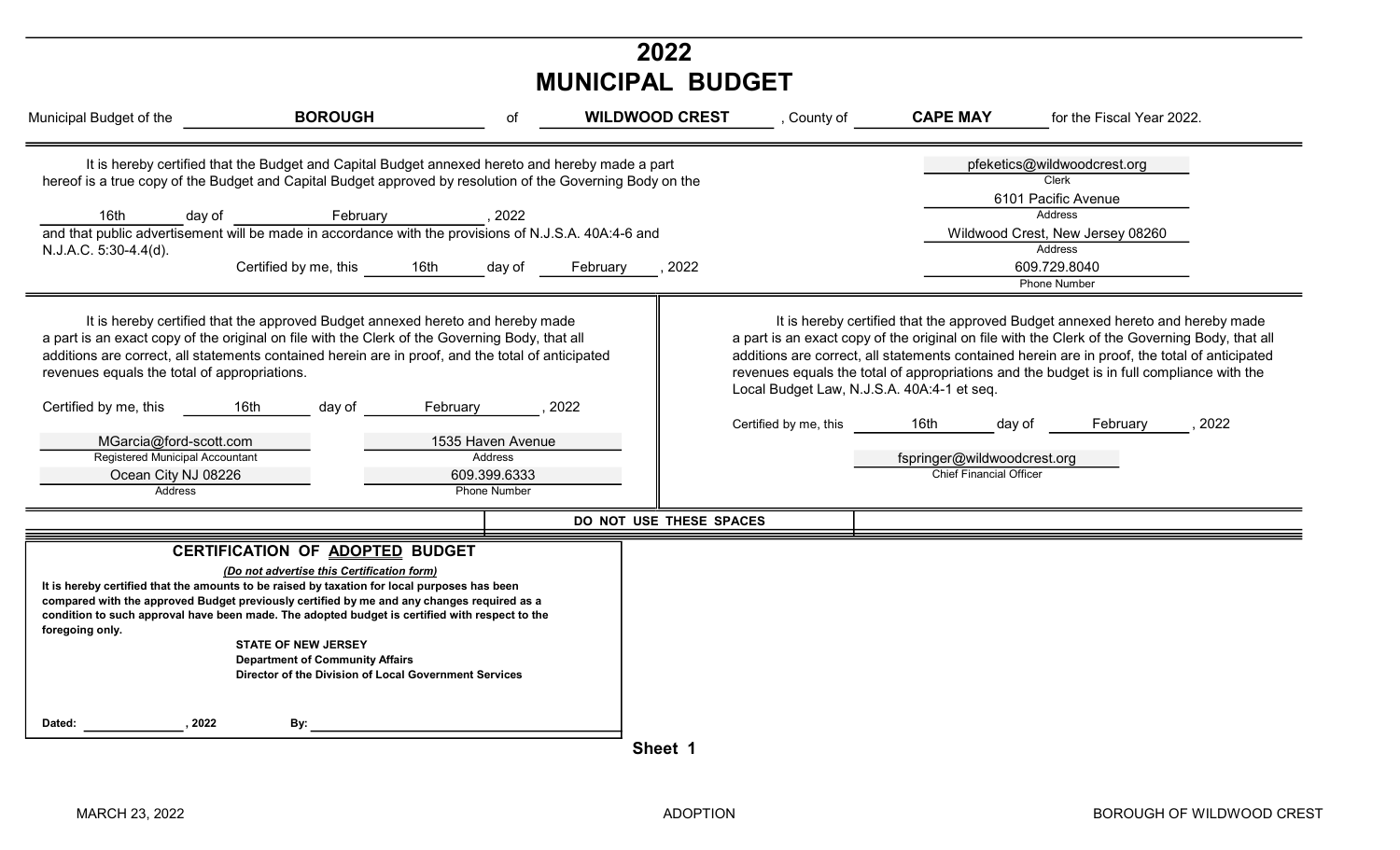#### MUNICIPAL BUDGET NOTICE

| Section 1. |                                                                                                                                                   |                                                                               |                          |                         |              |        |                      |                                                                    |
|------------|---------------------------------------------------------------------------------------------------------------------------------------------------|-------------------------------------------------------------------------------|--------------------------|-------------------------|--------------|--------|----------------------|--------------------------------------------------------------------|
|            | Municipal Budget of the                                                                                                                           | <b>BOROUGH</b>                                                                | $\circ$ f                | WILDWOOD CREST          |              |        | , County of GAPE MAY | for the Fiscal Year 2022                                           |
|            | Be it Resolved, that the following statements of revenues and appropriations shall constitute the Municipal Budget for the year 2022;             |                                                                               |                          |                         |              |        |                      |                                                                    |
|            | Be it Further Resolved, that said Budget be published in the                                                                                      |                                                                               |                          | <b>Herald Newspaper</b> |              |        |                      |                                                                    |
|            |                                                                                                                                                   | $\frac{1}{2}$ , 2022                                                          |                          |                         |              |        |                      |                                                                    |
|            | The Governing Body of the __________ BOROUGH                                                                                                      |                                                                               | of WILDWOOD CREST        |                         |              |        |                      | does hereby approve the following as the Budget for the year 2022: |
|            | <b>RECORDED VOTE</b><br>(Insert Last Name)                                                                                                        |                                                                               | <b>Schiff</b>            |                         |              |        | <b>Abstained</b>     |                                                                    |
|            |                                                                                                                                                   | <b>Ayes</b>                                                                   | <b>Franco</b><br>Cabrera | <b>Nays</b>             |              |        | <b>Absent</b>        |                                                                    |
|            | Notice is hereby given that the Budget and Tax Resolution was approved by the                                                                     |                                                                               |                          | <b>COMMISSIONERS</b>    |              | of the |                      | <b>BOROUGH</b>                                                     |
| of         |                                                                                                                                                   | WILDWOOD CREST _____________, County of ______CAPE MAY ____, on _____February |                          |                         | 16th , 2022. |        |                      |                                                                    |
|            | A Hearing on the Budget and Tax Resolution will be held at Borough Administration Building (American bookstand                                    |                                                                               |                          |                         |              | March  | 23rd                 | ,2022 at                                                           |
|            | 5:30PM o'clock P.M. at which time and place objections to said Budget and Tax Resolution for the year 2022 may be presented by taxpayers or other |                                                                               |                          |                         |              |        |                      |                                                                    |
|            | interested persons.                                                                                                                               |                                                                               |                          |                         |              |        |                      |                                                                    |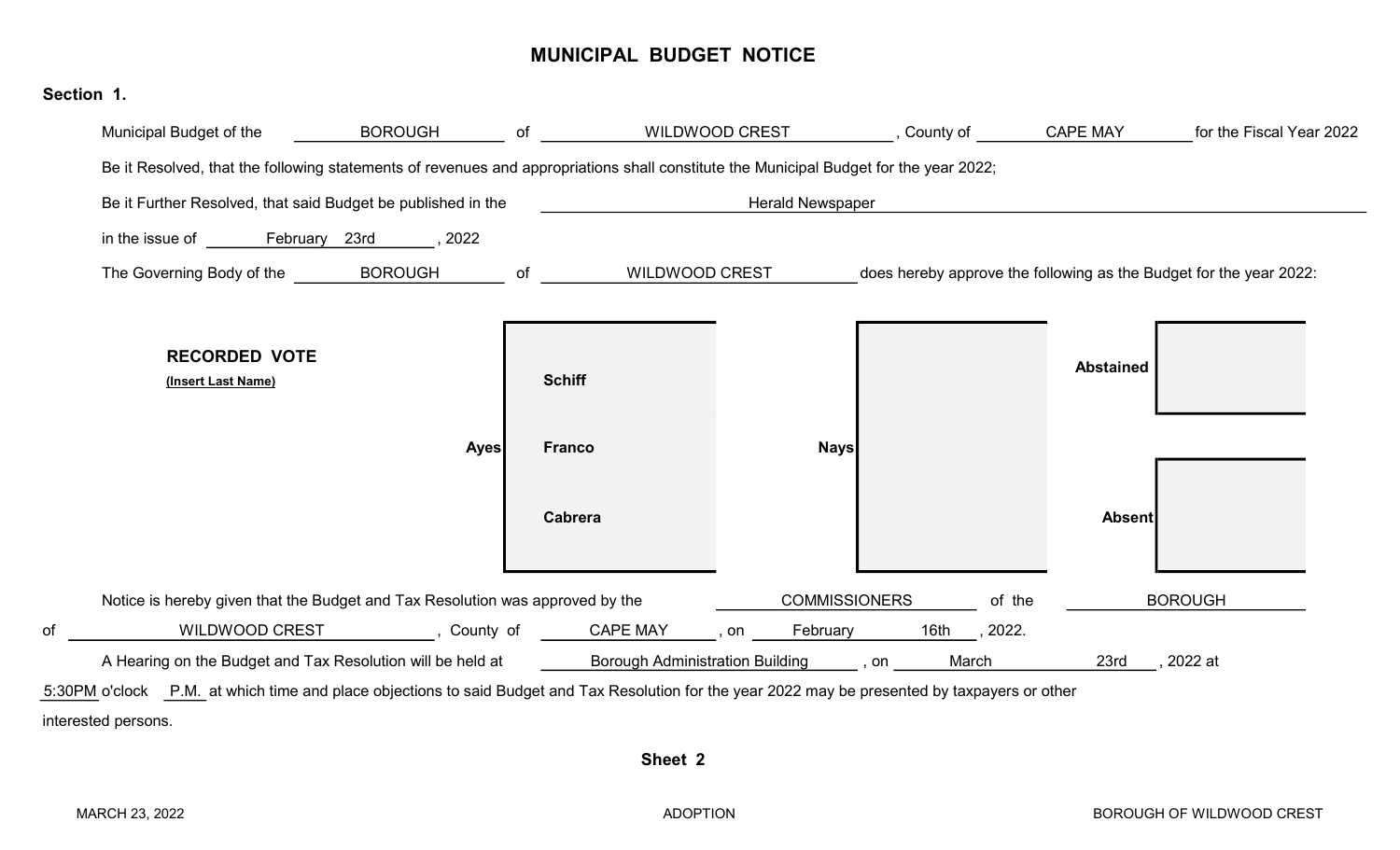#### EXPLANATORY STATEMENT

#### SUMMARY OF CURRENT FUND SECTION OF APPROVED BUDGET

|                                                                                                                                                            |        |                                             | <b>YEAR 2022</b>    |
|------------------------------------------------------------------------------------------------------------------------------------------------------------|--------|---------------------------------------------|---------------------|
| General Appropriations For: (Reference to item and sheet number should be omitted in advertised budget)                                                    |        |                                             | <b>XXXXXXXXXXXX</b> |
| 1. Appropriations within "CAPS" -                                                                                                                          |        |                                             | <b>XXXXXXXXXXXX</b> |
| (a) Municipal Purposes {(Item H-1, Sheet 19)(N.J.S.A. 40A:4-45.2)}                                                                                         |        |                                             | 16,840,224.00       |
| 2. Appropriations excluded from "CAPS" -                                                                                                                   |        |                                             | <b>XXXXXXXXXXXX</b> |
| (a) Municipal Purposes {(Item H-2, Sheet 28)(N.J.S.A. 40A:4-53.3 as amended)}                                                                              |        |                                             | 8,675,051.73        |
| (b) Local District School Purposes in Municipal Budget (Item K, Sheet 29)                                                                                  |        |                                             |                     |
| Total General Appropriations excluded from "CAPS" (Item O, Sheet 29)                                                                                       |        |                                             | 8,675,051.73        |
| 3. Reserve for Uncollected Taxes (Item M, Sheet 29) Based on Estimated                                                                                     | 97.25% | <b>Percent of Tax Collections</b>           | 863,422.59          |
|                                                                                                                                                            |        | <b>Building Aid Allowance</b><br>$2022 - $$ |                     |
| 4. Total General Appropriations (Item 9, Sheet 29)                                                                                                         |        | for Schools-State Aid<br>$2021 - $$         | 26,378,698.32       |
| 5. Less: Anticipated Revenues Other Than Current Property Tax (Item 5, Sheet 11) (i.e. Surplus, Miscellaneous Revenues and Receipts from Delinquent Taxes) |        |                                             | 10,216,833.73       |
| 6. Difference: Amount to be Raised by Taxes for Support of Municipal Budget (as follows)                                                                   |        |                                             | XXXXXXXXXXX         |
| (a) Local Tax for Municipal Purposes Including Reserve for Uncollected Taxes (Item 6(a), Sheet 11)                                                         |        |                                             | 16, 161, 864.59     |
| (b) Addition to Local District School Tax (Item 6(b), Sheet 11)                                                                                            |        |                                             |                     |
| (c) Minimum Library Tax                                                                                                                                    |        |                                             |                     |
|                                                                                                                                                            |        |                                             |                     |
|                                                                                                                                                            |        |                                             |                     |
|                                                                                                                                                            |        |                                             |                     |
|                                                                                                                                                            |        |                                             |                     |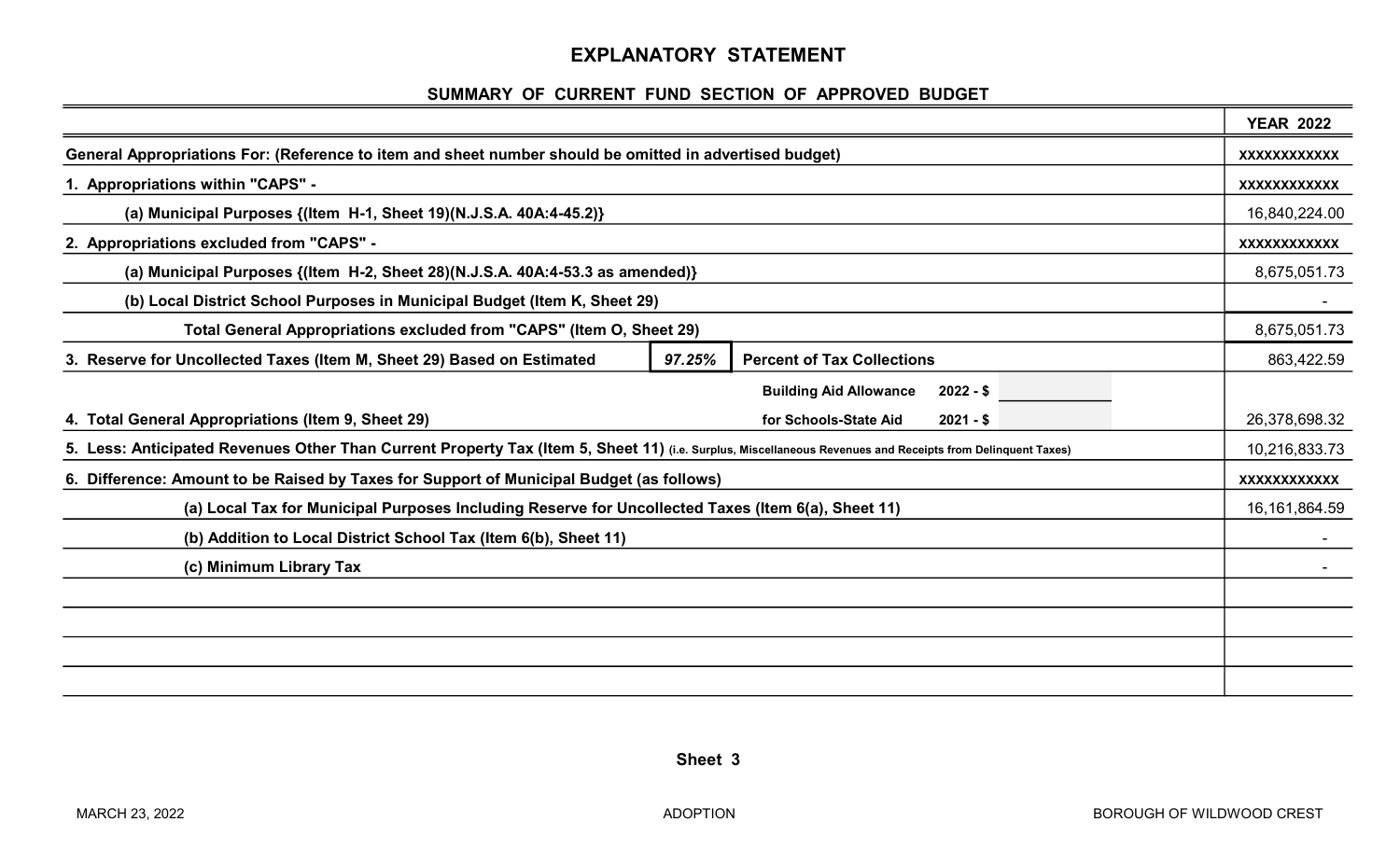#### EXPLANATORY STATEMENT - (Continued)

#### SUMMARY OF 2021 APPROPRIATIONS EXPENDED AND CANCELED

|                                                                                                             | General                   |                                            |                                            |                          |                          |                          |                |
|-------------------------------------------------------------------------------------------------------------|---------------------------|--------------------------------------------|--------------------------------------------|--------------------------|--------------------------|--------------------------|----------------|
|                                                                                                             | <b>Budget</b>             | <b>Utility</b>                             | <b>Utility</b>                             | <b>Utility</b>           | <b>Utility</b>           | <b>Utility</b>           | <b>Utility</b> |
| <b>Budget Appropriations - Adopted Budget</b>                                                               | 26,307,392.21             |                                            |                                            | $\overline{\phantom{a}}$ |                          |                          |                |
| Budget Appropriations Added by N.J.S.A. 40A:4-87                                                            |                           |                                            |                                            |                          |                          |                          |                |
| <b>Emergency Appropriations</b>                                                                             |                           |                                            |                                            | $\overline{\phantom{a}}$ |                          |                          |                |
| <b>Total Appropriations</b>                                                                                 | 26,307,392.21             |                                            |                                            | $\sim$                   |                          | $\blacksquare$           |                |
| Expenditures:<br>Paid or Charged (Including Reserve for<br><b>Uncollected Taxes)</b>                        | 24,652,654.88             |                                            |                                            | $\overline{\phantom{0}}$ |                          |                          |                |
| Reserved                                                                                                    | 1,650,343.03              |                                            |                                            | $\sim$                   | -                        | $\blacksquare$           |                |
| <b>Unexpended Balances Canceled</b><br><b>Total Expenditures and Unexpended</b><br><b>Balances Canceled</b> | 4,394.30<br>26,307,392.21 | $\overline{\phantom{a}}$<br>$\blacksquare$ | $\blacksquare$<br>$\overline{\phantom{a}}$ | $\sim$                   | $\overline{\phantom{a}}$ | $\blacksquare$<br>$\sim$ |                |
| Overexpenditures *                                                                                          | $\overline{\phantom{a}}$  | $\overline{\phantom{a}}$                   | $\overline{\phantom{a}}$                   | $\sim$                   |                          | $\blacksquare$           |                |

Sheet 3a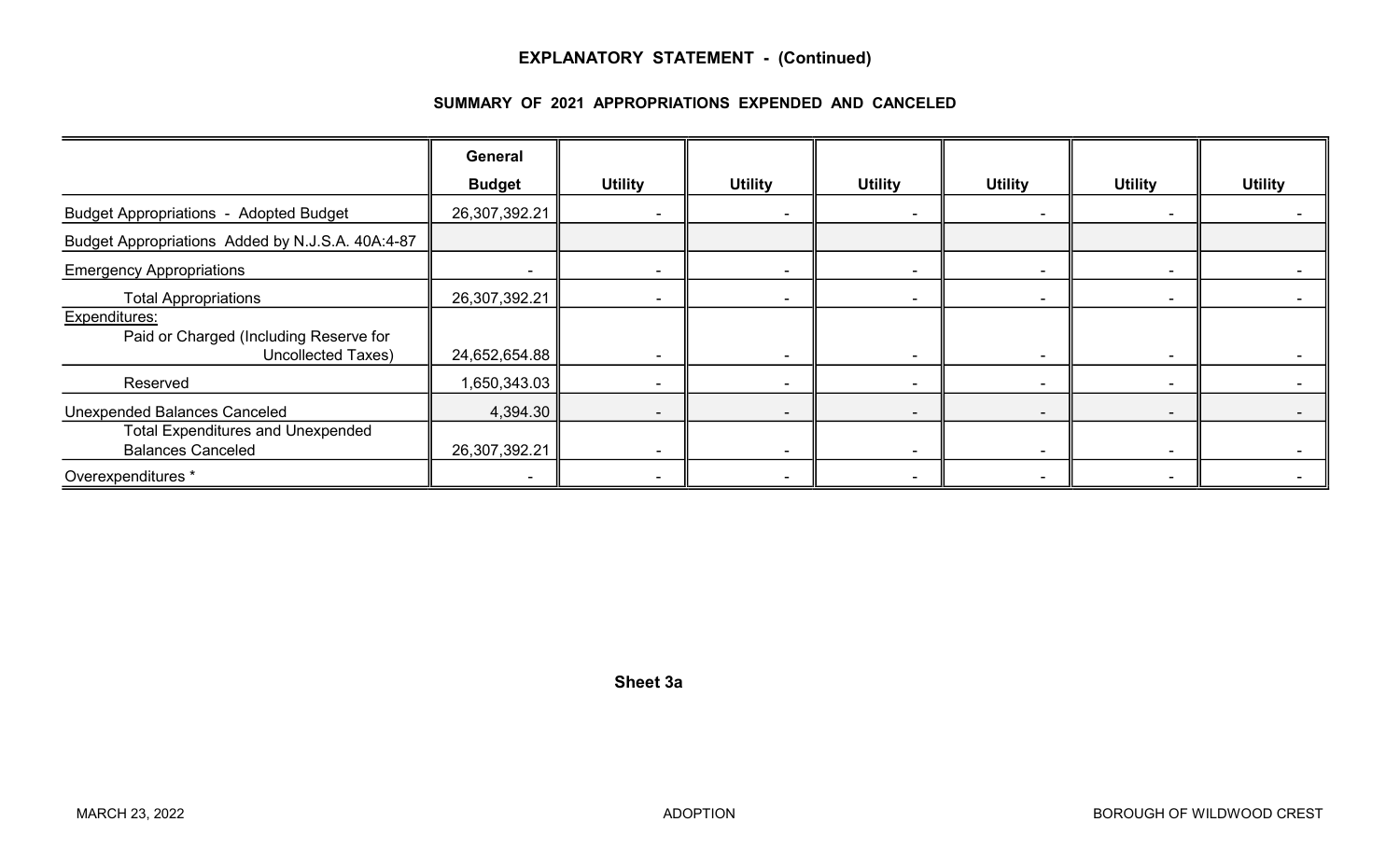|                                                                                                                                                                                                                                |                                         | EXPLANATORY STATEMENT - (Continued)                                                                         |                                       |
|--------------------------------------------------------------------------------------------------------------------------------------------------------------------------------------------------------------------------------|-----------------------------------------|-------------------------------------------------------------------------------------------------------------|---------------------------------------|
|                                                                                                                                                                                                                                | <b>BUDGET MESSAGE</b>                   |                                                                                                             |                                       |
| <b>CAP CALCULATION</b>                                                                                                                                                                                                         |                                         | <b>CAP CALCULATION</b>                                                                                      |                                       |
| Total General Appropriations for 2021<br>Cap Base Adjustment:<br>Subtotal                                                                                                                                                      | 25,749,272.00<br>25,749,272.00          | Allowable Operating Appropriations before<br>Additional Exceptions per (N.J.S.A. 40A:4-45.3)                | 16,559,379.30                         |
| <b>Exceptions Less:</b><br><b>Total Other Operations</b><br><b>Total Uniform Construction Code</b><br><b>Total Interlocal Service Agreement</b><br><b>Total Additional Appropriations</b><br><b>Total Capital Improvements</b> | 3,562,482.00<br>1,084,900.00            | Additions:<br>New Construction (Assessor Certification)<br>2020 Cap Bank Utilized<br>2021 Cap Bank Utilized | 71,053.86<br>298,401.90<br>396,100.05 |
| <b>Total Debt Service</b><br>Transferred to Board of Education<br>Type I School Debt<br>Total Public & Private Programs                                                                                                        | 3,789,955.00<br>224,795.00              | <b>Total Additions</b><br>Maximum Appropriations within "CAPS" Sheet 19 @<br>2.5%                           | 765,555.81<br>17,324,935.11           |
| Judgements<br><b>Total Deferred Charges</b><br><b>Cash Deficit</b><br><b>Reserve for Uncollected Taxes</b><br><b>Total Exceptions</b>                                                                                          | 22,155.00<br>909,493.00<br>9,593,780.00 | Additional Increase to COLA rate.<br>3.5%<br>1.0%<br>Amount of Increase allowable.                          | 161,554.92                            |
| Amount on Which CAP is Applied<br>2.5% CAP                                                                                                                                                                                     | 16,155,492.00<br>403,887.30             | Maximum Appropriations within "CAPS" Sheet 19 @<br>3.5%                                                     | 17,486,490.03                         |
| Allowable Operating Appropriations before<br>Additional Exceptions per (N.J.S.A. 40A:4-45.3)                                                                                                                                   | 16,559,379.30                           | <b>Total General Appropriations for Municipal Purposes</b><br>(Sheet 19, H-1)                               | 16,840,224.00                         |
|                                                                                                                                                                                                                                |                                         | Over or (Under) Appropriations Cap                                                                          | (646, 266.03)                         |

NOTE:

Sheet 3b

MANDATORY MINIMUM BUDGET MESSAGE MUST INCLUDE A SUMMARY OF:

1. HOW THE "CAP" WAS CALCULATED. (Explain in words what the "CAPS" mean and show the figures.)

2. A SUMMARY BY FUNCTION OF THE APPROPRIATIONS THAT ARE SPREAD AMONG MORE THAN ONE OFFICIAL LINE ITEM (e.g. if Police S & W appears in the regular section and also under "Operation Excluded from "CAPS" section, combine the figures for purposes of citizen understanding.)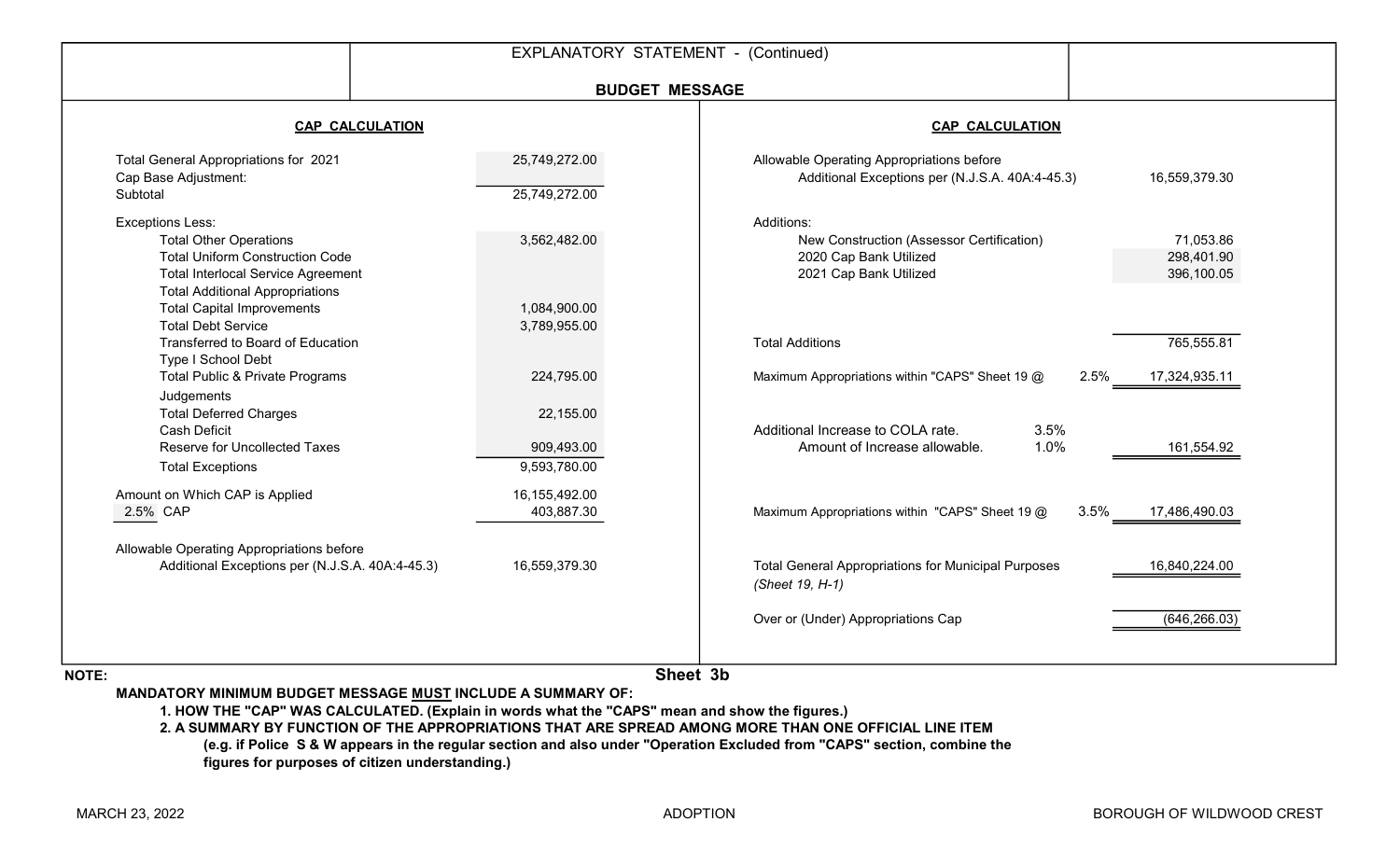|                                                                                                                                       |                                               | <b>BUDGET MESSAGE</b>                                                                      |  |
|---------------------------------------------------------------------------------------------------------------------------------------|-----------------------------------------------|--------------------------------------------------------------------------------------------|--|
|                                                                                                                                       | <b>RECAP OF GROUP INSURANCE APPROPRIATION</b> |                                                                                            |  |
| Following is a recap of the Municipality's Employee Group Insurance                                                                   |                                               |                                                                                            |  |
| Estimated Group Insurance Costs - 2022                                                                                                | \$3,150,000.00                                |                                                                                            |  |
| Estimated Amounts to be Contributed by Employees:                                                                                     |                                               |                                                                                            |  |
| Contribution from all eligible emp.                                                                                                   | 250,000.00                                    |                                                                                            |  |
|                                                                                                                                       | 2,900,000.00                                  |                                                                                            |  |
| Budgeted Group Insurance - Inside CAP<br><b>Budgeted Group Insurance - Utilities</b><br><b>Budgeted Group Insurance - Outside CAP</b> | 2,900,000.00                                  |                                                                                            |  |
| <b>TOTAL</b>                                                                                                                          | 2,900,000.00                                  |                                                                                            |  |
| Instead of receiving Health Benefits,<br>have elected an opt-out for 2022. This opt-out amount<br>is budgeted separately.             | 4 employees                                   |                                                                                            |  |
| <b>Health Benefits Waiver</b>                                                                                                         |                                               |                                                                                            |  |
| Salaries and Wages                                                                                                                    | 30,000.00<br>8                                | $\mathbf{A}$ $\mathbf{A}$ $\mathbf{A}$ $\mathbf{A}$ $\mathbf{A}$ $\mathbf{A}$ $\mathbf{A}$ |  |

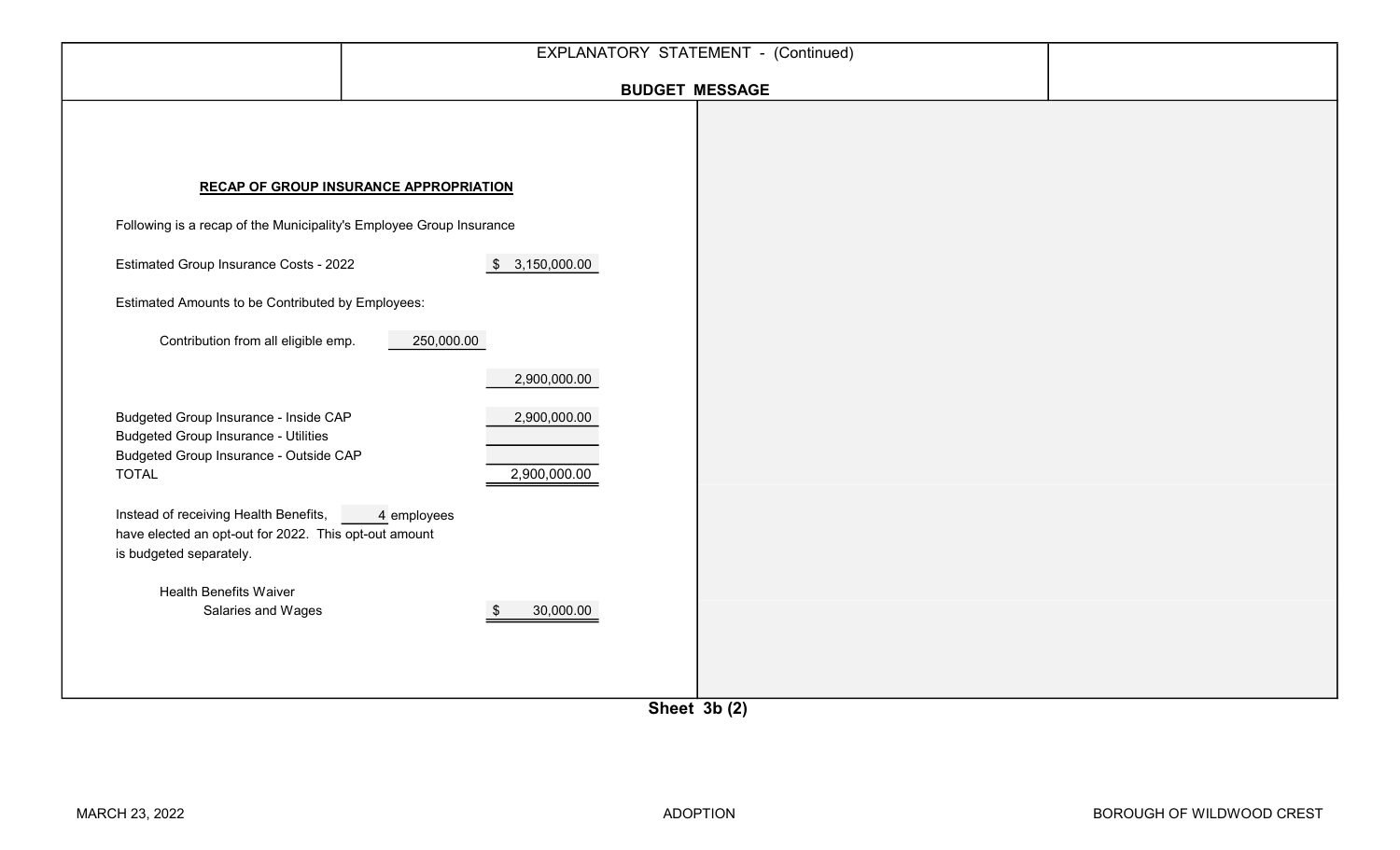|                                                                                                                                                                                                                                                              |                             | EXPLANATORY STATEMENT - (Continued)                                                                                                                                               |                     |                        |  |
|--------------------------------------------------------------------------------------------------------------------------------------------------------------------------------------------------------------------------------------------------------------|-----------------------------|-----------------------------------------------------------------------------------------------------------------------------------------------------------------------------------|---------------------|------------------------|--|
|                                                                                                                                                                                                                                                              | <b>BUDGET MESSAGE</b>       |                                                                                                                                                                                   |                     |                        |  |
| NEW JERSEY 2010 LOCAL UNIT LEVY CAP LAW                                                                                                                                                                                                                      |                             |                                                                                                                                                                                   |                     |                        |  |
|                                                                                                                                                                                                                                                              |                             | ADJUSTED TAX LEVY PRIOR TO EXCLUSIONS<br>Exclusions:<br>Allowable Shared Service Agreements Increase<br>Allowable Health Insurance Costs Increase                                 | 74,400.00           | 16,190,493.23          |  |
| P.L. 2007, c. 62, was amended by P.L. 2008 c. 6 and P.L. 2010 c. 44 (S-29 R1).                                                                                                                                                                               |                             | Allowable Pension Obligations Increases<br>Allowable LOSAP Increase<br>Allowable Capital Improvements Increase                                                                    | 51,913.00           |                        |  |
| The last amendment reduces the 4% to 2% and modifies some of the exceptions and<br>exclusions. It also removes the LFB waiver. The voter referendum now requires a vote in<br>excess of only 50% which is reduced from the original 60% in P.L. 2007, c. 62. |                             | Allowable Debt Service and Capital Leases Inc.<br>Recycling Tax appropriation<br>Deferred Charge to Future Taxation Unfunded<br><b>Current Year Deferred Charges: Emergencies</b> | 122,154.00          |                        |  |
| SUMMARY LEVY CAP CALCULATION                                                                                                                                                                                                                                 |                             | <b>Add Total Exclusions</b><br>Less Cancelled or Unexpended Waivers<br>Less Cancelled or Unexpended Exclusions                                                                    |                     | 248,467.00<br>4,394.00 |  |
|                                                                                                                                                                                                                                                              |                             | <b>ADJUSTED TAX LEVY</b>                                                                                                                                                          |                     | 16,434,566.23          |  |
| <b>LEVY CAP CALCULATION</b>                                                                                                                                                                                                                                  |                             | Additions:                                                                                                                                                                        |                     |                        |  |
| Prior Year Amount to be Raised by Taxation<br>Less:                                                                                                                                                                                                          | 15,895,188.35               | New Ratables - Increase for new construction<br>Prior Year's Local Purpose Tax Rate (per \$100)<br>New Ratable Adjustment to Levy                                                 | 10,403,200<br>0.683 | 71,053.86              |  |
| Less: Prior Year Deferred Charges to Future Taxation Unfunded<br>Less: Prior Year Deferred Charges: Emergencies<br>Less: Prior Year Recycling Tax                                                                                                            | 22,155.77                   | Amounts approved by Referendum<br>Levy CAP Bank Applied                                                                                                                           |                     |                        |  |
| Less:<br>Less:                                                                                                                                                                                                                                               |                             | MAXIMUM ALLOWABLE AMOUNT TO BE RAISED BY TAXATION                                                                                                                                 |                     | 16,505,620.09          |  |
| Net Prior Year Tax Levy for Municipal Purpose Tax for CAP Calculation<br>Plus 2% CAP Increase                                                                                                                                                                | 15,873,032.58<br>317,460.65 | AMOUNT TO BE RAISED BY TAXATION FOR MUNICIPAL PURPOSES                                                                                                                            |                     | 16, 161, 864.59        |  |
| <b>ADJUSTED TAX LEVY</b>                                                                                                                                                                                                                                     | 16,190,493.23               | OVER OR (UNDER) 2% LEVY CAP                                                                                                                                                       |                     | (343, 755.50)          |  |
| Plus: Assumption of Service/Function<br>ADJUSTED TAX LEVY PRIOR TO EXCLUSIONS                                                                                                                                                                                | 16,190,493.23               | (must be equal or under for Introduction)                                                                                                                                         |                     |                        |  |

Sheet 3 - Levy CAP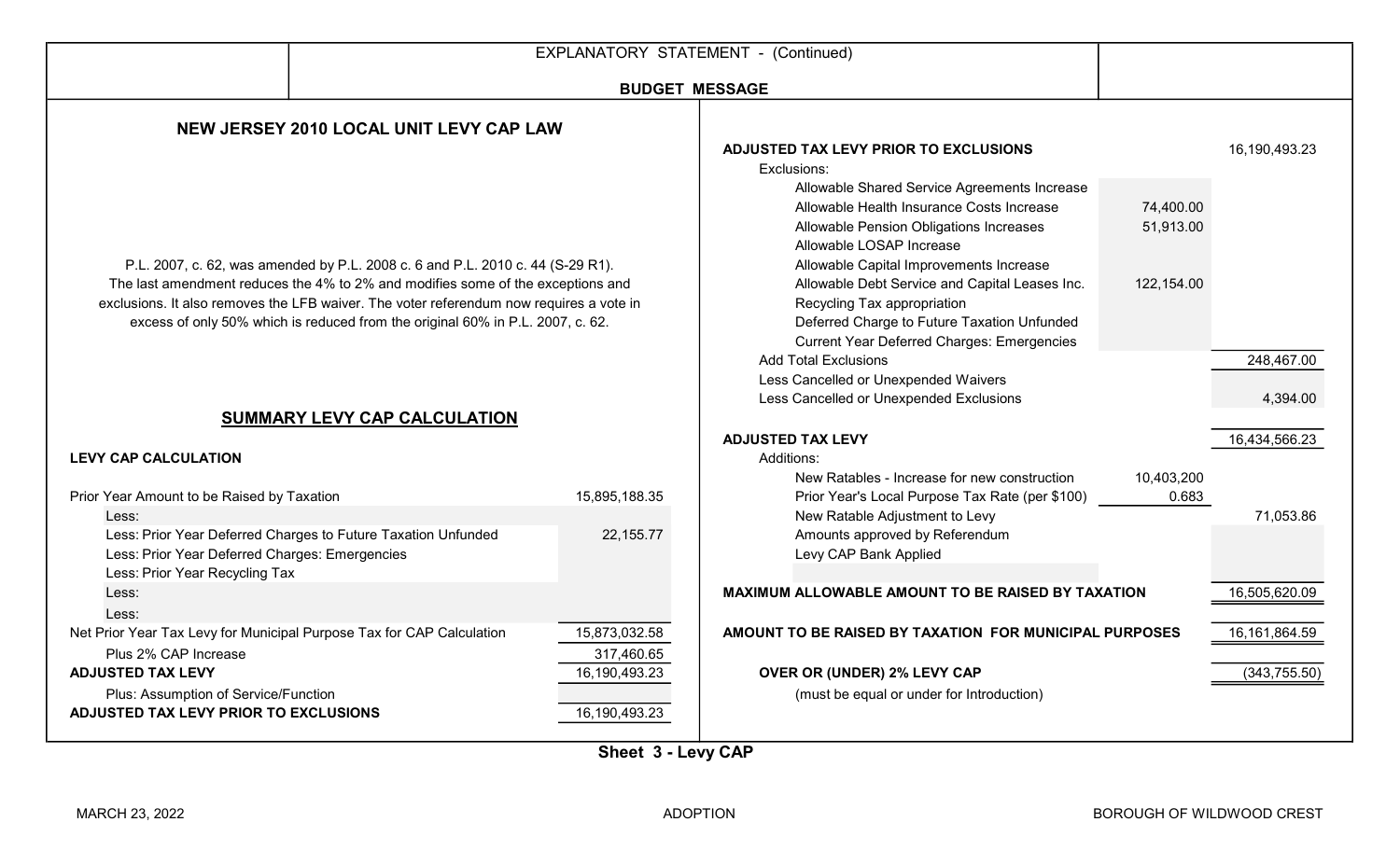|                                                                     |            | EXPLANATORY STATEMENT - (Continued) |  |
|---------------------------------------------------------------------|------------|-------------------------------------|--|
|                                                                     |            | <b>BUDGET MESSAGE</b>               |  |
|                                                                     |            |                                     |  |
| "2010" LEVY CAP BANKS:                                              |            |                                     |  |
|                                                                     |            |                                     |  |
| 2019                                                                |            |                                     |  |
| Maximum Allowable Amount to be Raised by Taxation                   | 15,986,283 |                                     |  |
| Amount to be Raised by Taxation for Municipal Purpose               | 15,553,245 |                                     |  |
| Available for Banking (CY 2022)                                     | 433,038    |                                     |  |
| Amount Used in CY 2022                                              |            |                                     |  |
| <b>Balance to Expire</b>                                            | 433,038    |                                     |  |
|                                                                     |            |                                     |  |
| 2020                                                                |            |                                     |  |
| Maximum Allowable Amount to be Raised by Taxation                   | 16,168,236 |                                     |  |
| Amount to be Raised by Taxation for Municipal Purpose               | 15,752,045 |                                     |  |
| Available for Banking (CY 2022 - CY 2023)<br>Amount Used in CY 2022 | 416,191    |                                     |  |
|                                                                     |            |                                     |  |
| Balance to Carry Forward (CY 2023)                                  | 416,191    |                                     |  |
| 2021                                                                |            |                                     |  |
| Maximum Allowable Amount to be Raised by Taxation                   | 16,250,226 |                                     |  |
| Amount to be Raised by Taxation for Municipal Purpose               | 15,895,188 |                                     |  |
| Available for Banking (CY 2022 - CY 2024)                           | 355,038    |                                     |  |
| Amount Used in CY 2022                                              |            |                                     |  |
| Balance to Carry Forward (CY 2023 - CY2024)                         | 355,038    |                                     |  |
|                                                                     |            |                                     |  |
| 2022                                                                |            |                                     |  |
| Maximum Allowable Amount to be Raised by Taxation                   | 16,505,620 |                                     |  |
| Amount to be Raised by Taxation for Municipal Purpose               | 16,161,865 |                                     |  |
| Available for Banking (CY 2023 - CY 2025)                           | 343,755    |                                     |  |
|                                                                     |            |                                     |  |
|                                                                     |            |                                     |  |
| <b>Total Levy CAP Bank</b>                                          | 1,114,984  |                                     |  |
|                                                                     |            |                                     |  |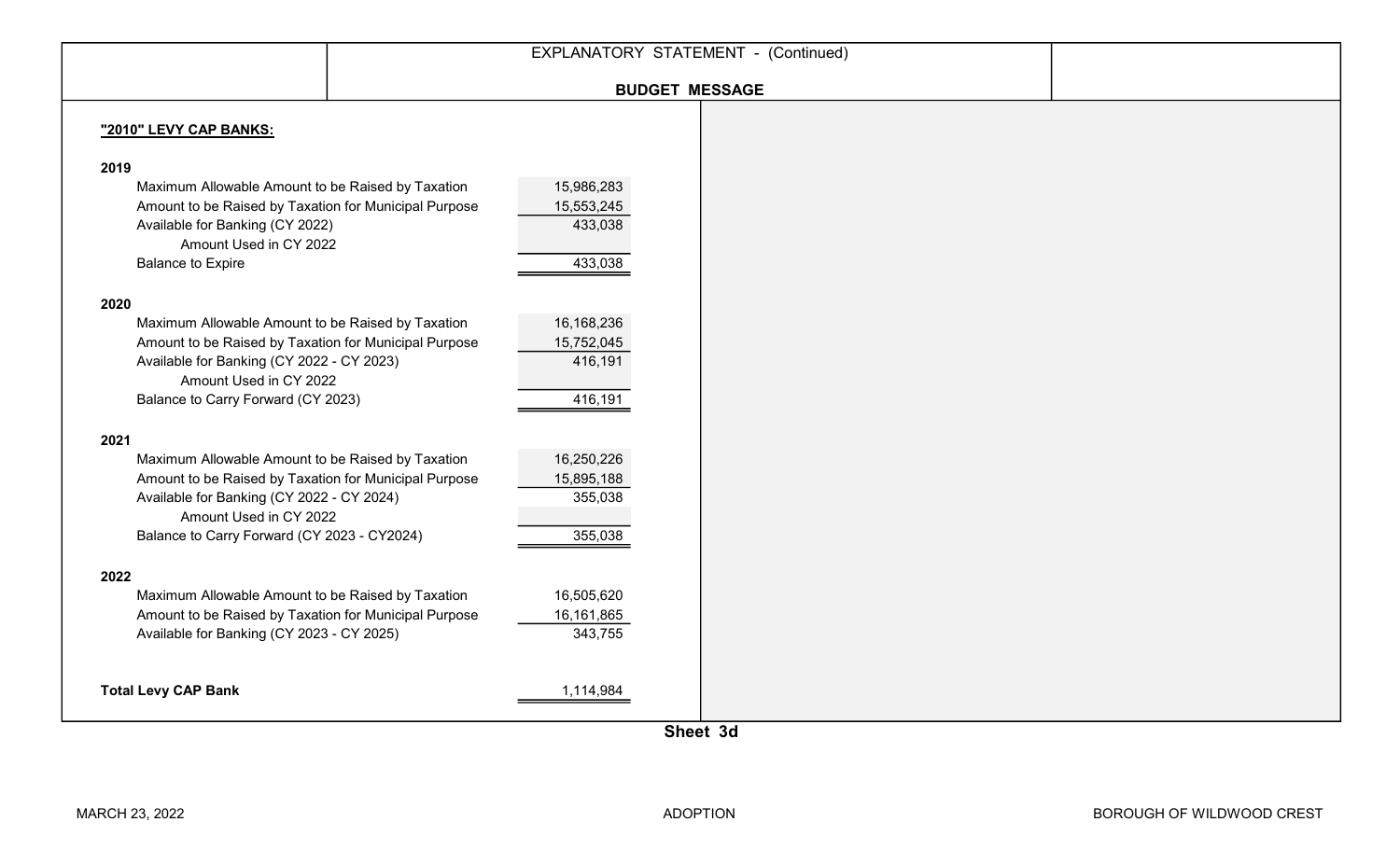### CURRENT FUND - ANTICIPATED REVENUES

|                                                                                            |                | <b>Anticipated</b> |                    | <b>Realized in</b> |
|--------------------------------------------------------------------------------------------|----------------|--------------------|--------------------|--------------------|
| <b>GENERAL REVENUES</b>                                                                    | <b>FCOA</b>    | 2022               | 2021               | Cash in 2021       |
| 1. Surplus Anticipated                                                                     | 08-101         | 3,700,000.00       | 3,400,000.00       | 3,400,000.00       |
| 2. Surplus Anticipated with Prior Written Consent of Director of Local Government Services | 08-102         |                    |                    |                    |
| <b>Total Surplus Anticipated</b>                                                           | 08-100         | 3,700,000.00       | 3,400,000.00       | 3,400,000.00       |
| Miscellaneous Revenues - Section A: Local Revenues<br>3.                                   | <b>XXXXXXX</b> | XXXXXXXXXX         | XXXXXXXXXX         | XXXXXXXXXX         |
| Licenses:                                                                                  | <b>XXXXXXX</b> | <b>XXXXXXXXXXX</b> | XXXXXXXXXX         | XXXXXXXXXX         |
| <b>Alcoholic Beverages</b>                                                                 | 08-103         |                    |                    |                    |
| Other                                                                                      | 08-104         | 150,000.00         | 150,000.00         | 154,485.00         |
| <b>Fees and Permits</b>                                                                    | 08-105         | 170,000.00         | 130,000.00         | 231,355.00         |
| Fines and Costs:                                                                           | <b>XXXXXXX</b> | <b>XXXXXXXXXXX</b> | <b>XXXXXXXXXXX</b> | <b>XXXXXXXXXXX</b> |
| <b>Municipal Court</b>                                                                     | 08-110         | 60,000.00          | 55,000.00          | 81,263.28          |
| Other                                                                                      | 08-109         |                    |                    |                    |
| Interest and Costs on Taxes                                                                | 08-112         | 70,000.00          | 85,000.00          | 78,881.92          |
| Interest and Costs on Assessments                                                          | 08-115         |                    |                    |                    |
| <b>Parking Meters</b>                                                                      | 08-111         | 320,000.00         | 280,000.00         | 419,068.14         |
| Interest on Investments and Deposits                                                       | 08-113         | 80,000.00          | 150,000.00         | 97,032.60          |
| <b>Anticipated Utility Operating Surplus</b>                                               | 08-114         |                    |                    |                    |
| Recreation Income - Pool                                                                   | 08-105         | 70,000.00          | 40,000.00          | 89,455.00          |
| <b>TV Cable Franchise Fee</b>                                                              | 08-105         | 50,653.00          | 45,530.00          | 45,530.71          |
| <b>Municipal Concession Income</b>                                                         | 08-105         | 245,000.00         | 242,500.00         | 246,826.00         |
|                                                                                            |                |                    |                    |                    |
|                                                                                            |                |                    |                    |                    |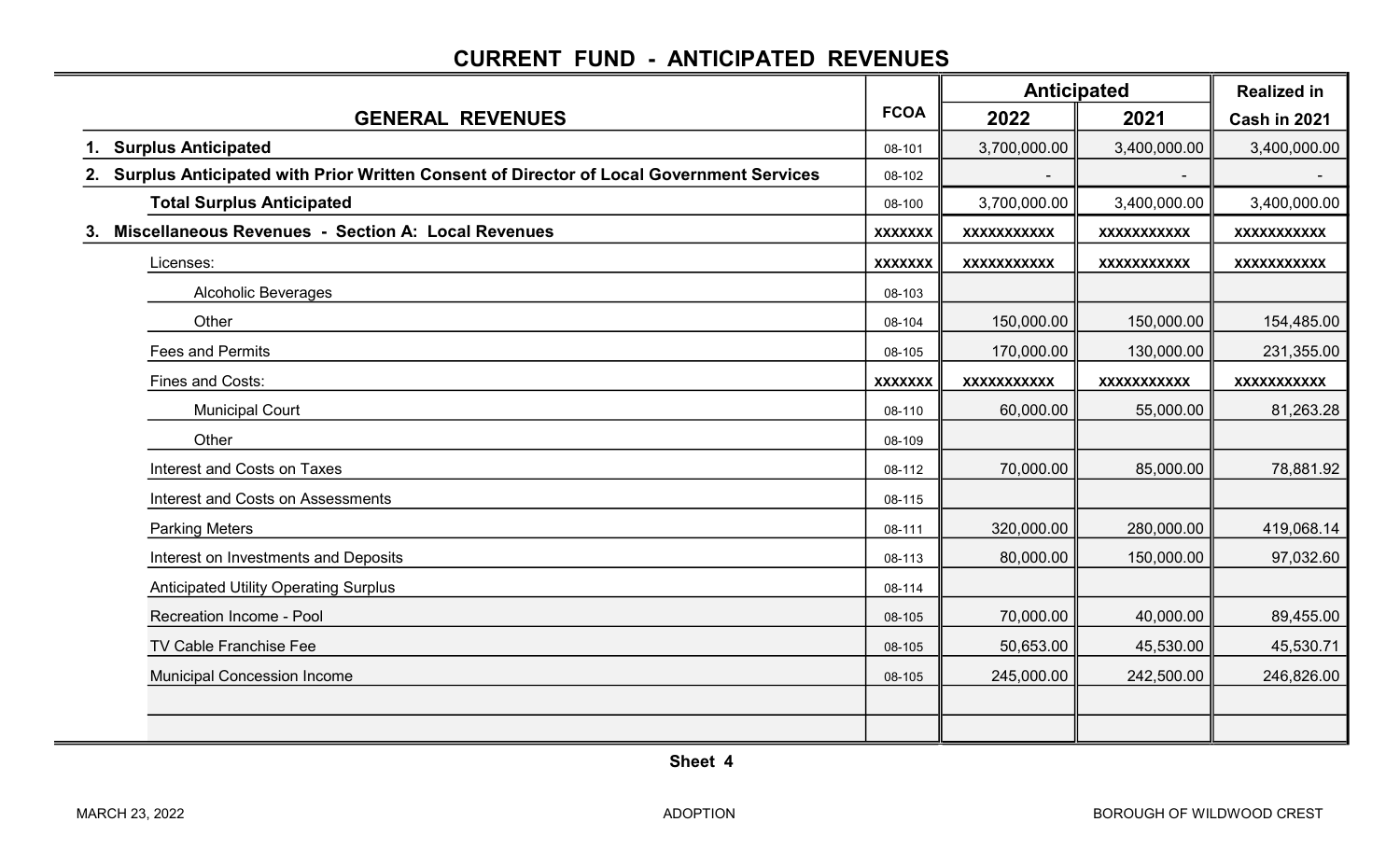|                                                                   |             | <b>Anticipated</b> |              | <b>Realized in</b> |
|-------------------------------------------------------------------|-------------|--------------------|--------------|--------------------|
| <b>GENERAL REVENUES</b>                                           | <b>FCOA</b> | 2022               | 2021         | Cash in 2021       |
| 3. Miscellaneous Revenues - Section A: Local Revenues (continued) |             |                    |              |                    |
| Interest and Costs on Delinquent Sewer Rents                      | 08-134      | 8,000.00           | 18,000.00    | 13,198.95          |
| <b>Ambulance Fees</b>                                             | 08-135      | 160,000.00         | 160,000.00   | 175,874.55         |
| <b>Sewer Rents</b>                                                | 08-123      | 3,460,300.00       | 3,562,482.00 | 3,649,804.64       |
|                                                                   |             |                    |              |                    |
|                                                                   |             |                    |              |                    |
|                                                                   |             |                    |              |                    |
|                                                                   |             |                    |              |                    |
|                                                                   |             |                    |              |                    |
|                                                                   |             |                    |              |                    |
|                                                                   |             |                    |              |                    |
|                                                                   |             |                    |              |                    |
|                                                                   |             |                    |              |                    |
|                                                                   |             |                    |              |                    |
|                                                                   |             |                    |              |                    |
|                                                                   |             |                    |              |                    |
|                                                                   |             |                    |              |                    |
|                                                                   |             |                    |              |                    |
|                                                                   |             |                    |              |                    |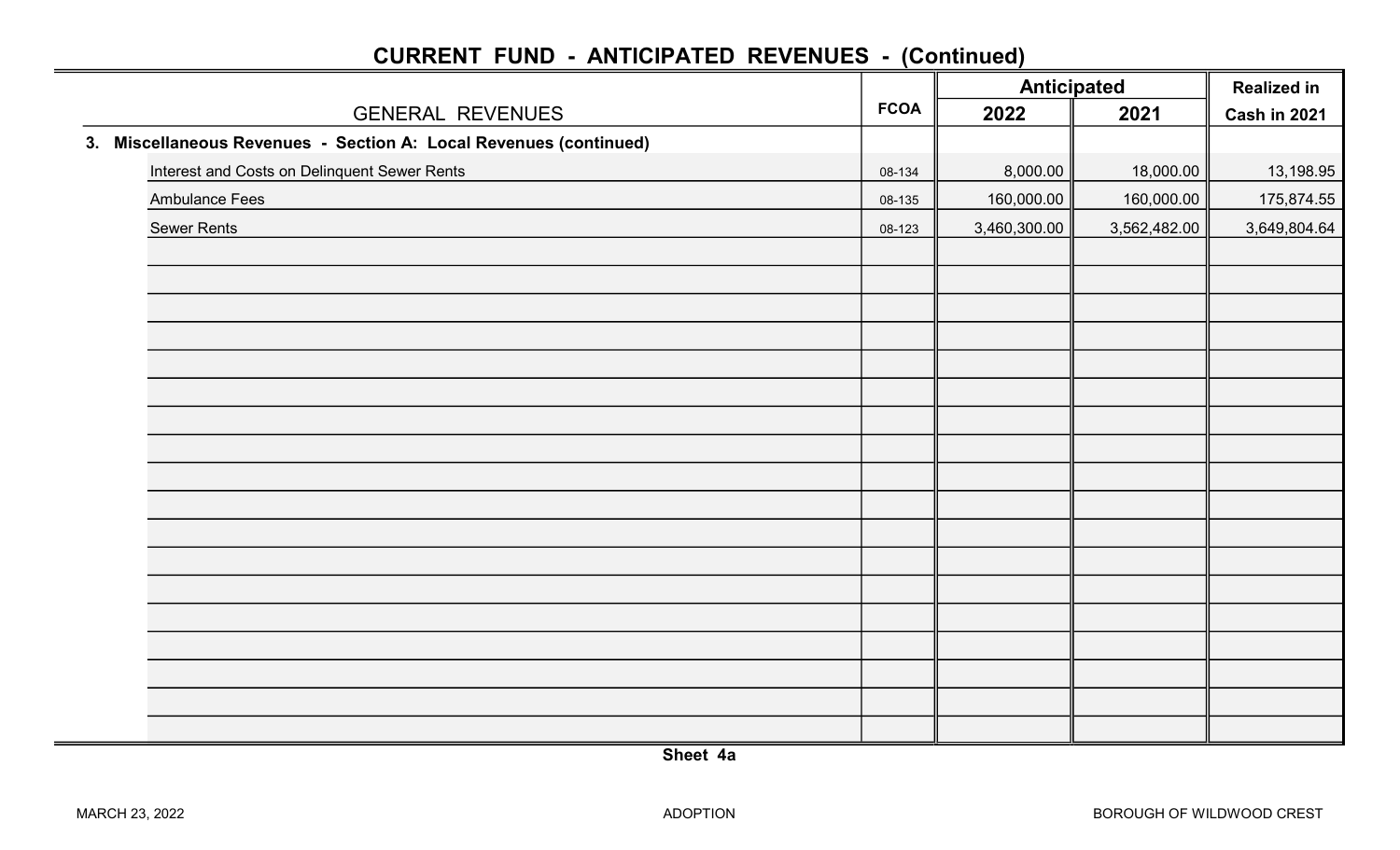|                                                                   |             | <b>Anticipated</b> |      | <b>Realized in</b> |
|-------------------------------------------------------------------|-------------|--------------------|------|--------------------|
| <b>GENERAL REVENUES</b>                                           | <b>FCOA</b> | 2022               | 2021 | Cash in 2021       |
| 3. Miscellaneous Revenues - Section A: Local Revenues (continued) |             |                    |      |                    |
|                                                                   |             |                    |      |                    |
|                                                                   |             |                    |      |                    |
|                                                                   |             |                    |      |                    |
|                                                                   |             |                    |      |                    |
|                                                                   |             |                    |      |                    |
|                                                                   |             |                    |      |                    |
|                                                                   |             |                    |      |                    |
|                                                                   |             |                    |      |                    |
|                                                                   |             |                    |      |                    |
|                                                                   |             |                    |      |                    |
|                                                                   |             |                    |      |                    |
|                                                                   |             |                    |      |                    |
|                                                                   |             |                    |      |                    |
|                                                                   |             |                    |      |                    |
|                                                                   |             |                    |      |                    |
|                                                                   |             |                    |      |                    |
|                                                                   |             |                    |      |                    |
|                                                                   |             |                    |      |                    |
|                                                                   |             |                    |      |                    |
|                                                                   |             |                    |      |                    |
|                                                                   |             |                    |      |                    |
|                                                                   |             |                    |      |                    |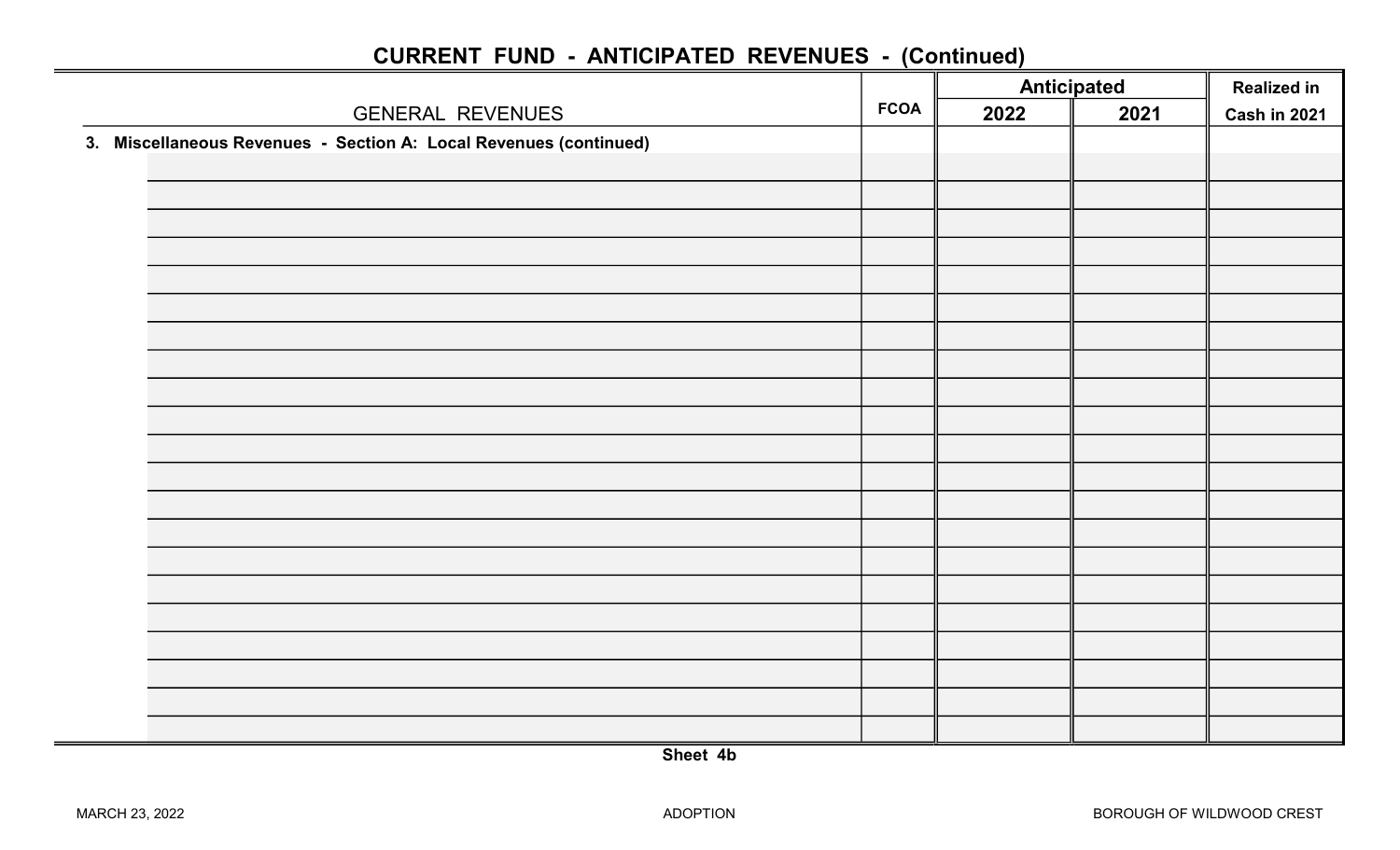|                                                                   |             | <b>Anticipated</b> |              | <b>Realized in</b> |
|-------------------------------------------------------------------|-------------|--------------------|--------------|--------------------|
| <b>GENERAL REVENUES</b>                                           | <b>FCOA</b> | 2022               | 2021         | Cash in 2021       |
| 3. Miscellaneous Revenues - Section A: Local Revenues (continued) |             |                    |              |                    |
|                                                                   |             |                    |              |                    |
|                                                                   |             |                    |              |                    |
|                                                                   |             |                    |              |                    |
|                                                                   |             |                    |              |                    |
|                                                                   |             |                    |              |                    |
|                                                                   |             |                    |              |                    |
|                                                                   |             |                    |              |                    |
|                                                                   |             |                    |              |                    |
|                                                                   |             |                    |              |                    |
|                                                                   |             |                    |              |                    |
|                                                                   |             |                    |              |                    |
|                                                                   |             |                    |              |                    |
|                                                                   |             |                    |              |                    |
|                                                                   |             |                    |              |                    |
|                                                                   |             |                    |              |                    |
|                                                                   |             |                    |              |                    |
|                                                                   |             |                    |              |                    |
|                                                                   |             |                    |              |                    |
|                                                                   |             |                    |              |                    |
|                                                                   |             |                    |              |                    |
| <b>Total Section A: Local Revenue</b>                             | 08-001      | 4,843,953.00       | 4,918,512.00 | 5,282,775.79       |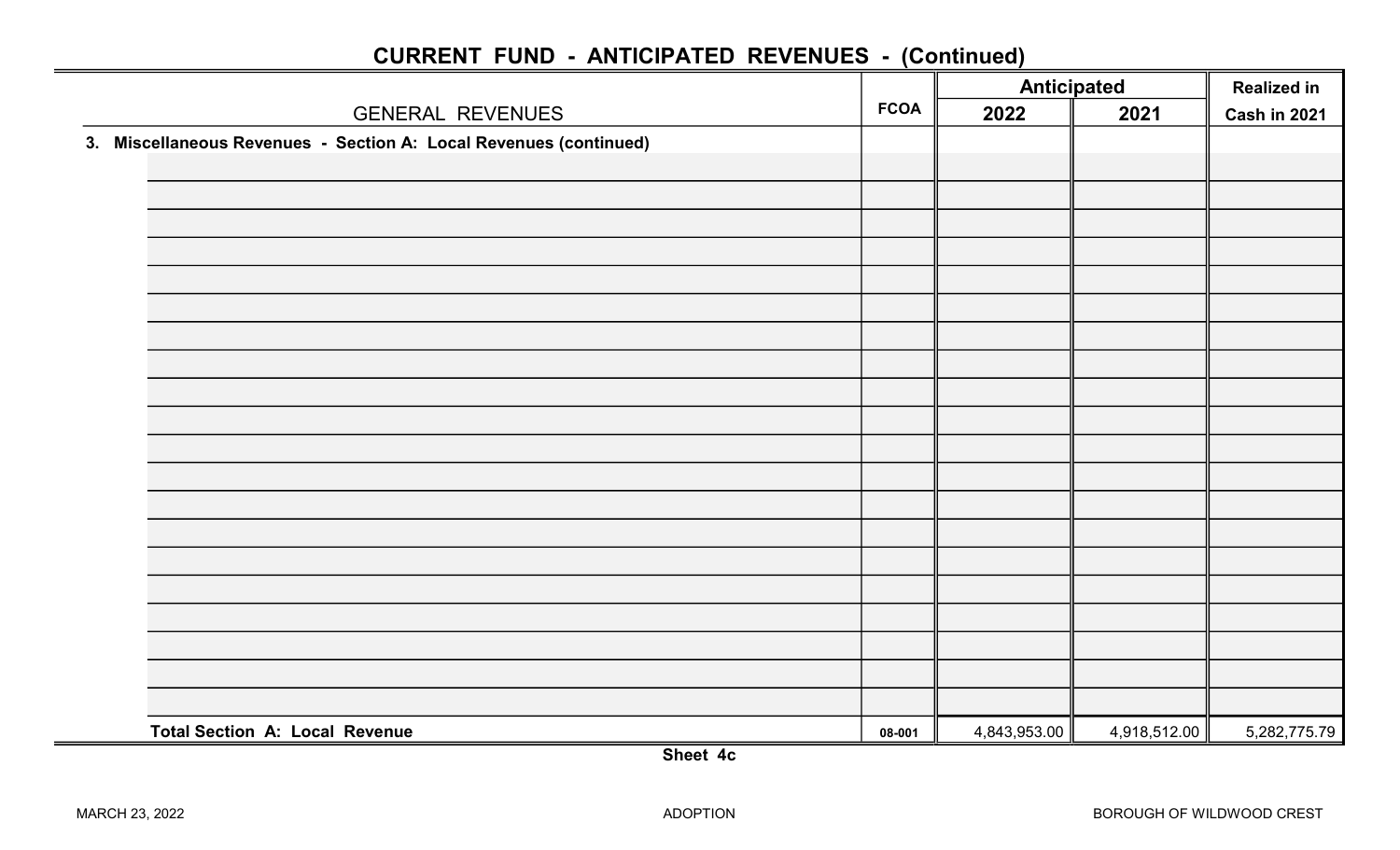|                                                                                    |             | <b>Anticipated</b> |            | <b>Realized in</b> |
|------------------------------------------------------------------------------------|-------------|--------------------|------------|--------------------|
| <b>GENERAL REVENUES</b>                                                            | <b>FCOA</b> | 2022               | 2021       | Cash in 2021       |
| 3. Miscellaneous Revenues - Section B: State Aid Without Offsetting Appropriations |             |                    |            |                    |
|                                                                                    |             |                    |            |                    |
|                                                                                    |             |                    |            |                    |
| <b>Transitional Aid</b>                                                            | 09-212      |                    |            |                    |
| <b>Consolidated Municipal Property Tax Relief Aid</b>                              | 09-200      |                    |            |                    |
| Energy Receipts Tax (P.L. 1997, Chapters 162 & 167)                                | 09-202      | 381,045.00         | 381,045.00 | 381,045.00         |
|                                                                                    |             |                    |            |                    |
|                                                                                    |             |                    |            |                    |
|                                                                                    |             |                    |            |                    |
|                                                                                    |             |                    |            |                    |
|                                                                                    |             |                    |            |                    |
|                                                                                    |             |                    |            |                    |
|                                                                                    |             |                    |            |                    |
|                                                                                    |             |                    |            |                    |
|                                                                                    |             |                    |            |                    |
|                                                                                    |             |                    |            |                    |
|                                                                                    |             |                    |            |                    |
|                                                                                    |             |                    |            |                    |
|                                                                                    |             |                    |            |                    |
|                                                                                    |             |                    |            |                    |
|                                                                                    |             |                    |            |                    |
| Total Section B: State Aid Without Offsetting Appropriations                       | 09-001      | 381,045.00         | 381,045.00 | 381,045.00         |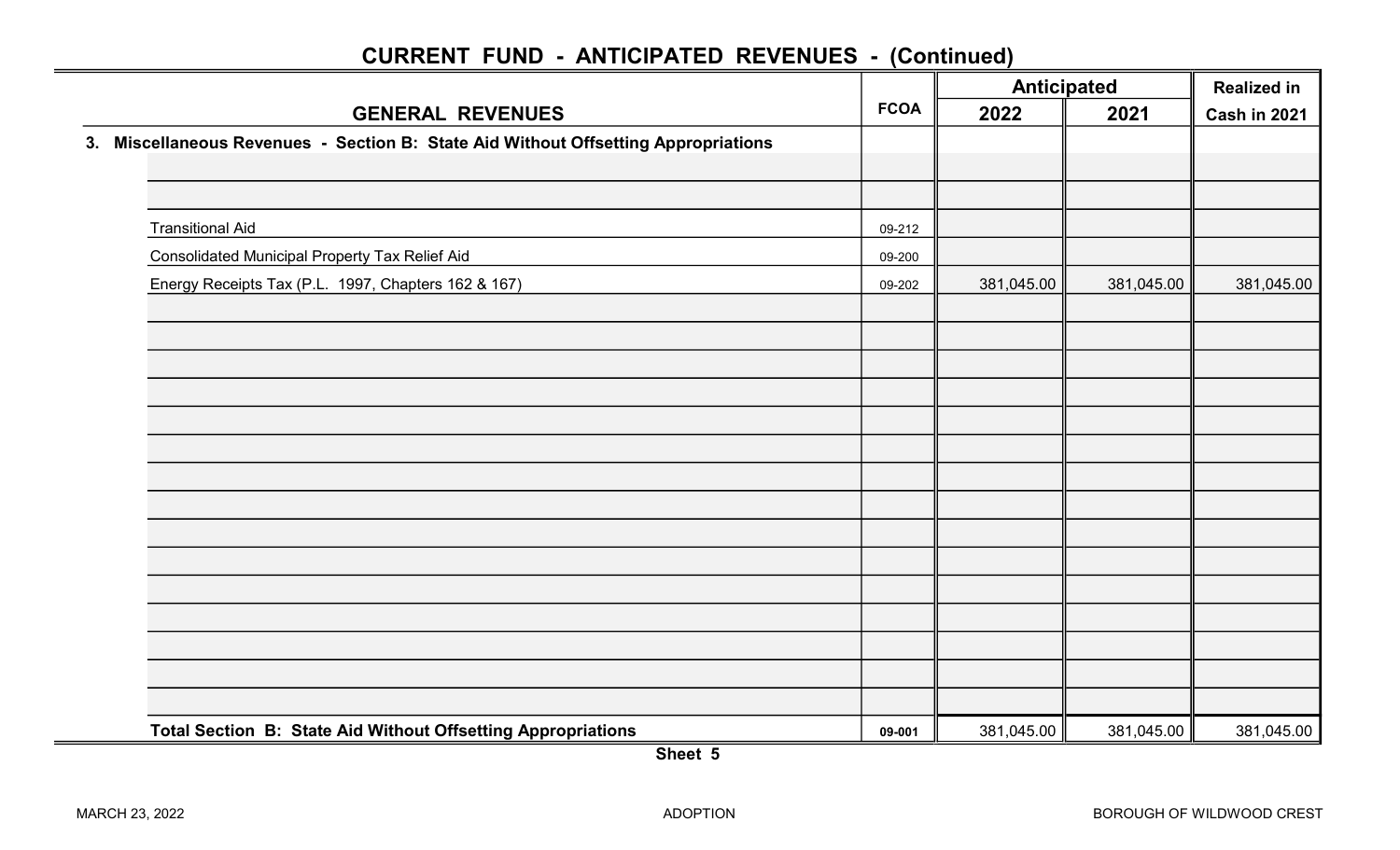|                                                                                                                                 |                | Anticipated    |                    | <b>Realized in</b> |  |
|---------------------------------------------------------------------------------------------------------------------------------|----------------|----------------|--------------------|--------------------|--|
| <b>GENERAL REVENUES</b>                                                                                                         | <b>FCOA</b>    | 2022           | 2021               | Cash in 2021       |  |
| 3. Miscellaneous Revenues - Section C: Dedicated Uniform Construction Code Fees                                                 |                |                |                    |                    |  |
| Offset with Appropriations (N.J.S.A. 40A:4-36 and N.J.A.C. 5:23-4.17)                                                           |                |                |                    |                    |  |
|                                                                                                                                 | <b>XXXXXXX</b> | XXXXXXXXXXX    | XXXXXXXXXXX        | XXXXXXXXXXX        |  |
| <b>Uniform Construction Code Fees</b>                                                                                           | 08-160         |                |                    |                    |  |
|                                                                                                                                 |                |                |                    |                    |  |
|                                                                                                                                 |                |                |                    |                    |  |
|                                                                                                                                 |                |                |                    |                    |  |
|                                                                                                                                 |                |                |                    |                    |  |
|                                                                                                                                 |                |                |                    |                    |  |
|                                                                                                                                 |                |                |                    |                    |  |
|                                                                                                                                 |                |                |                    |                    |  |
| Special Item of General Revenue Anticipated with Prior Written<br><b>Consent of Director of Local Government Services:</b>      | <b>XXXXXXX</b> | XXXXXXXXXX     | XXXXXXXXXXX        | <b>XXXXXXXXXXX</b> |  |
| Additional Dedicated Uniform Construction Code Fees Offset with Appropriations<br>(N.J.S.A. 40A:4-45.3h and N.J.A.C. 5:23-4.17) | <b>XXXXXXX</b> | XXXXXXXXXXX    | <b>XXXXXXXXXXX</b> | <b>XXXXXXXXXXX</b> |  |
| <b>Uniform Construction Code Fees</b>                                                                                           | 08-160         |                |                    |                    |  |
|                                                                                                                                 |                |                |                    |                    |  |
|                                                                                                                                 |                |                |                    |                    |  |
|                                                                                                                                 |                |                |                    |                    |  |
|                                                                                                                                 |                |                |                    |                    |  |
|                                                                                                                                 |                |                |                    |                    |  |
|                                                                                                                                 |                |                |                    |                    |  |
|                                                                                                                                 |                |                |                    |                    |  |
| Total Section C: Dedicated Uniform Construction Code Fees Offset with Appropriations                                            | 08-002         | $\blacksquare$ | $\sim$             |                    |  |

Sheet 6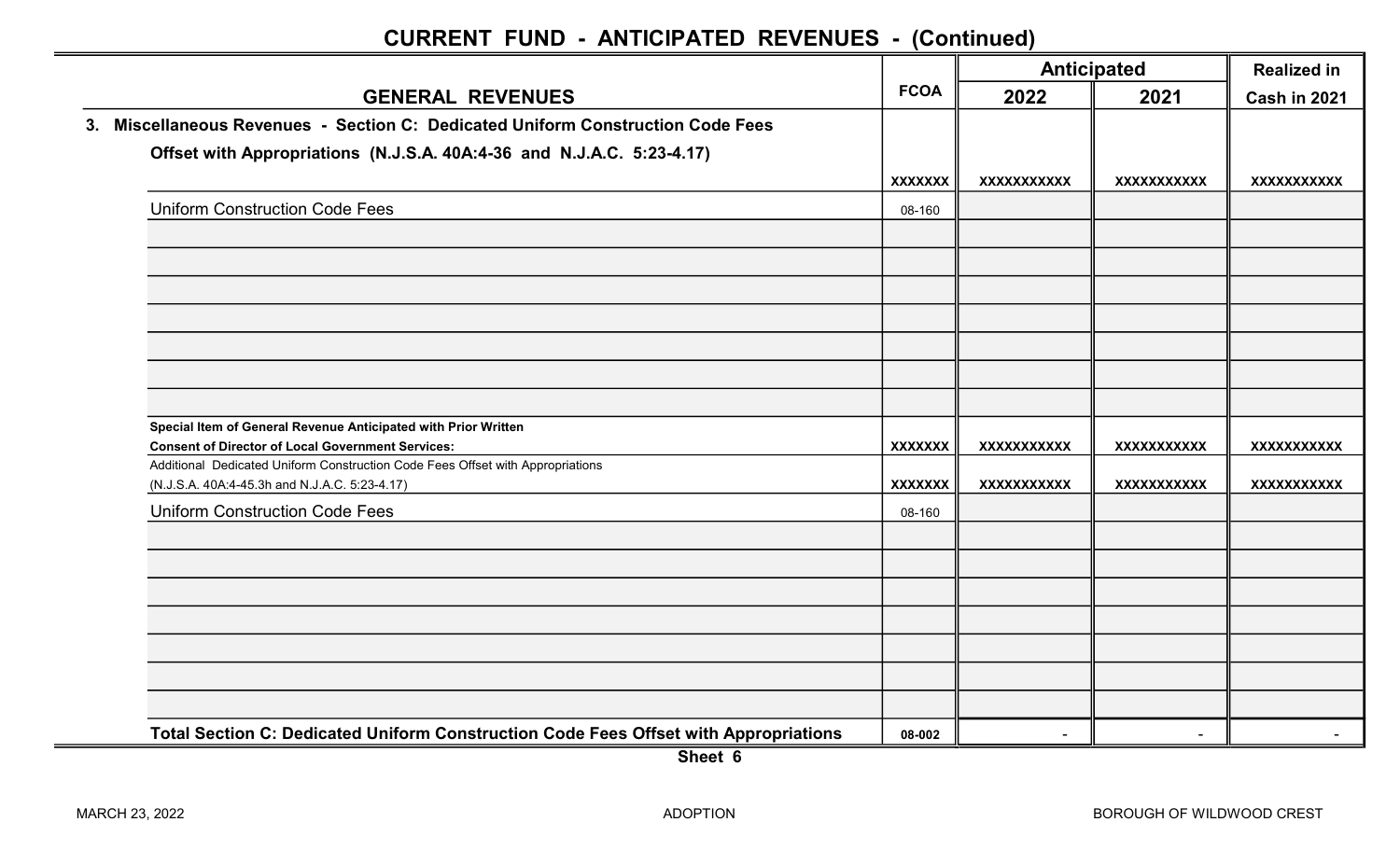|                         |                                                                                     |                | <b>Anticipated</b> |                     | <b>Realized in</b> |
|-------------------------|-------------------------------------------------------------------------------------|----------------|--------------------|---------------------|--------------------|
| <b>GENERAL REVENUES</b> | <b>FCOA</b>                                                                         | 2022           | 2021               | <b>Cash in 2021</b> |                    |
|                         | 3. Miscellaneous Revenues - Section D: Special Items of General Revenue Anticipated |                |                    |                     |                    |
|                         | With Prior Written Consent of the Director of Local Government Services             |                |                    |                     |                    |
|                         | <b>Shared Service Agreements Offset With Appropriations:</b>                        | <b>XXXXXXX</b> | XXXXXXXXXXX        | XXXXXXXXXX          | XXXXXXXXXXX        |
|                         |                                                                                     |                |                    |                     |                    |
|                         |                                                                                     |                |                    |                     |                    |
|                         |                                                                                     |                |                    |                     |                    |
|                         |                                                                                     |                |                    |                     |                    |
|                         |                                                                                     |                |                    |                     |                    |
|                         |                                                                                     |                |                    |                     |                    |
|                         |                                                                                     |                |                    |                     |                    |
|                         |                                                                                     |                |                    |                     |                    |
|                         |                                                                                     |                |                    |                     |                    |
|                         |                                                                                     |                |                    |                     |                    |
|                         |                                                                                     |                |                    |                     |                    |
|                         |                                                                                     |                |                    |                     |                    |
|                         |                                                                                     |                |                    |                     |                    |
|                         |                                                                                     |                |                    |                     |                    |
|                         |                                                                                     |                |                    |                     |                    |
|                         |                                                                                     |                |                    |                     |                    |
|                         |                                                                                     |                |                    |                     |                    |
|                         |                                                                                     |                |                    |                     |                    |
|                         |                                                                                     |                |                    |                     |                    |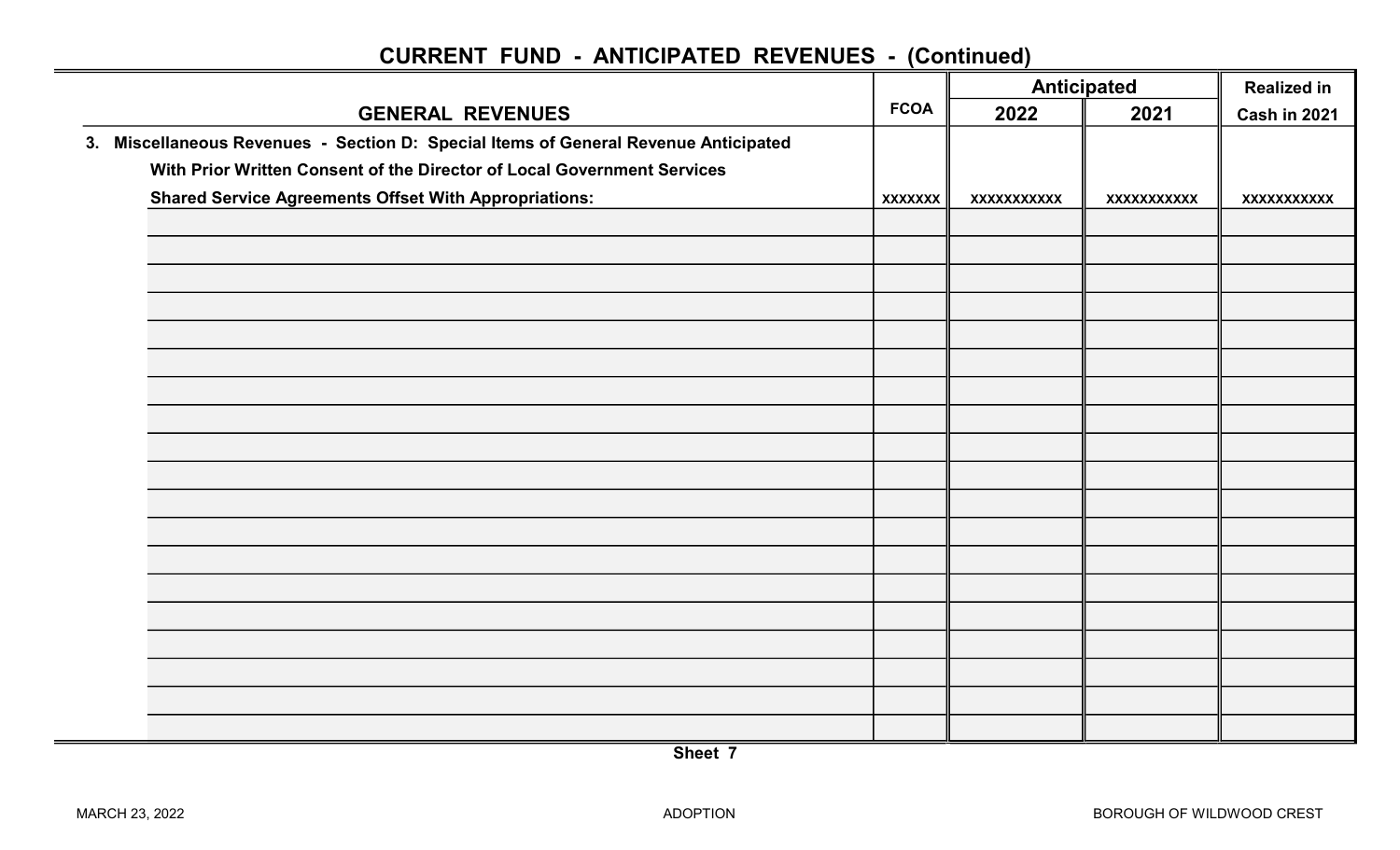|                         |                                                                                     |                | <b>Anticipated</b> |                     | <b>Realized in</b> |
|-------------------------|-------------------------------------------------------------------------------------|----------------|--------------------|---------------------|--------------------|
| <b>GENERAL REVENUES</b> | <b>FCOA</b>                                                                         | 2022           | 2021               | <b>Cash in 2021</b> |                    |
|                         | 3. Miscellaneous Revenues - Section D: Special Items of General Revenue Anticipated |                |                    |                     |                    |
|                         | With Prior Written Consent of the Director of Local Government Services             |                |                    |                     |                    |
|                         | <b>Shared Service Agreements Offset With Appropriations:</b>                        | <b>XXXXXXX</b> | XXXXXXXXXXX        | XXXXXXXXXX          | XXXXXXXXXXX        |
|                         |                                                                                     |                |                    |                     |                    |
|                         |                                                                                     |                |                    |                     |                    |
|                         |                                                                                     |                |                    |                     |                    |
|                         |                                                                                     |                |                    |                     |                    |
|                         |                                                                                     |                |                    |                     |                    |
|                         |                                                                                     |                |                    |                     |                    |
|                         |                                                                                     |                |                    |                     |                    |
|                         |                                                                                     |                |                    |                     |                    |
|                         |                                                                                     |                |                    |                     |                    |
|                         |                                                                                     |                |                    |                     |                    |
|                         |                                                                                     |                |                    |                     |                    |
|                         |                                                                                     |                |                    |                     |                    |
|                         |                                                                                     |                |                    |                     |                    |
|                         |                                                                                     |                |                    |                     |                    |
|                         |                                                                                     |                |                    |                     |                    |
|                         |                                                                                     |                |                    |                     |                    |
|                         |                                                                                     |                |                    |                     |                    |
|                         |                                                                                     |                |                    |                     |                    |
|                         |                                                                                     |                |                    |                     |                    |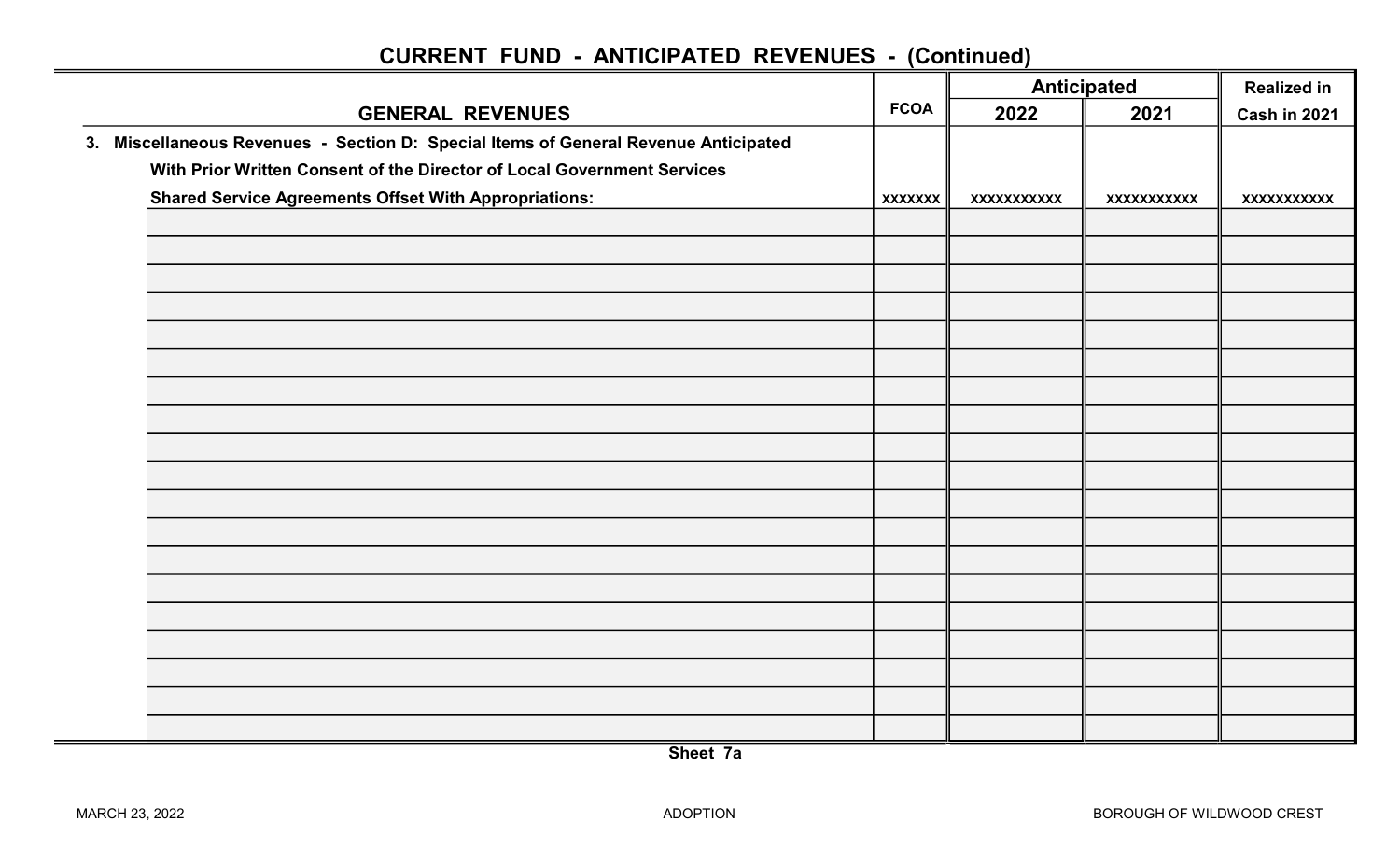|                                                                                     |                | <b>Anticipated</b> |             | <b>Realized in</b>  |  |
|-------------------------------------------------------------------------------------|----------------|--------------------|-------------|---------------------|--|
| <b>GENERAL REVENUES</b>                                                             | <b>FCOA</b>    | 2022               | 2021        | <b>Cash in 2021</b> |  |
| 3. Miscellaneous Revenues - Section D: Special Items of General Revenue Anticipated |                |                    |             |                     |  |
| With Prior Written Consent of the Director of Local Government Services             |                |                    |             |                     |  |
| <b>Shared Service Agreements Offset With Appropriations:</b>                        | <b>XXXXXXX</b> | <b>XXXXXXXXXXX</b> | XXXXXXXXXXX | XXXXXXXXXXX         |  |
|                                                                                     |                |                    |             |                     |  |
|                                                                                     |                |                    |             |                     |  |
|                                                                                     |                |                    |             |                     |  |
|                                                                                     |                |                    |             |                     |  |
|                                                                                     |                |                    |             |                     |  |
|                                                                                     |                |                    |             |                     |  |
|                                                                                     |                |                    |             |                     |  |
|                                                                                     |                |                    |             |                     |  |
|                                                                                     |                |                    |             |                     |  |
|                                                                                     |                |                    |             |                     |  |
|                                                                                     |                |                    |             |                     |  |
|                                                                                     |                |                    |             |                     |  |
|                                                                                     |                |                    |             |                     |  |
|                                                                                     |                |                    |             |                     |  |
|                                                                                     |                |                    |             |                     |  |
|                                                                                     |                |                    |             |                     |  |
|                                                                                     |                |                    |             |                     |  |
|                                                                                     |                |                    |             |                     |  |
| Total Section D: Shared Service Agreements Offset With Appropriations               | 11-001         | $\sim$             | $\sim$      | $\sim$              |  |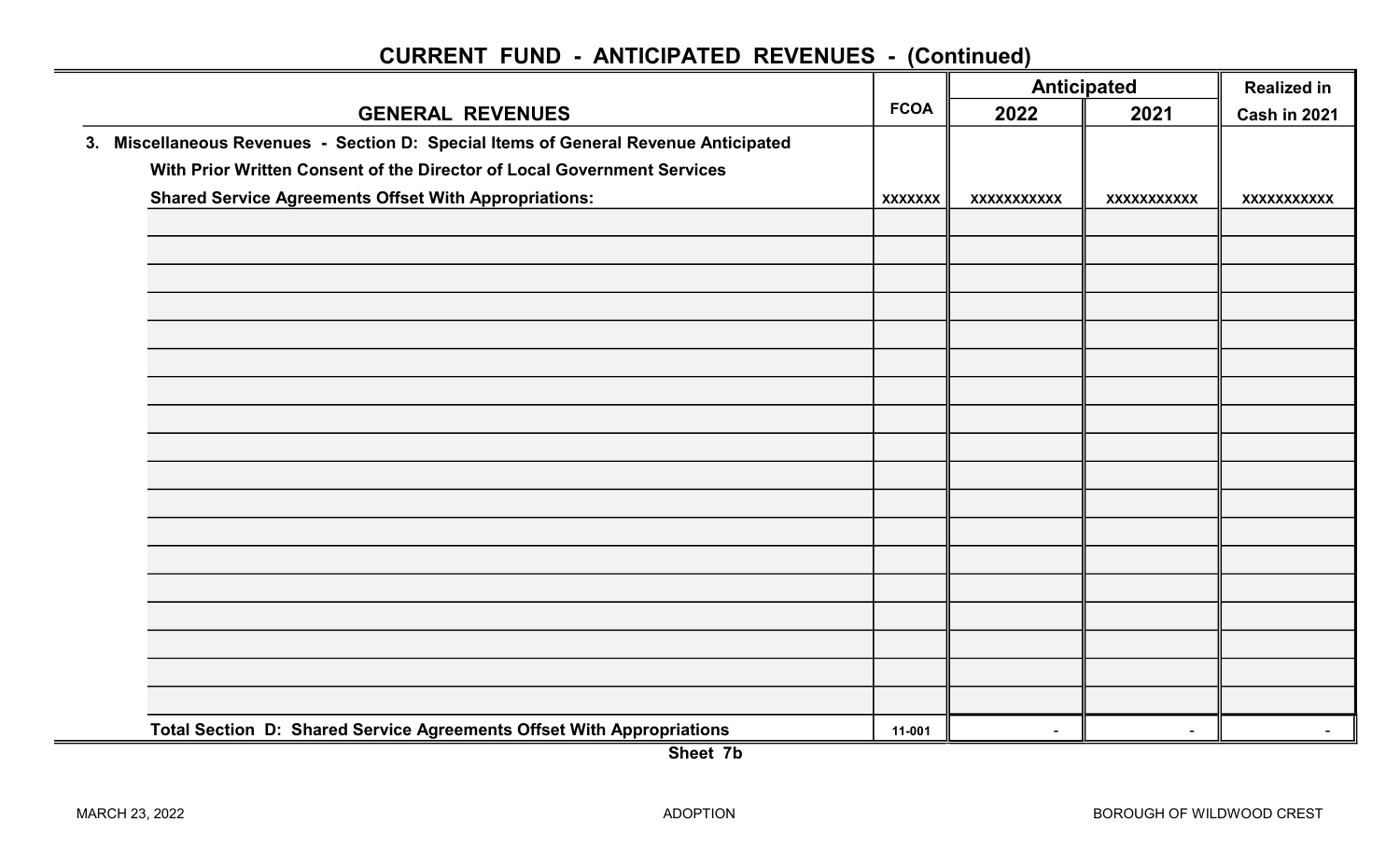|                                                                                     |                | <b>Anticipated</b> |                    | <b>Realized in</b> |  |
|-------------------------------------------------------------------------------------|----------------|--------------------|--------------------|--------------------|--|
| <b>GENERAL REVENUES</b>                                                             | <b>FCOA</b>    | 2022               | 2021               | Cash in 2021       |  |
| 3. Miscellaneous Revenues - Section E: Special Items of General Revenue Anticipated |                |                    |                    |                    |  |
| With Prior Written Consent of the Director of Local Government Services -           |                |                    |                    |                    |  |
| Additional Revenues Offset with Appropriations (N.J.S.A. 40A:4-45.3h):              | <b>XXXXXXX</b> | XXXXXXXXXXX        | <b>XXXXXXXXXXX</b> | <b>XXXXXXXXXXX</b> |  |
|                                                                                     |                |                    |                    |                    |  |
|                                                                                     |                |                    |                    |                    |  |
|                                                                                     |                |                    |                    |                    |  |
|                                                                                     |                |                    |                    |                    |  |
|                                                                                     |                |                    |                    |                    |  |
|                                                                                     |                |                    |                    |                    |  |
|                                                                                     |                |                    |                    |                    |  |
|                                                                                     |                |                    |                    |                    |  |
|                                                                                     |                |                    |                    |                    |  |
|                                                                                     |                |                    |                    |                    |  |
|                                                                                     |                |                    |                    |                    |  |
|                                                                                     |                |                    |                    |                    |  |
|                                                                                     |                |                    |                    |                    |  |
|                                                                                     |                |                    |                    |                    |  |
|                                                                                     |                |                    |                    |                    |  |
|                                                                                     |                |                    |                    |                    |  |
| Total Section E: Special Item of General Revenue Anticipated with Prior Written     | <b>XXXXXXX</b> | <b>XXXXXXXXXXX</b> | <b>XXXXXXXXXXX</b> | <b>XXXXXXXXXXX</b> |  |
| <b>Consent of Director of Local Government Services - Additional Revenues</b>       | 08-003         |                    |                    |                    |  |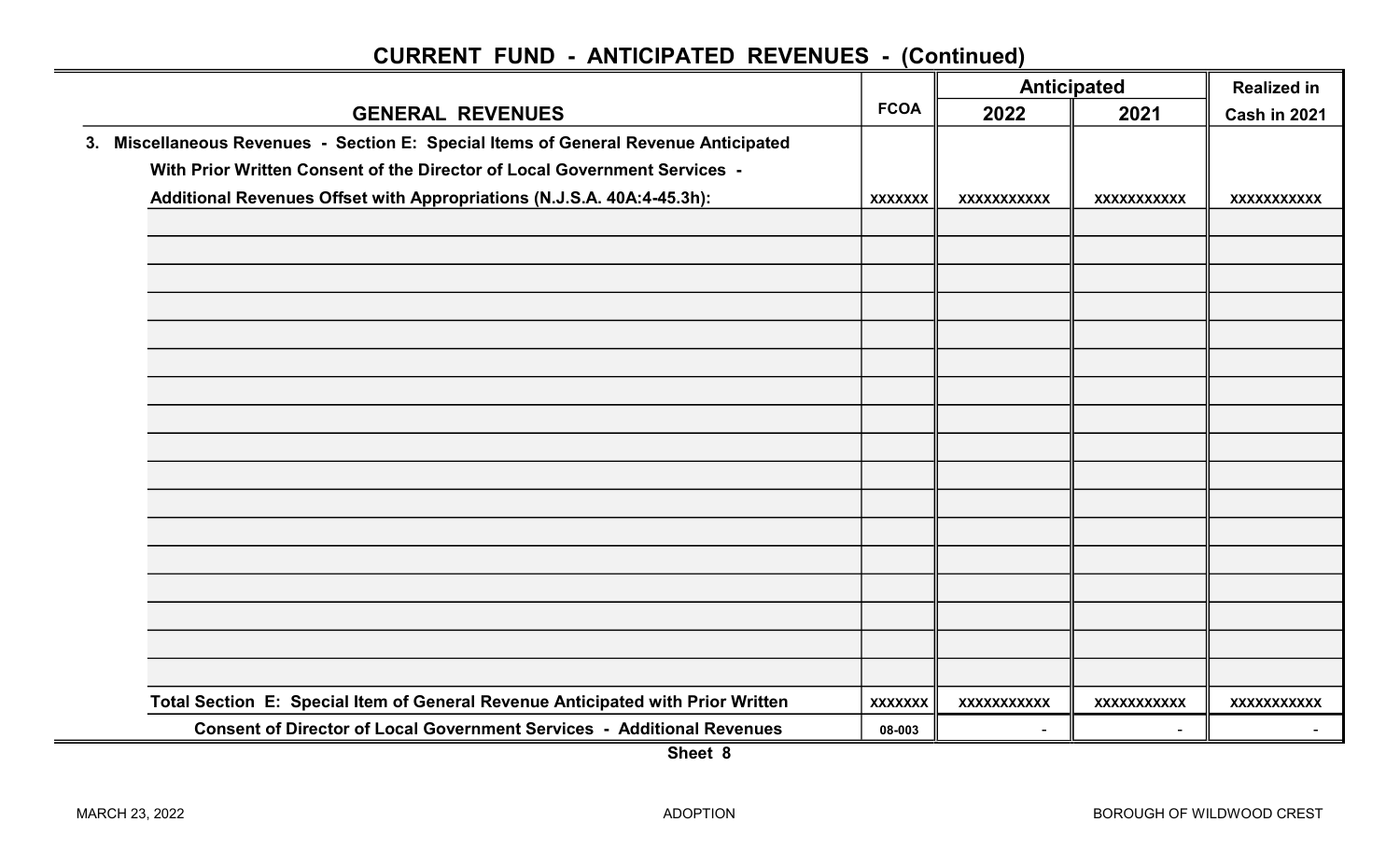|    |                                                                                  |                | <b>Anticipated</b> |                    | <b>Realized in</b> |  |
|----|----------------------------------------------------------------------------------|----------------|--------------------|--------------------|--------------------|--|
|    | <b>GENERAL REVENUES</b>                                                          | <b>FCOA</b>    | 2022               | 2021               | Cash in 2021       |  |
| 3. | Miscellaneous Revenues - Section F: Special Items of General Revenue Anticipated |                |                    |                    |                    |  |
|    | With Prior Written Consent of Director of Local Government Services - Public and |                |                    |                    |                    |  |
|    | <b>Private Revenues Offset with Appropriations:</b>                              | <b>XXXXXXX</b> | <b>XXXXXXXXXXX</b> | <b>XXXXXXXXXXX</b> | XXXXXXXXXXX        |  |
|    | <b>Drunk Driving Enforcement Fund</b>                                            | 10-510         | 2,038.90           | 2,766.32           | 2,766.32           |  |
|    | Police Body Armor                                                                | 10-515         | 1,407.83           | 1,973.19           | 1,973.19           |  |
|    | <b>Bulletproof Vest Program</b>                                                  | 10-693         |                    | 2,655.00           | $\sim$<br>2,655.00 |  |
|    | State Housing Inspection - Local                                                 | 10-679         |                    | 27,400.00          | 27,400.00          |  |
|    | NJ DOT Trust Fund - Reconstruction of Stanton Avenue                             | 10-559         |                    | 185,000.00         | 185,000.00         |  |
|    | <b>Body Worn Camera</b>                                                          | 10-502         |                    | 10,190.00          | 10,190.00          |  |
|    |                                                                                  | 10-507         |                    |                    |                    |  |
|    | Click it or Ticket                                                               | 10-507         |                    | 6,000.00           | 6,000.00           |  |
|    | <b>Distracted Driving Crackdown</b>                                              | 10-508         |                    | 6,000.00           | 6,000.00           |  |
|    | <b>ACE Environmental Stewardship Grant</b>                                       | 10-600         |                    | 5,000.00           | 5,000.00           |  |
|    |                                                                                  |                |                    |                    | $\sim$             |  |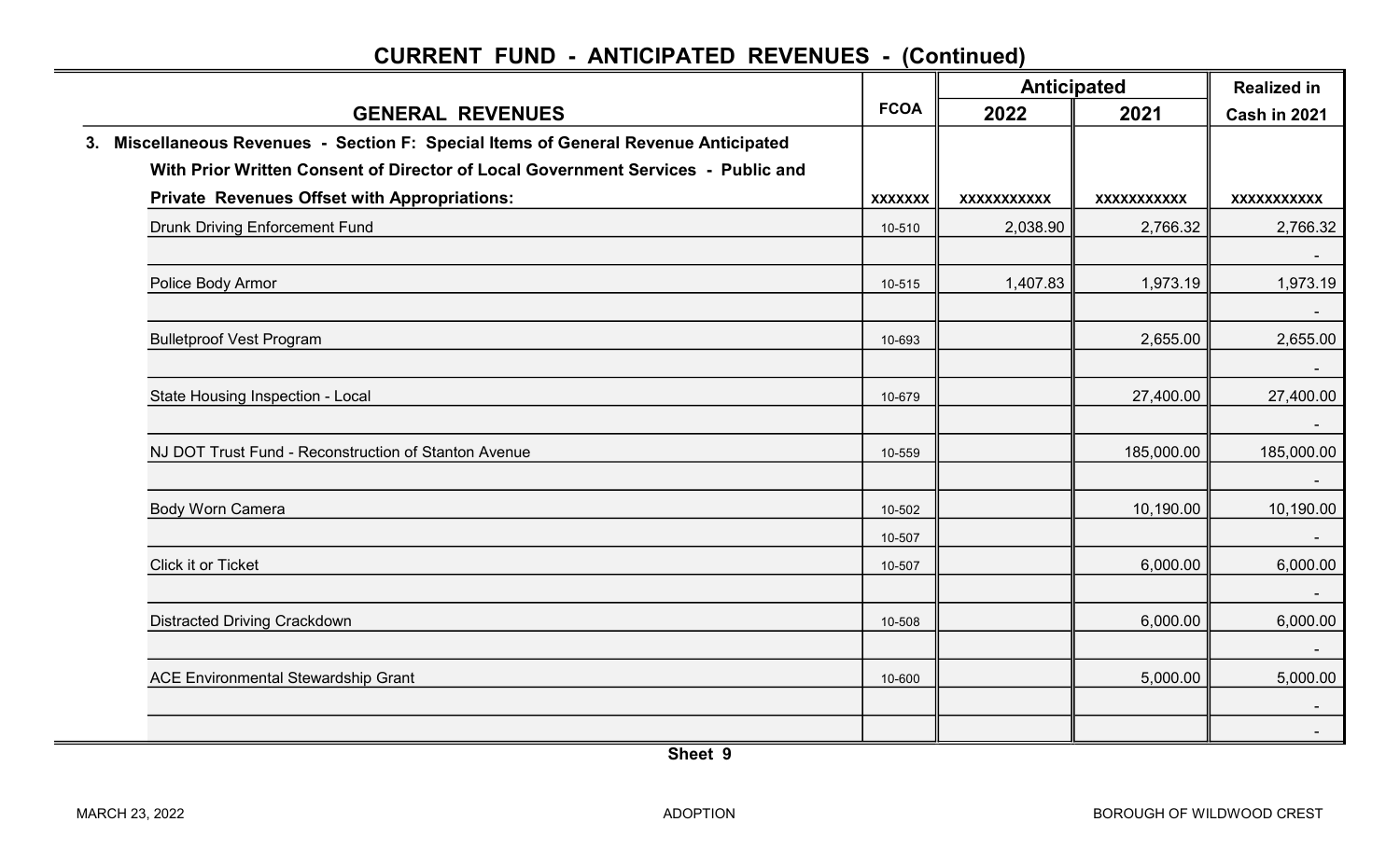|                                                                                        | <b>FCOA</b>    |             | <b>Anticipated</b> | <b>Realized in</b> |
|----------------------------------------------------------------------------------------|----------------|-------------|--------------------|--------------------|
| <b>GENERAL REVENUES</b>                                                                |                | 2022        | 2021               | Cash in 2021       |
| Miscellaneous Revenues - Section F: Special Items of General Revenue Anticipated<br>3. |                |             |                    |                    |
| With Prior Written Consent of Director of Local Government Services - Public and       |                |             |                    |                    |
| Private Revenues Offset with Appropriations (Continued):                               | <b>XXXXXXX</b> | XXXXXXXXXXX | XXXXXXXXXXX        | XXXXXXXXXXX        |
| NJDEP - NJ Forest Stewardship Grant                                                    |                |             | 50,000.00          | 50,000.00          |
|                                                                                        |                |             |                    |                    |
| <b>Recylcing Tonnage Grant</b>                                                         | 10-569         |             | 13,279.59          | 13,279.59          |
|                                                                                        |                |             |                    |                    |
| <b>Clean Communities</b>                                                               | 10-602         |             | 25,150.76          | 25,150.76          |
|                                                                                        |                |             |                    | $\sim$             |
| <b>SCBG - Beach Access Improvements</b>                                                | 10-794         |             | 400,000.00         | 400,000.00         |
|                                                                                        |                |             |                    |                    |
| <b>GWTIDA - Summer Events Grant</b>                                                    | 12-851         |             | 39,000.00          | 39,000.00          |
|                                                                                        |                |             |                    |                    |
| JIF Incentive Program                                                                  | 12-881         |             | 3,500.00           | 3,500.00           |
|                                                                                        |                |             |                    |                    |
|                                                                                        |                |             |                    | $\sim$             |
|                                                                                        |                |             |                    |                    |
|                                                                                        |                |             |                    |                    |
|                                                                                        |                |             |                    |                    |
| Total Section F: Special Item of General Revenue Anticipated with Prior Written        | <b>XXXXXXX</b> | XXXXXXXXXXX | <b>XXXXXXXXXXX</b> | <b>XXXXXXXXXXX</b> |
| <b>Consent of Director of Local Government Services - Public and Private Revenues</b>  | 10-001         | 3,446.73    | 777,914.86         | 777,914.86         |
|                                                                                        |                |             |                    |                    |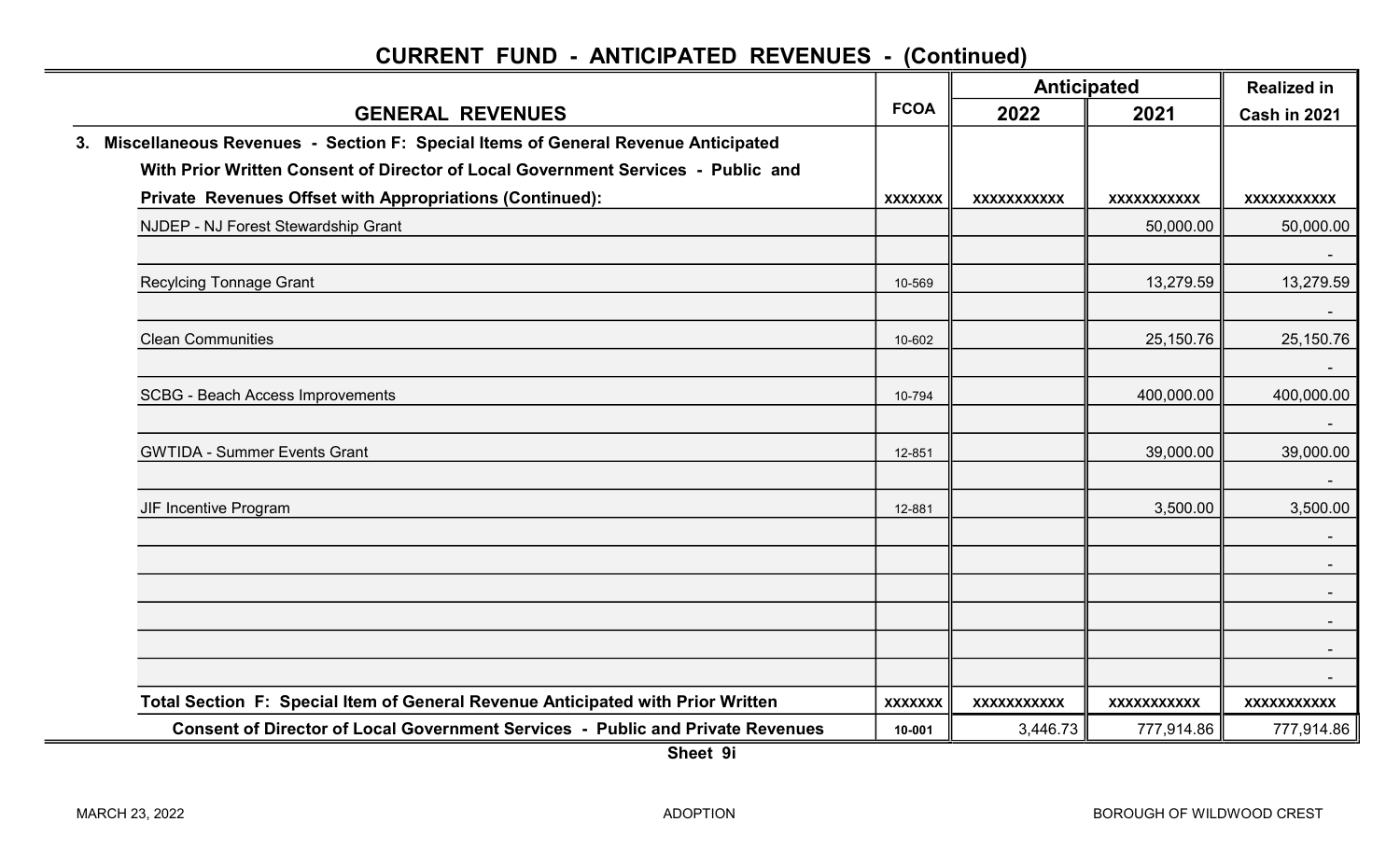|                                                                                     |                | <b>Anticipated</b> |                    | <b>Realized in</b> |  |
|-------------------------------------------------------------------------------------|----------------|--------------------|--------------------|--------------------|--|
| <b>GENERAL REVENUES</b>                                                             | <b>FCOA</b>    | 2022               | 2021               | Cash in 2021       |  |
| 3. Miscellaneous Revenues - Section G: Special Items of General Revenue Anticipated |                |                    |                    |                    |  |
| With Prior Written Consent of Director of Local Government Services - Other Special |                |                    |                    |                    |  |
| Items:                                                                              | <b>XXXXXXX</b> | XXXXXXXXXX         | <b>XXXXXXXXXXX</b> | <b>XXXXXXXXXXX</b> |  |
| Utility Operating Surplus of Prior Year                                             | 08-116         |                    |                    |                    |  |
| Uniform Fire Safety Act                                                             | 08-106         | 150,000.00         | 150,000.00         | 164,552.45         |  |
| <b>Beach Operation Offset</b>                                                       | 08-108         | 357,199.00         | 207,832.00         | 207,832.00         |  |
| Ancitipated General Capital Fund Balance                                            | 08-228         | 261,190.00         | 100,000.00         | 100,000.00         |  |
| <b>Beach Box Revenue</b>                                                            | 08-240         | 170,000.00         | 126,900.00         | 174,269.85         |  |
|                                                                                     |                |                    |                    |                    |  |
|                                                                                     |                |                    |                    |                    |  |
|                                                                                     |                |                    |                    |                    |  |
|                                                                                     |                |                    |                    |                    |  |
|                                                                                     |                |                    |                    |                    |  |
|                                                                                     |                |                    |                    |                    |  |
|                                                                                     |                |                    |                    |                    |  |
|                                                                                     |                |                    |                    |                    |  |
|                                                                                     |                |                    |                    |                    |  |
|                                                                                     |                |                    |                    |                    |  |
|                                                                                     |                |                    |                    |                    |  |
|                                                                                     |                |                    |                    |                    |  |
|                                                                                     |                |                    |                    |                    |  |
|                                                                                     |                |                    |                    |                    |  |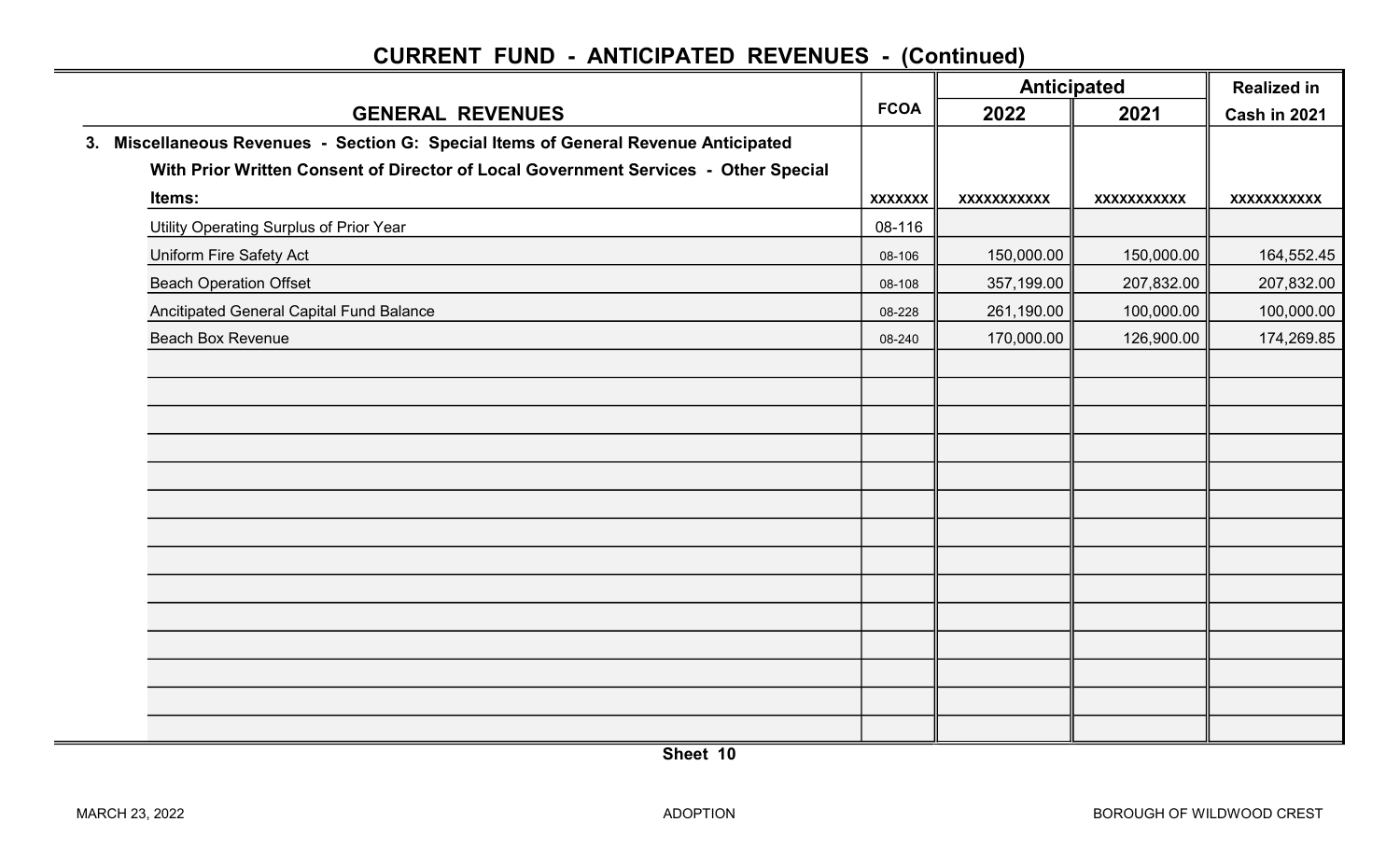|                                                                                     |                | <b>Anticipated</b> |                    | <b>Realized in</b> |  |
|-------------------------------------------------------------------------------------|----------------|--------------------|--------------------|--------------------|--|
| <b>GENERAL REVENUES</b>                                                             | <b>FCOA</b>    | 2022               | 2021               | Cash in 2021       |  |
| 3. Miscellaneous Revenues - Section G: Special Items of General Revenue Anticipated |                |                    |                    |                    |  |
| With Prior Written Consent of Director of Local Government Services - Other Special |                |                    |                    |                    |  |
| Items:                                                                              | <b>XXXXXXX</b> | XXXXXXXXXXX        | <b>XXXXXXXXXXX</b> | <b>XXXXXXXXXXX</b> |  |
|                                                                                     |                |                    |                    |                    |  |
|                                                                                     |                |                    |                    |                    |  |
|                                                                                     |                |                    |                    |                    |  |
|                                                                                     |                |                    |                    |                    |  |
|                                                                                     |                |                    |                    |                    |  |
|                                                                                     |                |                    |                    |                    |  |
|                                                                                     |                |                    |                    |                    |  |
|                                                                                     |                |                    |                    |                    |  |
|                                                                                     |                |                    |                    |                    |  |
|                                                                                     |                |                    |                    |                    |  |
|                                                                                     |                |                    |                    |                    |  |
|                                                                                     |                |                    |                    |                    |  |
|                                                                                     |                |                    |                    |                    |  |
|                                                                                     |                |                    |                    |                    |  |
|                                                                                     |                |                    |                    |                    |  |
|                                                                                     |                |                    |                    |                    |  |
|                                                                                     |                |                    |                    |                    |  |
| Total Section G: Special Items of General Revenue Anticipated with Prior Written    | <b>XXXXXXX</b> | XXXXXXXXXX         | XXXXXXXXXX         | XXXXXXXXXX         |  |
| Consent of Director of Local Government Services - Other Special Items              | 08-004         | 938,389.00         | 584,732.00         | 646,654.30         |  |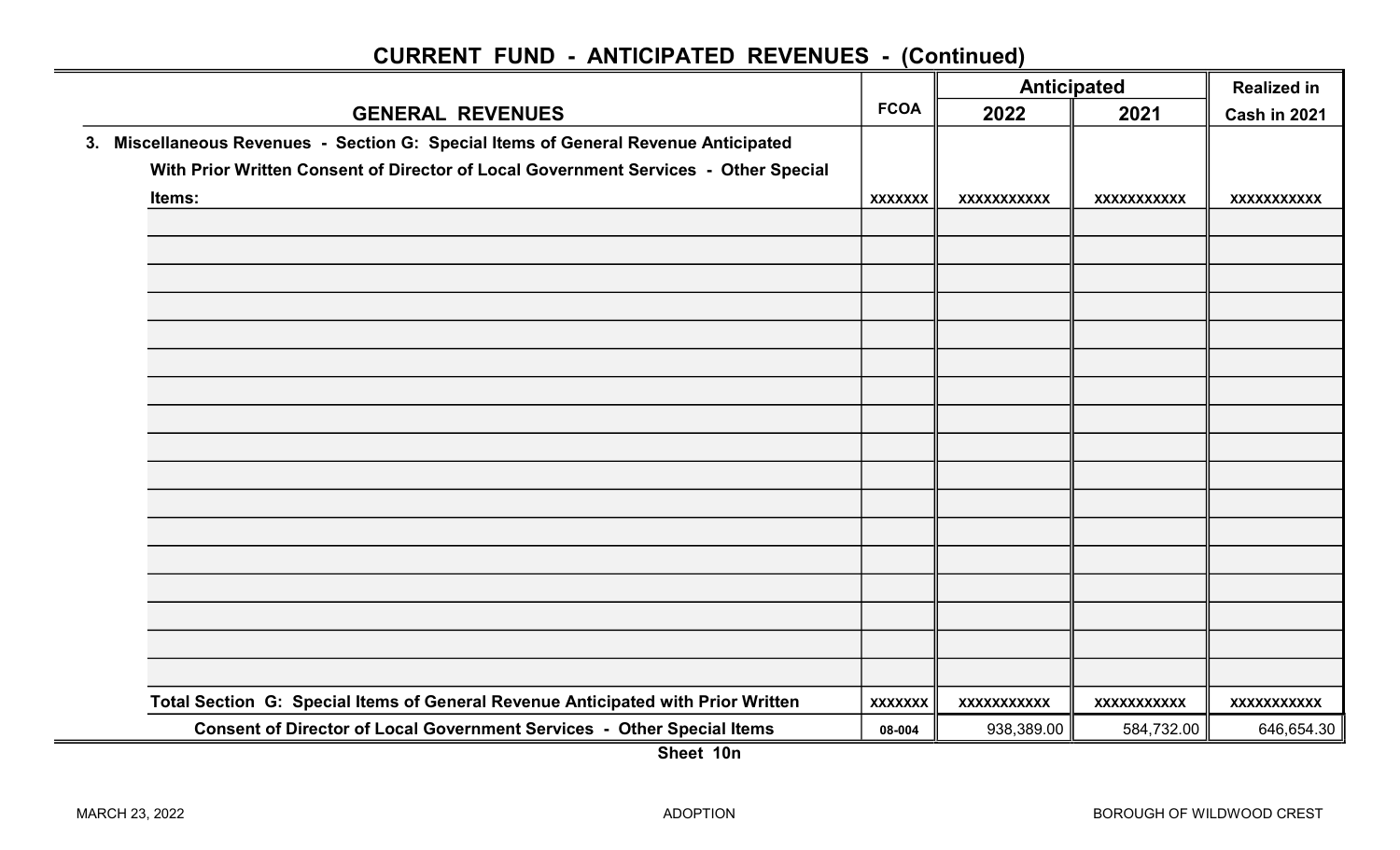|    |                                                                                                                                                                              |              | <b>Anticipated</b> |                          | <b>Realized in</b> |  |
|----|------------------------------------------------------------------------------------------------------------------------------------------------------------------------------|--------------|--------------------|--------------------------|--------------------|--|
|    | <b>GENERAL REVENUES</b>                                                                                                                                                      | <b>FCOA</b>  | 2022               | 2021                     | Cash in 2021       |  |
|    | <b>Summary of Revenues</b>                                                                                                                                                   | <b>XXXXX</b> | <b>XXXXXXXXXXX</b> | <b>XXXXXXXXXXX</b>       | XXXXXXXXXX         |  |
|    | Surplus Anticipated (Sheet 4, #1)                                                                                                                                            | 08-101       | 3,700,000.00       | 3,400,000.00             | 3,400,000.00       |  |
|    | Surplus Anticipated with Prior Written Consent of Director of Local Government Services (Sheet 4, #2)                                                                        | 08-102       |                    |                          |                    |  |
| 3. | <b>Miscellaneous Revenues:</b>                                                                                                                                               | <b>XXXXX</b> | <b>XXXXXXXXXXX</b> | <b>XXXXXXXXXXX</b>       | <b>XXXXXXXXXXX</b> |  |
|    | <b>Local Revenues</b><br><b>Total Section A:</b>                                                                                                                             | 08-001       | 4,843,953.00       | 4,918,512.00             | 5,282,775.79       |  |
|    | <b>Total Section B:</b><br>State Aid Without Offsetting Appropriations                                                                                                       | 09-001       | 381,045.00         | 381,045.00               | 381,045.00         |  |
|    | <b>Total Section C:</b><br>Dedicated Uniform Construction Code Fees Offset with Appropriations                                                                               | 08-002       |                    |                          |                    |  |
|    | Special Items of General Revenue Anticipated with Prior Written Consent of Director of Local<br>Total Section D:<br>Government Services - Shared Service Agreements          | 11-001       |                    |                          |                    |  |
|    | Special Items of General Revenue Anticipated with Prior Written Consent of Director of Local<br><b>Total Section E:</b><br>Government Services - Additional Revenues         | 08-003       | $\blacksquare$     | $\overline{\phantom{a}}$ | $\sim$             |  |
|    | Special Items of General Revenue Anticipated with Prior Written Consent of Director of Local<br><b>Total Section F:</b><br>Government Services - Public and Private Revenues | 10-001       | 3,446.73           | 777,914.86               | 777,914.86         |  |
|    | Special Items of General Revenue Anticipated with Prior Written Consent of Director of Local<br><b>Total Section G:</b><br>Government Services - Other Special Items         | 08-004       | 938,389.00         | 584,732.00               | 646,654.30         |  |
|    | <b>Total Miscellaneous Revenues</b>                                                                                                                                          | 13-099       | 6,166,833.73       | 6,662,203.86             | 7,088,389.95       |  |
|    | <b>Receipts from Delinquent Taxes</b>                                                                                                                                        | 15-499       | 350,000.00         | 350,000.00               | 354,857.59         |  |
| 5. | Subtotal General Revenues (Items 1, 2, 3 and 4)                                                                                                                              | 13-199       | 10,216,833.73      | 10,412,203.86            | 10,843,247.54      |  |
| 6. | Amount to be Raised by Taxes for Support of Municipal Budget:                                                                                                                | <b>XXXXX</b> | <b>XXXXXXXXXXX</b> | <b>XXXXXXXXXXX</b>       | <b>XXXXXXXXXXX</b> |  |
|    | a) Local Tax for Municipal Purposes Including Reserve for Uncollected Taxes                                                                                                  | 07-190       | 16, 161, 864. 59   | 15,895,188.35            | <b>XXXXXXXXXXX</b> |  |
|    | b) Addition to Local District School Tax                                                                                                                                     | 07-191       |                    |                          | <b>XXXXXXXXXXX</b> |  |
|    | c) Minimum Library Tax                                                                                                                                                       | 07-192       |                    |                          | <b>XXXXXXXXXXX</b> |  |
|    | Total Amount to be Raised by Taxes for Support of Municipal Budget                                                                                                           | 07-199       | 16, 161, 864. 59   | 15,895,188.35            | 16,551,457.85      |  |
|    | 7. Total General Revenues                                                                                                                                                    | 13-299       | 26,378,698.32      | 26,307,392.21            | 27,394,705.39      |  |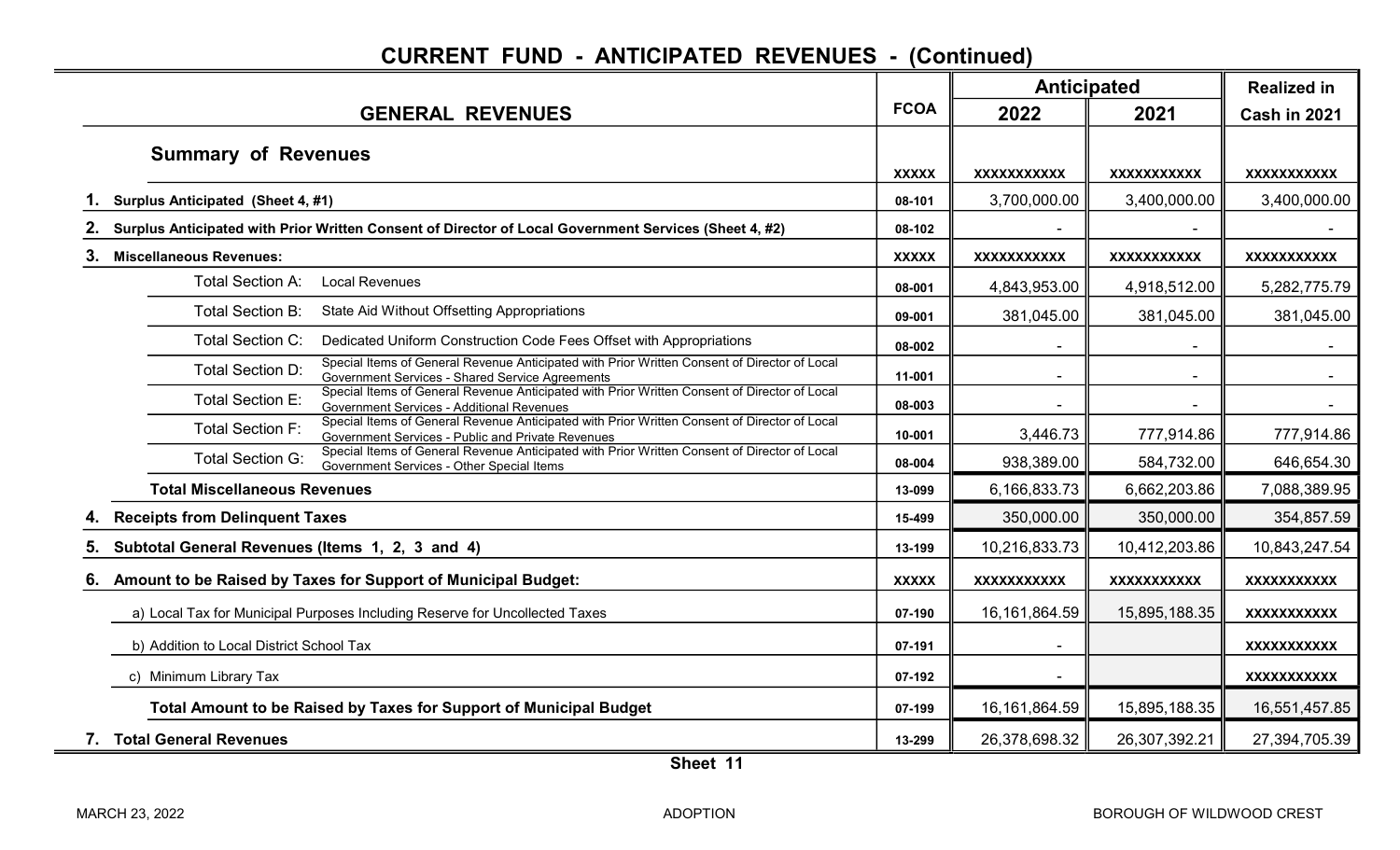| 8. GENERAL APPROPRIATIONS          |                 |                |            | Appropriated |                                                  |                                                                        | <b>Expended 2021</b> |                 |
|------------------------------------|-----------------|----------------|------------|--------------|--------------------------------------------------|------------------------------------------------------------------------|----------------------|-----------------|
| (A) Operations - within "CAPS"     | <b>FCOA</b>     |                | for 2022   | for 2021     | for 2021 By<br><b>Emergency</b><br>Appropriation | <b>Total for 2021</b><br><b>As Modified By</b><br><b>All Transfers</b> | Paid or<br>Charged   | <b>Reserved</b> |
| DEPARTMENT OF REVENUE AND FINANCE: |                 |                |            |              |                                                  |                                                                        |                      |                 |
| <b>Director's Office</b>           |                 |                |            |              |                                                  |                                                                        |                      |                 |
| <b>Salaries and Wages</b>          | 20-110          |                | 19,500.00  | 20,288.00    |                                                  | 20,288.00                                                              | 20,287.80            | 0.20            |
| <b>Other Expenses</b>              | 20-110 2        |                | 1,200.00   | 1,200.00     |                                                  | 1,200.00                                                               | 1,003.00             | 197.00          |
|                                    |                 |                |            |              |                                                  |                                                                        |                      |                 |
| <b>Borough Administration</b>      |                 |                |            |              |                                                  |                                                                        |                      |                 |
| <b>Salaries and Wages</b>          | 20-120          |                | 295,000.00 | 300,000.00   |                                                  | 305,000.00                                                             | 301,084.19           | 3,915.81        |
| <b>Other Expenses</b>              | 20-120          | $\overline{2}$ | 72,500.00  | 71,600.00    |                                                  | 71,600.00                                                              | 61,800.71            | 9,799.29        |
| <b>Municipal Election Expense</b>  | 20-120          | 2              | 1,200.00   | 1,200.00     |                                                  | 1,200.00                                                               | 1,002.49             | 197.51          |
| <b>Financial Administration</b>    |                 |                |            |              |                                                  |                                                                        |                      |                 |
| Salaries and Wages                 | 20-130          |                | 308,000.00 | 283,000.00   |                                                  | 283,000.00                                                             | 278,775.05           | 4,224.95        |
| <b>Other Expenses</b>              | 20-130          | 2              | 102,200.00 | 100,000.00   |                                                  | 100,000.00                                                             | 84,221.46            | 15,778.54       |
| <b>Municipal Audit</b>             | 20-135          | 2              | 35,000.00  | 35,000.00    |                                                  | 35,000.00                                                              | 35,000.00            |                 |
|                                    |                 |                |            |              |                                                  |                                                                        |                      |                 |
| <b>Collection of Taxes</b>         | 20-145          |                |            |              |                                                  |                                                                        |                      |                 |
| <b>Salaries and Wages</b>          | 20-145          |                | 155,000.00 | 155,000.00   |                                                  | 150,000.00                                                             | 138,220.54           | 11,779.46       |
| <b>Other Expenses</b>              | 20-145          | 2              | 23,600.00  | 22,900.00    |                                                  | 22,900.00                                                              | 19,719.34            | 3,180.66        |
| <b>Assessment of Taxes</b>         |                 |                |            |              |                                                  |                                                                        |                      |                 |
| <b>Salaries and Wages</b>          | 20-150          |                | 40,000.00  | 40,000.00    |                                                  | 40,000.00                                                              | 37,454.30            | 2,545.70        |
| <b>Other Expenses</b>              | $\ 20 - 150\ 2$ |                | 11,000.00  | 11,000.00    |                                                  | 11,000.00                                                              | 3,819.93             | 7,180.07        |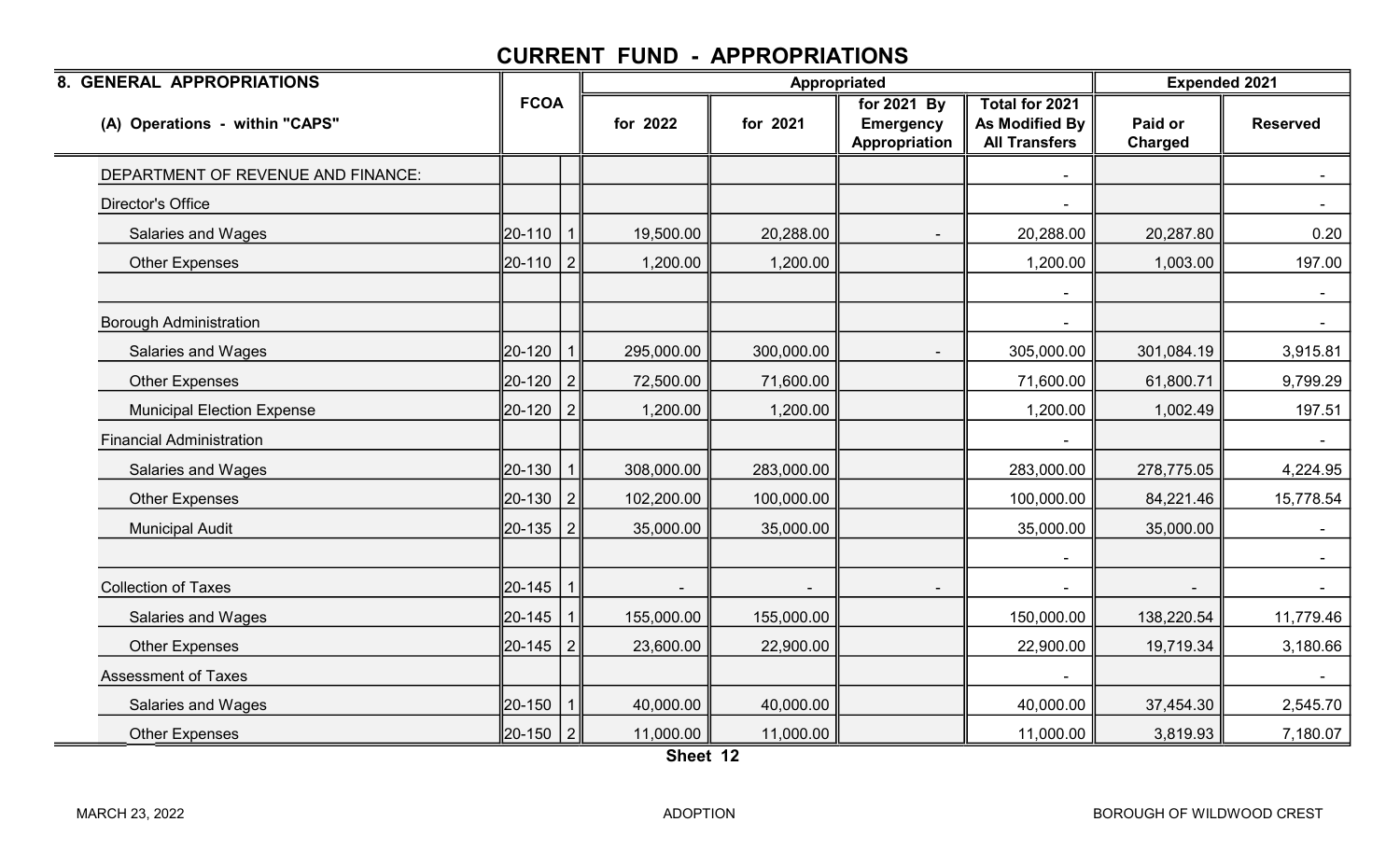| 8. GENERAL APPROPRIATIONS                    |             |                |              | Appropriated |                                                  |                                                          | <b>Expended 2021</b> |                 |
|----------------------------------------------|-------------|----------------|--------------|--------------|--------------------------------------------------|----------------------------------------------------------|----------------------|-----------------|
| (A) Operations - within "CAPS" - (continued) | <b>FCOA</b> |                | for 2022     | for 2021     | for 2021 By<br><b>Emergency</b><br>Appropriation | Total for 2021<br>As Modified By<br><b>All Transfers</b> | Paid or<br>Charged   | <b>Reserved</b> |
| DEPARTMENT OF REVENUE AND FINANCE: (CONT.)   |             |                |              |              |                                                  |                                                          |                      |                 |
| <b>Land Use Administration</b>               |             |                |              |              |                                                  |                                                          |                      |                 |
| Salary and Wages                             | 21-180      |                | 50,000.00    | 40,000.00    |                                                  | 50,000.00                                                | 44,158.79            | 5,841.21        |
| <b>Other Expenses</b>                        | 21-180      | 2              | 96,895.00    | 96,895.00    |                                                  | 96,895.00                                                | 85,636.26            | 11,258.74       |
|                                              |             |                |              |              |                                                  |                                                          |                      |                 |
| Insurance                                    |             |                |              |              |                                                  |                                                          |                      |                 |
| <b>General Liability Insurance</b>           | 23-210      | $\overline{2}$ | 180,000.00   | 170,000.00   |                                                  | 170,000.00                                               | 129,875.00           | 40,125.00       |
| <b>Workers Compensation Insurance</b>        | 23-215      | 2              | 350,000.00   | 350,000.00   |                                                  | 350,000.00                                               | 350,000.00           | $\sim$          |
| <b>Employee Group Insurance</b>              | 23-220      |                | 2,900,000.00 | 2,950,000.00 |                                                  | 2,480,000.00                                             | 2,051,444.50         | 428,555.50      |
|                                              |             |                |              |              |                                                  |                                                          |                      |                 |
| <b>Health Benefit Waiver</b>                 |             |                |              |              |                                                  |                                                          |                      |                 |
| Salary and Wages                             | 23-222      |                | 30,000.00    | 40,000.00    |                                                  | 40,000.00                                                | 11,058.26            | 28,941.74       |
|                                              |             |                |              |              |                                                  |                                                          |                      |                 |
| Weddings                                     |             |                |              |              |                                                  |                                                          |                      |                 |
| Salary and Wages                             | 20-120      |                | 3,000.00     | 3,000.00     |                                                  | 3,000.00                                                 | 1,250.00             | 1,750.00        |
|                                              |             |                |              |              |                                                  |                                                          |                      |                 |
| <b>Utility Billing</b>                       |             |                |              |              |                                                  |                                                          |                      |                 |
| <b>Other Expenses</b>                        | 31-455      | $\overline{2}$ | 12,900.00    | 13,500.00    |                                                  | 13,500.00                                                | 8,902.00             | 4,598.00        |
| <b>Green Team</b>                            |             |                |              |              |                                                  |                                                          |                      |                 |
| <b>Other Expenses</b>                        | 20-170 2    |                | 5,000.00     |              |                                                  |                                                          |                      | $\sim$          |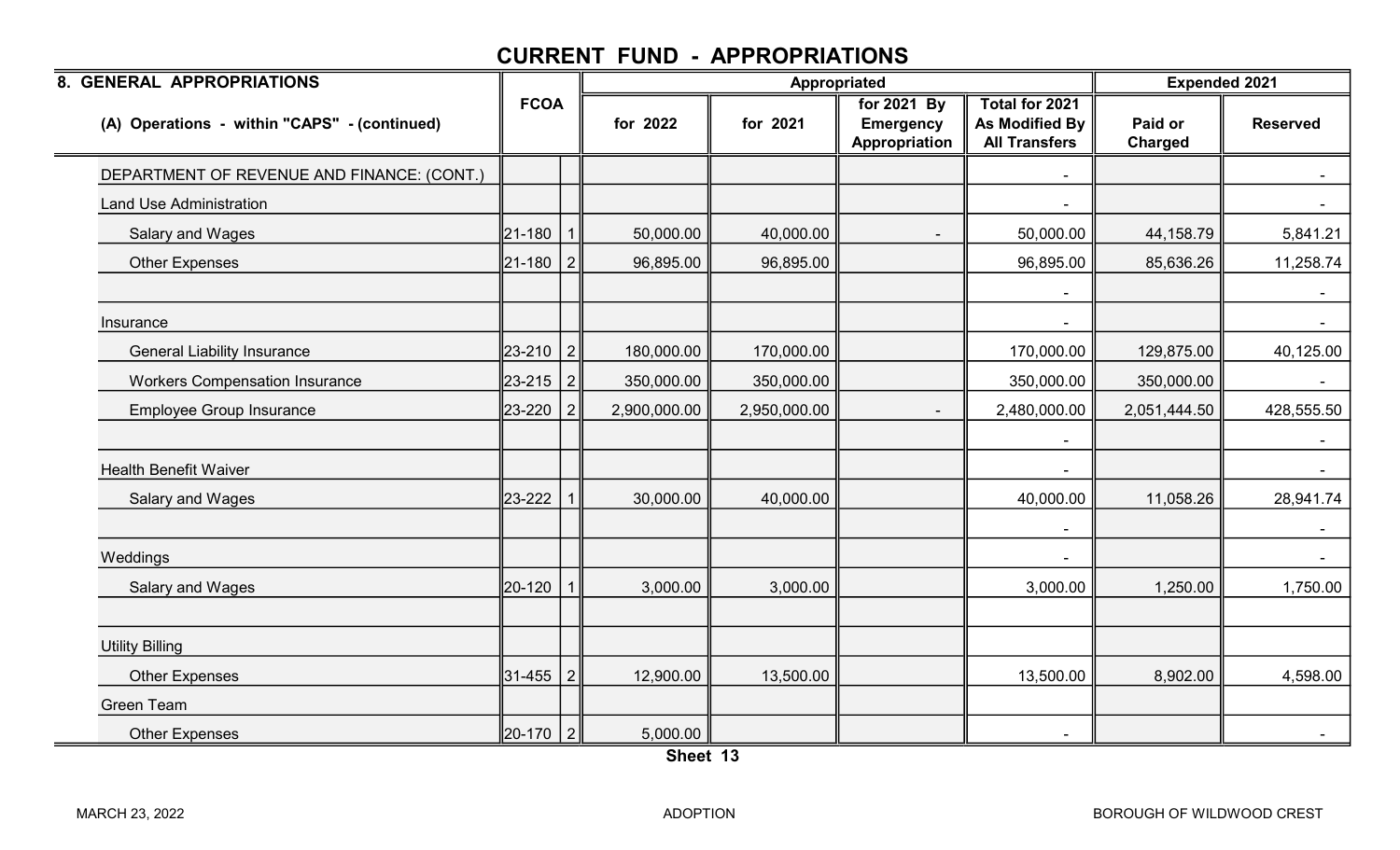| 8. GENERAL APPROPRIATIONS                    |             |                |              |              | Appropriated                                     |                                                                 | <b>Expended 2021</b> |                 |
|----------------------------------------------|-------------|----------------|--------------|--------------|--------------------------------------------------|-----------------------------------------------------------------|----------------------|-----------------|
| (A) Operations - within "CAPS" - (continued) | <b>FCOA</b> |                | for 2022     | for 2021     | for 2021 By<br><b>Emergency</b><br>Appropriation | <b>Total for 2021</b><br>As Modified By<br><b>All Transfers</b> | Paid or<br>Charged   | <b>Reserved</b> |
| DEPARTMENT OF PUBLIC AFFAIRS AND             |             |                |              |              |                                                  |                                                                 |                      |                 |
| <b>PUBLIC SAFETY:</b>                        |             |                |              |              |                                                  | $\overline{\phantom{a}}$                                        |                      | $\sim$ $-$      |
| <b>Director's Office</b>                     |             |                |              |              |                                                  |                                                                 |                      | $\blacksquare$  |
| Salaries and Wages                           | 20-110      |                | 19,500.00    | 20,288.00    |                                                  | 20,288.00                                                       | 20,287.80            | 0.20            |
| <b>Other Expenses</b>                        | 20-110      | $\overline{2}$ | 1,200.00     | 1,200.00     |                                                  | 1,200.00                                                        | 355.00               | 845.00          |
|                                              |             |                |              |              |                                                  |                                                                 |                      | $\sim$          |
| <b>Local Code Enforcement</b>                |             |                |              |              |                                                  |                                                                 |                      | $\sim$          |
| Salaries and Wages                           | 22-196      |                | 45,000.00    | 40,000.00    |                                                  | 40,000.00                                                       | 34,982.35            | 5,017.65        |
| <b>Other Expenses</b>                        | 22-196      | 2              | 6,000.00     | 6,000.00     |                                                  | 6,000.00                                                        | 637.36               | 5,362.64        |
|                                              |             |                |              |              |                                                  | $\blacksquare$                                                  |                      | $\sim$          |
| Police                                       |             |                |              |              |                                                  |                                                                 |                      | $\sim$          |
| <b>Salaries and Wages</b>                    | 25-240      |                | 2,525,000.00 | 2,287,000.00 |                                                  | 2,282,000.00                                                    | 2,250,989.39         | 31,010.61       |
| <b>Other Expenses</b>                        | 25-240      | 2              | 302,130.00   | 281,780.00   |                                                  | 326,780.00                                                      | 316,119.15           | 10,660.85       |
|                                              |             |                |              |              |                                                  |                                                                 |                      | $\sim$          |
| <b>Traffic Maintenance</b>                   |             |                |              |              |                                                  |                                                                 |                      | $\sim$          |
| Salaries and Wages                           | 25-245      |                | 156,000.00   | 146,000.00   |                                                  | 146,000.00                                                      | 142,424.33           | 3,575.67        |
| <b>Other Expenses</b>                        | 25-245      | 2              | 43,550.00    | 43,550.00    |                                                  | 43,550.00                                                       | 43,195.74            | 354.26          |
|                                              |             |                |              |              |                                                  |                                                                 |                      | $\sim$          |
| <b>Information Technology</b>                |             |                |              |              |                                                  |                                                                 |                      |                 |
| <b>Other Expenses</b>                        | 31-440   2  |                | 106,500.00   | 85,400.00    |                                                  | 90,400.00                                                       | 83,327.83            | 7,072.17        |

Sheet 14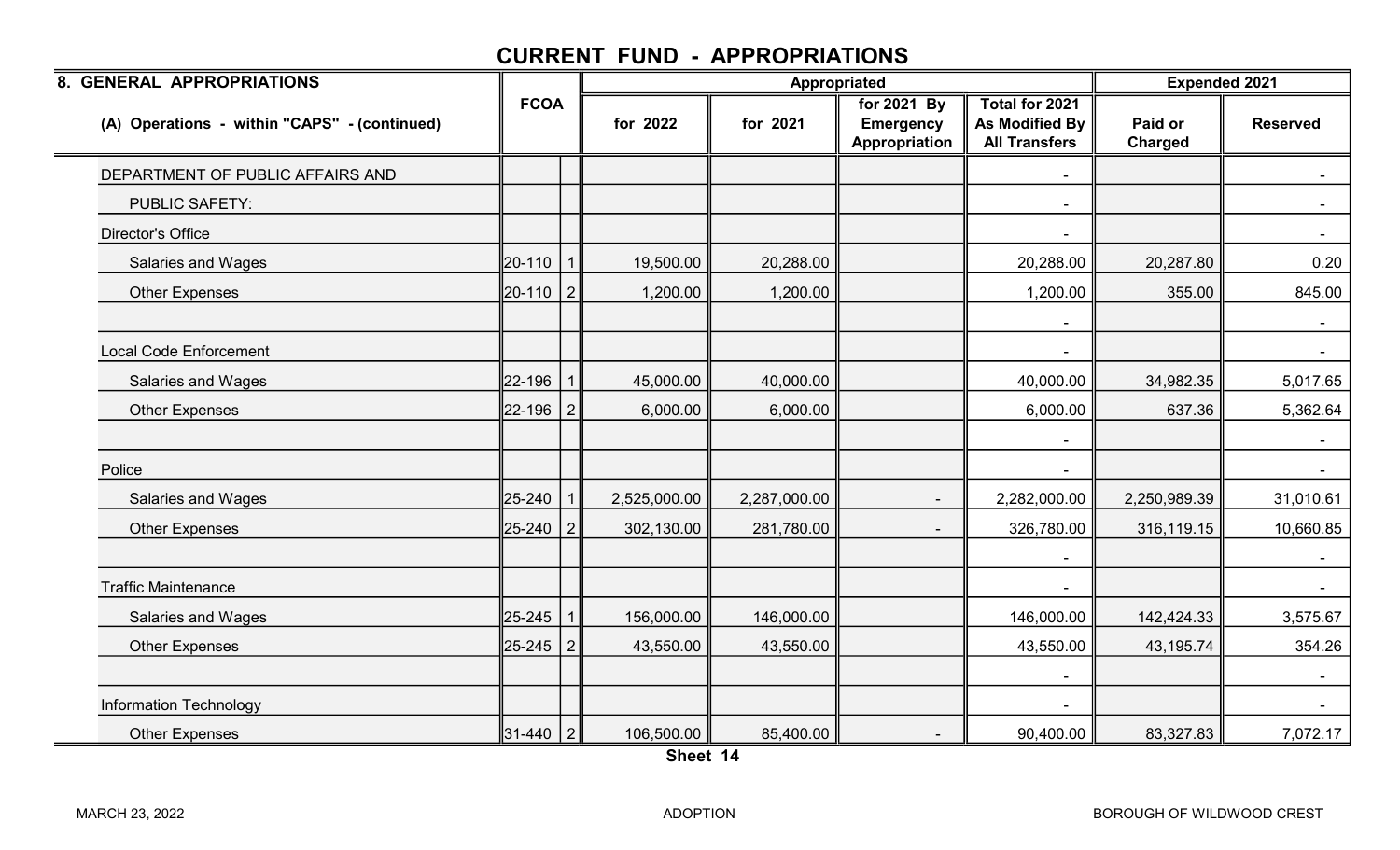| 8. GENERAL APPROPRIATIONS                             |             |                |            |            | Appropriated                                     |                                                          | <b>Expended 2021</b>      |                 |
|-------------------------------------------------------|-------------|----------------|------------|------------|--------------------------------------------------|----------------------------------------------------------|---------------------------|-----------------|
| (A) Operations - within "CAPS" - (continued)          | <b>FCOA</b> |                | for 2022   | for 2021   | for 2021 By<br><b>Emergency</b><br>Appropriation | Total for 2021<br>As Modified By<br><b>All Transfers</b> | Paid or<br><b>Charged</b> | <b>Reserved</b> |
| DEPARTMENT OF PUBLIC AFFAIRS AND                      |             |                |            |            |                                                  |                                                          |                           |                 |
| PUBLIC SAFETY: (CONT.)                                |             |                |            |            |                                                  | $\overline{\phantom{a}}$                                 |                           | $\sim$          |
| <b>Emergency Management Services</b>                  |             |                |            |            |                                                  |                                                          |                           | $\sim$          |
| Salaries and Wages                                    | 25-252      |                | 6,500.00   | 5,000.00   |                                                  | 5,000.00                                                 | 5,000.00                  | $\sim$ 10 $\pm$ |
| <b>Other Expenses</b>                                 | 25-252      | 2              | 5,000.00   | 5,000.00   |                                                  | 5,000.00                                                 | 3,235.01                  | 1,764.99        |
|                                                       |             |                |            |            |                                                  |                                                          |                           |                 |
| <b>Consolidated Dispatch</b>                          |             |                |            |            |                                                  |                                                          |                           | $\sim$          |
| <b>Other Expenses</b>                                 | 25-250      | $\overline{2}$ | 265,000.00 | 265,000.00 |                                                  | 265,000.00                                               | 265,000.00                | $\sim$          |
|                                                       |             |                |            |            |                                                  |                                                          |                           | $\sim$          |
| <b>Ambulance Service</b>                              |             |                |            |            |                                                  |                                                          |                           | $\sim$          |
| <b>Salaries and Wages</b>                             | 25-261      |                | 550,000.00 | 550,000.00 |                                                  | 518,000.00                                               | 489,206.61                | 28,793.39       |
| <b>Other Expenses</b>                                 | 25-261      | 2 <sup>1</sup> | 75,800.00  | 73,750.00  |                                                  | 73,750.00                                                | 34,931.75                 | 38,818.25       |
|                                                       |             |                |            |            |                                                  |                                                          |                           | $\sim$          |
| <b>Fire Department</b>                                |             |                |            |            |                                                  |                                                          |                           |                 |
| <b>Salaries and Wages</b>                             | 25-265      |                | 4,000.00   | 3,500.00   |                                                  | 3,500.00                                                 | 3,500.00                  | $\sim$ .        |
| <b>Other Expenses</b>                                 | 25-265      | 2 <sup>1</sup> | 242,500.00 | 228,000.00 |                                                  | 228,000.00                                               | 217,313.38                | 10,686.62       |
|                                                       |             |                |            |            |                                                  |                                                          |                           | $\sim$          |
| Uniform Fire Safety Act (PL 1983, c383) Fire Official |             |                |            |            |                                                  |                                                          |                           |                 |
| <b>Salaries and Wages</b>                             | 25-265      |                | 143,000.00 | 143,000.00 |                                                  | 143,000.00                                               | 131,843.49                | 11,156.51       |
| <b>Other Expenses</b>                                 | 25-265      | $\overline{2}$ | 15,800.00  | 14,600.00  |                                                  | 14,600.00                                                | 10,659.51                 | 3,940.49        |

Sheet 15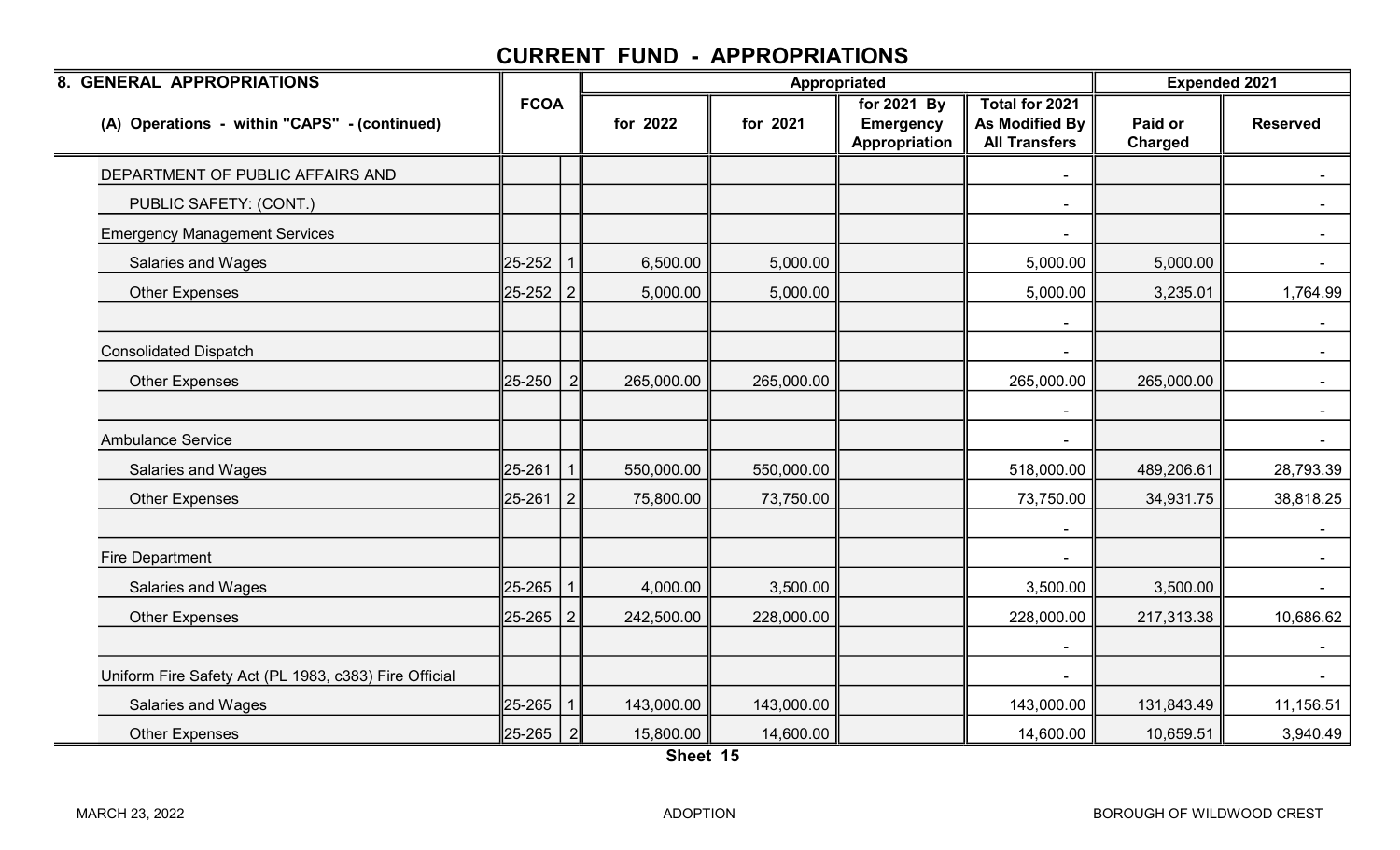| 8. GENERAL APPROPRIATIONS                    |             |                |            |            | Appropriated                                     |                                                          | <b>Expended 2021</b>      |                 |
|----------------------------------------------|-------------|----------------|------------|------------|--------------------------------------------------|----------------------------------------------------------|---------------------------|-----------------|
| (A) Operations - within "CAPS" - (continued) | <b>FCOA</b> |                | for 2022   | for 2021   | for 2021 By<br><b>Emergency</b><br>Appropriation | Total for 2021<br>As Modified By<br><b>All Transfers</b> | Paid or<br><b>Charged</b> | <b>Reserved</b> |
| DEPARTMENT OF PUBLIC AFFAIRS AND             |             |                |            |            |                                                  |                                                          |                           |                 |
| PUBLIC SAFETY: (CONT.)                       |             |                |            |            |                                                  | $\sim$                                                   |                           | $\sim$          |
|                                              |             |                |            |            |                                                  | $\overline{\phantom{a}}$                                 |                           | $\sim$          |
| <b>Animal Control</b>                        |             |                |            |            |                                                  | $\sim$                                                   |                           | $\sim$ $-$      |
| <b>Other Expenses</b>                        | 27-340      | 2              | 45,000.00  | 37,000.00  |                                                  | 37,000.00                                                | 31,671.27                 | 5,328.73        |
|                                              |             |                |            |            |                                                  |                                                          |                           | $\sim$          |
| Lifeguards                                   |             |                |            |            |                                                  |                                                          |                           | $\sim$          |
| <b>Salaries and Wages</b>                    | 28-380      |                | 691,147.00 | 621,650.00 |                                                  | 621,650.00                                               | 620,434.04                | 1,215.96        |
| <b>Other Expenses</b>                        | 28-380      | 2              | 75,580.00  | 75,580.00  |                                                  | 107,580.00                                               | 100,891.73                | 6,688.27        |
|                                              |             |                |            |            |                                                  | $\blacksquare$                                           |                           | $\sim$          |
| <b>Municipal Court</b>                       |             |                |            |            |                                                  | $\blacksquare$                                           |                           | $\sim$          |
| Salaries and Wages                           | 43-490      |                | 90,000.00  | 85,000.00  |                                                  | 85,000.00                                                | 82,806.10                 | 2,193.90        |
| <b>Other Expenses</b>                        | 43-490      | $\overline{2}$ | 75,800.00  | 75,500.00  |                                                  | 75,500.00                                                | 71,381.95                 | 4,118.05        |
|                                              |             |                |            |            |                                                  |                                                          |                           | $\sim$          |
|                                              |             |                |            |            |                                                  | $\blacksquare$                                           |                           | $\sim$ $-$      |
|                                              |             |                |            |            |                                                  | $\blacksquare$                                           |                           | $\sim$ $-$      |
|                                              |             |                |            |            |                                                  | $\blacksquare$                                           |                           | $\sim$          |
|                                              |             |                |            |            |                                                  | $\blacksquare$                                           |                           | $\sim$          |
|                                              |             |                |            |            |                                                  | $\blacksquare$                                           |                           | $\sim$          |
|                                              |             |                |            |            |                                                  | $\sim$                                                   |                           | $\sim$          |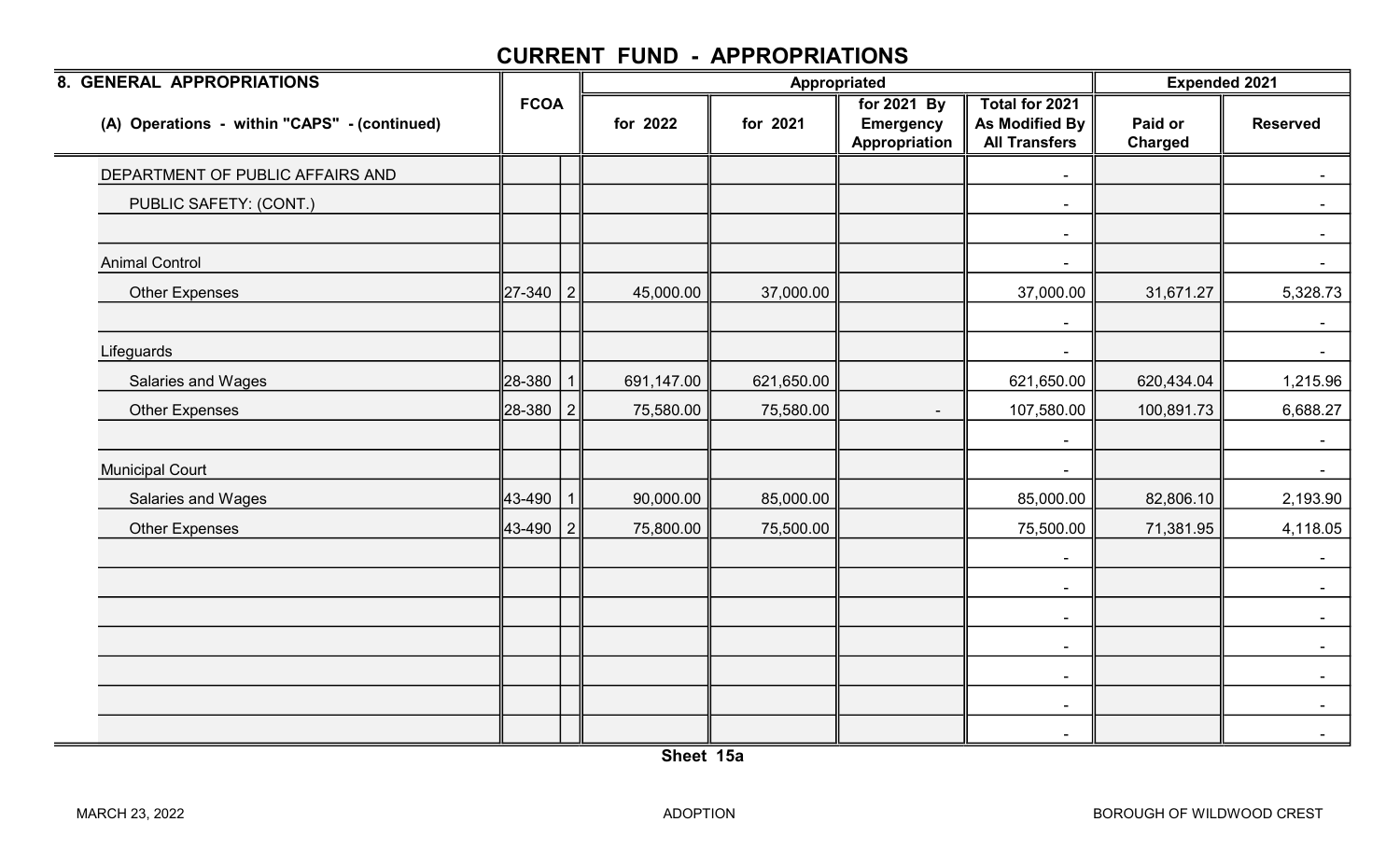| <b>FCOA</b>                | for 2022            | for 2021   | for 2021 By<br><b>Emergency</b><br>Appropriation | <b>Total for 2021</b><br>As Modified By | Paid or    |                    |
|----------------------------|---------------------|------------|--------------------------------------------------|-----------------------------------------|------------|--------------------|
|                            |                     |            |                                                  | <b>All Transfers</b>                    | Charged    | <b>Reserved</b>    |
|                            |                     |            |                                                  |                                         |            |                    |
|                            |                     |            |                                                  | $\blacksquare$                          |            | $\sim$             |
|                            |                     |            |                                                  |                                         |            | $\sim$             |
| 20-110                     | 21,329.00           | 21,329.00  |                                                  | 21,329.00                               | 21,328.20  | 0.80               |
| $\overline{2}$             | 1,200.00            | 1,200.00   |                                                  | 1,200.00                                | 560.00     | 640.00             |
|                            |                     |            |                                                  |                                         |            | $\sim$ .<br>$\sim$ |
| 2                          | 240,000.00          | 240,000.00 |                                                  | 240,000.00                              | 230,940.95 | 9,059.05           |
|                            |                     |            |                                                  |                                         |            |                    |
| 2                          | 130,000.00          | 130,000.00 |                                                  | 130,000.00                              | 109,654.00 | 20,346.00          |
|                            |                     |            |                                                  | $\blacksquare$                          |            | $\sim$             |
|                            | 135,000.00          | 135,000.00 |                                                  | 95,000.00                               | 90,755.94  | 4,244.06           |
|                            | 76,000.00           | 77,600.00  |                                                  | 77,600.00                               | 52,651.10  | 24,948.90          |
|                            |                     |            |                                                  | $\blacksquare$                          |            | $\sim$             |
|                            |                     |            |                                                  |                                         |            |                    |
|                            | 600,000.00          | 470,000.00 |                                                  | 490,000.00                              | 475,387.59 | 14,612.41          |
| 2                          | 118,500.00          | 110,800.00 |                                                  | 340,800.00                              | 331,233.60 | 9,566.40<br>$\sim$ |
| 20-155<br>26-290<br>26-300 | ∥20-110  <br>20-155 |            |                                                  |                                         |            |                    |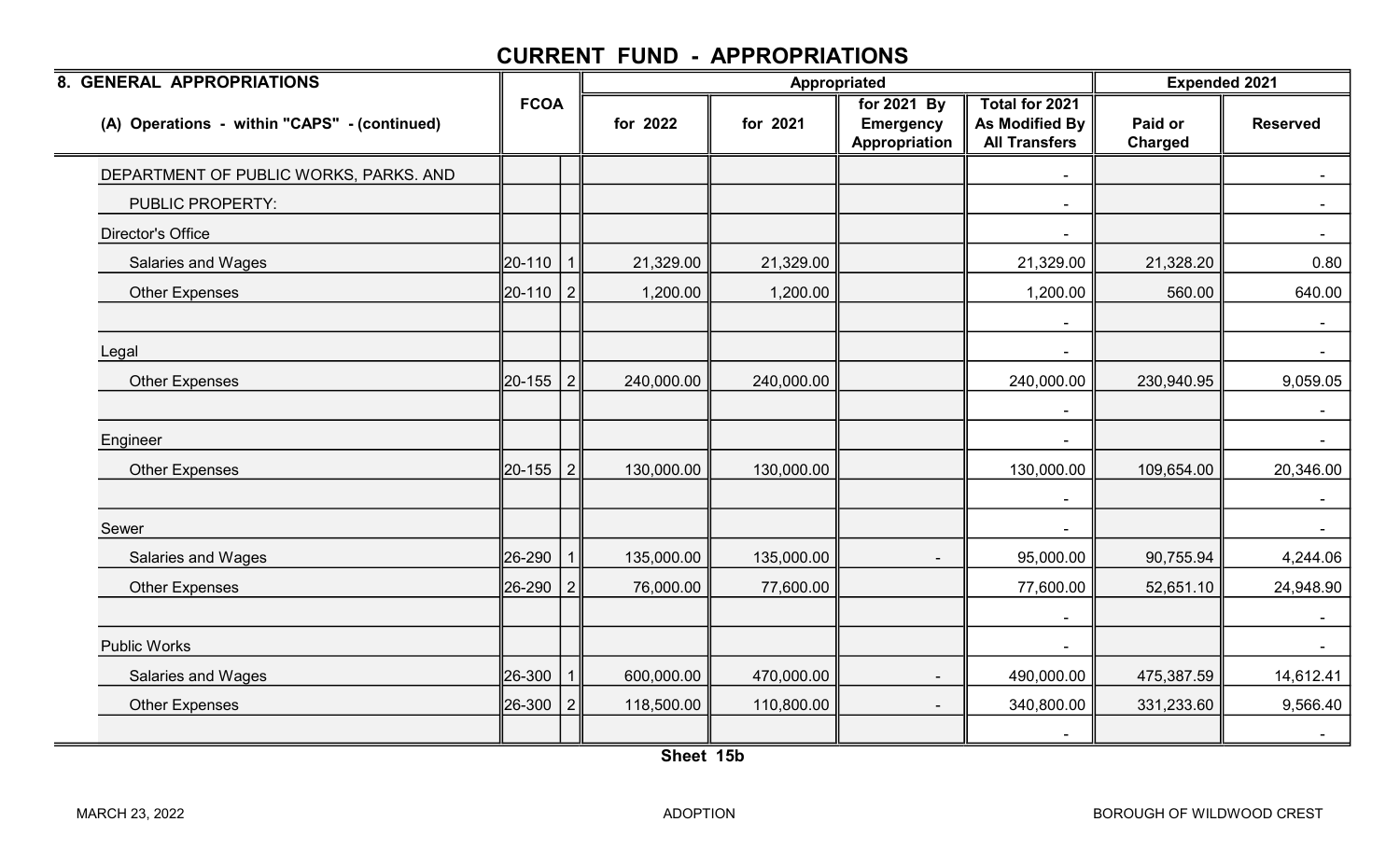| 8. GENERAL APPROPRIATIONS                    |             |                |            | Appropriated |                                                  |                                                          | <b>Expended 2021</b> |                 |
|----------------------------------------------|-------------|----------------|------------|--------------|--------------------------------------------------|----------------------------------------------------------|----------------------|-----------------|
| (A) Operations - within "CAPS" - (continued) | <b>FCOA</b> |                | for 2022   | for 2021     | for 2021 By<br><b>Emergency</b><br>Appropriation | Total for 2021<br>As Modified By<br><b>All Transfers</b> | Paid or<br>Charged   | <b>Reserved</b> |
| DEPARTMENT OF PUBLIC WORKS, PARKS. AND       |             |                |            |              |                                                  |                                                          |                      |                 |
| PUBLIC PROPERTY: (Cont.)                     |             |                |            |              |                                                  |                                                          |                      |                 |
| Sanitation                                   |             |                |            |              |                                                  |                                                          |                      |                 |
| <b>Salaries and Wages</b>                    | 26-305      |                | 400,000.00 | 423,000.00   |                                                  | 363,000.00                                               | 320,515.96           | 42,484.04       |
| <b>Other Expenses</b>                        | 26-305      | 2              | 52,500.00  | 52,500.00    |                                                  | 52,500.00                                                | 20,829.06            | 31,670.94       |
|                                              |             |                |            |              |                                                  |                                                          |                      |                 |
| <b>Recreation Builidngs</b>                  |             |                |            |              |                                                  |                                                          |                      |                 |
| Other Expenses                               | 26-310      | 2              | 108,250.00 | 108,250.00   |                                                  | 108,250.00                                               | 75,681.46            | 32,568.54       |
|                                              |             |                |            |              |                                                  |                                                          |                      |                 |
| <b>Public Parks and Builidngs</b>            |             |                |            |              |                                                  |                                                          |                      |                 |
| Salaries and Wages                           | 26-310      | $\mathbf 1$    | 197,000.00 | 187,000.00   |                                                  | 187,000.00                                               | 159,177.55           | 27,822.45       |
| <b>Other Expenses</b>                        | 26-310      | 2              | 192,950.00 | 142,350.00   |                                                  | 142,350.00                                               | 114,149.96           | 28,200.04       |
|                                              |             |                |            |              |                                                  |                                                          |                      | $\sim$          |
| <b>Fleet Maintenance</b>                     |             |                |            |              |                                                  |                                                          |                      |                 |
| <b>Salareis and Wages</b>                    | 26-315      | $\mathbf{1}$   | 216,000.00 | 216,000.00   |                                                  | 206,000.00                                               | 176,343.41           | 29,656.59       |
| <b>Other Expenses</b>                        | 26-315      | $\overline{2}$ | 188,400.00 | 188,400.00   |                                                  | 198,400.00                                               | 184,780.32           | 13,619.68       |
|                                              |             |                |            |              |                                                  |                                                          |                      | $\sim$ $-$      |
| Recreation                                   |             |                |            |              |                                                  |                                                          |                      |                 |
| Salareis and Wages                           | 28-370      | 1              | 440,000.00 | 420,000.00   |                                                  | 420,000.00                                               | 406,495.13           | 13,504.87       |
| <b>Other Expenses</b>                        | 28-370 2    |                | 50,100.00  | 49,050.00    |                                                  | 84,050.00                                                | 79,547.45            | 4,502.55        |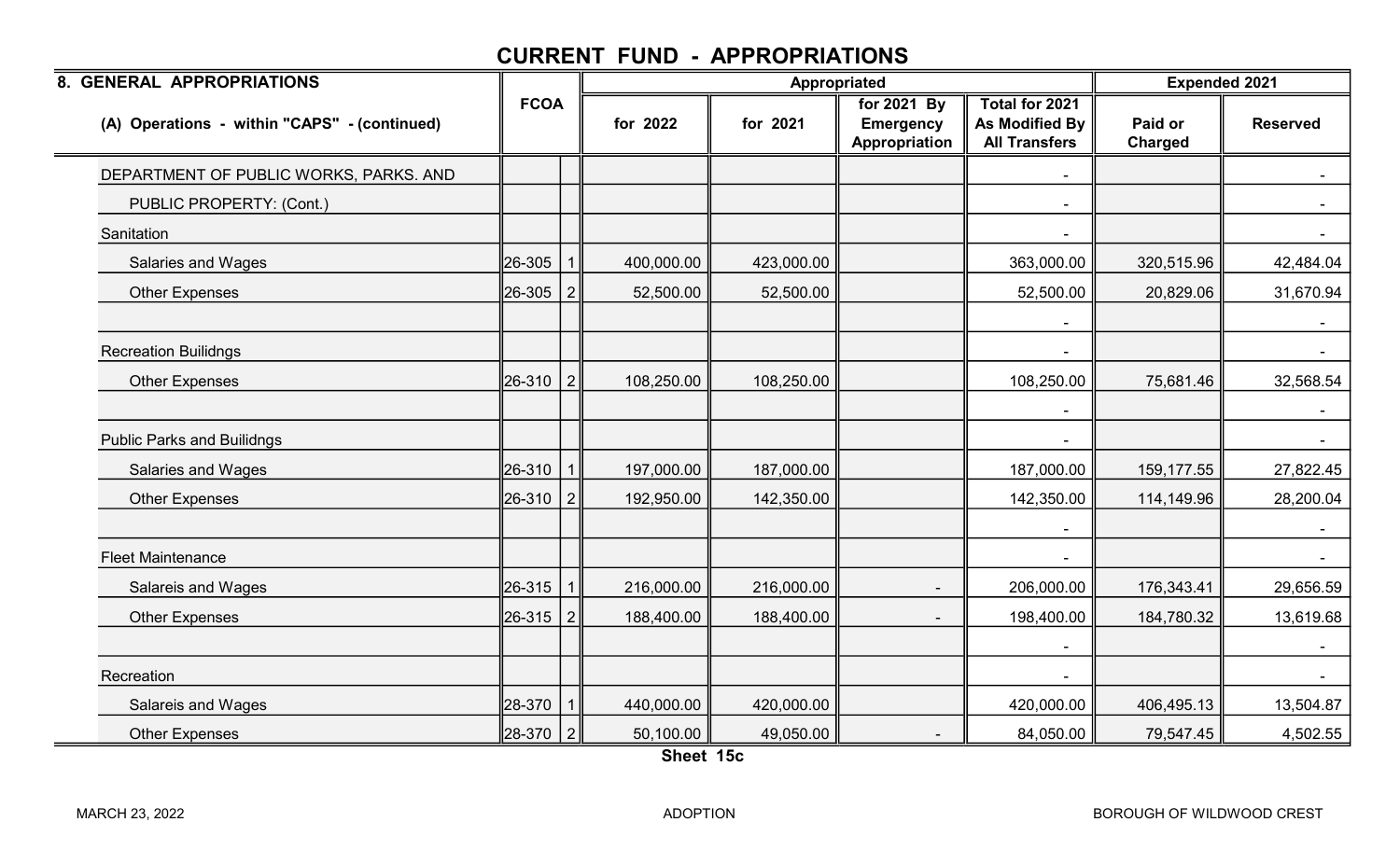| 8. GENERAL APPROPRIATIONS                    |             |                |            |            | Appropriated                                     |                                                          | <b>Expended 2021</b>      |                 |
|----------------------------------------------|-------------|----------------|------------|------------|--------------------------------------------------|----------------------------------------------------------|---------------------------|-----------------|
| (A) Operations - within "CAPS" - (continued) | <b>FCOA</b> |                | for 2022   | for 2021   | for 2021 By<br><b>Emergency</b><br>Appropriation | Total for 2021<br>As Modified By<br><b>All Transfers</b> | Paid or<br><b>Charged</b> | <b>Reserved</b> |
| DEPARTMENT OF PUBLIC WORKS, PARKS. AND       |             |                |            |            |                                                  |                                                          |                           |                 |
| PUBLIC PROPERTY: (Cont.)                     |             |                |            |            |                                                  | $\blacksquare$                                           |                           | $\sim$          |
| Tourism                                      |             |                |            |            |                                                  |                                                          |                           |                 |
| Salaries and Wages                           | 28-370      |                | 35,000.00  | 35,000.00  |                                                  | 35,000.00                                                | 21,892.51                 | 13,107.49       |
| <b>Other Expenses</b>                        | 28-370      | 2              | 146,200.00 | 152,500.00 |                                                  | 152,500.00                                               | 135,110.39                | 17,389.61       |
|                                              |             |                |            |            |                                                  |                                                          |                           |                 |
| <b>Beach Maintenance</b>                     |             |                |            |            |                                                  |                                                          |                           | $\sim$          |
| Salareis and Wages                           | 28-380      |                | 40,000.00  | 40,000.00  |                                                  | 40,000.00                                                | 34,274.00                 | 5,726.00        |
| <b>Other Expenses</b>                        | 28-380      | 2              | 84,750.00  | 72,000.00  |                                                  | 62,000.00                                                | 57,488.29                 | 4,511.71        |
|                                              |             |                |            |            |                                                  | $\blacksquare$                                           |                           | $\sim$          |
| Landfill                                     |             |                |            |            |                                                  | $\blacksquare$                                           |                           | $\sim$          |
| <b>Other Expenses</b>                        | 32-465      | 2 <sup>1</sup> | 375,000.00 | 350,000.00 | $\blacksquare$                                   | 395,000.00                                               | 369,390.99                | 25,609.01       |
|                                              |             |                |            |            |                                                  | $\blacksquare$                                           |                           | $\sim$          |
|                                              |             |                |            |            |                                                  | $\overline{\phantom{a}}$                                 |                           |                 |
|                                              |             |                |            |            |                                                  | $\blacksquare$                                           |                           | $\sim$          |
|                                              |             |                |            |            |                                                  | $\blacksquare$                                           |                           | $\sim$          |
|                                              |             |                |            |            |                                                  | $\sim$                                                   |                           |                 |
|                                              |             |                |            |            |                                                  | $\sim$                                                   |                           | $\sim$          |
|                                              |             |                |            |            |                                                  | $\blacksquare$                                           |                           | $\sim$          |
|                                              |             |                |            |            |                                                  | $\sim$                                                   |                           | $\sim$          |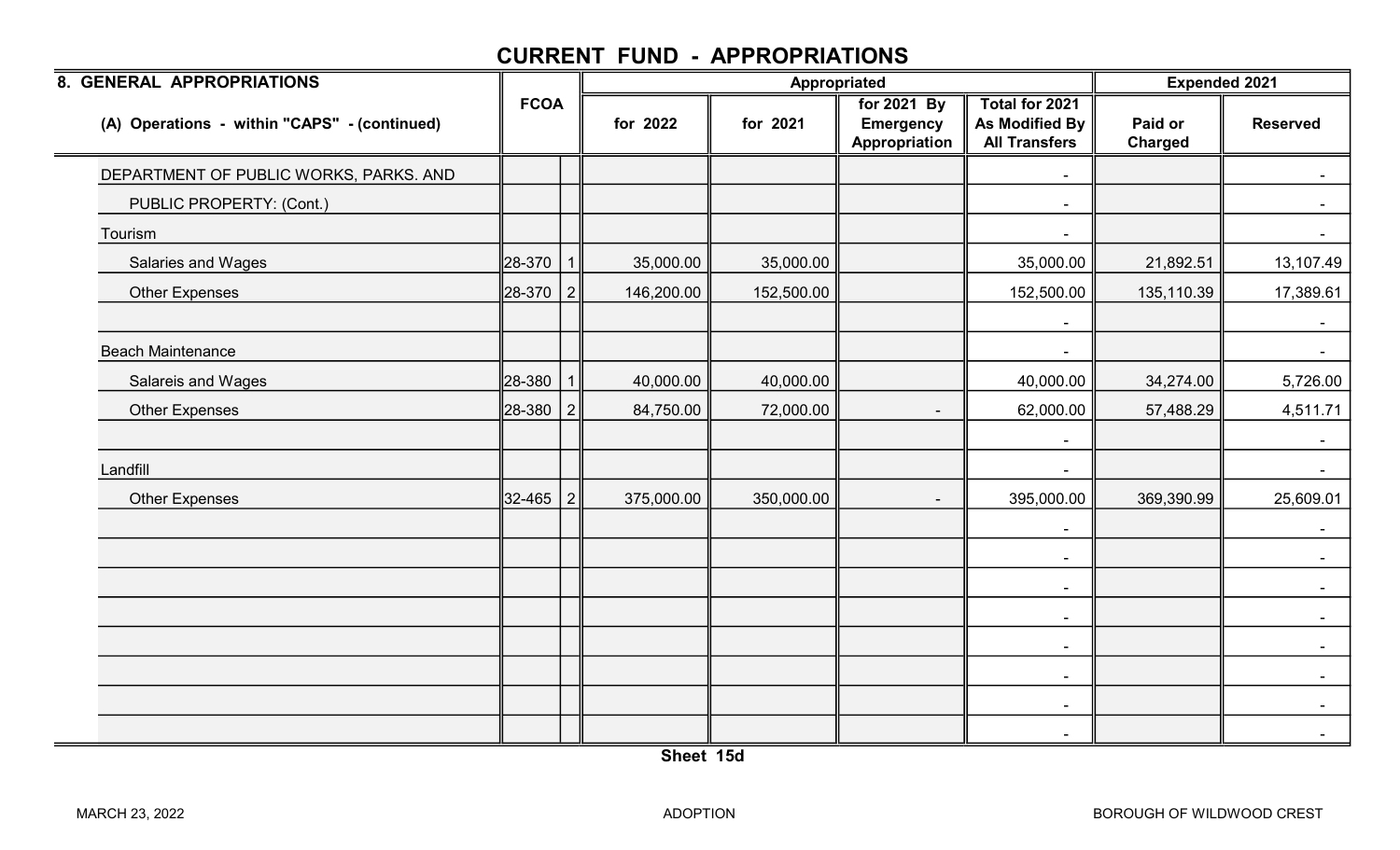| 8. GENERAL APPROPRIATIONS                    |             |          |          | Appropriated                                     |                                                          | Expended 2021             |                 |
|----------------------------------------------|-------------|----------|----------|--------------------------------------------------|----------------------------------------------------------|---------------------------|-----------------|
| (A) Operations - within "CAPS" - (continued) | <b>FCOA</b> | for 2022 | for 2021 | for 2021 By<br><b>Emergency</b><br>Appropriation | Total for 2021<br>As Modified By<br><b>All Transfers</b> | Paid or<br><b>Charged</b> | <b>Reserved</b> |
|                                              |             |          |          |                                                  | $\blacksquare$                                           |                           |                 |
|                                              |             |          |          |                                                  | $\sim$                                                   |                           |                 |
|                                              |             |          |          |                                                  | $\blacksquare$                                           |                           |                 |
|                                              |             |          |          |                                                  | $\sim$                                                   |                           |                 |
|                                              |             |          |          |                                                  | $\blacksquare$                                           |                           |                 |
|                                              |             |          |          |                                                  | $\blacksquare$                                           |                           |                 |
|                                              |             |          |          |                                                  | $\sim$                                                   |                           |                 |
|                                              |             |          |          |                                                  | $\sim$                                                   |                           |                 |
|                                              |             |          |          |                                                  | $\sim$                                                   |                           |                 |
|                                              |             |          |          |                                                  | $\blacksquare$                                           |                           |                 |
|                                              |             |          |          |                                                  | $\sim$                                                   |                           |                 |
|                                              |             |          |          |                                                  | $\sim$                                                   |                           |                 |
|                                              |             |          |          |                                                  | $\sim$                                                   |                           |                 |
|                                              |             |          |          |                                                  | $\blacksquare$                                           |                           |                 |
|                                              |             |          |          |                                                  | $\sim$                                                   |                           |                 |
|                                              |             |          |          |                                                  | $\sim$                                                   |                           |                 |
|                                              |             |          |          |                                                  | $\sim$                                                   |                           |                 |
|                                              |             |          |          |                                                  | $\blacksquare$                                           |                           |                 |
|                                              |             |          |          |                                                  | $\blacksquare$                                           |                           | $\blacksquare$  |
|                                              |             |          |          |                                                  | $\sim$                                                   |                           | $\sim$          |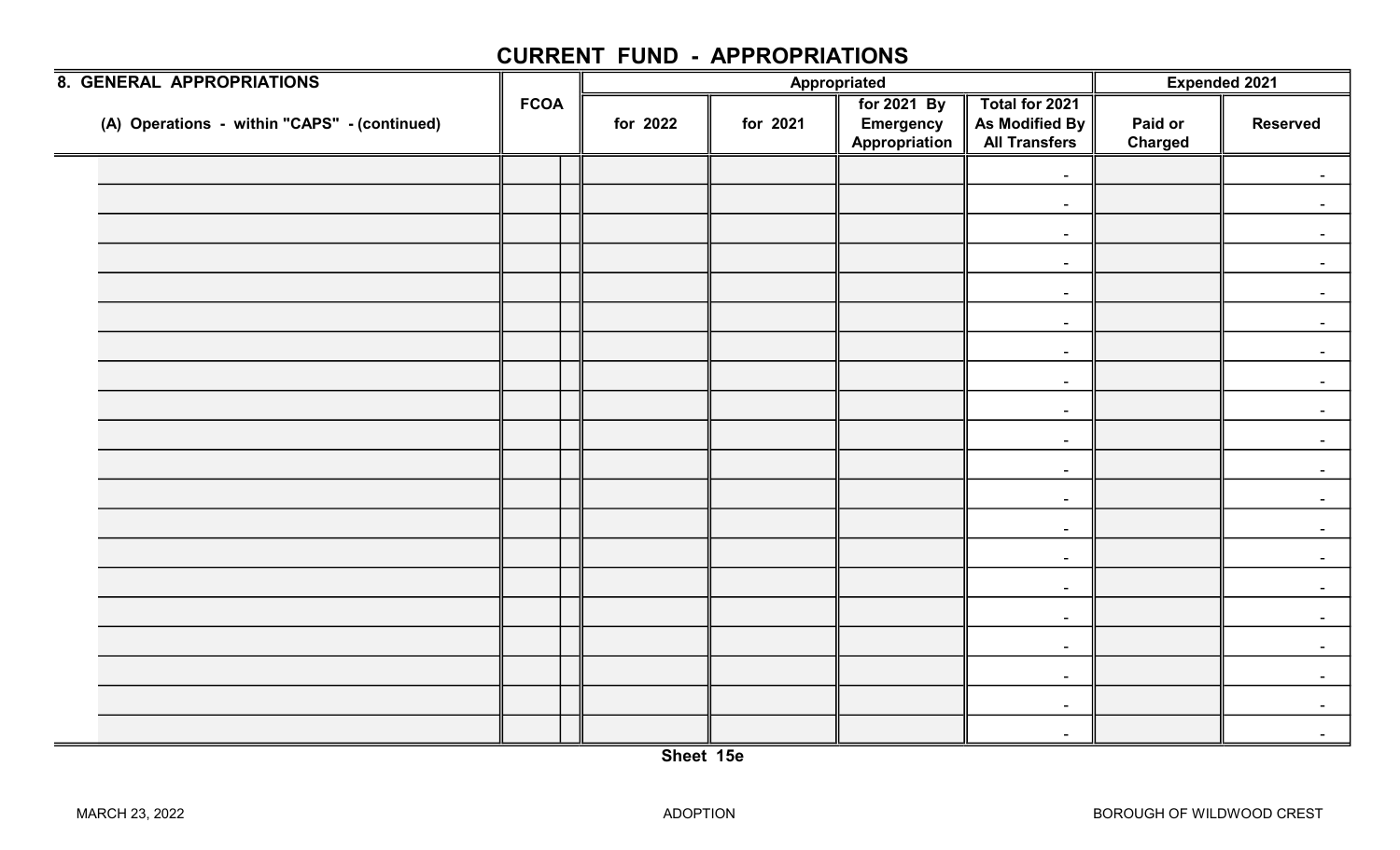| 8. GENERAL APPROPRIATIONS                         |                |                   | Appropriated      |                                                  |                                                          | <b>Expended 2021</b> |                   |
|---------------------------------------------------|----------------|-------------------|-------------------|--------------------------------------------------|----------------------------------------------------------|----------------------|-------------------|
| (A) Operations - within "CAPS" - (continued)      | <b>FCOA</b>    | for 2022          | for 2021          | for 2021 By<br><b>Emergency</b><br>Appropriation | Total for 2021<br>As Modified By<br><b>All Transfers</b> | Paid or<br>Charged   | <b>Reserved</b>   |
| <b>Uniform Construction Code - Appropriations</b> | <b>XXXXXX</b>  | <b>XXXXXXXXXX</b> | <b>XXXXXXXXXX</b> | XXXXXXXXX                                        | <b>XXXXXXXXXX</b>                                        | <b>XXXXXXXXXX</b>    | <b>XXXXXXXXXX</b> |
| Offset by Dedicated Revenues (N.J.A.C. 5:23-4.17) | <b>XXXXXX</b>  | <b>XXXXXXXXXX</b> | XXXXXXXXXX        | <b>XXXXXXXXXX</b>                                | <b>XXXXXXXXXX</b>                                        | <b>XXXXXXXXXX</b>    | XXXXXXXXXX        |
| <b>State Uniform Construction Code</b>            |                |                   |                   |                                                  |                                                          |                      |                   |
| <b>Construction Official</b>                      |                |                   |                   |                                                  |                                                          |                      |                   |
| Salaries and Wages                                | 22-195         | 140,000.00        | 125,000.00        |                                                  | 135,000.00                                               | 131,725.18           | 3,274.82          |
| <b>Other Expenses</b>                             | $22 - 195$   2 | 18,700.00         | 18,700.00         |                                                  | 18,700.00                                                | 3,392.28             | 15,307.72         |
|                                                   |                |                   |                   |                                                  | $\blacksquare$                                           |                      | $\sim$            |
|                                                   |                |                   |                   |                                                  | $\blacksquare$                                           |                      |                   |
|                                                   |                |                   |                   |                                                  | $\sim$                                                   |                      |                   |
|                                                   |                |                   |                   |                                                  | $\blacksquare$                                           |                      | $\sim$            |
|                                                   |                |                   |                   |                                                  | $\sim$                                                   |                      | $\sim$            |
|                                                   |                |                   |                   |                                                  | $\blacksquare$                                           |                      |                   |
|                                                   |                |                   |                   |                                                  | $\blacksquare$                                           |                      |                   |
|                                                   |                |                   |                   |                                                  | $\sim$                                                   |                      |                   |
|                                                   |                |                   |                   |                                                  | $\sim$                                                   |                      | $\sim$            |
|                                                   |                |                   |                   |                                                  | $\blacksquare$                                           |                      |                   |
|                                                   |                |                   |                   |                                                  | $\sim$                                                   |                      |                   |
|                                                   |                |                   |                   |                                                  | $\blacksquare$                                           |                      | $\blacksquare$    |
|                                                   |                |                   |                   |                                                  | $\sim$                                                   |                      | $\sim$            |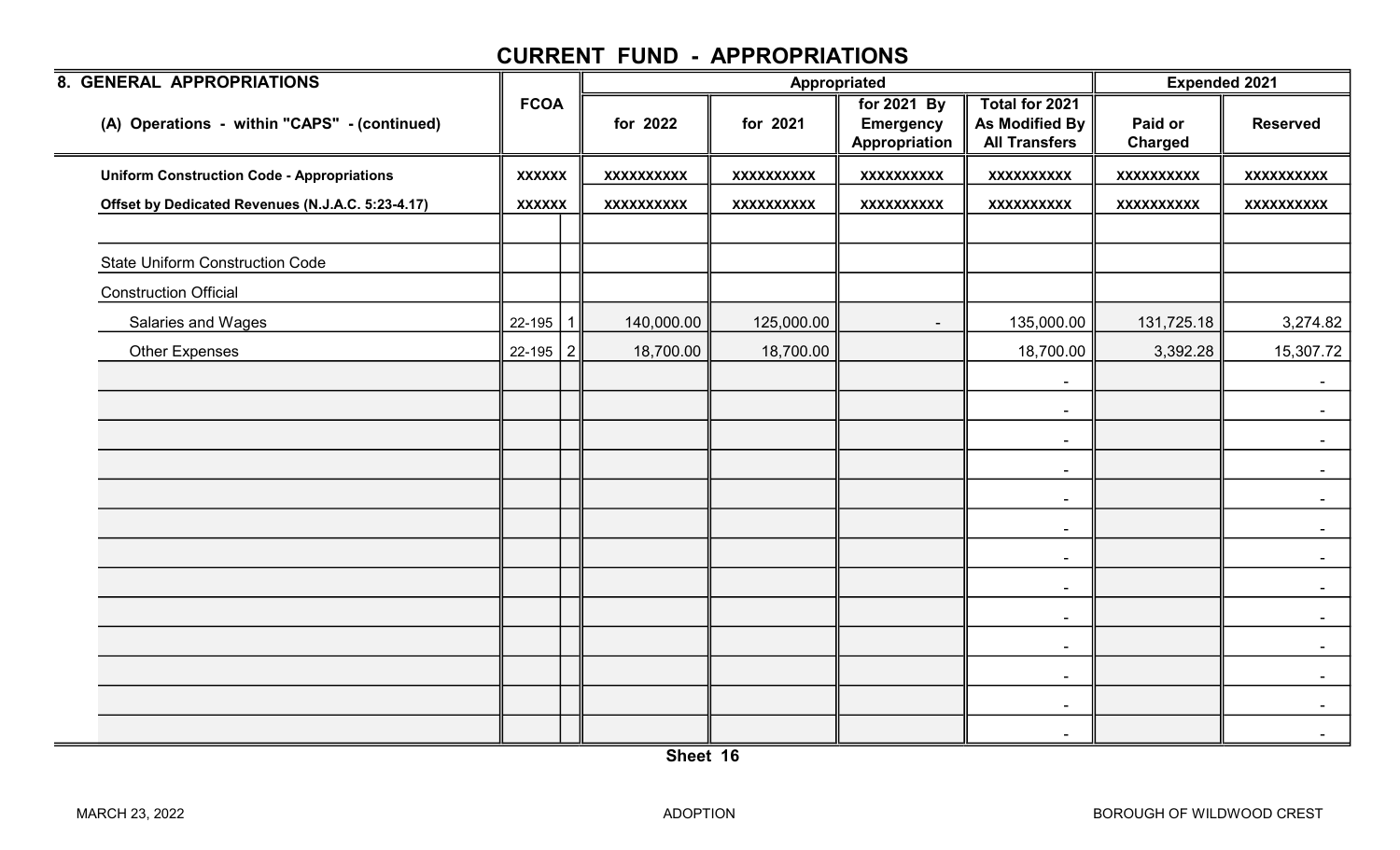| 8. GENERAL APPROPRIATIONS                         |               |                   |                   | Appropriated                                     |                                                          | <b>Expended 2021</b>      |                   |
|---------------------------------------------------|---------------|-------------------|-------------------|--------------------------------------------------|----------------------------------------------------------|---------------------------|-------------------|
| (A) Operations - within "CAPS" - (continued)      | <b>FCOA</b>   | for 2022          | for 2021          | for 2021 By<br><b>Emergency</b><br>Appropriation | Total for 2021<br>As Modified By<br><b>All Transfers</b> | Paid or<br><b>Charged</b> | <b>Reserved</b>   |
| <b>Uniform Construction Code - Appropriations</b> | <b>XXXXXX</b> | <b>XXXXXXXXXX</b> | <b>XXXXXXXXXX</b> | <b>XXXXXXXXXX</b>                                | <b>XXXXXXXXXX</b>                                        | <b>XXXXXXXXXX</b>         | <b>XXXXXXXXXX</b> |
| Offset by Dedicated Revenues (N.J.A.C. 5:23-4.17) | <b>XXXXXX</b> | <b>XXXXXXXXXX</b> | <b>XXXXXXXXXX</b> | <b>XXXXXXXXXX</b>                                | <b>XXXXXXXXXX</b>                                        | <b>XXXXXXXXXX</b>         | <b>XXXXXXXXXX</b> |
|                                                   |               |                   |                   |                                                  | $\blacksquare$                                           |                           | $\sim$            |
|                                                   |               |                   |                   |                                                  | $\sim$                                                   |                           |                   |
|                                                   |               |                   |                   |                                                  | $\sim$                                                   |                           |                   |
|                                                   |               |                   |                   |                                                  | $\overline{\phantom{a}}$                                 |                           |                   |
|                                                   |               |                   |                   |                                                  | $\sim$                                                   |                           |                   |
|                                                   |               |                   |                   |                                                  | $\sim$                                                   |                           |                   |
|                                                   |               |                   |                   |                                                  |                                                          |                           |                   |
|                                                   |               |                   |                   |                                                  | $\sim$                                                   |                           |                   |
|                                                   |               |                   |                   |                                                  | $\blacksquare$                                           |                           |                   |
|                                                   |               |                   |                   |                                                  | $\sim$                                                   |                           |                   |
|                                                   |               |                   |                   |                                                  | $\blacksquare$                                           |                           |                   |
|                                                   |               |                   |                   |                                                  | $\sim$                                                   |                           |                   |
|                                                   |               |                   |                   |                                                  | $\overline{\phantom{a}}$                                 |                           |                   |
|                                                   |               |                   |                   |                                                  | $\sim$                                                   |                           |                   |
|                                                   |               |                   |                   |                                                  | $\sim$                                                   |                           |                   |
|                                                   |               |                   |                   |                                                  | $\sim$                                                   |                           |                   |
|                                                   |               |                   |                   |                                                  | $\blacksquare$                                           |                           |                   |
|                                                   |               |                   |                   |                                                  | $\blacksquare$                                           |                           |                   |
|                                                   |               |                   |                   |                                                  |                                                          |                           |                   |
|                                                   |               |                   |                   |                                                  | $\sim$                                                   |                           | $\sim$            |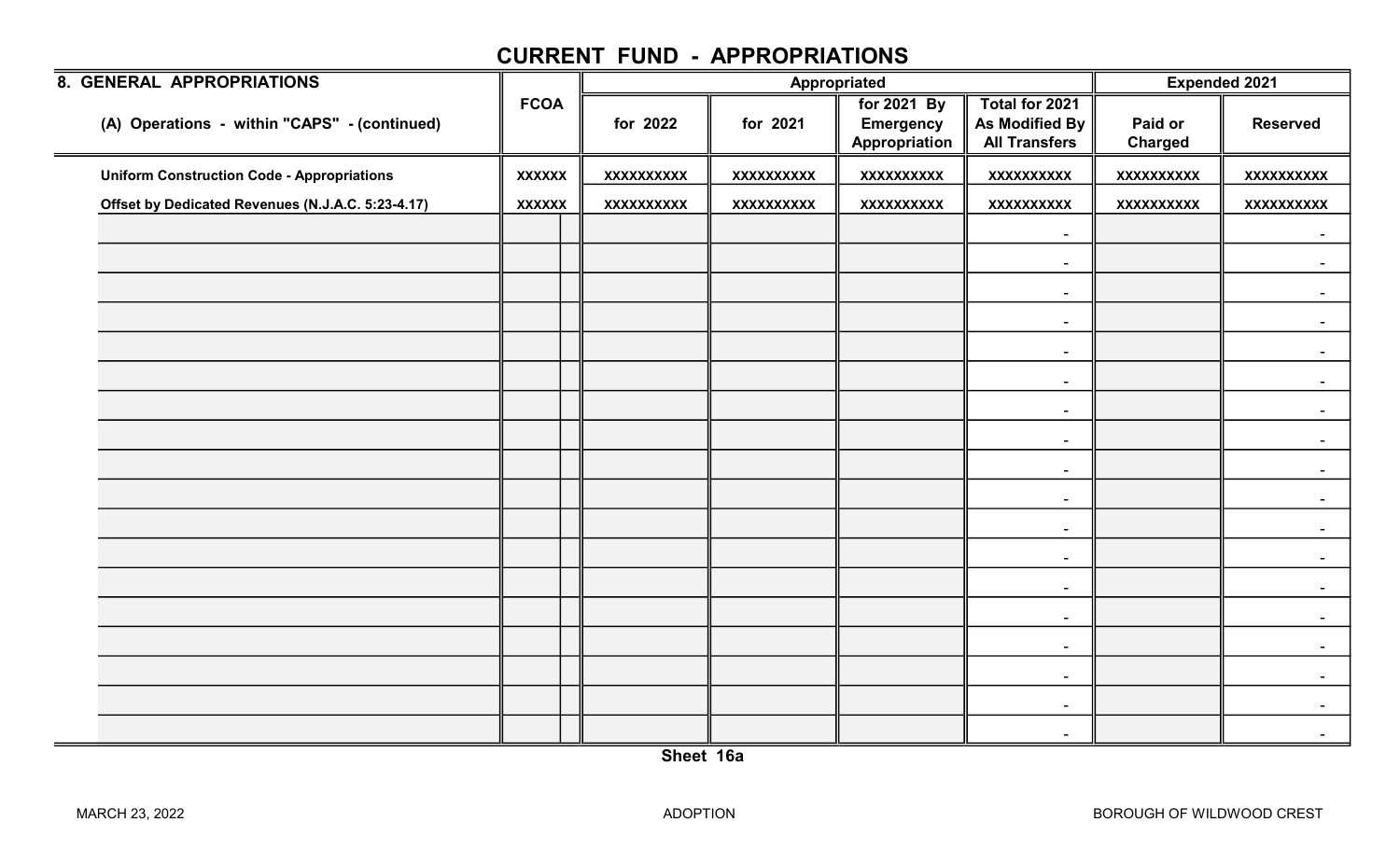| 8. GENERAL APPROPRIATIONS                    |               |                |                   | Appropriated      |                                                  |                                                          | <b>Expended 2021</b>      |                   |
|----------------------------------------------|---------------|----------------|-------------------|-------------------|--------------------------------------------------|----------------------------------------------------------|---------------------------|-------------------|
| (A) Operations - within "CAPS" - (continued) | <b>FCOA</b>   |                | for 2022          | for 2021          | for 2021 By<br><b>Emergency</b><br>Appropriation | Total for 2021<br>As Modified By<br><b>All Transfers</b> | Paid or<br><b>Charged</b> | <b>Reserved</b>   |
| <b>UNCLASSIFIED:</b>                         | <b>XXXXXX</b> |                | <b>XXXXXXXXXX</b> | <b>XXXXXXXXXX</b> | <b>XXXXXXXXXX</b>                                | <b>XXXXXXXXXX</b>                                        | <b>XXXXXXXXXX</b>         | <b>XXXXXXXXXX</b> |
| UTILITY EXPENSES AND BULK PURCHASES:         |               |                |                   |                   |                                                  |                                                          |                           |                   |
| <b>Accumulater Absence Liability</b>         | 30-415        | $\overline{2}$ | 40,000.00         | 45,000.00         |                                                  | 45,000.00                                                | 45,000.00                 | $\sim$            |
| Electric                                     | 31-430        | $\vert$ 2      | 180,000.00        | 180,000.00        |                                                  | 180,000.00                                               | 142,955.06                | 37,044.94         |
| Fuel                                         | 31-460        | $\overline{2}$ | 175,000.00        | 150,000.00        |                                                  | 150,000.00                                               | 117,655.84                | 32,344.16         |
| <b>Street Lighting</b>                       | 31-435        | $\overline{2}$ | 190,000.00        | 190,000.00        |                                                  | 190,000.00                                               | 177,366.11                | 12,633.89         |
| <b>Water/Fire Hydrants</b>                   | 31-445        | 2              | 182,000.00        | 147,000.00        |                                                  | 182,000.00                                               | 153,784.35                | 28,215.65         |
| <b>Natural Gas</b>                           | 31-446        | $\vert$ 2      | 100,000.00        | 100,000.00        |                                                  | 100,000.00                                               | 57,772.99                 | 42,227.01         |
| Communications                               | 31-440        | 2              | 110,000.00        | 110,000.00        |                                                  | 110,000.00                                               | 87,498.96                 | 22,501.04         |
|                                              |               |                |                   |                   |                                                  |                                                          |                           |                   |
|                                              |               |                |                   |                   |                                                  | $\blacksquare$                                           |                           | $\sim$            |
|                                              |               |                |                   |                   |                                                  | $\sim$                                                   |                           | $\sim$ $-$        |
|                                              |               |                |                   |                   |                                                  | $\sim$                                                   |                           |                   |
|                                              |               |                |                   |                   |                                                  | $\blacksquare$                                           |                           |                   |
|                                              |               |                |                   |                   |                                                  | $\blacksquare$                                           |                           | $\sim$ $-$        |
|                                              |               |                |                   |                   |                                                  | $\sim$                                                   |                           | $\sim$ $-$        |
|                                              |               |                |                   |                   |                                                  | $\blacksquare$                                           |                           |                   |
|                                              |               |                |                   |                   |                                                  | $\sim$                                                   |                           | $\sim$            |
|                                              |               |                |                   |                   |                                                  | $\blacksquare$                                           |                           | $\sim$            |
|                                              |               |                |                   |                   |                                                  | $\sim$                                                   |                           | $\sim$            |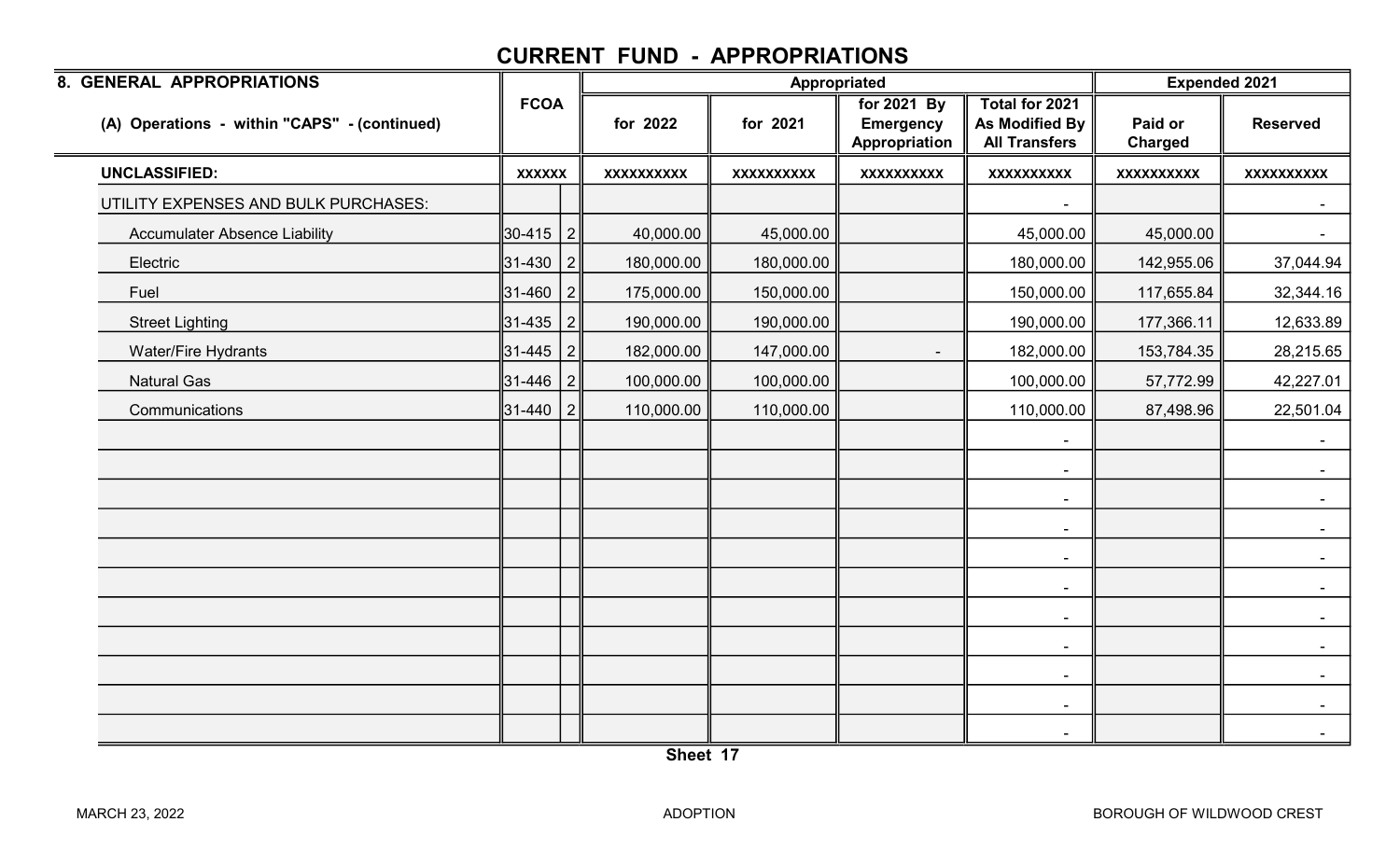| 8. GENERAL APPROPRIATIONS                             |               |                |                   | Appropriated      | <b>Expended 2021</b>                             |                                                          |                           |                   |
|-------------------------------------------------------|---------------|----------------|-------------------|-------------------|--------------------------------------------------|----------------------------------------------------------|---------------------------|-------------------|
| (A) Operations - within "CAPS" - (continued)          | <b>FCOA</b>   |                | for 2022          | for 2021          | for 2021 By<br><b>Emergency</b><br>Appropriation | Total for 2021<br>As Modified By<br><b>All Transfers</b> | Paid or<br><b>Charged</b> | <b>Reserved</b>   |
| <b>UNCLASSIFIED:</b>                                  | <b>XXXXXX</b> |                | <b>XXXXXXXXXX</b> | <b>XXXXXXXXXX</b> | <b>XXXXXXXXXX</b>                                | <b>XXXXXXXXXX</b>                                        | <b>XXXXXXXXXX</b>         | <b>XXXXXXXXXX</b> |
|                                                       |               |                |                   |                   |                                                  | $\sim$                                                   |                           |                   |
|                                                       |               |                |                   |                   |                                                  |                                                          |                           |                   |
|                                                       |               |                |                   |                   |                                                  | $\sim$                                                   |                           | $\sim$ $-$        |
|                                                       |               |                |                   |                   |                                                  |                                                          |                           | $\sim$            |
|                                                       |               |                |                   |                   |                                                  |                                                          |                           |                   |
|                                                       |               |                |                   |                   |                                                  |                                                          |                           |                   |
|                                                       |               |                |                   |                   |                                                  | $\blacksquare$                                           |                           |                   |
|                                                       |               |                |                   |                   |                                                  | $\sim$                                                   |                           | $\sim$ 100 $\mu$  |
|                                                       |               |                |                   |                   |                                                  | $\sim$                                                   |                           |                   |
|                                                       |               |                |                   |                   |                                                  |                                                          |                           |                   |
|                                                       |               |                |                   |                   |                                                  | $\sim$                                                   |                           |                   |
|                                                       |               |                |                   |                   |                                                  | $\sim$                                                   |                           |                   |
|                                                       |               |                |                   |                   |                                                  | $\sim$                                                   |                           | $\sim$ 10 $\pm$   |
|                                                       | 34-199        |                | 15,165,881.00     | 14,486,060.00     |                                                  | 14,336,060.00                                            | 13,010,246.04             | 1,325,813.96      |
| Total Operations {Item 8(A)} within "CAPS"            | 35-470        | $\overline{2}$ |                   |                   | <b>XXXXXXXXXX</b>                                |                                                          |                           |                   |
| <b>B.</b> Contingent                                  |               |                |                   |                   |                                                  |                                                          |                           |                   |
| Total Operations Including Contingent - within "CAPS" | 34-201        |                | 15,165,881.00     | 14,486,060.00     |                                                  | 14,336,060.00                                            | 13,010,246.04             | 1,325,813.96      |
| Detail:                                               |               |                | <b>XXXXXXXXXX</b> | <b>XXXXXXXXXX</b> | <b>XXXXXXXXXX</b>                                | <b>XXXXXXXXXX</b>                                        | <b>XXXXXXXXXX</b>         | <b>XXXXXXXXXX</b> |
| <b>Salaries &amp; Wages</b>                           | $34 - 201$    | 1              | 7,354,976.00      | 6,855,055.00      | $\blacksquare$                                   | 6,748,055.00                                             | 6,451,658.51              | 296,396.49        |
| <b>Other Expenses (Including Contingent)</b>          | $34-201$   2  |                | 7,810,905.00      | 7,631,005.00      | $\sim$                                           | 7,588,005.00                                             | 6,558,587.53              | 1,029,417.47      |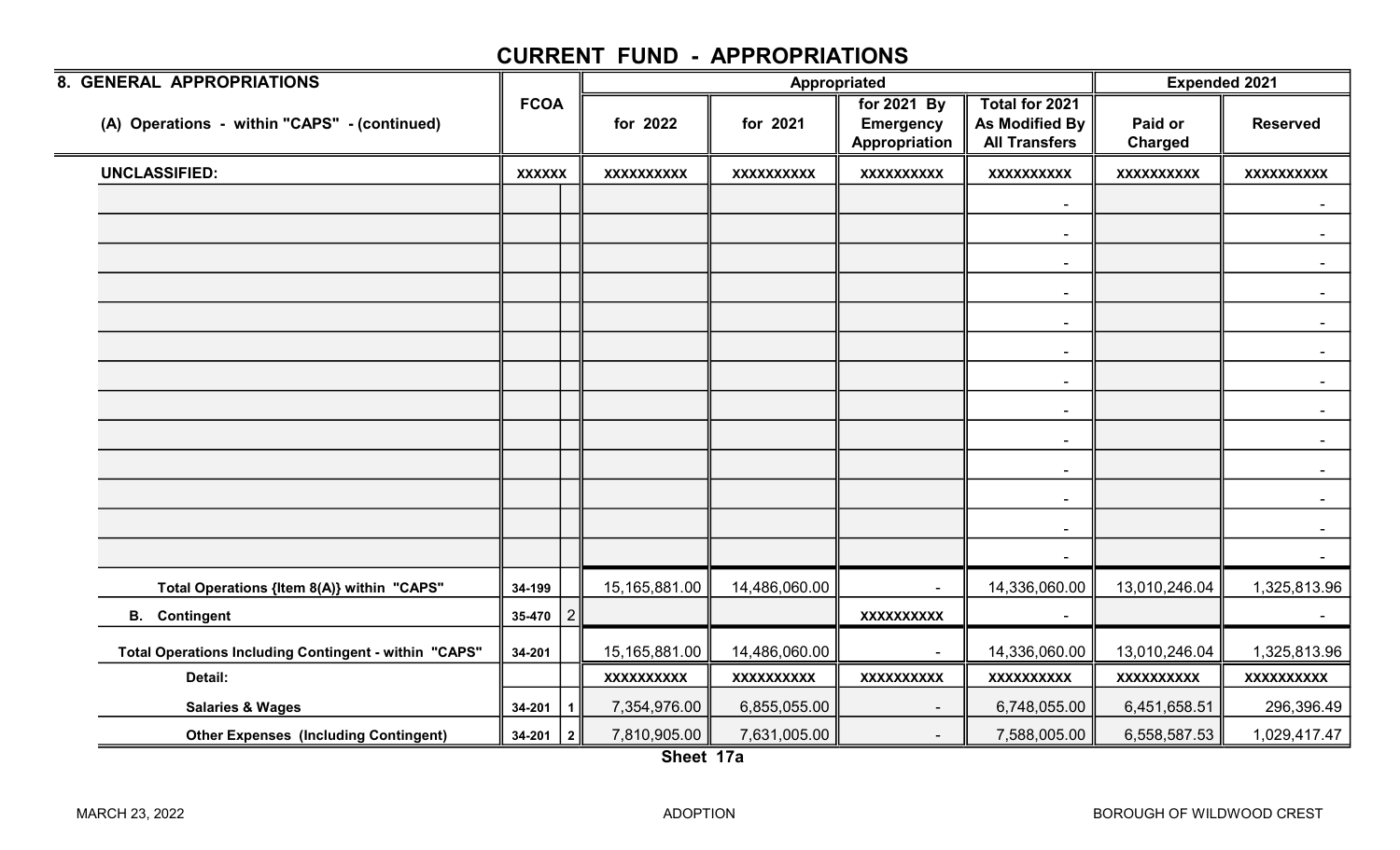| 8. GENERAL APPROPRIATIONS                                                           |               |                   |                   | Appropriated                                     |                                                          | <b>Expended 2021</b> |                   |
|-------------------------------------------------------------------------------------|---------------|-------------------|-------------------|--------------------------------------------------|----------------------------------------------------------|----------------------|-------------------|
|                                                                                     | <b>FCOA</b>   | for 2022          | for 2021          | for 2021 By<br><b>Emergency</b><br>Appropriation | Total for 2021<br>As Modified By<br><b>All Transfers</b> | Paid or<br>Charged   | <b>Reserved</b>   |
| (E) Deferred Charges and Statutory Expenditures -<br><b>Municipal within "CAPS"</b> | <b>XXXXXX</b> | <b>XXXXXXXXXX</b> | <b>XXXXXXXXXX</b> | <b>XXXXXXXXXX</b>                                | <b>XXXXXXXXXX</b>                                        | <b>XXXXXXXXXX</b>    | <b>XXXXXXXXXX</b> |
| (1) DEFERRED CHARGES                                                                | <b>XXXXXX</b> | <b>XXXXXXXXXX</b> | <b>XXXXXXXXXX</b> | <b>XXXXXXXXXX</b>                                | <b>XXXXXXXXXX</b>                                        | <b>XXXXXXXXXX</b>    | <b>XXXXXXXXXX</b> |
| <b>Emergency Authorizations</b>                                                     | 46-870        |                   |                   | <b>XXXXXXXXXX</b>                                | $\blacksquare$                                           |                      | <b>XXXXXXXXXX</b> |
|                                                                                     |               |                   |                   | <b>XXXXXXXXXX</b>                                | $\overline{\phantom{a}}$                                 |                      | XXXXXXXXXX        |
|                                                                                     |               |                   |                   | <b>XXXXXXXXXX</b>                                | $\overline{\phantom{a}}$                                 |                      | XXXXXXXXXX        |
|                                                                                     |               |                   |                   | <b>XXXXXXXXXX</b>                                | $\sim$                                                   |                      | <b>XXXXXXXXXX</b> |
|                                                                                     |               |                   |                   | <b>XXXXXXXXXX</b>                                | $\blacksquare$                                           |                      | <b>XXXXXXXXXX</b> |
|                                                                                     |               |                   |                   | <b>XXXXXXXXXX</b>                                | $\overline{\phantom{a}}$                                 |                      | <b>XXXXXXXXXX</b> |
|                                                                                     |               |                   |                   | <b>XXXXXXXXXX</b>                                | $\blacksquare$                                           |                      | <b>XXXXXXXXXX</b> |
|                                                                                     |               |                   |                   | <b>XXXXXXXXXX</b>                                | $\blacksquare$                                           |                      | <b>XXXXXXXXXX</b> |
|                                                                                     |               |                   |                   | <b>XXXXXXXXXX</b>                                | $\sim$                                                   |                      | <b>XXXXXXXXXX</b> |
|                                                                                     |               |                   |                   | <b>XXXXXXXXXX</b>                                | $\blacksquare$                                           |                      | <b>XXXXXXXXXX</b> |
|                                                                                     |               |                   |                   | <b>XXXXXXXXXX</b>                                | $\sim$                                                   |                      | <b>XXXXXXXXXX</b> |
|                                                                                     |               |                   |                   | <b>XXXXXXXXXX</b>                                | $\overline{\phantom{a}}$                                 |                      | <b>XXXXXXXXXX</b> |
|                                                                                     |               |                   |                   | <b>XXXXXXXXXX</b>                                | $\overline{\phantom{a}}$                                 |                      | XXXXXXXXXX        |
|                                                                                     |               |                   |                   | <b>XXXXXXXXXX</b>                                | $\sim$                                                   |                      | <b>XXXXXXXXXX</b> |
|                                                                                     |               |                   |                   | <b>XXXXXXXXXX</b>                                | $\blacksquare$                                           |                      | <b>XXXXXXXXXX</b> |
|                                                                                     |               |                   |                   | <b>XXXXXXXXXX</b>                                | $\sim$                                                   |                      | <b>XXXXXXXXXX</b> |
|                                                                                     |               |                   |                   | <b>XXXXXXXXXX</b>                                | $\blacksquare$                                           |                      | XXXXXXXXXX        |
|                                                                                     |               |                   |                   | <b>XXXXXXXXXX</b>                                |                                                          |                      | <b>XXXXXXXXXX</b> |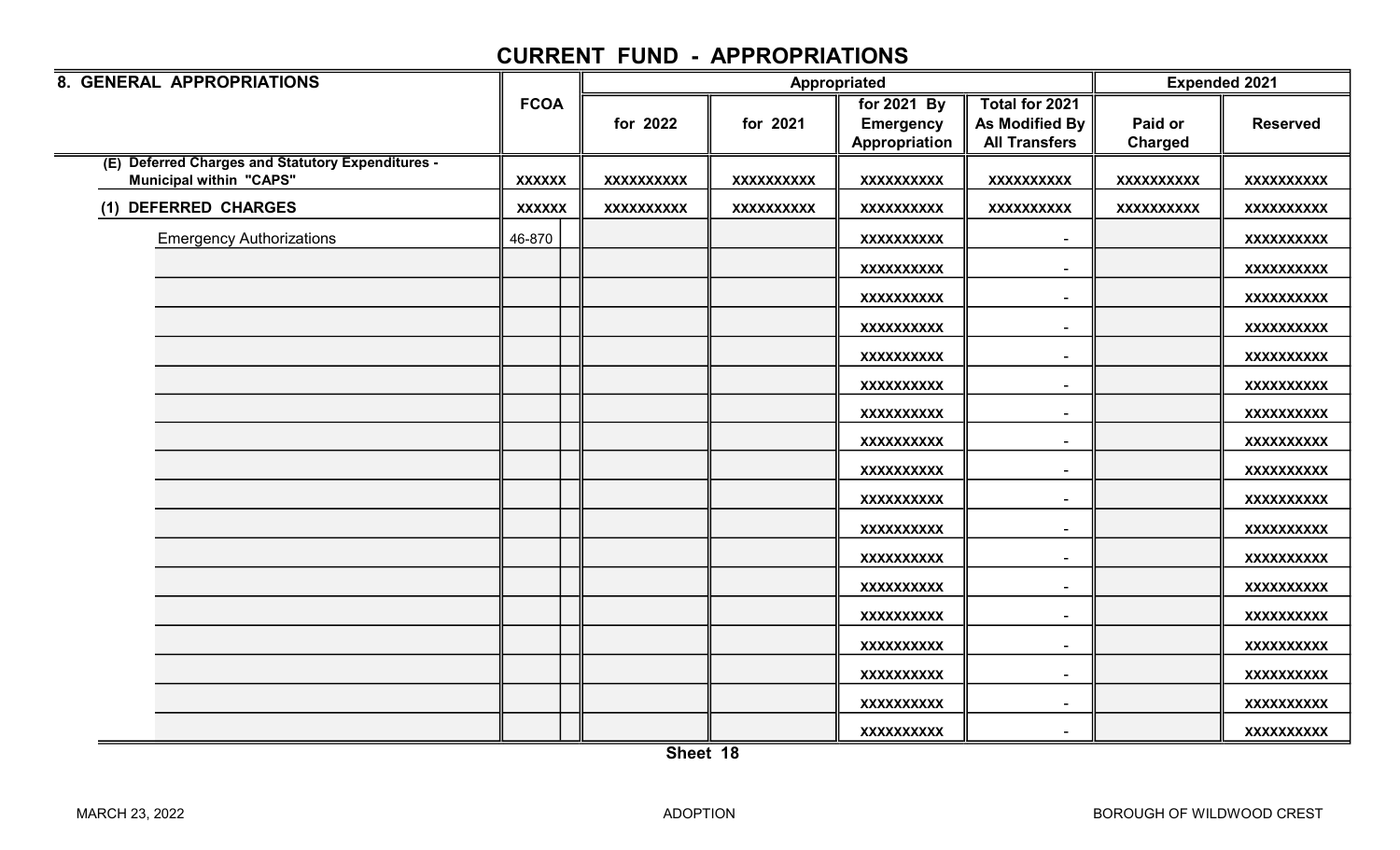| 8. GENERAL APPROPRIATIONS                                                           |               |                   |                   | Appropriated                                     |                                                                 | <b>Expended 2021</b>      |                   |
|-------------------------------------------------------------------------------------|---------------|-------------------|-------------------|--------------------------------------------------|-----------------------------------------------------------------|---------------------------|-------------------|
|                                                                                     | <b>FCOA</b>   | for 2022          | for 2021          | for 2021 By<br><b>Emergency</b><br>Appropriation | Total for 2021<br><b>As Modified By</b><br><b>All Transfers</b> | Paid or<br><b>Charged</b> | <b>Reserved</b>   |
| (E) Deferred Charges and Statutory Expenditures -<br><b>Municipal within "CAPS"</b> | <b>XXXXXX</b> | <b>XXXXXXXXXX</b> | <b>XXXXXXXXXX</b> | <b>XXXXXXXXXX</b>                                | <b>XXXXXXXXXX</b>                                               | <b>XXXXXXXXXX</b>         | <b>XXXXXXXXXX</b> |
| (1) DEFERRED CHARGES                                                                | <b>XXXXXX</b> | <b>XXXXXXXXXX</b> | <b>XXXXXXXXXX</b> | <b>XXXXXXXXXX</b>                                | <b>XXXXXXXXXX</b>                                               | <b>XXXXXXXXXX</b>         | <b>XXXXXXXXXX</b> |
|                                                                                     |               |                   |                   | <b>XXXXXXXXXX</b>                                | $\overline{\phantom{a}}$                                        |                           | XXXXXXXXX         |
|                                                                                     |               |                   |                   | <b>XXXXXXXXXX</b>                                |                                                                 |                           | <b>XXXXXXXXXX</b> |
|                                                                                     |               |                   |                   | <b>XXXXXXXXXX</b>                                | $\overline{\phantom{a}}$                                        |                           | XXXXXXXXX         |
|                                                                                     |               |                   |                   | <b>XXXXXXXXXX</b>                                | $\overline{\phantom{a}}$                                        |                           | <b>XXXXXXXXXX</b> |
|                                                                                     |               |                   |                   | <b>XXXXXXXXXX</b>                                | $\overline{\phantom{a}}$                                        |                           | XXXXXXXXXX        |
|                                                                                     |               |                   |                   | <b>XXXXXXXXXX</b>                                | $\overline{\phantom{a}}$                                        |                           | XXXXXXXXX         |
|                                                                                     |               |                   |                   | <b>XXXXXXXXXX</b>                                | $\sim$                                                          |                           | XXXXXXXXXX        |
|                                                                                     |               |                   |                   | <b>XXXXXXXXXX</b>                                | $\overline{\phantom{a}}$                                        |                           | XXXXXXXXXX        |
|                                                                                     |               |                   |                   | <b>XXXXXXXXXX</b>                                | $\sim$                                                          |                           | <b>XXXXXXXXXX</b> |
|                                                                                     |               |                   |                   | <b>XXXXXXXXXX</b>                                | $\overline{\phantom{a}}$                                        |                           | <b>XXXXXXXXXX</b> |
|                                                                                     |               |                   |                   | <b>XXXXXXXXXX</b>                                |                                                                 |                           | XXXXXXXXX         |
|                                                                                     |               |                   |                   | <b>XXXXXXXXXX</b>                                |                                                                 |                           | <b>XXXXXXXXXX</b> |
|                                                                                     |               |                   |                   | <b>XXXXXXXXXX</b>                                |                                                                 |                           | XXXXXXXXXX        |
|                                                                                     |               |                   |                   | <b>XXXXXXXXXX</b>                                | $\overline{\phantom{a}}$                                        |                           | <b>XXXXXXXXXX</b> |
|                                                                                     |               |                   |                   | <b>XXXXXXXXXX</b>                                | $\overline{\phantom{a}}$                                        |                           | XXXXXXXXX         |
|                                                                                     |               |                   |                   | <b>XXXXXXXXXX</b>                                | $\sim$                                                          |                           | <b>XXXXXXXXXX</b> |
|                                                                                     |               |                   |                   | <b>XXXXXXXXXX</b>                                | $\overline{\phantom{a}}$                                        |                           | <b>XXXXXXXXXX</b> |
|                                                                                     |               |                   |                   | <b>XXXXXXXXXX</b>                                |                                                                 |                           | <b>XXXXXXXXXX</b> |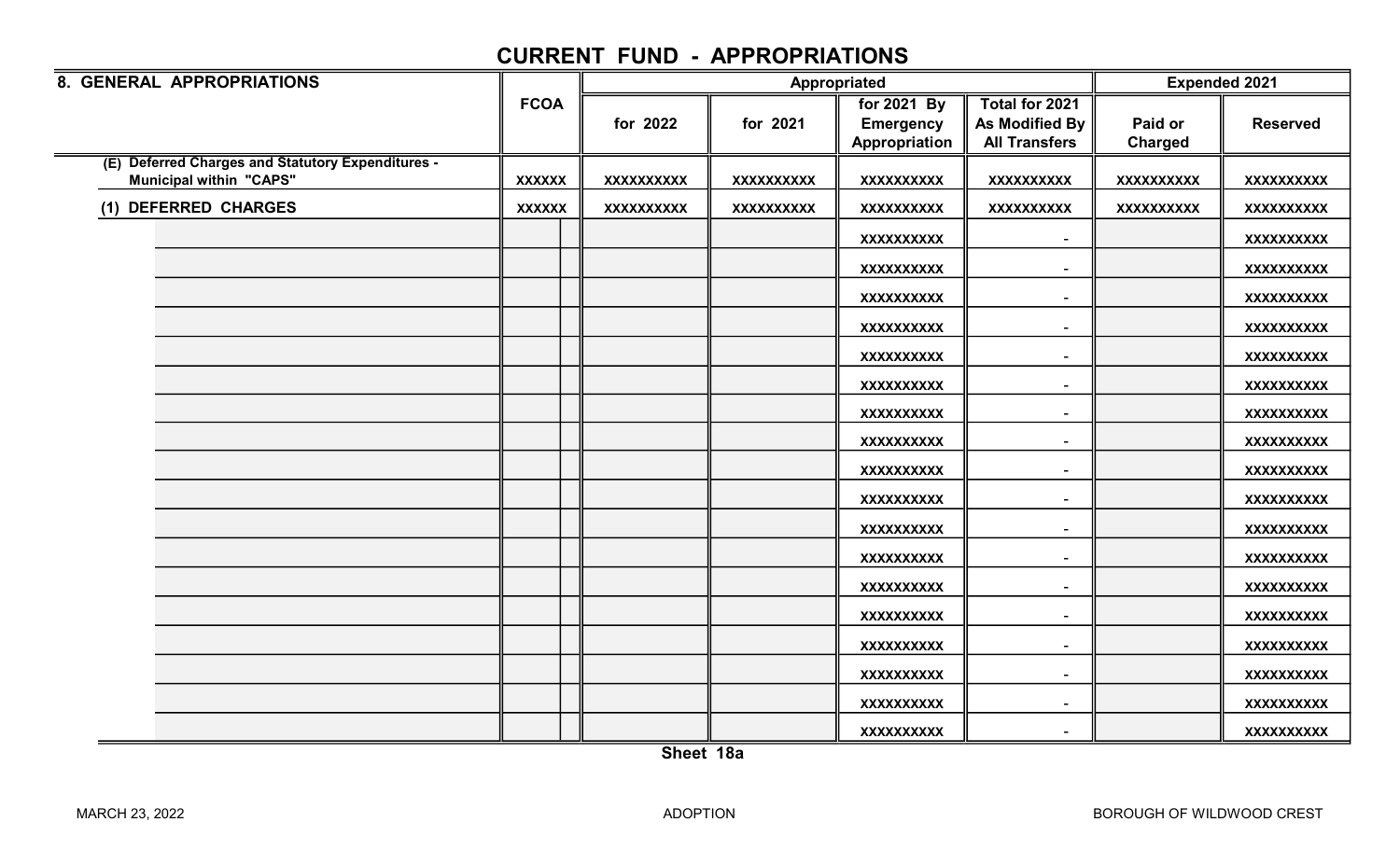| 8. GENERAL APPROPRIATIONS                                                                     | Appropriated  |                   |                   |                                                  |                                                                 | <b>Expended 2021</b> |                   |
|-----------------------------------------------------------------------------------------------|---------------|-------------------|-------------------|--------------------------------------------------|-----------------------------------------------------------------|----------------------|-------------------|
|                                                                                               | <b>FCOA</b>   | for 2022          | for 2021          | for 2021 By<br><b>Emergency</b><br>Appropriation | Total for 2021<br><b>As Modified By</b><br><b>All Transfers</b> | Paid or<br>Charged   | <b>Reserved</b>   |
| <b>Deferred Charges and Statutory Expenditures -</b><br>Municipal within "CAPS" - (continued) | <b>XXXXXX</b> | <b>XXXXXXXXXX</b> | <b>XXXXXXXXXX</b> | <b>XXXXXXXXXX</b>                                | <b>XXXXXXXXXX</b>                                               | <b>XXXXXXXXXX</b>    | <b>XXXXXXXXXX</b> |
| (2) STATUTORY EXPENDITURES:                                                                   | <b>XXXXXX</b> | <b>XXXXXXXXXX</b> | <b>XXXXXXXXXX</b> | <b>XXXXXXXXXX</b>                                | <b>XXXXXXXXXX</b>                                               | <b>XXXXXXXXXX</b>    | <b>XXXXXXXXXX</b> |
| Contribution to:<br>Public Employees' Retirement System                                       | 36-471        | 487,574.00        | 427,119.00        |                                                  | 427,119.00                                                      | 427,119.00           |                   |
| Social Security System (O.A.S.I.)                                                             | 36-472        | 545,000.00        | 500,000.00        |                                                  | 500,000.00                                                      | 478,637.29           | 21,362.71         |
| Consolidated Police & Fireman's Pension Fund                                                  | 36-474        |                   |                   |                                                  |                                                                 |                      |                   |
| Police and Firemen's Retirement System of NJ                                                  | 36-475        | 456,769.00        | 542,313.00        |                                                  | 542,313.00                                                      | 535,681.51           | 6,631.49          |
| Unemployment Compensation Insurance<br>(N.J.S.A. 43:21-3 et seq.)                             | 23-225        | 30,000.00         | 45,000.00         |                                                  | 45,000.00                                                       | 45,000.00            |                   |
|                                                                                               |               |                   |                   |                                                  |                                                                 |                      |                   |
|                                                                                               |               |                   |                   |                                                  |                                                                 |                      |                   |
|                                                                                               |               |                   |                   |                                                  |                                                                 |                      |                   |
| Defined Contribution Retirement Program (DCRP)                                                | 36-477        | 5,000.00          | 5,000.00          |                                                  | 5,000.00                                                        | 821.60               | 4,178.40          |
|                                                                                               |               |                   |                   |                                                  |                                                                 |                      |                   |
| <b>Total Deferred Charges and Statutory Expenditures -</b><br><b>Municipal within "CAPS"</b>  | 34-209        | 1,524,343.00      | 1,519,432.00      |                                                  | 1,519,432.00                                                    | 1,487,259.40         | 32,172.60         |
|                                                                                               |               |                   |                   |                                                  |                                                                 |                      |                   |
| (F) Judgments                                                                                 | 37-480        | 150,000.00        | 150,000.00        |                                                  | 150,000.00                                                      | 150,000.00           | <b>XXXXXXXXXX</b> |
| (G) Cash Deficit of Preceding Year                                                            | 46-855        |                   |                   |                                                  |                                                                 |                      |                   |
|                                                                                               |               |                   |                   |                                                  |                                                                 |                      |                   |
| <b>Total General Appropriations for Municipal</b><br>$(H-1)$<br><b>Purposes within "CAPS"</b> | 34-299        | 16,840,224.00     | 16,155,492.00     |                                                  | 16,005,492.00                                                   | 14,647,505.44        | 1,357,986.56      |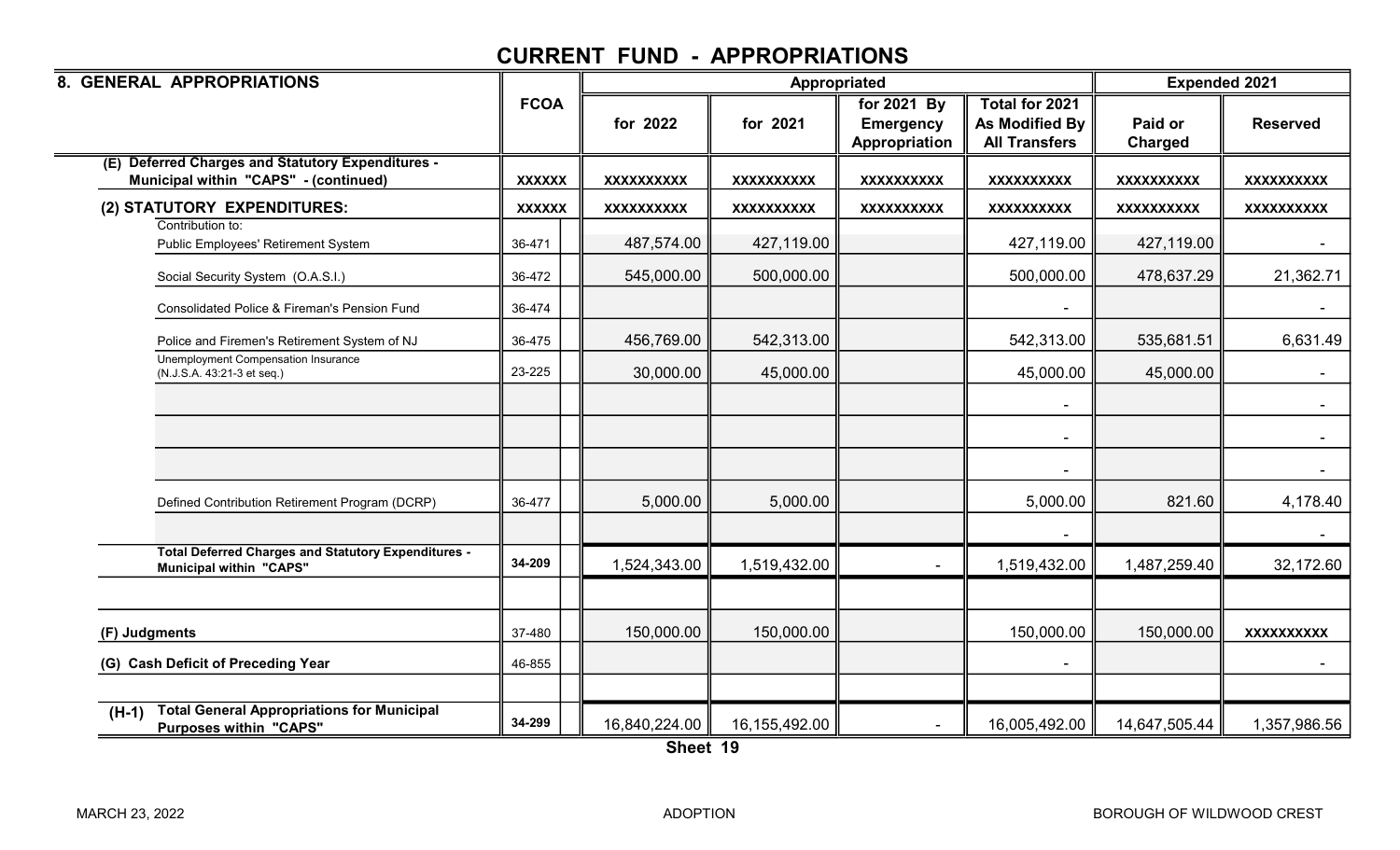| <b>8. GENERAL APPROPRIATIONS</b>      |                    |              |              | Appropriated                                     |                                                          | <b>Expended 2021</b>      |                 |
|---------------------------------------|--------------------|--------------|--------------|--------------------------------------------------|----------------------------------------------------------|---------------------------|-----------------|
| (A) Operations - Excluded from "CAPS" | <b>FCOA</b>        | for 2022     | for 2021     | for 2021 By<br><b>Emergency</b><br>Appropriation | Total for 2021<br>As Modified By<br><b>All Transfers</b> | Paid or<br><b>Charged</b> | <b>Reserved</b> |
| Cape May County MUA - Charges         | $\ 31 - 456 \ 2\ $ | 3,460,300.00 | 3,562,482.00 |                                                  | 3,562,482.00                                             | 3,469,638.00              | 92,844.00       |
|                                       |                    |              |              |                                                  | $\sim$                                                   |                           | $\sim$          |
|                                       |                    |              |              |                                                  | $\sim$                                                   |                           | $\sim$          |
|                                       |                    |              |              |                                                  | $\blacksquare$                                           |                           | $\sim$          |
|                                       |                    |              |              |                                                  | $\blacksquare$                                           |                           |                 |
|                                       |                    |              |              |                                                  | $\sim$                                                   |                           | $\sim$          |
|                                       |                    |              |              |                                                  | $\blacksquare$                                           |                           | $\sim$          |
|                                       |                    |              |              |                                                  | $\blacksquare$                                           |                           | $\blacksquare$  |
|                                       |                    |              |              |                                                  | $\sim$                                                   |                           | $\sim$          |
|                                       |                    |              |              |                                                  | $\sim$                                                   |                           | $\sim$          |
|                                       |                    |              |              |                                                  | $\sim$                                                   |                           | $\sim$          |
|                                       |                    |              |              |                                                  | $\sim$                                                   |                           | $\sim$          |
|                                       |                    |              |              |                                                  | $\blacksquare$                                           |                           |                 |
|                                       |                    |              |              |                                                  | $\sim$                                                   |                           |                 |
|                                       |                    |              |              |                                                  | $\sim$                                                   |                           |                 |
|                                       |                    |              |              |                                                  | $\blacksquare$                                           |                           | $\sim$          |
|                                       |                    |              |              |                                                  | $\blacksquare$                                           |                           | $\blacksquare$  |
|                                       |                    |              |              |                                                  | $\sim$                                                   |                           | $\sim$          |
|                                       |                    |              |              |                                                  | $\overline{\phantom{a}}$                                 |                           | $\blacksquare$  |
|                                       |                    |              |              |                                                  | $\sim$                                                   |                           | $\sim$          |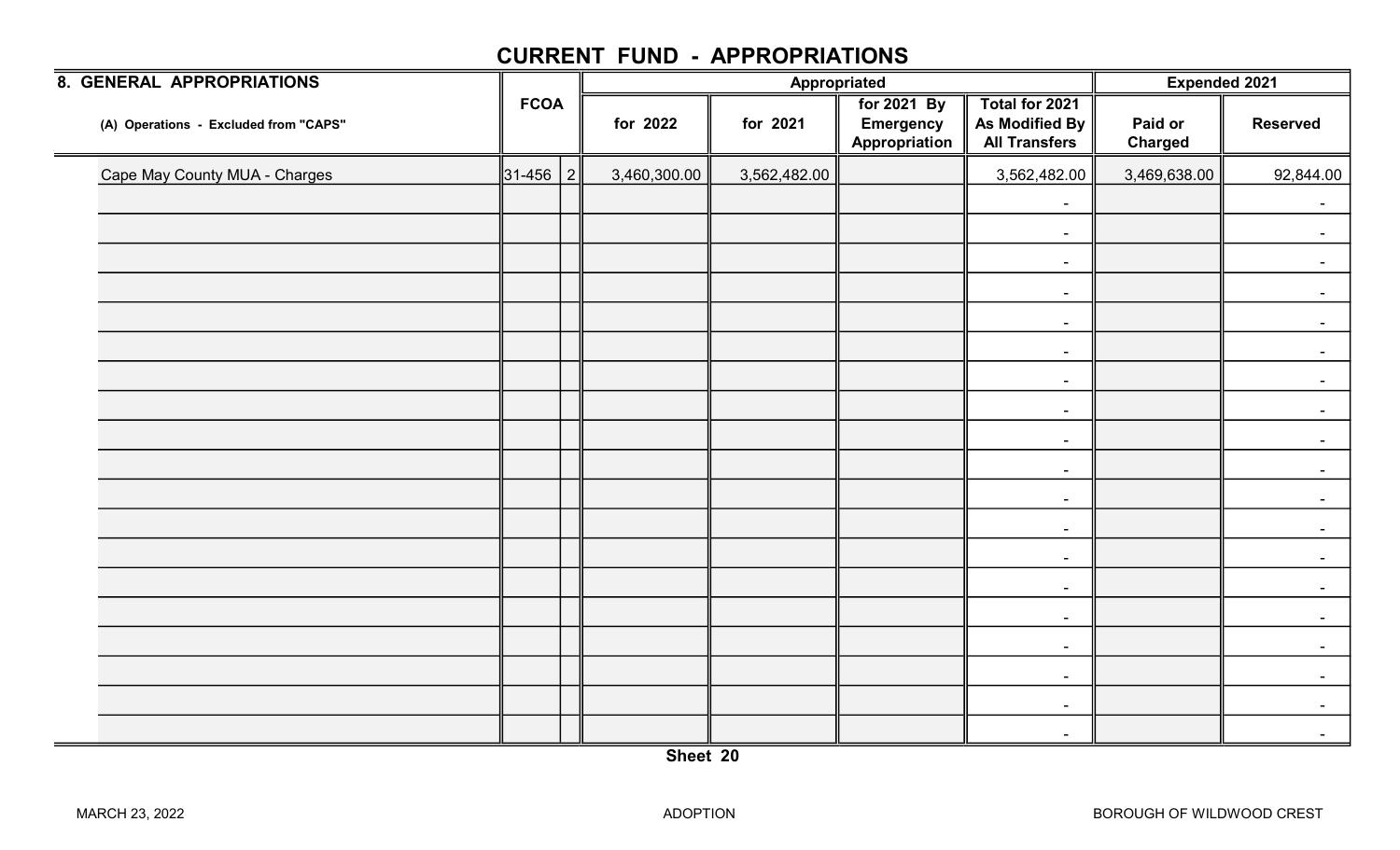| <b>8. GENERAL APPROPRIATIONS</b>              |             |              | Appropriated | <b>Expended 2021</b>                             |                                                          |                    |                 |
|-----------------------------------------------|-------------|--------------|--------------|--------------------------------------------------|----------------------------------------------------------|--------------------|-----------------|
| (A) Operations - Excluded from "CAPS"         | <b>FCOA</b> | for 2022     | for 2021     | for 2021 By<br><b>Emergency</b><br>Appropriation | Total for 2021<br>As Modified By<br><b>All Transfers</b> | Paid or<br>Charged | <b>Reserved</b> |
|                                               |             |              |              |                                                  | $\blacksquare$                                           |                    |                 |
|                                               |             |              |              |                                                  | $\sim$                                                   |                    |                 |
|                                               |             |              |              |                                                  | $\overline{\phantom{a}}$                                 |                    |                 |
|                                               |             |              |              |                                                  | $\sim$                                                   |                    | $\sim$          |
|                                               |             |              |              |                                                  | $\overline{\phantom{a}}$                                 |                    |                 |
|                                               |             |              |              |                                                  | $\sim$                                                   |                    |                 |
|                                               |             |              |              |                                                  | $\sim$                                                   |                    |                 |
|                                               |             |              |              |                                                  | $\sim$                                                   |                    | $\sim$          |
|                                               |             |              |              |                                                  | $\sim$                                                   |                    |                 |
|                                               |             |              |              |                                                  | $\sim$                                                   |                    |                 |
|                                               |             |              |              |                                                  | $\blacksquare$                                           |                    |                 |
|                                               |             |              |              |                                                  | $\sim$                                                   |                    | $\blacksquare$  |
|                                               |             |              |              |                                                  | $\sim$                                                   |                    |                 |
|                                               |             |              |              |                                                  | $\sim$                                                   |                    |                 |
|                                               |             |              |              |                                                  | $\overline{\phantom{a}}$                                 |                    |                 |
|                                               |             |              |              |                                                  | $\sim$                                                   |                    | $\sim$          |
|                                               |             |              |              |                                                  | $\sim$                                                   |                    |                 |
|                                               |             |              |              |                                                  | $\blacksquare$                                           |                    |                 |
|                                               |             |              |              |                                                  | $\overline{\phantom{a}}$                                 |                    |                 |
| Total Other Operations - Excluded from "CAPS" | 34-300      | 3,460,300.00 | 3,562,482.00 | $\blacksquare$                                   | 3,562,482.00                                             | 3,469,638.00       | 92,844.00       |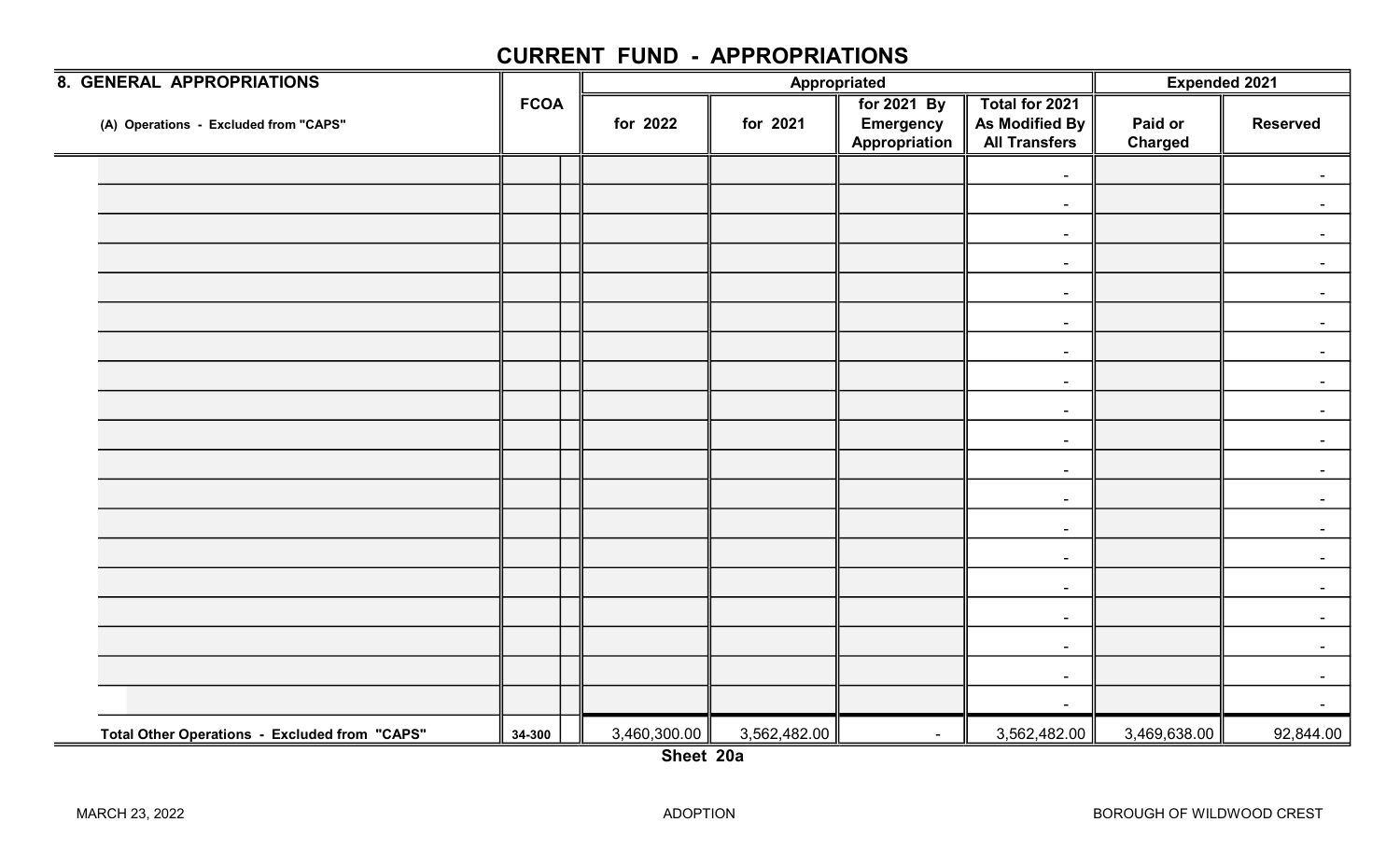| 8. GENERAL APPROPRIATIONS                                                  |               |                   |                   | Appropriated                                     |                                                          | <b>Expended 2021</b>      |                   |  |
|----------------------------------------------------------------------------|---------------|-------------------|-------------------|--------------------------------------------------|----------------------------------------------------------|---------------------------|-------------------|--|
| (A) Operations - Excluded from "CAPS"                                      | <b>FCOA</b>   | for 2022          | for 2021          | for 2021 By<br><b>Emergency</b><br>Appropriation | Total for 2021<br>As Modified By<br><b>All Transfers</b> | Paid or<br><b>Charged</b> | <b>Reserved</b>   |  |
| <b>Uniform Construction Code</b>                                           | <b>XXXXXX</b> | <b>XXXXXXXXXX</b> | <b>XXXXXXXXXX</b> | <b>XXXXXXXXXX</b>                                | <b>XXXXXXXXXX</b>                                        | <b>XXXXXXXXXX</b>         | <b>XXXXXXXXXX</b> |  |
| Appropriations Offset by Increased Fee<br>(N.J.A.C. 5:23-4.17)<br>Revenues | <b>XXXXXX</b> | <b>XXXXXXXXXX</b> | <b>XXXXXXXXXX</b> | <b>XXXXXXXXXX</b>                                | <b>XXXXXXXXXX</b>                                        | <b>XXXXXXXXXX</b>         | <b>XXXXXXXXXX</b> |  |
|                                                                            |               |                   |                   |                                                  | $\sim$                                                   |                           |                   |  |
|                                                                            |               |                   |                   |                                                  | $\sim$                                                   |                           |                   |  |
|                                                                            |               |                   |                   |                                                  | $\sim$                                                   |                           |                   |  |
|                                                                            |               |                   |                   |                                                  | $\sim$                                                   |                           |                   |  |
|                                                                            |               |                   |                   |                                                  | $\sim$                                                   |                           |                   |  |
|                                                                            |               |                   |                   |                                                  | $\sim$                                                   |                           |                   |  |
|                                                                            |               |                   |                   |                                                  | $\blacksquare$                                           |                           |                   |  |
|                                                                            |               |                   |                   |                                                  | $\sim$                                                   |                           |                   |  |
|                                                                            |               |                   |                   |                                                  | $\sim$                                                   |                           | $\sim$            |  |
|                                                                            |               |                   |                   |                                                  | $\sim$                                                   |                           |                   |  |
|                                                                            |               |                   |                   |                                                  | $\sim$                                                   |                           |                   |  |
|                                                                            |               |                   |                   |                                                  | $\sim$                                                   |                           |                   |  |
|                                                                            |               |                   |                   |                                                  | $\sim$                                                   |                           |                   |  |
|                                                                            |               |                   |                   |                                                  | $\sim$                                                   |                           |                   |  |
|                                                                            |               |                   |                   |                                                  | $\sim$                                                   |                           |                   |  |
|                                                                            |               |                   |                   |                                                  | $\sim$                                                   |                           |                   |  |
|                                                                            |               |                   |                   |                                                  | $\sim$                                                   |                           |                   |  |
| <b>Total Uniform Construction Code Appropriations</b>                      | 22-999        | $\blacksquare$    | $\sim$            | $\blacksquare$                                   |                                                          | $\blacksquare$            |                   |  |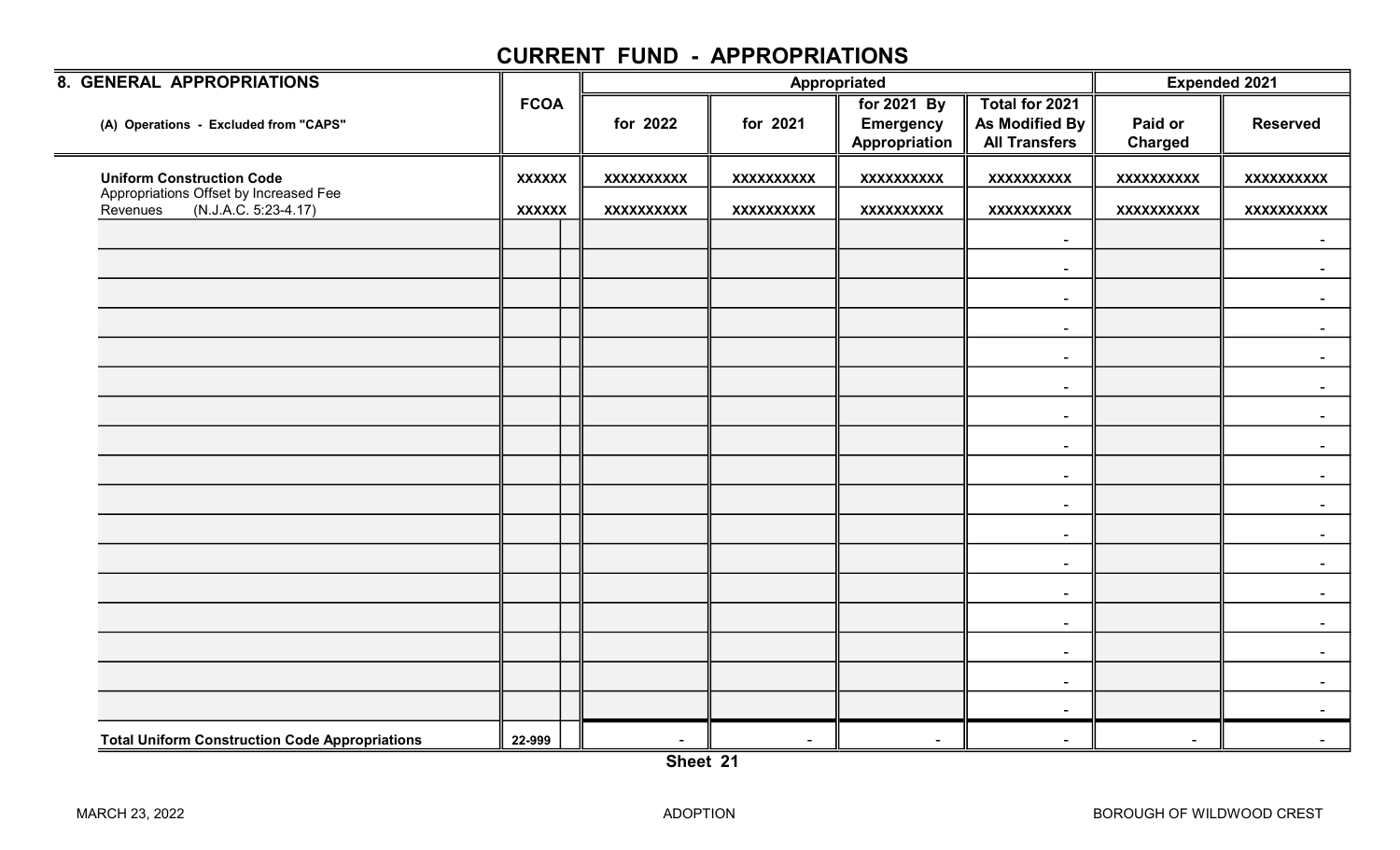|            | <b>Expended 2021</b>                             |                                                          |                           |                   |
|------------|--------------------------------------------------|----------------------------------------------------------|---------------------------|-------------------|
| for 2021   | for 2021 By<br><b>Emergency</b><br>Appropriation | Total for 2021<br>As Modified By<br><b>All Transfers</b> | Paid or<br><b>Charged</b> | <b>Reserved</b>   |
| XXXXXXXXXX | <b>XXXXXXXXXX</b>                                | <b>XXXXXXXXXX</b>                                        | <b>XXXXXXXXXX</b>         | <b>XXXXXXXXXX</b> |
|            |                                                  | $\sim$                                                   |                           |                   |
|            |                                                  | $\sim$                                                   |                           |                   |
|            |                                                  | $\sim$                                                   |                           |                   |
|            |                                                  | $\blacksquare$                                           |                           |                   |
|            |                                                  | $\sim$                                                   |                           |                   |
|            |                                                  | $\blacksquare$                                           |                           |                   |
|            |                                                  | $\sim$                                                   |                           | $\sim$            |
|            |                                                  | $\sim$                                                   |                           |                   |
|            |                                                  | $\sim$                                                   |                           |                   |
|            |                                                  | $\blacksquare$                                           |                           |                   |
|            |                                                  | $\sim$                                                   |                           | $\sim$            |
|            |                                                  | $\sim$                                                   |                           |                   |
|            |                                                  | $\sim$                                                   |                           |                   |
|            |                                                  | $\blacksquare$                                           |                           |                   |
|            |                                                  | $\sim$                                                   |                           | $\blacksquare$    |
|            |                                                  | $\sim$                                                   |                           |                   |
|            |                                                  |                                                          |                           |                   |
|            |                                                  | $\sim$                                                   |                           |                   |
|            |                                                  | $\sim$                                                   |                           |                   |
|            | for 2022<br><b>XXXXXXXXXX</b>                    | Appropriated                                             | $\sim$                    |                   |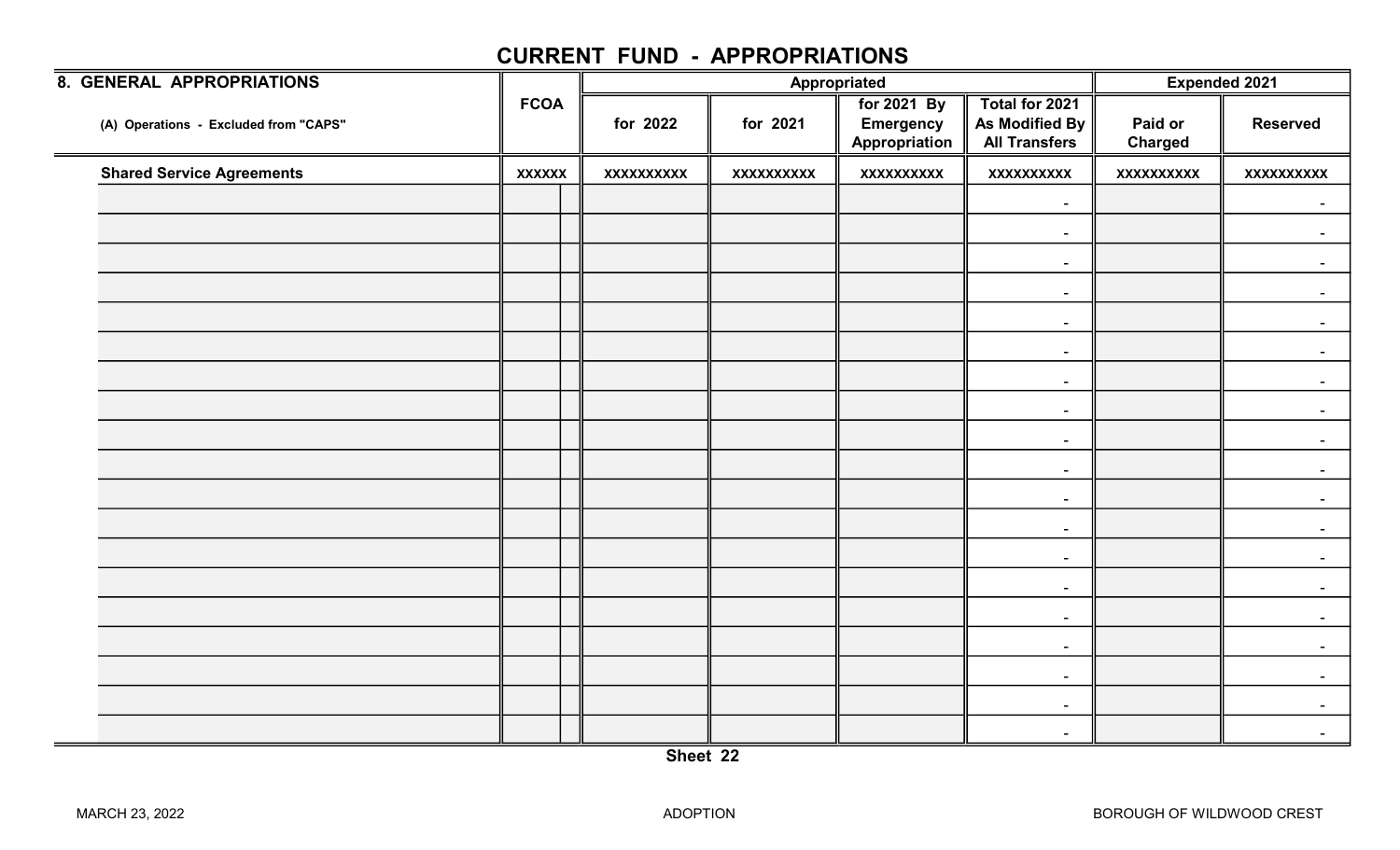| <b>8. GENERAL APPROPRIATIONS</b>      |               |                   | Appropriated      | <b>Expended 2021</b>                             |                                                          |                           |                   |
|---------------------------------------|---------------|-------------------|-------------------|--------------------------------------------------|----------------------------------------------------------|---------------------------|-------------------|
| (A) Operations - Excluded from "CAPS" | <b>FCOA</b>   | for 2022          | for 2021          | for 2021 By<br><b>Emergency</b><br>Appropriation | Total for 2021<br>As Modified By<br><b>All Transfers</b> | Paid or<br><b>Charged</b> | <b>Reserved</b>   |
| <b>Shared Service Agreements</b>      | <b>XXXXXX</b> | <b>XXXXXXXXXX</b> | <b>XXXXXXXXXX</b> | <b>XXXXXXXXXX</b>                                | <b>XXXXXXXXXX</b>                                        | <b>XXXXXXXXXX</b>         | <b>XXXXXXXXXX</b> |
|                                       |               |                   |                   |                                                  | $\sim$                                                   |                           | $\sim$            |
|                                       |               |                   |                   |                                                  | $\sim$                                                   |                           |                   |
|                                       |               |                   |                   |                                                  | $\sim$                                                   |                           | $\sim$            |
|                                       |               |                   |                   |                                                  | $\blacksquare$                                           |                           |                   |
|                                       |               |                   |                   |                                                  | $\sim$                                                   |                           |                   |
|                                       |               |                   |                   |                                                  | $\sim$                                                   |                           |                   |
|                                       |               |                   |                   |                                                  | $\sim$                                                   |                           | $\sim$            |
|                                       |               |                   |                   |                                                  | $\sim$                                                   |                           |                   |
|                                       |               |                   |                   |                                                  | $\sim$                                                   |                           |                   |
|                                       |               |                   |                   |                                                  | $\sim$                                                   |                           |                   |
|                                       |               |                   |                   |                                                  | $\sim$                                                   |                           | $\sim$            |
|                                       |               |                   |                   |                                                  | $\sim$                                                   |                           |                   |
|                                       |               |                   |                   |                                                  | $\sim$                                                   |                           |                   |
|                                       |               |                   |                   |                                                  | $\sim$                                                   |                           |                   |
|                                       |               |                   |                   |                                                  | $\sim$                                                   |                           | $\sim$            |
|                                       |               |                   |                   |                                                  | $\sim$                                                   |                           |                   |
|                                       |               |                   |                   |                                                  | $\sim$                                                   |                           |                   |
|                                       |               |                   |                   |                                                  | $\sim$                                                   |                           |                   |
|                                       |               |                   |                   |                                                  | $\sim$                                                   |                           |                   |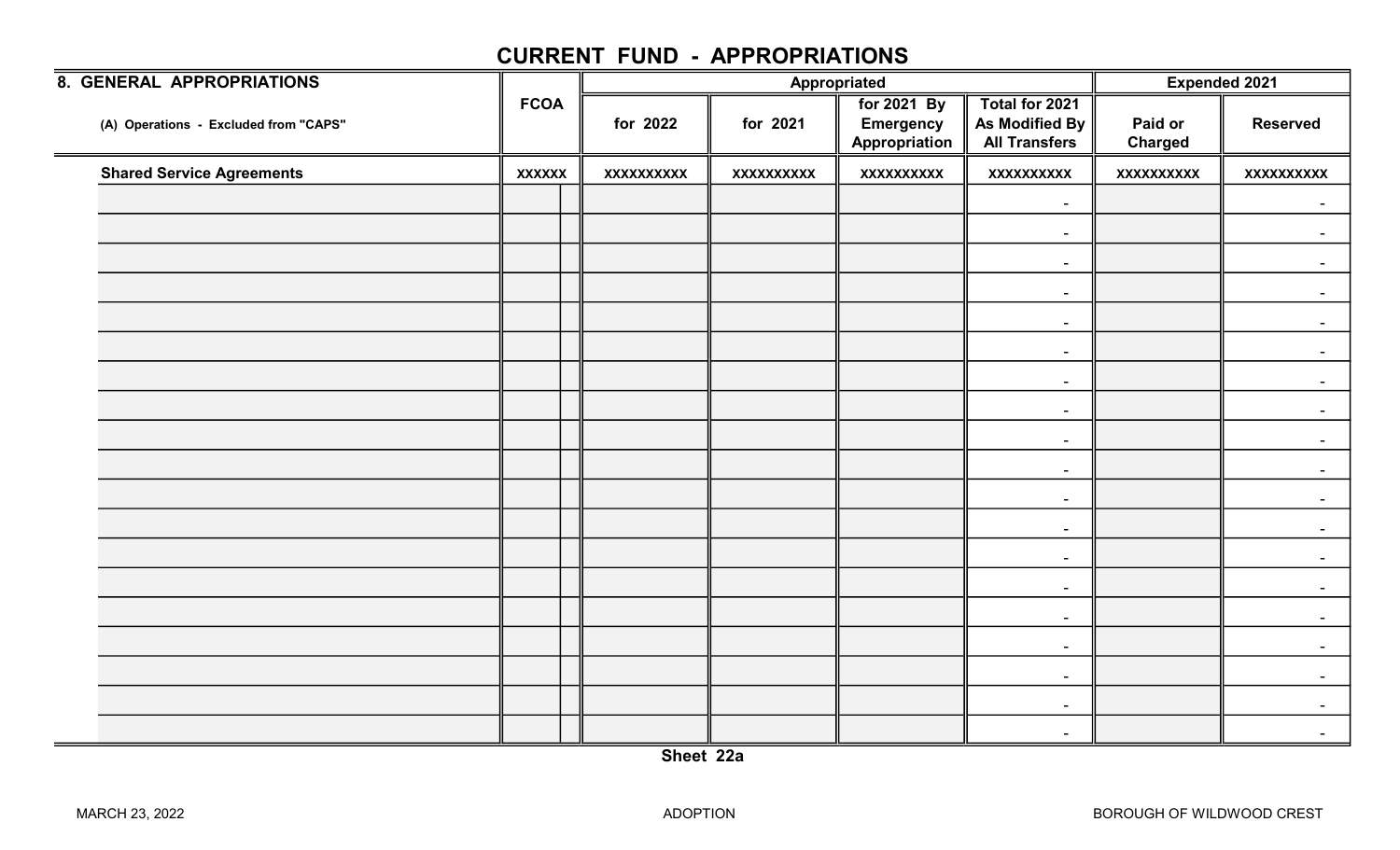| <b>8. GENERAL APPROPRIATIONS</b>                     |               |                   |                   | Appropriated                                     |                                                          | <b>Expended 2021</b>      |                   |
|------------------------------------------------------|---------------|-------------------|-------------------|--------------------------------------------------|----------------------------------------------------------|---------------------------|-------------------|
| (A) Operations - Excluded from "CAPS"                | <b>FCOA</b>   | for 2022          | for 2021          | for 2021 By<br><b>Emergency</b><br>Appropriation | Total for 2021<br>As Modified By<br><b>All Transfers</b> | Paid or<br><b>Charged</b> | <b>Reserved</b>   |
| <b>Shared Service Agreements</b>                     | <b>XXXXXX</b> | <b>XXXXXXXXXX</b> | <b>XXXXXXXXXX</b> | <b>XXXXXXXXXX</b>                                | <b>XXXXXXXXXX</b>                                        | <b>XXXXXXXXXX</b>         | <b>XXXXXXXXXX</b> |
|                                                      |               |                   |                   |                                                  | $\blacksquare$                                           |                           | $\sim$            |
|                                                      |               |                   |                   |                                                  | $\overline{\phantom{a}}$                                 |                           |                   |
|                                                      |               |                   |                   |                                                  | $\sim$                                                   |                           | $\sim$            |
|                                                      |               |                   |                   |                                                  | $\sim$                                                   |                           |                   |
|                                                      |               |                   |                   |                                                  | $\sim$                                                   |                           |                   |
|                                                      |               |                   |                   |                                                  | $\sim$                                                   |                           |                   |
|                                                      |               |                   |                   |                                                  | $\sim$                                                   |                           | $\sim$            |
|                                                      |               |                   |                   |                                                  | $\sim$                                                   |                           |                   |
|                                                      |               |                   |                   |                                                  | $\sim$                                                   |                           |                   |
|                                                      |               |                   |                   |                                                  | $\sim$                                                   |                           |                   |
|                                                      |               |                   |                   |                                                  | $\sim$                                                   |                           | $\sim$            |
|                                                      |               |                   |                   |                                                  | $\sim$                                                   |                           |                   |
|                                                      |               |                   |                   |                                                  | $\sim$                                                   |                           |                   |
|                                                      |               |                   |                   |                                                  | $\sim$                                                   |                           |                   |
|                                                      |               |                   |                   |                                                  | $\sim$                                                   |                           | $\sim$            |
|                                                      |               |                   |                   |                                                  | $\sim$                                                   |                           |                   |
|                                                      |               |                   |                   |                                                  | $\sim$                                                   |                           |                   |
|                                                      |               |                   |                   |                                                  | $\sim$                                                   |                           |                   |
| <b>Total Interlocal Municipal Service Agreements</b> | 42-999        | $\blacksquare$    | $\sim$            | $\sim$                                           | $\overline{\phantom{a}}$                                 | $\sim$                    |                   |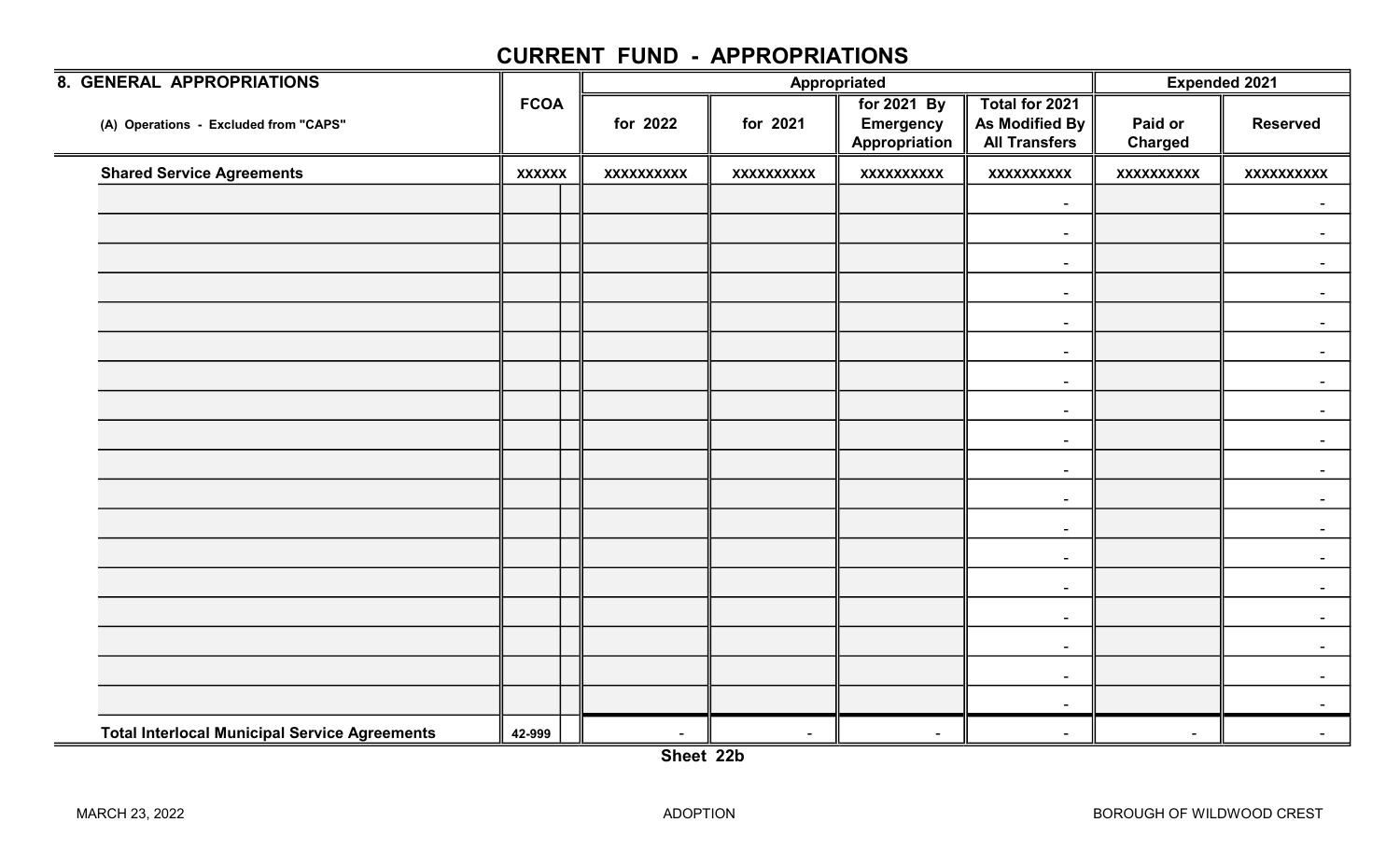| 8. GENERAL APPROPRIATIONS                     |               |                   |                   | Appropriated                                     |                                                          | <b>Expended 2021</b>      |                   |
|-----------------------------------------------|---------------|-------------------|-------------------|--------------------------------------------------|----------------------------------------------------------|---------------------------|-------------------|
| (A) Operations - Excluded from "CAPS"         | <b>FCOA</b>   | for 2022          | for 2021          | for 2021 By<br><b>Emergency</b><br>Appropriation | Total for 2021<br>As Modified By<br><b>All Transfers</b> | Paid or<br><b>Charged</b> | <b>Reserved</b>   |
| <b>Additional Appropriations Offset by</b>    |               |                   |                   |                                                  |                                                          |                           |                   |
| Revenues (N.J.S.A. 40A:4-45.3h)               | <b>XXXXXX</b> | <b>XXXXXXXXXX</b> | <b>XXXXXXXXXX</b> | XXXXXXXXXX                                       | <b>XXXXXXXXXX</b>                                        | <b>XXXXXXXXXX</b>         | <b>XXXXXXXXXX</b> |
|                                               |               |                   |                   |                                                  | $\blacksquare$                                           |                           | $\sim$            |
|                                               |               |                   |                   |                                                  | $\sim$                                                   |                           |                   |
|                                               |               |                   |                   |                                                  |                                                          |                           |                   |
|                                               |               |                   |                   |                                                  | $\sim$                                                   |                           |                   |
|                                               |               |                   |                   |                                                  | $\blacksquare$                                           |                           |                   |
|                                               |               |                   |                   |                                                  | $\overline{\phantom{a}}$                                 |                           |                   |
|                                               |               |                   |                   |                                                  | $\sim$                                                   |                           | $\sim$            |
|                                               |               |                   |                   |                                                  | $\sim$                                                   |                           | $\sim$            |
|                                               |               |                   |                   |                                                  | $\sim$                                                   |                           | $\sim$            |
|                                               |               |                   |                   |                                                  | $\sim$                                                   |                           |                   |
|                                               |               |                   |                   |                                                  | $\sim$                                                   |                           |                   |
|                                               |               |                   |                   |                                                  | $\sim$                                                   |                           |                   |
|                                               |               |                   |                   |                                                  | $\blacksquare$                                           |                           |                   |
|                                               |               |                   |                   |                                                  | $\blacksquare$                                           |                           |                   |
|                                               |               |                   |                   |                                                  | $\sim$                                                   |                           | $\sim$            |
|                                               |               |                   |                   |                                                  | $\sim$                                                   |                           | $\sim$            |
|                                               |               |                   |                   |                                                  | $\sim$                                                   |                           | $\sim$            |
|                                               |               |                   |                   |                                                  | $\sim$                                                   |                           |                   |
|                                               |               |                   |                   |                                                  | $\sim$                                                   |                           |                   |
| <b>Total Additional Appropriations Offset</b> |               |                   |                   |                                                  |                                                          |                           |                   |
| by Revenues (N.J.S.A. 40A:4-45.3h)            | 34-303        | $\sim$            | $\sim$            | $\overline{\phantom{a}}$                         | $\overline{\phantom{a}}$                                 | $\blacksquare$            |                   |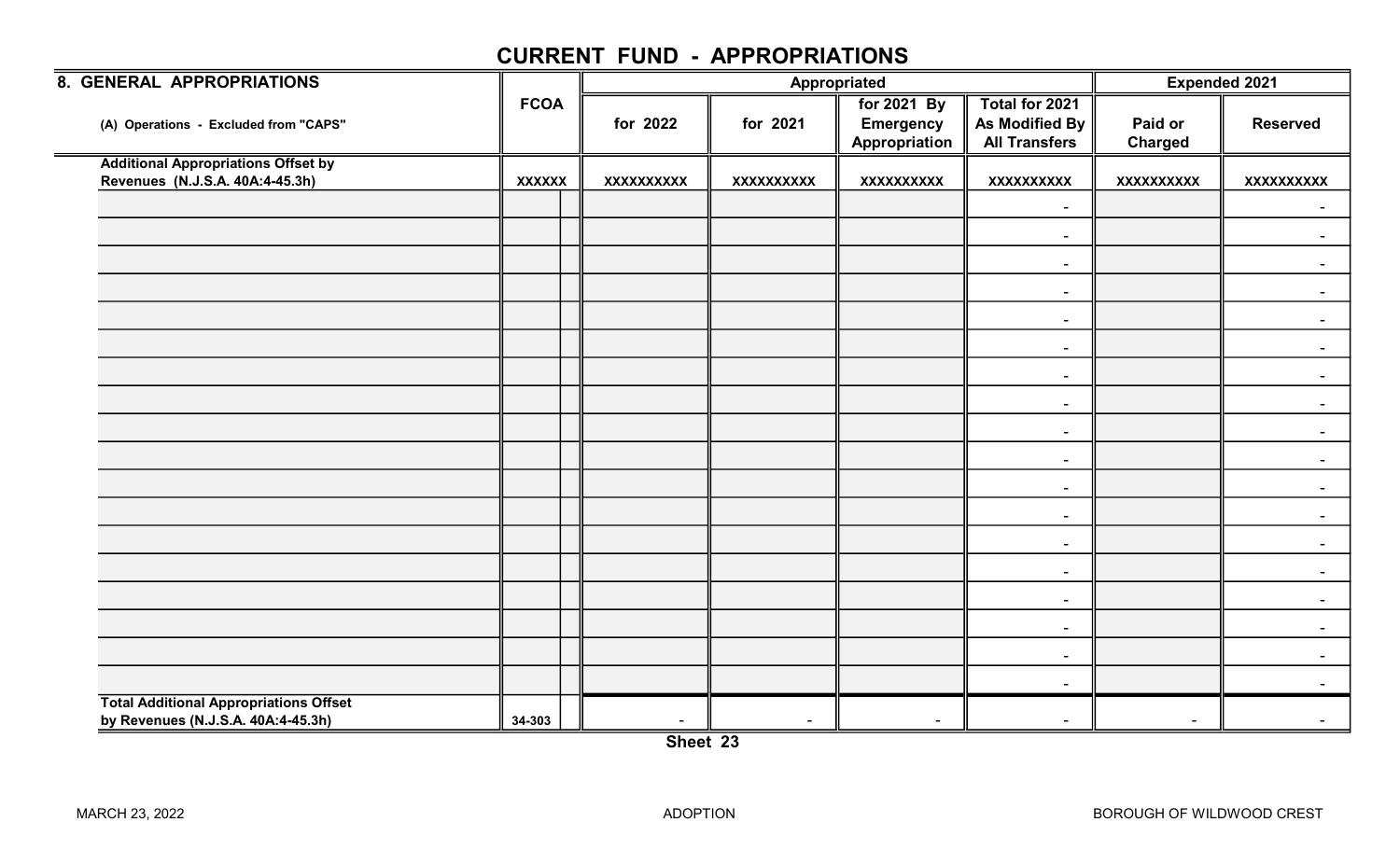| 8. GENERAL APPROPRIATIONS                             |                 |          |            | Appropriated                                     |                                                          | <b>Expended 2021</b> |                 |
|-------------------------------------------------------|-----------------|----------|------------|--------------------------------------------------|----------------------------------------------------------|----------------------|-----------------|
| (A) Operations - Excluded from "CAPS"                 | <b>FCOA</b>     | for 2022 | for 2021   | for 2021 By<br><b>Emergency</b><br>Appropriation | Total for 2021<br>As Modified By<br><b>All Transfers</b> | Paid or<br>Charged   | <b>Reserved</b> |
| <b>Public and Private Programs Offset by Revenues</b> |                 |          |            |                                                  |                                                          |                      |                 |
| <b>Matching Funds for Grants</b>                      | 41-899   2      | 5,000.00 | 5,000.00   |                                                  | 5,000.00                                                 | 5,000.00             |                 |
|                                                       |                 |          |            |                                                  | $\blacksquare$                                           |                      |                 |
| <b>State Housing Inspection</b>                       | 41-679          |          | 27,400.00  |                                                  | 27,400.00                                                | 27,400.00            |                 |
|                                                       |                 |          |            |                                                  | $\blacksquare$                                           |                      | $\sim$ 10 $\pm$ |
| Police Body Armor Grant                               | 41-505 2        | 1,407.83 | 1,973.19   |                                                  | 1,973.19                                                 | 1,973.19             |                 |
|                                                       |                 |          |            |                                                  | $\blacksquare$                                           |                      |                 |
| <b>Drunk Driving Enforcement Fund</b>                 | 41-510 2        | 2,038.90 | 2,766.32   |                                                  | 2,766.32                                                 | 2,766.32             |                 |
|                                                       |                 |          |            |                                                  |                                                          |                      |                 |
| <b>Bullet Proof Vest Grant</b>                        | 41-693   2      |          | 2,655.00   |                                                  | 2,655.00                                                 | 2,655.00             | $\blacksquare$  |
|                                                       |                 |          |            |                                                  |                                                          |                      |                 |
| NJ DOT - State Aid - Stanton Road Reconstruction      | $ 41-559 2 $    |          | 185,000.00 |                                                  | 185,000.00                                               | 185,000.00           |                 |
|                                                       |                 |          |            |                                                  | $\sim$                                                   |                      |                 |
| <b>Body Worn Camera Grant</b>                         | 41-502 2        |          | 10,190.00  |                                                  | 10,190.00                                                | 10,190.00            |                 |
|                                                       |                 |          |            |                                                  | $\blacksquare$                                           |                      | $\sim$          |
| <b>Click it or Ticket Grant</b>                       | $ 41-507 2 $    |          | 6,000.00   |                                                  | 6,000.00                                                 | 6,000.00             |                 |
|                                                       |                 |          |            |                                                  |                                                          |                      |                 |
| Distracted Drving Crackdown Grant                     | $ 41 - 508  2 $ |          | 6,000.00   |                                                  | 6,000.00                                                 | 6,000.00             |                 |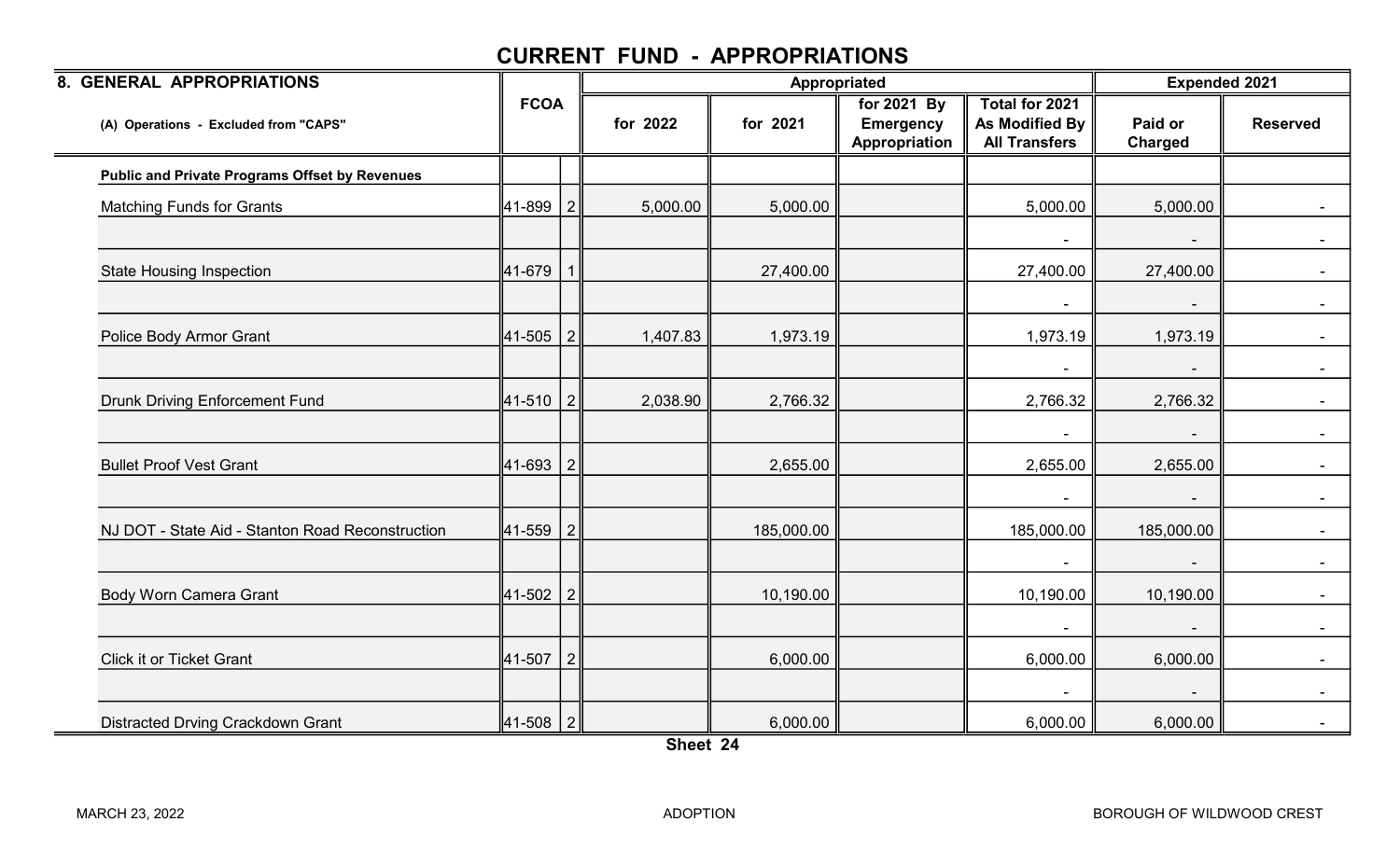| 8. GENERAL APPROPRIATIONS                             |              |   |          |            | Appropriated                                     |                                                          | <b>Expended 2021</b>     |                 |
|-------------------------------------------------------|--------------|---|----------|------------|--------------------------------------------------|----------------------------------------------------------|--------------------------|-----------------|
| (A) Operations - Excluded from "CAPS"                 | <b>FCOA</b>  |   | for 2022 | for 2021   | for 2021 By<br><b>Emergency</b><br>Appropriation | Total for 2021<br>As Modified By<br><b>All Transfers</b> | Paid or<br>Charged       | <b>Reserved</b> |
| <b>Public and Private Programs Offset by Revenues</b> |              |   |          |            |                                                  |                                                          |                          |                 |
| <b>ACE Environmental Stewartship Grant</b>            | $ 41-600 2 $ |   |          | 5,000.00   |                                                  | 5,000.00                                                 | 5,000.00                 |                 |
|                                                       |              |   |          |            |                                                  | $\overline{\phantom{a}}$                                 |                          |                 |
| NJ DEP - NJ Forest Stewardship Grant                  | 41-621       | 2 |          | 50,000.00  |                                                  | 50,000.00                                                | 50,000.00                |                 |
|                                                       |              |   |          |            |                                                  | $\sim$                                                   | $\overline{\phantom{a}}$ | $\sim$          |
| <b>Recycling Tonnage Grant</b>                        | $ 41-701 2 $ |   |          | 13,279.59  |                                                  | 13,279.59                                                | 13,279.59                |                 |
|                                                       |              |   |          |            |                                                  | $\blacksquare$                                           |                          |                 |
| <b>Clean Communities</b>                              | 41-770   2   |   |          | 25,150.76  |                                                  | 25,150.76                                                | 25,150.76                |                 |
|                                                       |              |   |          |            |                                                  | $\blacksquare$                                           |                          |                 |
| <b>SCBG - Beach Access Improvements</b>               | $ 41-794 2 $ |   |          | 400,000.00 |                                                  | 400,000.00                                               | 400,000.00               |                 |
|                                                       |              |   |          |            |                                                  | $\blacksquare$                                           |                          |                 |
| JIF Incentive Program Grant                           | $ 41-824 2 $ |   |          | 3,500.00   |                                                  | 3,500.00                                                 | 3,500.00                 |                 |
|                                                       |              |   |          |            |                                                  | $\blacksquare$                                           | $\sim$                   |                 |
| <b>GWTIDA - Summer Event Grant</b>                    | $ 41-807 2 $ |   |          | 39,000.00  |                                                  | 39,000.00                                                | 39,000.00                |                 |
|                                                       |              |   |          |            |                                                  | $\blacksquare$                                           |                          |                 |
|                                                       |              |   |          |            |                                                  | $\overline{\phantom{a}}$                                 |                          |                 |
|                                                       |              |   |          |            |                                                  | $\sim$                                                   |                          |                 |
|                                                       |              |   |          |            |                                                  | $\sim$                                                   |                          |                 |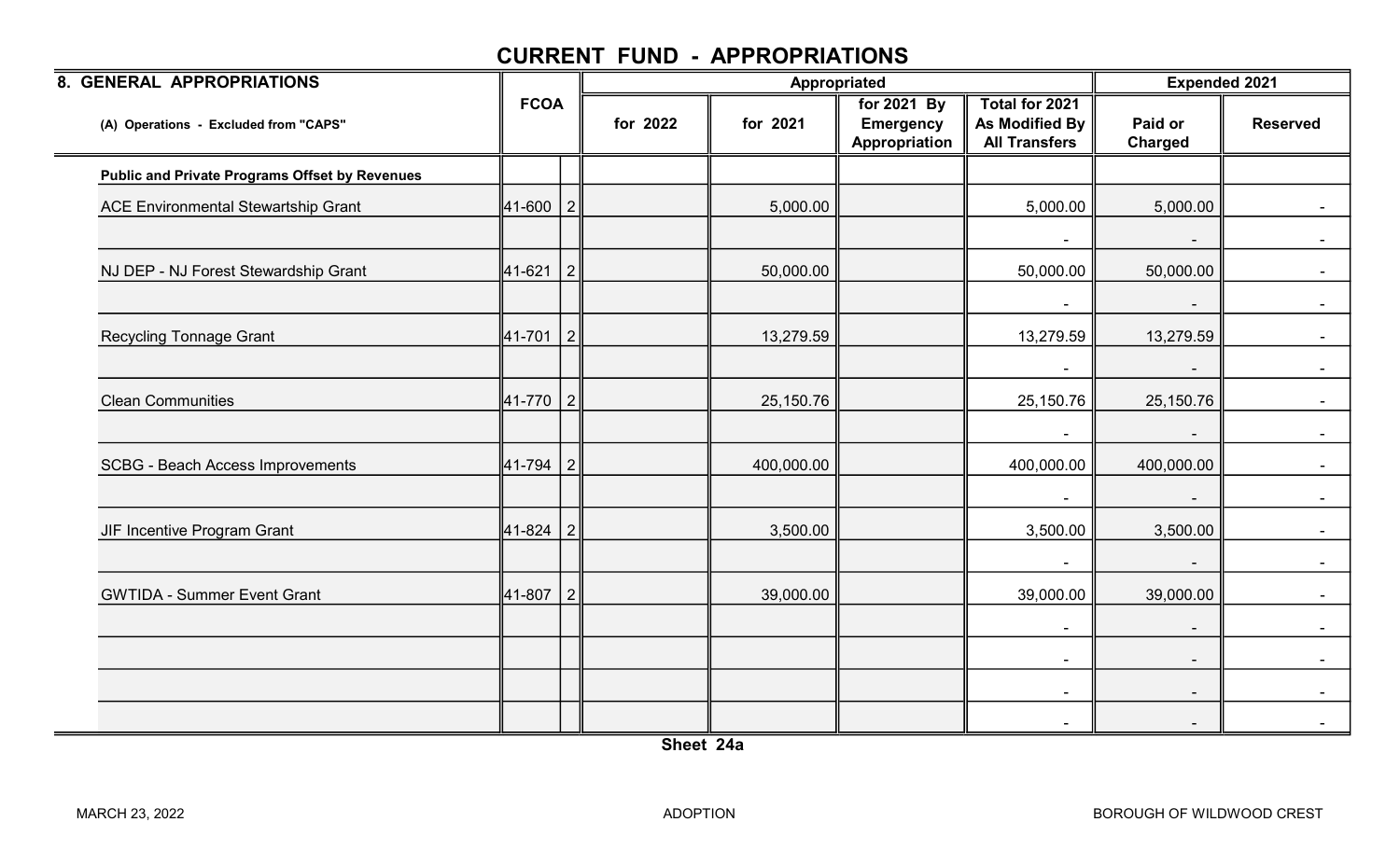| 8. GENERAL APPROPRIATIONS                             |                       |                   |                   | Appropriated                                     |                                                          | <b>Expended 2021</b>      |                   |
|-------------------------------------------------------|-----------------------|-------------------|-------------------|--------------------------------------------------|----------------------------------------------------------|---------------------------|-------------------|
| (A) Operations - Excluded from "CAPS" (continued)     | <b>FCOA</b>           | for 2022          | for 2021          | for 2021 By<br><b>Emergency</b><br>Appropriation | Total for 2021<br>As Modified By<br><b>All Transfers</b> | Paid or<br><b>Charged</b> | <b>Reserved</b>   |
| Public and Private Programs Offset by Revenues (cont) | <b>XXXXXX</b>         | <b>XXXXXXXXXX</b> | <b>XXXXXXXXXX</b> | <b>XXXXXXXXXX</b>                                | <b>XXXXXXXXXX</b>                                        | <b>XXXXXXXXXX</b>         | <b>XXXXXXXXXX</b> |
|                                                       |                       |                   |                   |                                                  | $\sim$                                                   | ٠                         |                   |
|                                                       |                       |                   |                   |                                                  | $\sim$                                                   | $\overline{\phantom{a}}$  | $\sim$            |
|                                                       |                       |                   |                   |                                                  | $\sim$                                                   |                           |                   |
|                                                       |                       |                   |                   |                                                  | $\sim$                                                   | ٠                         |                   |
|                                                       |                       |                   |                   |                                                  |                                                          | $\blacksquare$            |                   |
|                                                       |                       |                   |                   |                                                  | $\sim$                                                   | $\sim$                    | $\sim$            |
|                                                       |                       |                   |                   |                                                  | $\blacksquare$                                           | $\blacksquare$            | $\sim$            |
|                                                       |                       |                   |                   |                                                  | $\sim$                                                   | $\blacksquare$            |                   |
|                                                       |                       |                   |                   |                                                  | $\sim$                                                   | $\blacksquare$            |                   |
|                                                       |                       |                   |                   |                                                  | $\sim$                                                   | $\sim$                    | $\sim$            |
|                                                       |                       |                   |                   |                                                  | $\sim$                                                   | $\sim$                    |                   |
|                                                       |                       |                   |                   |                                                  | $\blacksquare$                                           | $\blacksquare$            |                   |
|                                                       |                       |                   |                   |                                                  |                                                          | $\overline{\phantom{a}}$  |                   |
| Total Public and Private Programs Offset by Revenues  | 40-999                | 8,446.73          | 782,914.86        | $\blacksquare$                                   | 782,914.86                                               | 782,914.86                |                   |
|                                                       |                       |                   |                   |                                                  |                                                          |                           |                   |
| <b>Total Operations - Excluded from "CAPS"</b>        | 34-305                | 3,468,746.73      | 4,345,396.86      | $\blacksquare$                                   | 4,345,396.86                                             | 4,252,552.86              | 92,844.00         |
| Detail:                                               |                       |                   |                   |                                                  |                                                          |                           |                   |
| <b>Salaries &amp; Wages</b>                           | 34-305<br>$\mathbf 1$ | $\blacksquare$    | 27,400.00         | $\blacksquare$                                   | 27,400.00                                                | 27,400.00                 |                   |
| <b>Other Expenses</b>                                 | $34-305$   2          | 3,468,746.73      | 4,317,996.86      | $\blacksquare$                                   | 4,317,996.86                                             | 4,225,152.86              | 92,844.00         |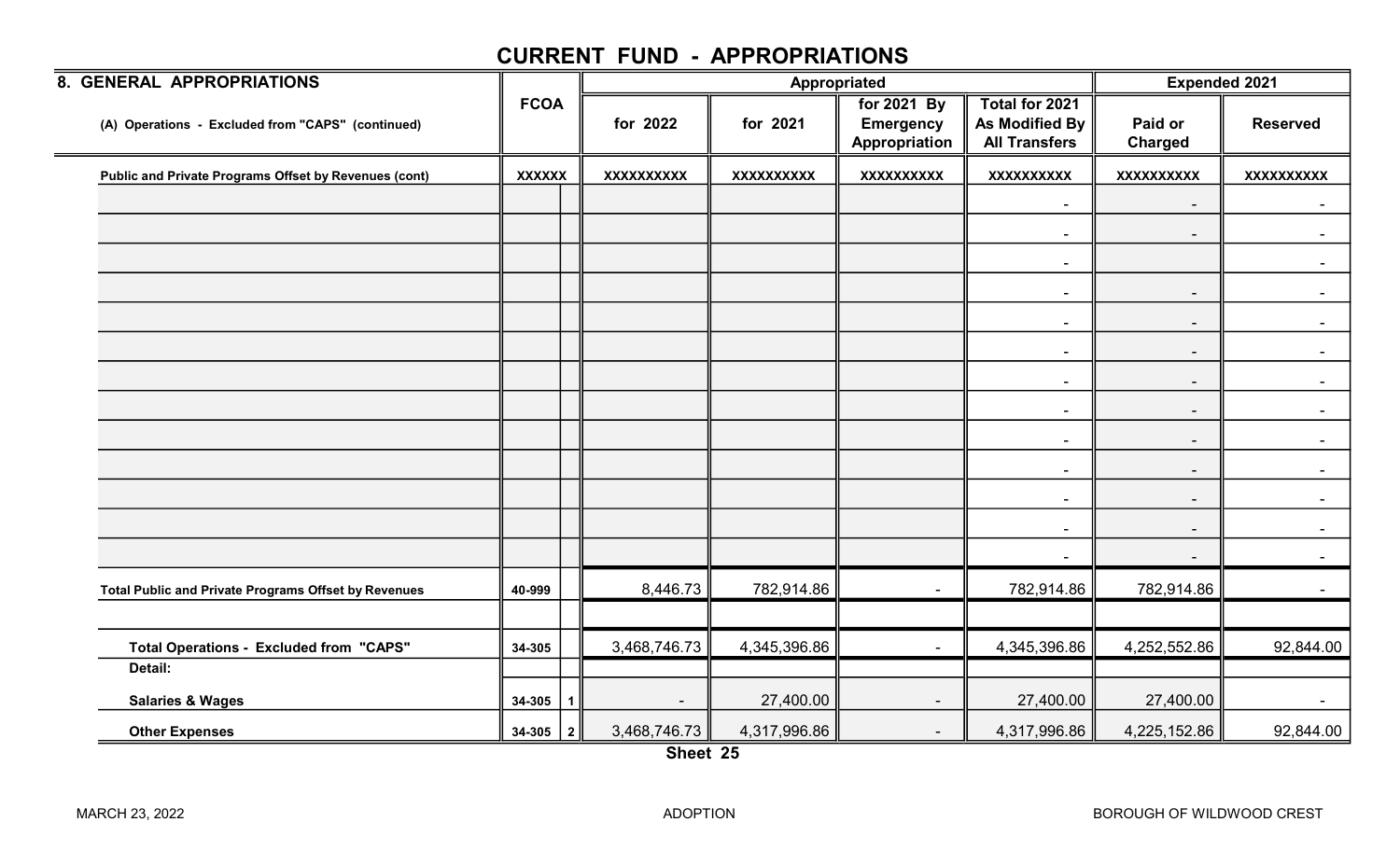| 8. GENERAL APPROPRIATIONS                         |             |            |            | Appropriated                                     |                                                                 | <b>Expended 2021</b>      |                 |
|---------------------------------------------------|-------------|------------|------------|--------------------------------------------------|-----------------------------------------------------------------|---------------------------|-----------------|
| (C) Capital Improvements - Excluded from "CAPS"   | <b>FCOA</b> | for 2022   | for 2021   | for 2021 By<br><b>Emergency</b><br>Appropriation | <b>Total for 2021</b><br>As Modified By<br><b>All Transfers</b> | Paid or<br><b>Charged</b> | <b>Reserved</b> |
| <b>Down Payments on Improvements</b>              | 44-902      |            |            |                                                  |                                                                 |                           |                 |
| <b>Capital Improvement Fund</b>                   | 44-901      | 50,000.00  | 50,000.00  | <b>XXXXXXXXXX</b>                                | 200,000.00                                                      | 200,000.00                |                 |
|                                                   |             |            |            |                                                  |                                                                 |                           |                 |
| <b>Emergency Sanitary and Storm Sewer Reparis</b> | 44-904      | 100,000.00 | 100,000.00 |                                                  | 100,000.00                                                      | 22,946.38                 | 77,053.62       |
|                                                   |             |            |            |                                                  |                                                                 |                           |                 |
| <b>Fire Department Equipment</b>                  | 44-904      | 197,400.00 | 197,400.00 |                                                  | 197,400.00                                                      | 197, 197. 20              | 202.80          |
|                                                   |             |            |            |                                                  |                                                                 |                           |                 |
| Purchase fo Vehicles and Large Equipment          | 44-904      | 473,000.00 | 362,000.00 |                                                  | 362,000.00                                                      | 356,741.12                | 5,258.88        |
|                                                   |             |            |            |                                                  |                                                                 |                           |                 |
| Purchase of Equipment and Computers               | 44-904      | 77,000.00  | 100,500.00 |                                                  | 100,500.00                                                      | 48,325.83                 | 52,174.17       |
|                                                   |             |            |            |                                                  |                                                                 |                           |                 |
| Improvement to Borough Roads                      | 44-904      | 100,000.00 | 100,000.00 |                                                  | 100,000.00                                                      | 77,170.00                 | 22,830.00       |
|                                                   |             |            |            |                                                  |                                                                 |                           |                 |
| Improvements to Borough Buildings and Property    | 44-904      | 100,000.00 | 100,000.00 |                                                  | 100,000.00                                                      | 60,257.00                 | 39,743.00       |
|                                                   |             |            |            |                                                  |                                                                 |                           |                 |
| Acquistiion of Beach Boxes and Equipment          | 44-904      | 40,000.00  | 75,000.00  |                                                  | 75,000.00                                                       | 72,750.00                 | 2,250.00        |
|                                                   |             |            |            |                                                  |                                                                 |                           |                 |
|                                                   |             |            |            |                                                  | $\sim$                                                          |                           | $\sim$          |
|                                                   |             |            |            |                                                  | $\blacksquare$                                                  |                           | $\sim$          |
|                                                   |             |            |            |                                                  | $\overline{\phantom{a}}$                                        |                           | $\sim$          |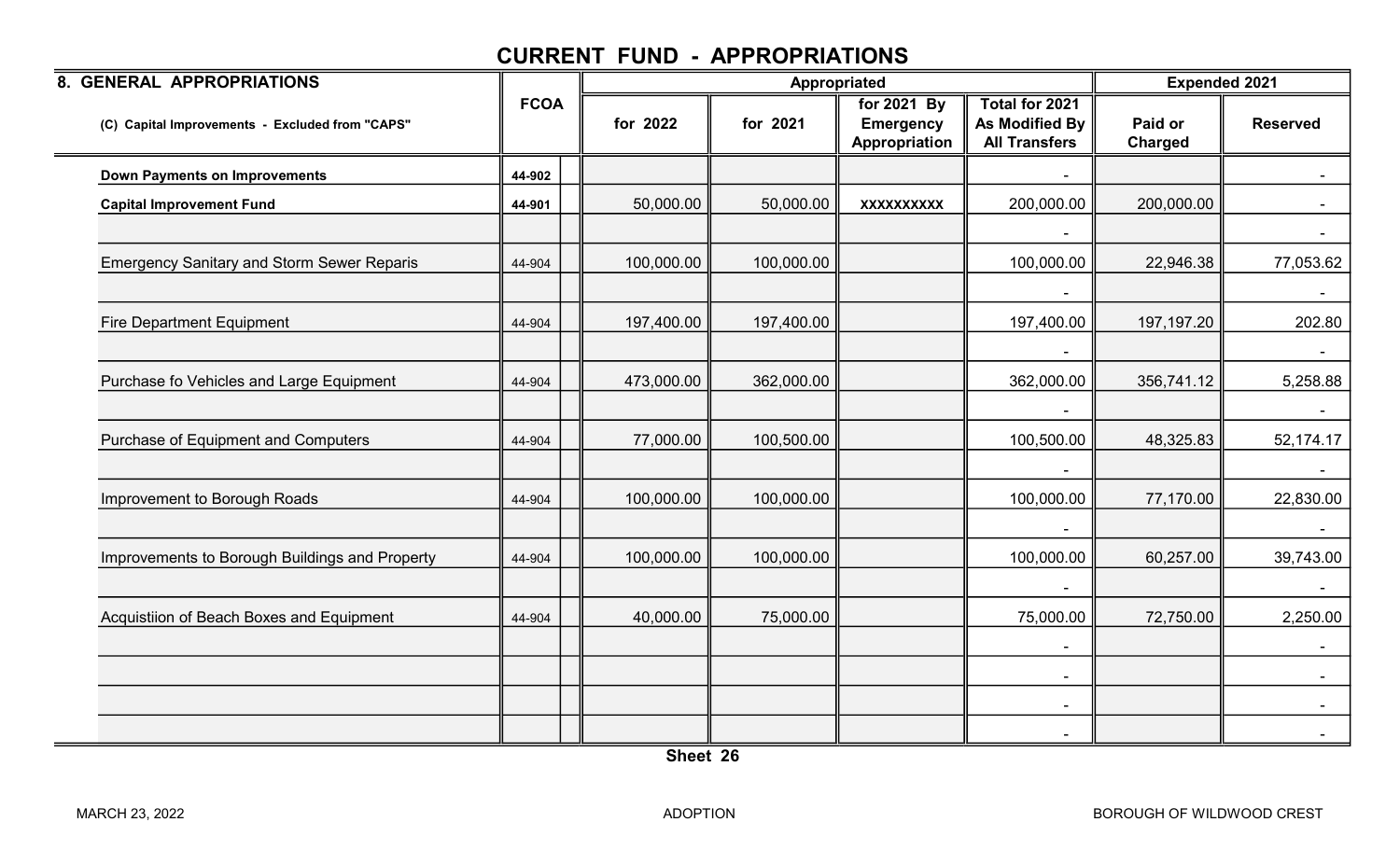| 8. GENERAL APPROPRIATIONS                              |               |                   |                   | Appropriated                                     |                                                          | <b>Expended 2021</b>      |                   |
|--------------------------------------------------------|---------------|-------------------|-------------------|--------------------------------------------------|----------------------------------------------------------|---------------------------|-------------------|
| (C) Capital Improvements - Excluded from "CAPS"        | <b>FCOA</b>   | for 2022          | for 2021          | for 2021 By<br><b>Emergency</b><br>Appropriation | Total for 2021<br>As Modified By<br><b>All Transfers</b> | Paid or<br><b>Charged</b> | <b>Reserved</b>   |
|                                                        |               |                   |                   |                                                  | $\blacksquare$                                           |                           |                   |
|                                                        |               |                   |                   |                                                  | $\sim$                                                   |                           |                   |
|                                                        |               |                   |                   |                                                  | $\sim$                                                   |                           |                   |
|                                                        |               |                   |                   |                                                  | $\blacksquare$                                           |                           |                   |
|                                                        |               |                   |                   |                                                  | $\blacksquare$                                           |                           |                   |
|                                                        |               |                   |                   |                                                  | $\blacksquare$                                           |                           |                   |
| <b>Public and Private Programs Offset by Revenues:</b> | <b>XXXXXX</b> | <b>XXXXXXXXXX</b> | <b>XXXXXXXXXX</b> | <b>XXXXXXXXXX</b>                                | <b>XXXXXXXXXX</b>                                        | <b>XXXXXXXXXX</b>         | <b>XXXXXXXXXX</b> |
| New Jersey Transportation Trust Fund Authority Act     | 41-865        |                   |                   |                                                  | $\blacksquare$                                           |                           |                   |
|                                                        |               |                   |                   |                                                  | $\sim$                                                   |                           |                   |
|                                                        |               |                   |                   |                                                  | $\sim$                                                   |                           |                   |
|                                                        |               |                   |                   |                                                  | $\sim$                                                   |                           |                   |
|                                                        |               |                   |                   |                                                  | $\sim$                                                   |                           |                   |
|                                                        |               |                   |                   |                                                  | $\sim$                                                   |                           |                   |
|                                                        |               |                   |                   |                                                  | $\sim$                                                   |                           |                   |
|                                                        |               |                   |                   |                                                  | $\sim$                                                   |                           |                   |
|                                                        |               |                   |                   |                                                  | $\blacksquare$                                           |                           |                   |
|                                                        |               |                   |                   |                                                  | $\sim$                                                   |                           |                   |
|                                                        |               |                   |                   |                                                  | $\blacksquare$                                           |                           |                   |
|                                                        |               |                   |                   |                                                  | $\blacksquare$                                           |                           |                   |
| Total Capital Improvements Excluded from "CAPS"        | 44-999        | 1,137,400.00      | 1,084,900.00      | $\sim$                                           | 1,234,900.00                                             | 1,035,387.53              | 199,512.47        |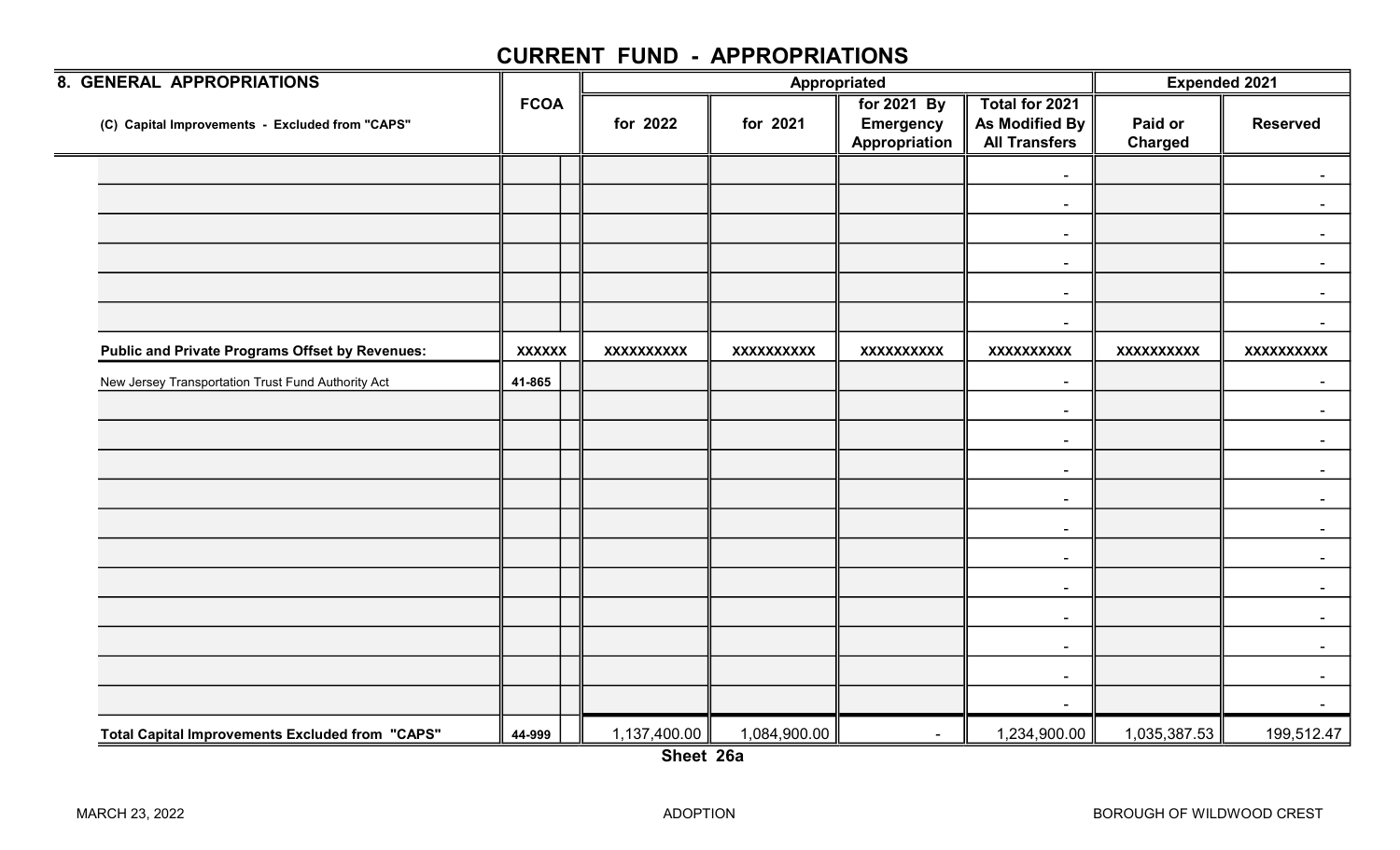| 8. GENERAL APPROPRIATIONS                            |               |                   |                   | Appropriated                                     |                                                          | <b>Expended 2021</b>      |                   |
|------------------------------------------------------|---------------|-------------------|-------------------|--------------------------------------------------|----------------------------------------------------------|---------------------------|-------------------|
| (D) Municipal Debt Service - Excluded from "CAPS"    | <b>FCOA</b>   | for 2022          | for 2021          | for 2021 By<br><b>Emergency</b><br>Appropriation | Total for 2021<br>As Modified By<br><b>All Transfers</b> | Paid or<br><b>Charged</b> | <b>Reserved</b>   |
| Payment of Bond Principal                            | 45-920        | 2,575,000.00      | 2,500,000.00      |                                                  | 2,500,000.00                                             | 2,500,000.00              | <b>XXXXXXXXXX</b> |
| Payment of Bond Anticipation Notes and Capital Notes | 45-925        |                   |                   |                                                  |                                                          |                           | <b>XXXXXXXXXX</b> |
| Interest on Bonds                                    | 45-930        | 348,150.00        | 430,350.00        |                                                  | 430,350.00                                               | 430,350.00                | <b>XXXXXXXXXX</b> |
| Interest on Notes                                    | 45-935        | 280,000.00        |                   |                                                  |                                                          |                           | <b>XXXXXXXXXX</b> |
| <b>Green Trust Loan Program:</b>                     | <b>XXXXXX</b> | <b>XXXXXXXXXX</b> | <b>XXXXXXXXXX</b> | XXXXXXXXXX                                       | <b>XXXXXXXXXX</b>                                        | <b>XXXXXXXXXX</b>         | XXXXXXXXXX        |
|                                                      |               |                   |                   |                                                  |                                                          |                           | <b>XXXXXXXXXX</b> |
| New Jersey Environmental Infrastructure Trust        |               |                   |                   |                                                  |                                                          |                           | <b>XXXXXXXXXX</b> |
| Prinicpal                                            | 45-943        | 741,805.00        | 730,730.00        |                                                  | 730,730.00                                               | 726,508.20                | <b>XXXXXXXXXX</b> |
| Interest                                             | 45-943        | 123,950.00        | 128,875.00        |                                                  | 128,875.00                                               | 128,702.50                | <b>XXXXXXXXXX</b> |
|                                                      |               |                   |                   |                                                  |                                                          |                           | <b>XXXXXXXXXX</b> |
|                                                      |               |                   |                   |                                                  | $\blacksquare$                                           |                           | <b>XXXXXXXXXX</b> |
|                                                      |               |                   |                   |                                                  | $\blacksquare$                                           |                           | <b>XXXXXXXXXX</b> |
|                                                      |               |                   |                   |                                                  | $\blacksquare$                                           |                           | XXXXXXXXXX        |
|                                                      |               |                   |                   |                                                  |                                                          |                           | <b>XXXXXXXXXX</b> |
|                                                      |               |                   |                   |                                                  | $\blacksquare$                                           |                           | <b>XXXXXXXXXX</b> |
|                                                      |               |                   |                   |                                                  | $\blacksquare$                                           |                           | <b>XXXXXXXXXX</b> |
|                                                      |               |                   |                   |                                                  | $\blacksquare$                                           |                           | <b>XXXXXXXXXX</b> |
|                                                      |               |                   |                   |                                                  | $\blacksquare$                                           |                           | <b>XXXXXXXXXX</b> |
|                                                      |               |                   |                   |                                                  | $\sim$                                                   |                           | <b>XXXXXXXXXX</b> |
|                                                      |               |                   |                   |                                                  |                                                          |                           | <b>XXXXXXXXXX</b> |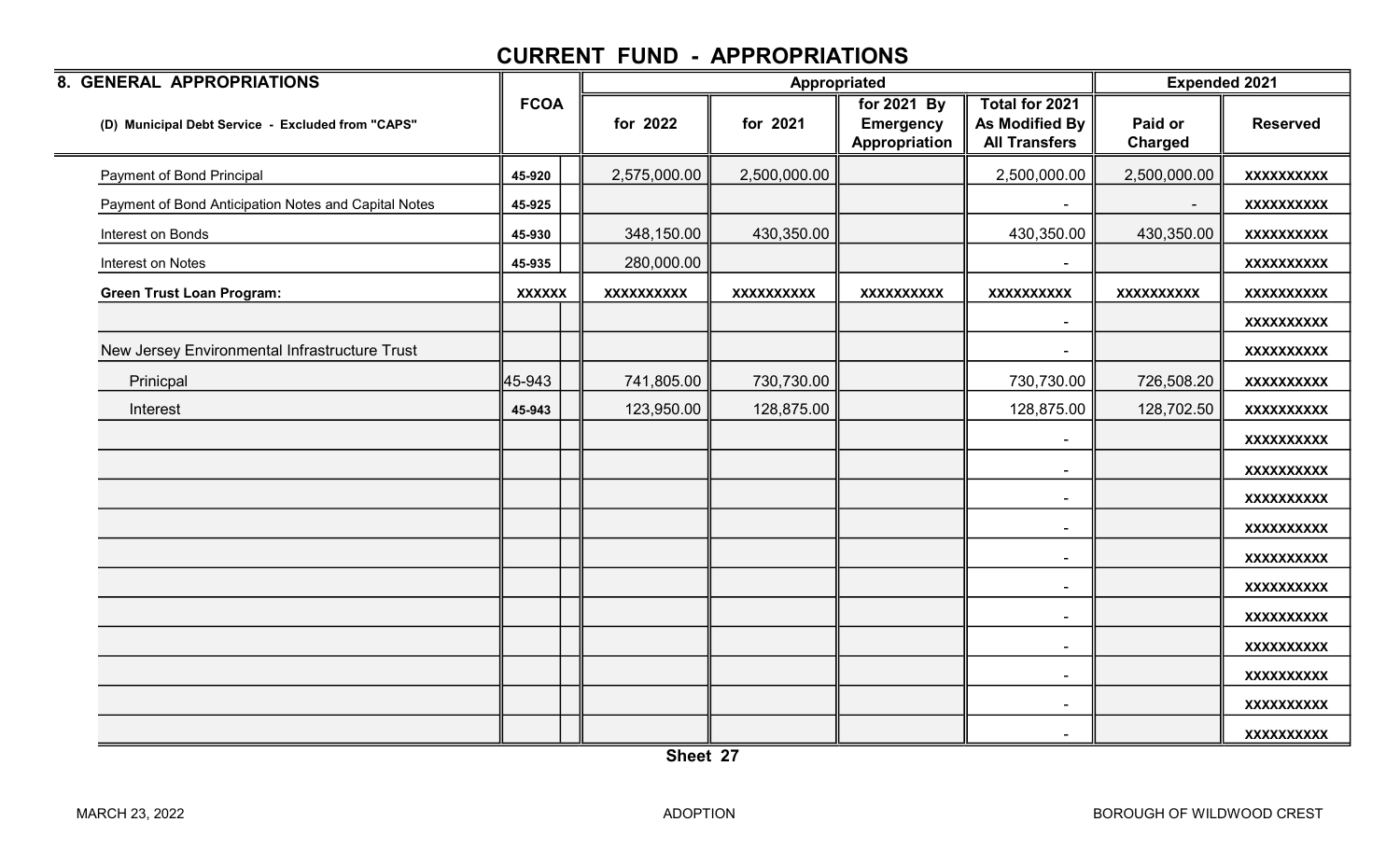| 8. GENERAL APPROPRIATIONS                                 |             |              | Appropriated |                                                  | <b>Expended 2021</b>                                            |                           |                   |
|-----------------------------------------------------------|-------------|--------------|--------------|--------------------------------------------------|-----------------------------------------------------------------|---------------------------|-------------------|
| (D) Municipal Debt Service - Excluded from "CAPS" (cont.) | <b>FCOA</b> | for 2022     | for 2021     | for 2021 By<br><b>Emergency</b><br>Appropriation | Total for 2021<br><b>As Modified By</b><br><b>All Transfers</b> | Paid or<br><b>Charged</b> | <b>Reserved</b>   |
|                                                           |             |              |              |                                                  | $\blacksquare$                                                  |                           | <b>XXXXXXXXXX</b> |
|                                                           |             |              |              |                                                  | $\sim$                                                          |                           | <b>XXXXXXXXXX</b> |
|                                                           |             |              |              |                                                  |                                                                 |                           | <b>XXXXXXXXXX</b> |
|                                                           |             |              |              |                                                  | $\overline{\phantom{a}}$                                        |                           | <b>XXXXXXXXXX</b> |
|                                                           |             |              |              |                                                  | $\overline{\phantom{a}}$                                        |                           | <b>XXXXXXXXXX</b> |
|                                                           |             |              |              |                                                  | $\overline{\phantom{a}}$                                        |                           | <b>XXXXXXXXXX</b> |
|                                                           |             |              |              |                                                  |                                                                 |                           | <b>XXXXXXXXXX</b> |
|                                                           |             |              |              |                                                  | $\sim$                                                          |                           | <b>XXXXXXXXXX</b> |
|                                                           |             |              |              |                                                  | $\sim$                                                          |                           | <b>XXXXXXXXXX</b> |
|                                                           |             |              |              |                                                  | $\sim$                                                          |                           | <b>XXXXXXXXXX</b> |
|                                                           |             |              |              |                                                  | $\overline{\phantom{a}}$                                        |                           | <b>XXXXXXXXXX</b> |
|                                                           |             |              |              |                                                  | $\sim$                                                          |                           | <b>XXXXXXXXXX</b> |
|                                                           |             |              |              |                                                  | $\overline{\phantom{a}}$                                        |                           | <b>XXXXXXXXXX</b> |
|                                                           |             |              |              |                                                  | $\sim$                                                          |                           | <b>XXXXXXXXXX</b> |
|                                                           |             |              |              |                                                  |                                                                 |                           | <b>XXXXXXXXXX</b> |
|                                                           |             |              |              |                                                  | $\sim$                                                          |                           | <b>XXXXXXXXXX</b> |
|                                                           |             |              |              |                                                  | $\sim$                                                          |                           | <b>XXXXXXXXXX</b> |
|                                                           |             |              |              |                                                  | $\sim$                                                          |                           | <b>XXXXXXXXXX</b> |
|                                                           |             |              |              |                                                  | $\sim$                                                          |                           | <b>XXXXXXXXXX</b> |
| <b>Total Municipal Debt Service Excluded from "CAPS"</b>  | 45-999      | 4,068,905.00 | 3,789,955.00 | $\sim$                                           | 3,789,955.00                                                    | 3,785,560.70              | <b>XXXXXXXXXX</b> |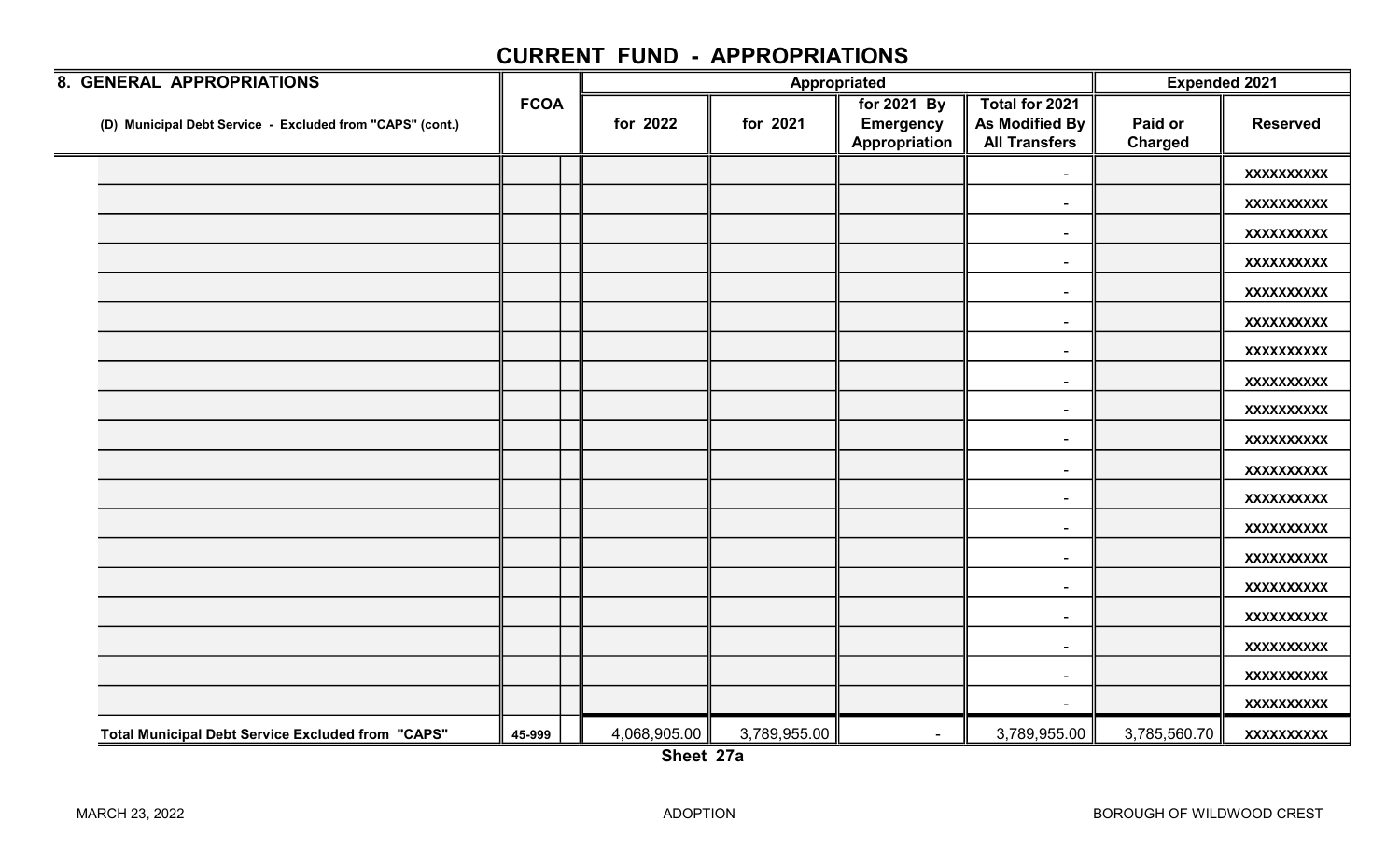| 8. GENERAL APPROPRIATIONS                                                                         |               |                   | Appropriated      |                                                  |                                                          | <b>Expended 2021</b> |                   |
|---------------------------------------------------------------------------------------------------|---------------|-------------------|-------------------|--------------------------------------------------|----------------------------------------------------------|----------------------|-------------------|
| (E) Deferred Charges - Municipal - Excluded from "CAPS"                                           | <b>FCOA</b>   | for 2022          | for 2021          | for 2021 By<br><b>Emergency</b><br>Appropriation | Total for 2021<br>As Modified By<br><b>All Transfers</b> | Paid or<br>Charged   | <b>Reserved</b>   |
| (1) DEFERRED CHARGES:                                                                             | <b>XXXXXX</b> | <b>XXXXXXXXXX</b> | <b>XXXXXXXXXX</b> | <b>XXXXXXXXXX</b>                                | <b>XXXXXXXXXX</b>                                        | <b>XXXXXXXXXX</b>    | <b>XXXXXXXXXX</b> |
| <b>Emergency Authorizations</b>                                                                   | 46-870        |                   |                   | <b>XXXXXXXXXX</b>                                | $\blacksquare$                                           |                      | <b>XXXXXXXXXX</b> |
| Special Emergency Authorization -<br>5 Years (N.J.S.A. 40A:4-55)                                  | 46-875        |                   |                   | <b>XXXXXXXXXX</b>                                | $\blacksquare$                                           |                      | <b>XXXXXXXXXX</b> |
| Special Emergency Authorization -<br>3 Years (N.J.S.A. 40A:4-55.1 &                               | 46-871        |                   |                   | <b>XXXXXXXXXX</b>                                |                                                          |                      | <b>XXXXXXXXXX</b> |
| Deferred Charges to Future Taxation                                                               | 46-870        |                   | 22,155.77         | <b>XXXXXXXXXX</b>                                | 22,155.77                                                | 22, 155.77           | <b>XXXXXXXXXX</b> |
|                                                                                                   |               |                   |                   | <b>XXXXXXXXXX</b>                                | $\blacksquare$                                           |                      | <b>XXXXXXXXXX</b> |
|                                                                                                   |               |                   |                   | <b>XXXXXXXXXX</b>                                | $\blacksquare$                                           |                      | <b>XXXXXXXXXX</b> |
|                                                                                                   |               |                   |                   | <b>XXXXXXXXXX</b>                                | $\blacksquare$                                           |                      | <b>XXXXXXXXXX</b> |
|                                                                                                   |               |                   |                   | <b>XXXXXXXXXX</b>                                | $\blacksquare$                                           |                      | <b>XXXXXXXXXX</b> |
|                                                                                                   |               |                   |                   | <b>XXXXXXXXXX</b>                                | $\blacksquare$                                           |                      | <b>XXXXXXXXXX</b> |
|                                                                                                   |               |                   |                   | <b>XXXXXXXXXX</b>                                |                                                          |                      | <b>XXXXXXXXXX</b> |
|                                                                                                   |               |                   |                   | <b>XXXXXXXXXX</b>                                |                                                          |                      | <b>XXXXXXXXXX</b> |
| Total Deferred Charges - Municipal -<br><b>Excluded from "CAPS"</b>                               | 46-999        |                   | 22, 155.77        | <b>XXXXXXXXXX</b>                                | 22,155.77                                                | 22,155.77            | <b>XXXXXXXXXX</b> |
| (F) Judgments (N.J.S.A. 40A:4-45.3cc)                                                             | 37-480        |                   |                   |                                                  |                                                          |                      | <b>XXXXXXXXXX</b> |
| Transferred to Board of Education for<br>Use of Local Schools (N.J.S.A. 40:48-                    | 29-405        |                   |                   | <b>XXXXXXXXXX</b>                                |                                                          |                      | <b>XXXXXXXXXX</b> |
|                                                                                                   |               |                   |                   | <b>XXXXXXXXXX</b>                                |                                                          |                      | <b>XXXXXXXXXX</b> |
| <b>With Prior Consent of Local Finance Board:</b><br>(G)<br><b>Cash Deficit of Preceding Year</b> | 46-885        |                   |                   | <b>XXXXXXXXXX</b>                                |                                                          |                      | <b>XXXXXXXXXX</b> |
|                                                                                                   |               |                   |                   | <b>XXXXXXXXXX</b>                                |                                                          |                      | <b>XXXXXXXXXX</b> |
| <b>Total General Appropriations for</b><br>$(H-2)$<br><b>Municipal Purposes Excluded from</b>     | 34-309        | 8,675,051.73      | 9,242,407.63      |                                                  | 9,392,407.63                                             | 9,095,656.86         | 292,356.47        |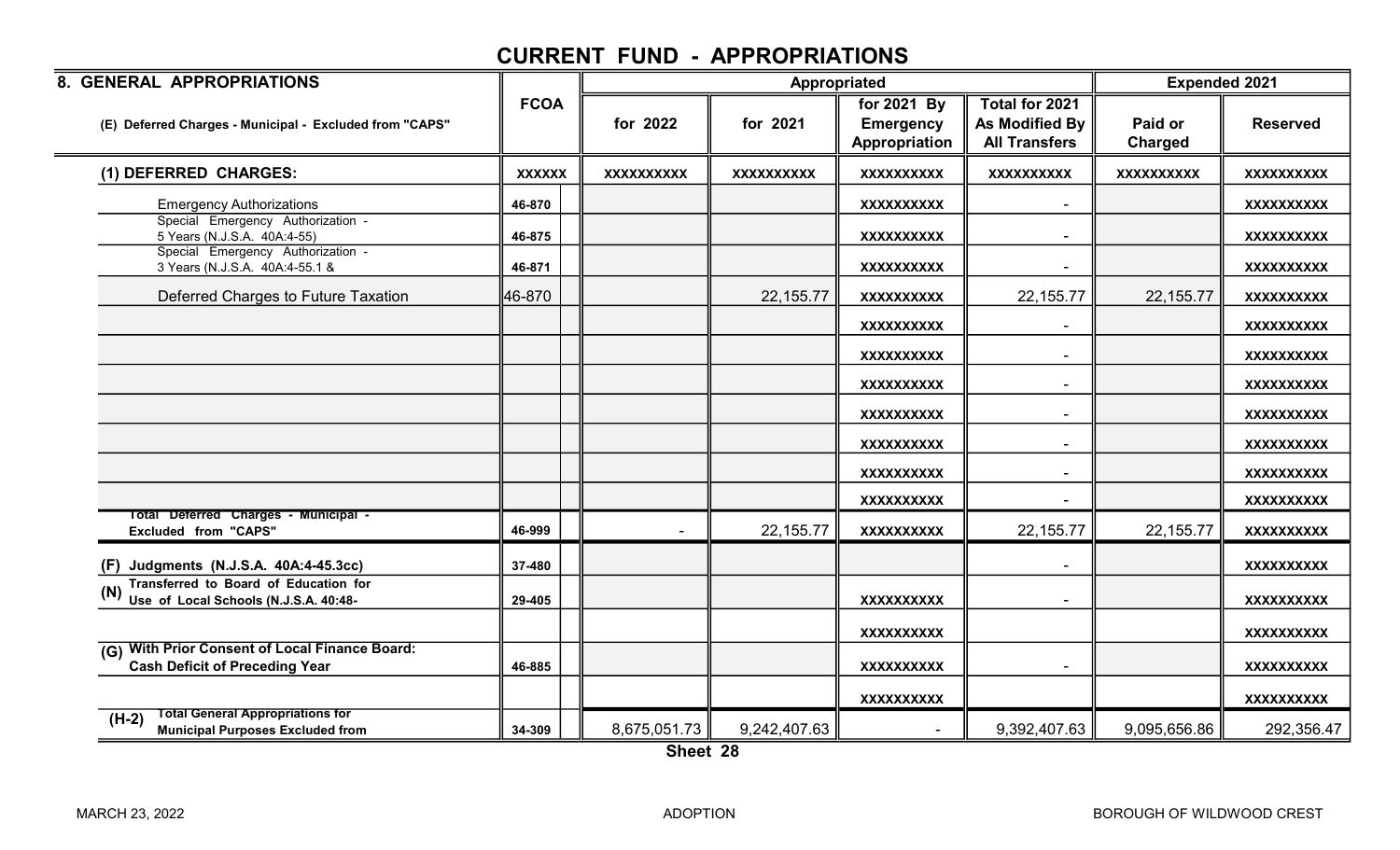| 8. GENERAL APPROPRIATIONS                                                     |               |                   |                   | Appropriated                                     |                                                          |                    | <b>Expended 2021</b> |  |
|-------------------------------------------------------------------------------|---------------|-------------------|-------------------|--------------------------------------------------|----------------------------------------------------------|--------------------|----------------------|--|
|                                                                               | <b>FCOA</b>   | for 2022          | for 2021          | for 2021 By<br><b>Emergency</b><br>Appropriation | Total for 2021<br>As Modified By<br><b>All Transfers</b> | Paid or<br>Charged | <b>Reserved</b>      |  |
| For Local District School Purposes -<br><b>Excluded from "CAPS"</b>           | <b>XXXXXX</b> | <b>XXXXXXXXXX</b> | <b>XXXXXXXXXX</b> | <b>XXXXXXXXXX</b>                                | <b>XXXXXXXXXX</b>                                        | <b>XXXXXXXXXX</b>  | <b>XXXXXXXXXX</b>    |  |
| (1) Type 1 District School Debt Service                                       | <b>XXXXXX</b> | <b>XXXXXXXXXX</b> | <b>XXXXXXXXXX</b> | <b>XXXXXXXXXX</b>                                | <b>XXXXXXXXXX</b>                                        | <b>XXXXXXXXXX</b>  | <b>XXXXXXXXXX</b>    |  |
| Payment of Bond Principal                                                     | 48-920        |                   |                   |                                                  |                                                          |                    | <b>XXXXXXXXXX</b>    |  |
| Payment of Bond Anticipation Notes                                            | 48-925        |                   |                   |                                                  |                                                          |                    | <b>XXXXXXXXXX</b>    |  |
| Interest on Bonds                                                             | 48-930        |                   |                   |                                                  | $\sim$                                                   |                    | <b>XXXXXXXXXX</b>    |  |
| Interest on Notes                                                             | 48-935        |                   |                   |                                                  | $\blacksquare$                                           |                    | <b>XXXXXXXXXX</b>    |  |
|                                                                               |               |                   |                   |                                                  |                                                          |                    | <b>XXXXXXXXXX</b>    |  |
|                                                                               |               |                   |                   |                                                  | $\blacksquare$                                           |                    | <b>XXXXXXXXXX</b>    |  |
| <b>Total of Type 1 District School Debt</b><br>Service - Excluded from "CAPS" | 48-999        |                   |                   |                                                  |                                                          |                    | <b>XXXXXXXXXX</b>    |  |
| <b>Deferred Charges and Statutory</b><br>Expenditures - Local School -<br>(J) | <b>XXXXXX</b> | <b>XXXXXXXXXX</b> | <b>XXXXXXXXXX</b> | <b>XXXXXXXXXX</b>                                | <b>XXXXXXXXXX</b>                                        | <b>XXXXXXXXXX</b>  | <b>XXXXXXXXXX</b>    |  |
| <b>Emergency Authorizations - Schools</b>                                     | 29-406        |                   |                   | <b>XXXXXXXXXX</b>                                |                                                          |                    | <b>XXXXXXXXXX</b>    |  |
| Capital Project for Land, Building or<br>Equipment N.J.S.A. 18A:22-20         | 29-407        |                   |                   |                                                  |                                                          |                    | <b>XXXXXXXXXX</b>    |  |
| <b>Total Deferred Charges and Statutory</b><br>Expenditures - Local School -  | 29-409        |                   |                   |                                                  |                                                          |                    | <b>XXXXXXXXXX</b>    |  |
| District School Purposes {Items (I) and (J) -<br>(K) Excluded from "CAPS"     | 29-410        |                   |                   |                                                  |                                                          |                    | <b>XXXXXXXXXX</b>    |  |
| (O) Total General Appropriations - Excluded from "CAPS"                       | 34-399        | 8,675,051.73      | 9,242,407.63      |                                                  | 9,392,407.63                                             | 9,095,656.86       | 292,356.47           |  |
| Subtotal General Appropriations {Items (H-1) and (O)}<br>(L)                  | 34-400        | 25,515,275.73     | 25,397,899.63     |                                                  | 25,397,899.63                                            | 23,743,162.30      | 1,650,343.03         |  |
| (M) Reserve for Uncollected Taxes                                             | 50-899        | 863,422.59        | 909,492.58        | <b>XXXXXXXXXX</b>                                | 909,492.58                                               | 909,492.58         | XXXXXXXXXX           |  |
| <b>Total General Appropriations</b>                                           | 34-499        | 26,378,698.32     | 26,307,392.21     |                                                  | 26,307,392.21                                            | 24,652,654.88      | 1,650,343.03         |  |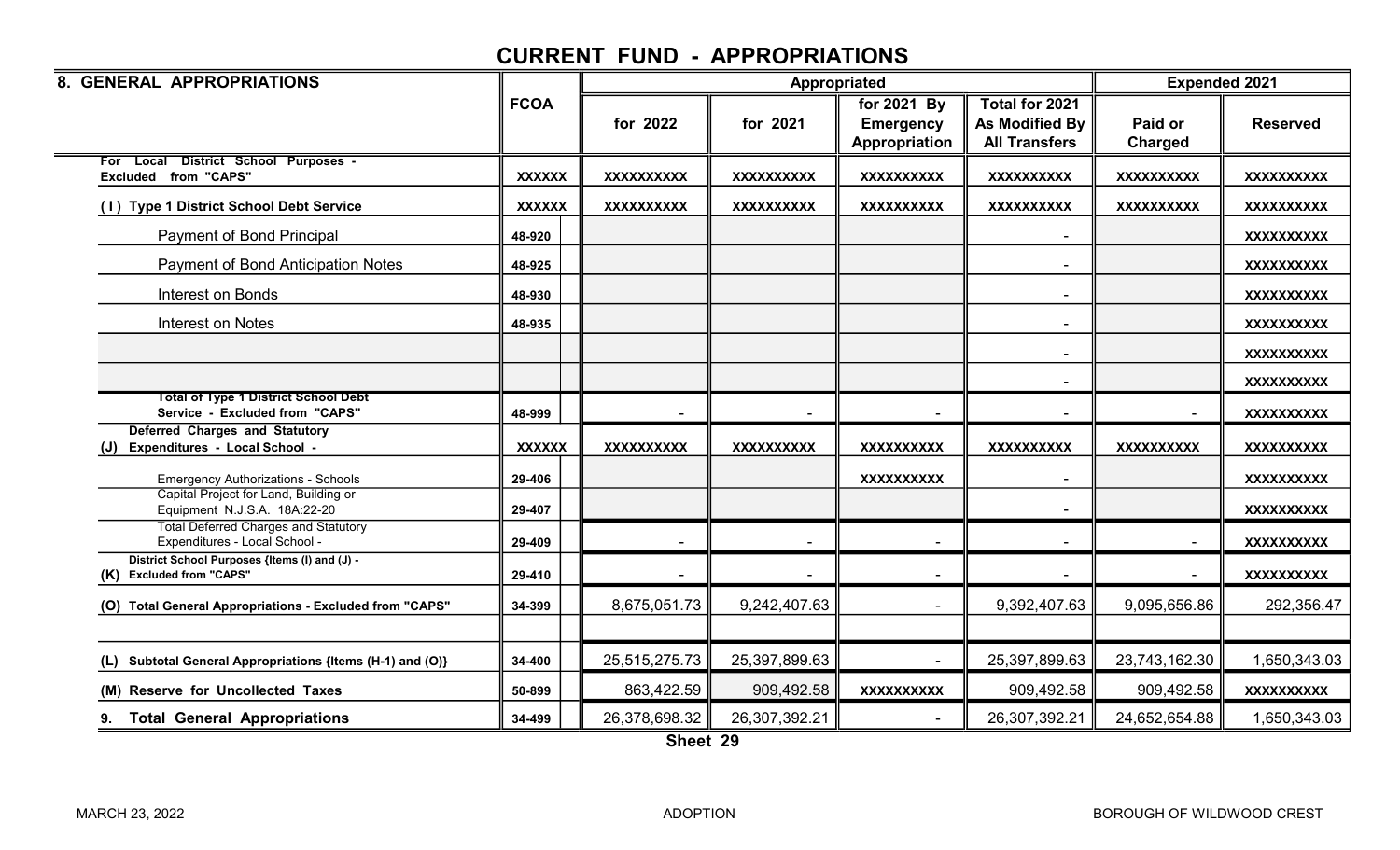| <b>8. GENERAL APPROPRIATIONS</b>                                |               |                   |                   | <b>Appropriated</b>                              |                                                          | <b>Expended 2021</b>      |                          |
|-----------------------------------------------------------------|---------------|-------------------|-------------------|--------------------------------------------------|----------------------------------------------------------|---------------------------|--------------------------|
| <b>Summary of Appropriations</b>                                | <b>FCOA</b>   | for 2022          | for 2021          | for 2021 By<br><b>Emergency</b><br>Appropriation | Total for 2021<br>As Modified By<br><b>All Transfers</b> | Paid or<br><b>Charged</b> | <b>Reserved</b>          |
| (H-1) Total General Appropriations for                          | 34-299        | 16,840,224.00     | 16,155,492.00     |                                                  | 16,005,492.00                                            | 14,647,505.44             | 1,357,986.56             |
| <b>Municipal Purposes within "CAPS"</b>                         | <b>XXXXXX</b> |                   |                   |                                                  |                                                          |                           |                          |
| (A)<br><b>Operations - Excluded from "CAPS"</b>                 | <b>XXXXXX</b> | <b>XXXXXXXXXX</b> | <b>XXXXXXXXXX</b> | <b>XXXXXXXXXX</b>                                | <b>XXXXXXXXXX</b>                                        | <b>XXXXXXXXXX</b>         | <b>XXXXXXXXXX</b>        |
| <b>Other Operations</b>                                         | 34-300        | 3,460,300.00      | 3,562,482.00      |                                                  | 3,562,482.00                                             | 3,469,638.00              | 92,844.00                |
| <b>Uniform Construction Code</b>                                | 22-999        |                   |                   |                                                  |                                                          |                           | $\sim$ $-$               |
| <b>Shared Service Agreements</b>                                | 42-999        |                   |                   |                                                  |                                                          |                           | $\overline{\phantom{0}}$ |
| <b>Additional Appropriations Offset by Revenues</b>             | 34-303        |                   |                   |                                                  |                                                          |                           |                          |
| <b>Public &amp; Private Programs Offset by Revenues</b>         | 40-999        | 8,446.73          | 782,914.86        | $\blacksquare$                                   | 782,914.86                                               | 782,914.86                | $\sim$ 10 $\pm$          |
| <b>Total Operations Excluded from "CAPS"</b>                    | 34-305        | 3,468,746.73      | 4,345,396.86      |                                                  | 4,345,396.86                                             | 4,252,552.86              | 92,844.00                |
| (C)<br><b>Capital Improvements</b>                              | 44-999        | 1,137,400.00      | 1,084,900.00      |                                                  | 1,234,900.00                                             | 1,035,387.53              | 199,512.47               |
| <b>Municipal Debt Service</b><br>(D)                            | 45-999        | 4,068,905.00      | 3,789,955.00      |                                                  | 3,789,955.00                                             | 3,785,560.70              | <b>XXXXXXXXXX</b>        |
| <b>Total Deferred Charges (Sheet 28)</b><br>(E)                 | 46-999        |                   | 22, 155.77        | <b>XXXXXXXXXX</b>                                | 22, 155.77                                               | 22, 155.77                | <b>XXXXXXXXXX</b>        |
| (F)<br><b>Judgments (Sheet 28)</b>                              | 37-480        |                   |                   |                                                  |                                                          |                           | <b>XXXXXXXXXX</b>        |
| (G)<br>Cash Deficit - With Prior Consent of Local Finance Board | 46-885        |                   | $\blacksquare$    | <b>XXXXXXXXXX</b>                                |                                                          |                           | <b>XXXXXXXXXX</b>        |
| (K)<br><b>Local District School Purposes</b>                    | 29-410        | $\blacksquare$    | $\sim$            |                                                  |                                                          |                           | <b>XXXXXXXXXX</b>        |
| (N)<br><b>Transferred to Board of Education</b>                 | 29-405        |                   |                   | <b>XXXXXXXXXX</b>                                |                                                          |                           | <b>XXXXXXXXXX</b>        |
| <b>Reserve for Uncollected Taxes</b><br>(M)                     | 50-899        | 863,422.59        | 909,492.58        | <b>XXXXXXXXXX</b>                                | 909,492.58                                               | 909,492.58                | XXXXXXXXXX               |
| <b>Total General Appropriations</b>                             | 34-499        | 26,378,698.32     | 26,307,392.21     |                                                  | 26,307,392.21                                            | 24,652,654.88             | 1,650,343.03             |

Sheet 30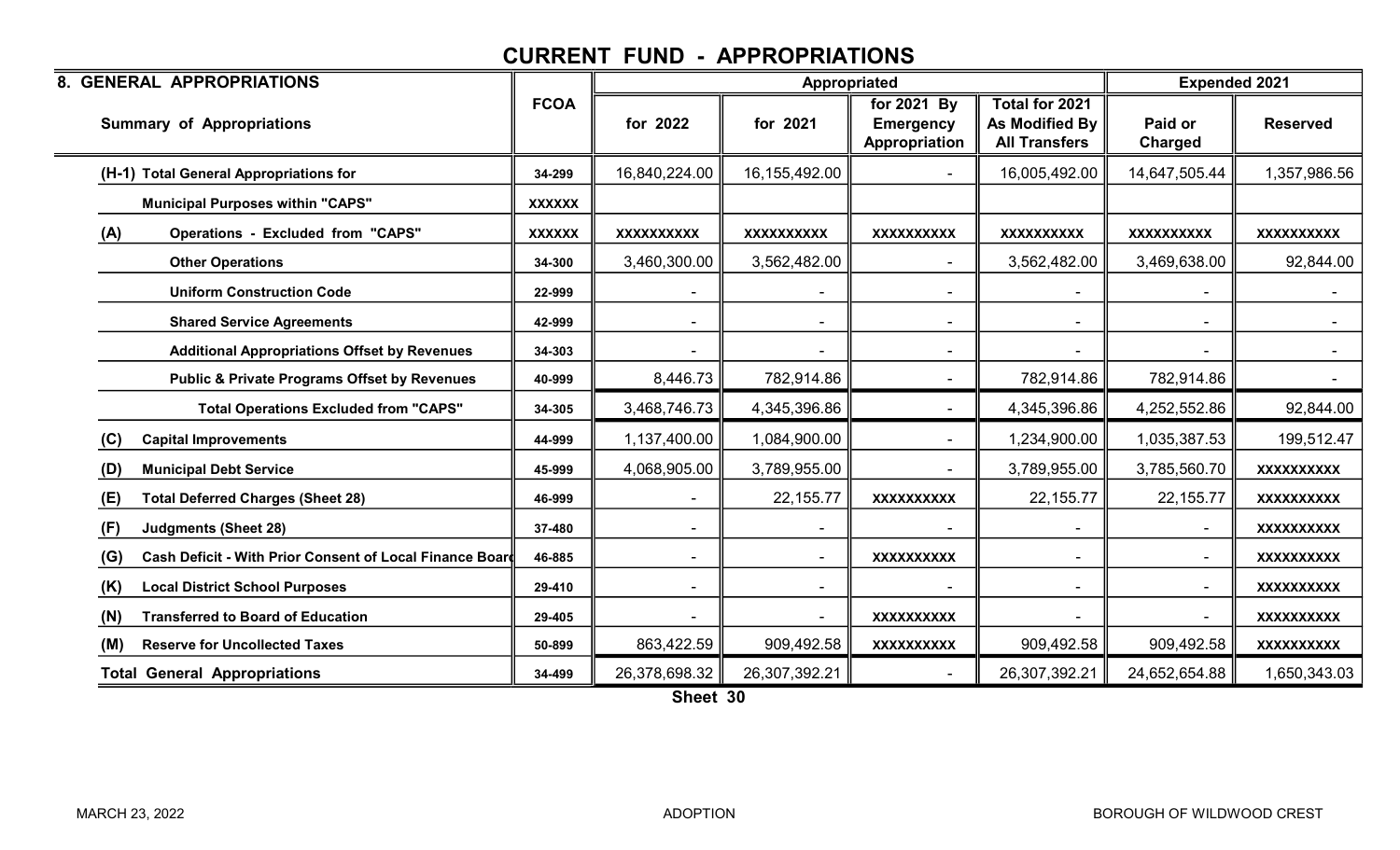## DEDICATED ASSESSMENT BUDGET

|                                        |             |                     | <b>Anticipated</b> | <b>Realized in</b>     |  |
|----------------------------------------|-------------|---------------------|--------------------|------------------------|--|
| <b>14. DEDICATED REVENUES FROM</b>     | <b>FCOA</b> | 2022                | 2021               | Cash in 2021           |  |
| Assessment Cash                        | 51-101      |                     |                    |                        |  |
|                                        |             |                     |                    |                        |  |
| Deficit (General Budget)               | 51-885      |                     |                    |                        |  |
| <b>Total Assessment Revenues</b>       | 51-899      |                     |                    |                        |  |
|                                        |             | <b>Appropriated</b> |                    | <b>Expended 2021</b>   |  |
| 15. APPROPRIATIONS FOR ASSESSMENT DEBT |             | 2022                | 2021               | <b>Paid or Charged</b> |  |
| <b>Payment of Bond Principal</b>       | 51-920      |                     |                    |                        |  |
| Payment of Bond Anticipation Notes     | 51-925      |                     |                    |                        |  |
|                                        |             |                     |                    |                        |  |
| <b>Total Assessment Appropriations</b> | 51-999      |                     |                    |                        |  |

#### DEDICATED ASSESSMENT BUDGET UTILITY

|                                                |             |              | <b>Anticipated</b> | <b>Realized in</b>     |
|------------------------------------------------|-------------|--------------|--------------------|------------------------|
| <b>14. DEDICATED REVENUES FROM</b>             | <b>FCOA</b> | 2022         | 2021               | Cash in 2021           |
| Assessment Cash                                | 52-101      |              |                    |                        |
|                                                |             |              |                    |                        |
| Deficit (Utility Budget)                       | 52-885      |              |                    |                        |
| <b>Total Utility Assessment Revenues</b>       | 52-899      |              |                    |                        |
|                                                |             | Appropriated |                    | <b>Expended 2021</b>   |
| <b>15. APPROPRIATIONS FOR ASSESSMENT DEBT</b>  |             | 2022         | 2021               | <b>Paid or Charged</b> |
| <b>Payment of Bond Principal</b>               | 52-920      |              |                    |                        |
| Payment of Bond Anticipation Notes             | 52-925      |              |                    |                        |
|                                                |             |              |                    |                        |
| <b>Total Utility Assessment Appropriations</b> | 52-999      |              |                    |                        |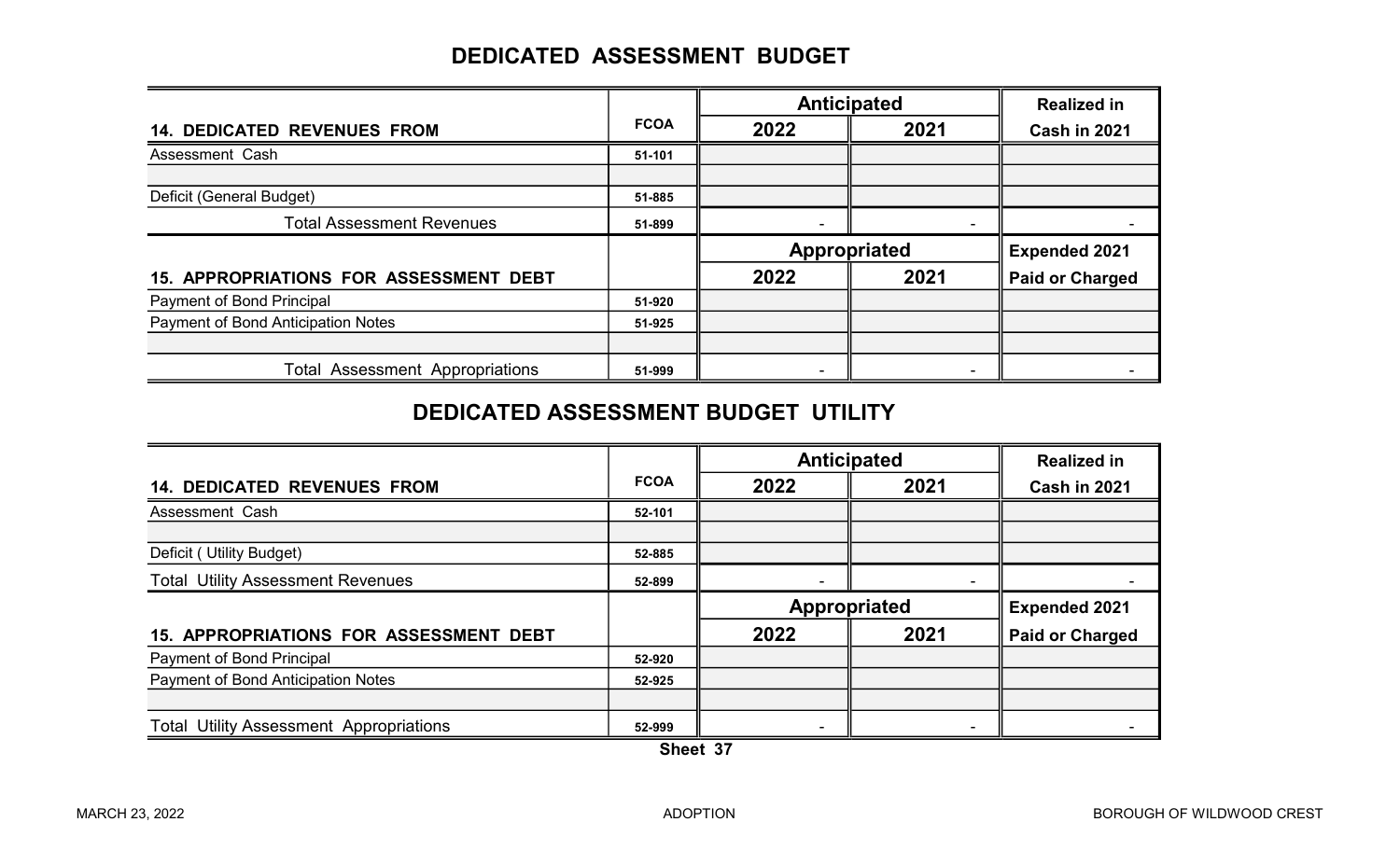# DEDICATED ASSESSMENT BUDGET UTILITY

|                                                |             | <b>Anticipated</b> |                | <b>Realized in</b>     |  |
|------------------------------------------------|-------------|--------------------|----------------|------------------------|--|
| <b>14. DEDICATED REVENUES FROM</b>             | <b>FCOA</b> | 2022               | 2021           | <b>Cash in 2021</b>    |  |
| Assessment Cash                                | 53-101      |                    |                |                        |  |
| Deficit (Utility Budget)                       | 53-885      |                    |                |                        |  |
| <b>Total Utility Assessment Revenues</b>       | 53-899      |                    | $\blacksquare$ |                        |  |
|                                                |             | Appropriated       |                | <b>Expended 2021</b>   |  |
| <b>15. APPROPRIATIONS FOR ASSESSMENT DEBT</b>  |             | 2022               | 2021           | <b>Paid or Charged</b> |  |
| Payment of Bond Principal                      | 53-920      |                    |                |                        |  |
| Payment of Bond Anticipation Notes             | 53-925      |                    |                |                        |  |
|                                                |             |                    |                |                        |  |
| <b>Total Utility Assessment Appropriations</b> |             |                    |                |                        |  |

Dedication by Rider - (N.J.S.A. 40A: 4-39) dedicated revenues anticipated during the year 2022 from Animal Control State or Federal Aid for Maintenance of Libraries Bequest, Escheat; Construction Code Fees Due Hackensak Meadowlands Development Commission; Outside Employment of Off-Duty Municipal Police Officers; Unemployment Compensation Insurance; Reimbursement of Sale of Gasoline to State Automobiles; State Training Fees - Uniform Construction Code Act; Older Americans Act - Program Contributions; Municipal Alliance on Alcoholism and Drug Abuse - Program Income: Disposal of Forfeited Property (P.L. 1986, C. 135), Police Retirees Self Insurance Program, Board of Recreation Commission (N.J.S.A. 40:12-1 et seq.), Self Insurance Program, Developers Escrow Fees (N.J.S.A. 40:55D-53.01), Accumulated Absences Reserve, Tourism Development Commission, Tourism Improvement and Development District Fees, Uniform Fire Safety Act - Penalty Monies, Wildwood Crest Beautification Projects (40A:5-29), Parking Offenses Adjudication Act (P.L. 1989, C.137), Snow Removal Trust Fund (P.L. 2001, c.138) Street Opening Trust, UCC Code Enforcement Fee 3rd Party (N.J.S.A. 52:27C-119) and Affordable Housing Trust.

are hereby anticipated as revenue and are hereby appropriated for the purpose to which said revenue is dedicated by statute or other legal requirement."

Sheet 38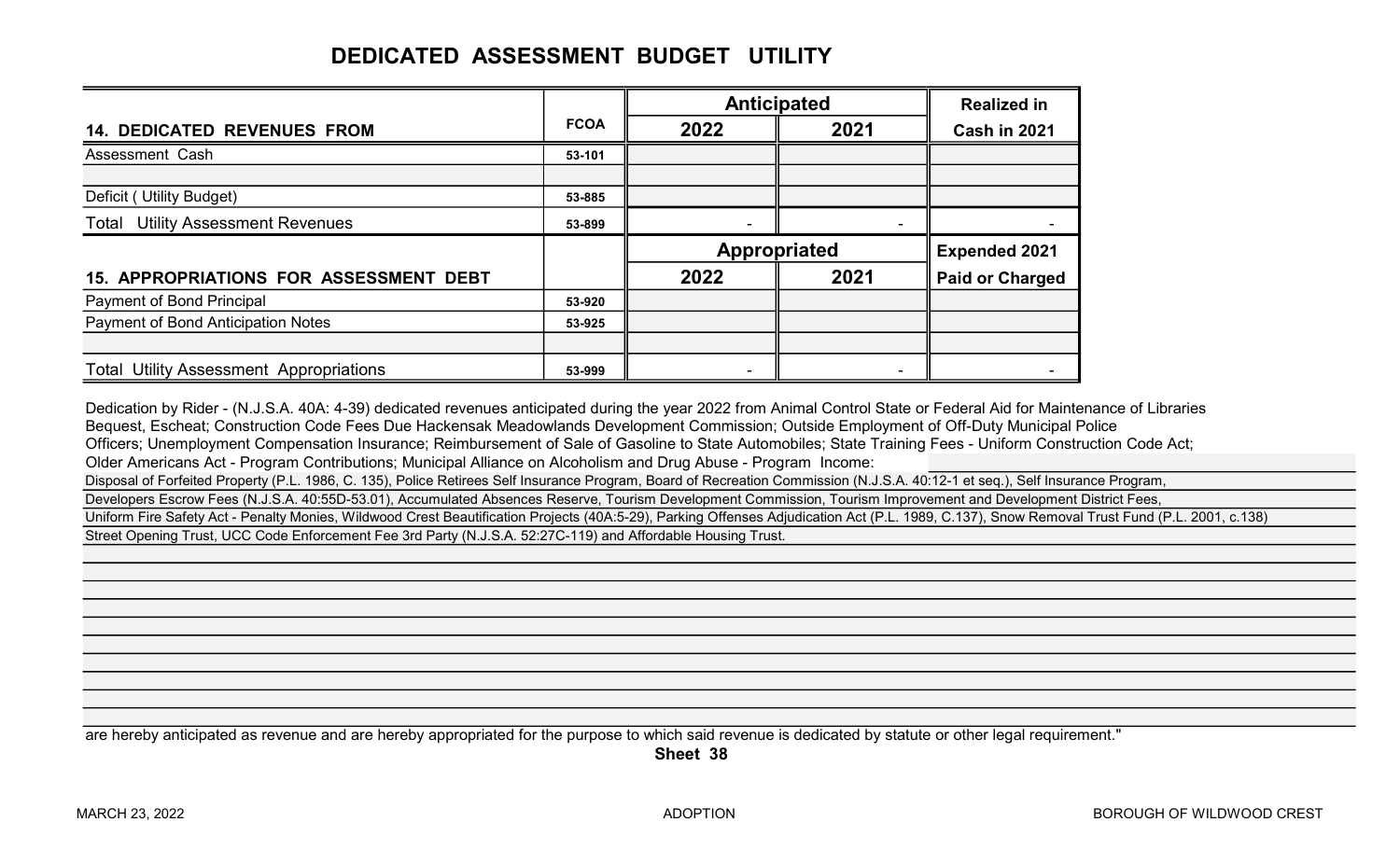#### APPENDIX TO BUDGET STATEMENT

#### CHANGE IN CURRENT SURPLUS COMPARATIVE STATEMENT OF CURRENT FUND OPERATIONS AND

Surplus Balance, December 31 2311500 | 2311500 10,423,403.20 Current Surplus Anticipated in 2022 Budget ■ 2311600 3,700,000.00

Proposed Use of Current Fund Surplus in 2022 Budget

| <b>ASSETS</b>                                                 |               |                          |                                                                  |               | <b>YEAR 2021</b> | <b>YEAR 2020</b> |
|---------------------------------------------------------------|---------------|--------------------------|------------------------------------------------------------------|---------------|------------------|------------------|
| Cash and Investments                                          | 1110100       | 17,330,297.64            | Surplus Balance, January 1                                       | 2310100       | 10,234,674.71    | 10,119,019.79    |
| Due from State of N.J.(c. 20, P.L. 1961)                      | 1111000       | $\overline{\phantom{0}}$ | CURRENT REVENUE ON A CASH BASIS:                                 | <b>XXXXXX</b> | <b>XXXXXXXX</b>  | <b>XXXXXXXX</b>  |
| Federal and State Grants Receivable                           | 1110200       |                          | Current Taxes:*(Percentage Collected 2021: 98.74%, 2020: 98.51%) | 2310200       | 30,593,201.40    | 29,601,130.36    |
| Receivables with Offsetting Reserves:                         | <b>XXXXXX</b> | <b>XXXXXXXX</b>          | Delinquent Taxes                                                 | 2310300       | 354,857.59       | 669,390.32       |
| <b>Taxes Receivable</b>                                       | 1110300       | 373,187.87               | Other Revenues and Additions to Income                           | 2310400       | 8,846,138.16     | 7,443,017.96     |
| Tax Title Lien Receivable                                     | 1110400       |                          | <b>Total Funds</b>                                               | 2310500       | 50,028,871.86    | 47,832,558.43    |
| Property Acquired by Tax Title Lien Liquidation               | 1110500       |                          | EXPENDITURES AND TAX REQUIREMENTS:                               | <b>XXXXXX</b> | <b>XXXXXXXX</b>  | <b>XXXXXXXX</b>  |
| <b>Other Receivables</b>                                      | 1110600       |                          | <b>Municipal Appropriations</b>                                  | 2310600       | 24,652,654.88    | 23,356,271.69    |
| Deferred Charges Required to be in 2022 Budget                | 1110700       | 176,131.79               | School Taxes (Including Local and Regional)                      | 2310700       | 8,364,510.00     | 7,846,210.00     |
| Deferred Charges Required to be in Budgets Subsequent to 2022 | 1110800       |                          | County Taxes (Including Added Tax Amounts)                       | 2310800       | 6,586,726.13     | 6,315,071.02     |
| <b>Total Assets</b>                                           | 1110900       | 17,879,617.30            | <b>Special District Taxes</b>                                    | 2310900       |                  |                  |
|                                                               |               |                          | Other Expenditures and Deductions from Income                    | 2311000       | 1,577.65         | 80,331.01        |
| LIABILITIES, RESERVES AND SURPLUS                             |               |                          | <b>Total Expenditures and Tax Requirements</b>                   | 2311100       | 39,605,468.66    | 37,597,883.72    |
| *Cash Liabilities                                             | 2110100       | 6,906,894.44             | ess: Expenditures to be Raised by Future Taxes                   | 2311200       |                  |                  |
| Reserves for Receivables                                      | 2110200       | 549,319.66               | Total Adjusted Expenditures and Tax Requirements                 | 2311300       | 39,605,468.66    | 37,597,883.72    |
| Surplus                                                       | 2110300       | 10,423,403.20            | Surplus Balance, December 31                                     | 2311400       | 10,423,403.20    | 10,234,674.71    |
| Total Liabilities, Reserves and Surplus                       | XXXXXX        | 17,879,617.30            | *Nearest even percentage may be used                             |               |                  |                  |

| School Tax Levy Unpaid                        | ∥ 2220170∥    | 2,310,558.46 |
|-----------------------------------------------|---------------|--------------|
| Less: School Tax Deferred                     | ∥ 2220200∥    | 1.150.000.00 |
| 'Balance Included in Above "Cash Liabilities" | II 2220300 II | 1,160,558.46 |

CURRENT FUND BALANCE SHEET - DECEMBER 31, 2021

(Important: This appendix must be Included in advertisement of Budget.)

 $\begin{array}{|c|c|c|c|c|c|}\n\hline \text{Surplus Balance Remaining} & \text{Simplifying the image of the image.} \end{array}$ 

Sheet 39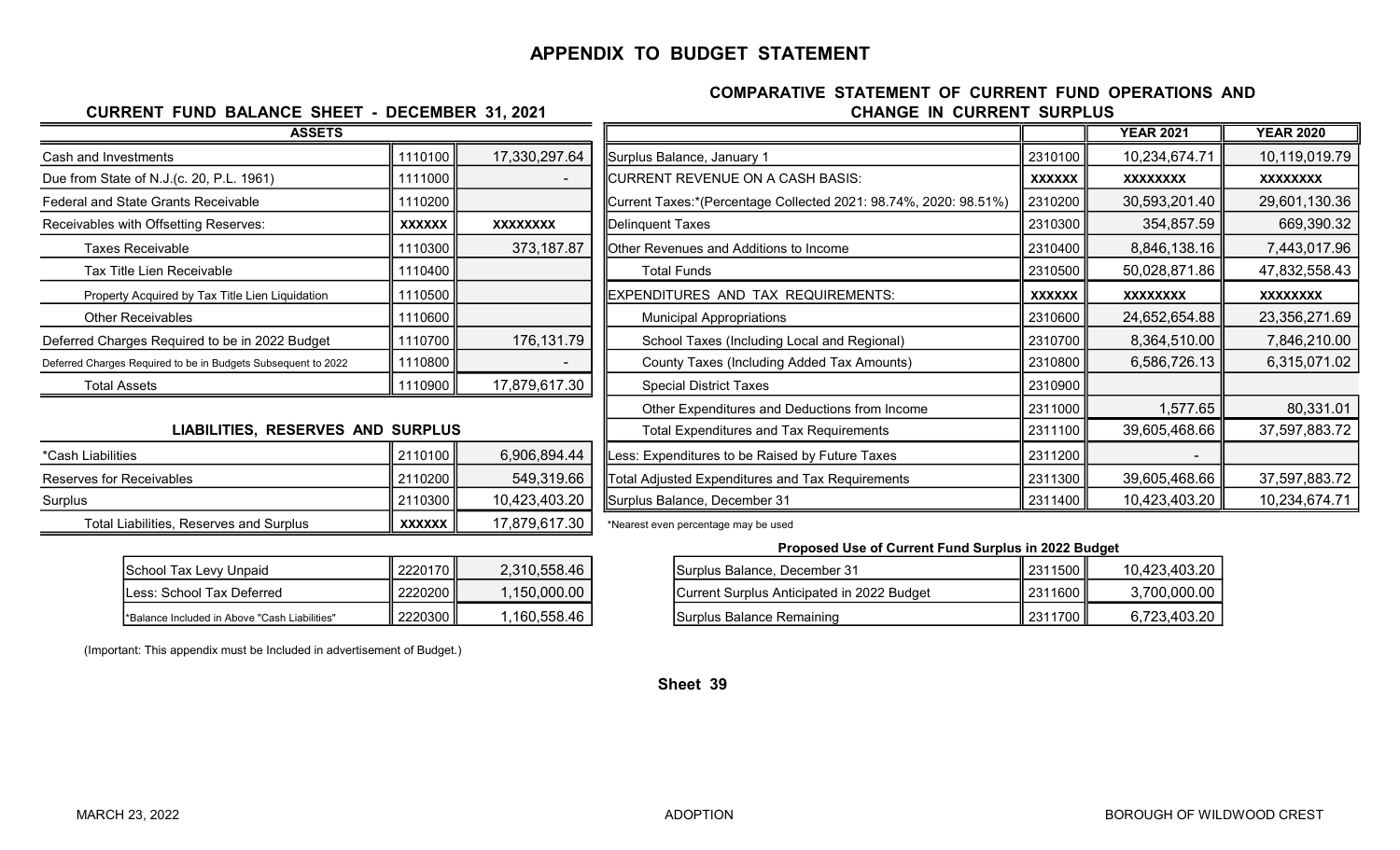#### 2022 CAPITAL BUDGET AND CAPITAL IMPROVEMENT PROGRAM

This section is included with the Annual Budget pursuant to N.J.A.C. 5:30-4. It does not in itself confer any authorization to raise or expend funds. Rather it is a document used as part of the local unit's planning and management program. Specific authorization to expend funds for purposes described in this section must be granted elsewhere, by a separate bond ordinance, by inclusion of a line item in the Capital Improvement Section of this budget, by an ordinance taking the money from the Capital Improvement Fund, or other lawful means.



 $C - 1$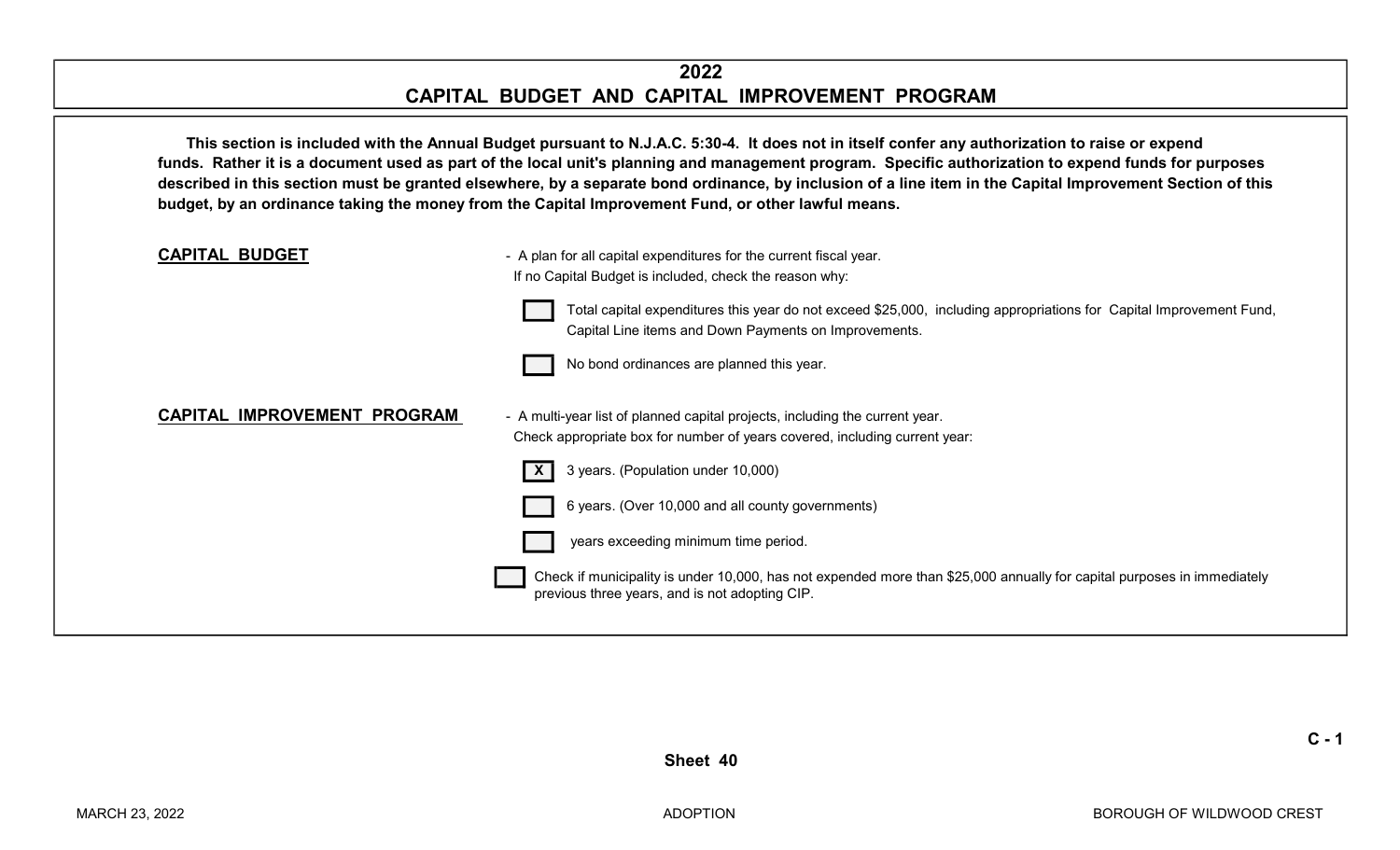#### BOROUGH OF WILDWOOD CREST NARRATIVE FOR CAPITAL IMPROVEMENT PROGRAM

THe Borough of Wildwood Crest has detailed in the attached the planned cost and funding sources for Capital Imporovements throughout the municiplaitiy Including the road improvement program, building and grounds program as well as various other equuipmnet purchases.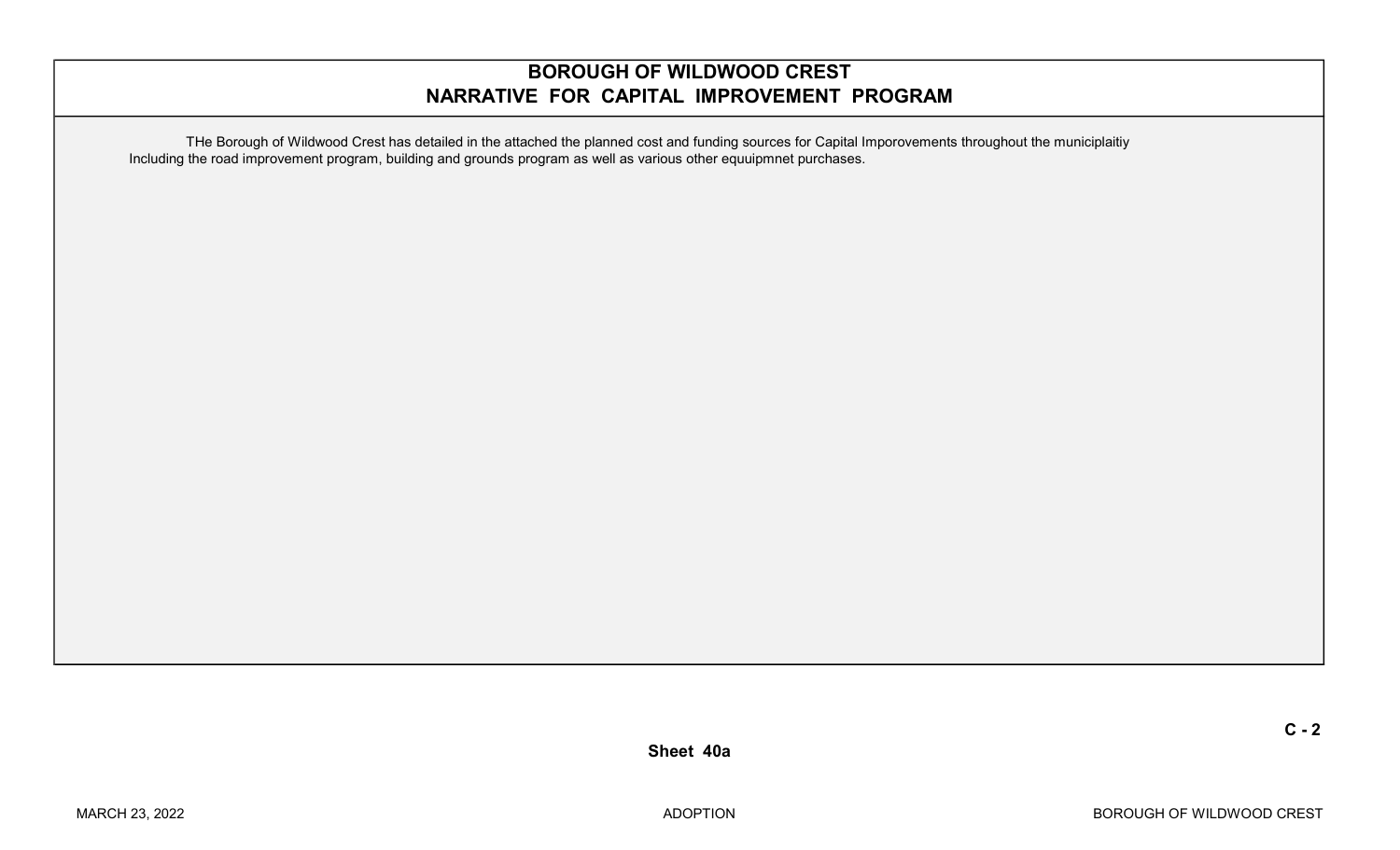#### CAPITAL BUDGET (Current Year Action)

2022

Local Unit **BOROUGH OF WILDWOOD CREST** 

|                                                   | $\overline{2}$                  | 3                                               | $\boldsymbol{\Lambda}$<br><b>AMOUNTS</b>           | PLANNED FUNDING SERVICES FOR CURRENT YEAR - 2022 |                                                      | $6\phantom{1}$<br>TO BE                     |                                                      |                                 |                                                   |
|---------------------------------------------------|---------------------------------|-------------------------------------------------|----------------------------------------------------|--------------------------------------------------|------------------------------------------------------|---------------------------------------------|------------------------------------------------------|---------------------------------|---------------------------------------------------|
| <b>PROJECT TITLE</b>                              | <b>PROJECT</b><br><b>NUMBER</b> | <b>ESTIMATED</b><br><b>TOTAL</b><br><b>COST</b> | <b>RESERVED</b><br><b>IN PRIOR</b><br><b>YEARS</b> | 5a<br>2022 Budget<br><b>Appropriations</b>       | 5 <sub>b</sub><br>Capital<br><b>Improvement Fund</b> | 5 <sub>c</sub><br>Capital<br><b>Surplus</b> | 5d<br><b>Grants in Aid and</b><br><b>Other Funds</b> | 5e<br><b>Debt</b><br>Authorized | <b>FUNDED IN</b><br><b>FUTURE</b><br><b>YEARS</b> |
|                                                   |                                 | $\blacksquare$                                  |                                                    |                                                  |                                                      |                                             |                                                      |                                 |                                                   |
| <b>Emergency Sanitary and Storm Sewer Repairs</b> |                                 | 300,000.00                                      |                                                    | 100,000.00                                       |                                                      |                                             | $\overline{\phantom{a}}$                             | $\sim$                          | 200,000.00                                        |
| Fire Department Equipment                         |                                 | 592,200.00                                      |                                                    | 197,400.00                                       |                                                      |                                             |                                                      |                                 | 394,800.00                                        |
| Purchase of Vehicles and Large Equipment          |                                 | 473,000.00                                      |                                                    | 473,000.00                                       |                                                      |                                             |                                                      |                                 |                                                   |
| Purchase of Equipment and Computers               |                                 | 77,000.00                                       |                                                    | 77,000.00                                        |                                                      |                                             |                                                      | $\blacksquare$                  |                                                   |
| Improvement to Borough Roads                      |                                 | 300,000.00                                      |                                                    | 100,000.00                                       |                                                      |                                             |                                                      |                                 | 200,000.00                                        |
| Improvements to Borough Buildings and Property    |                                 | 300,000.00                                      |                                                    | 100,000.00                                       |                                                      |                                             |                                                      |                                 | 200,000.00                                        |
| Acquisition of Beach Boxes and Equipment          |                                 | 40,000.00                                       |                                                    | 40,000.00                                        |                                                      |                                             |                                                      |                                 |                                                   |
|                                                   |                                 | $\sim$                                          |                                                    |                                                  |                                                      |                                             |                                                      |                                 |                                                   |
|                                                   |                                 | $\blacksquare$                                  |                                                    |                                                  |                                                      |                                             |                                                      |                                 |                                                   |
|                                                   |                                 | $\blacksquare$                                  |                                                    |                                                  |                                                      |                                             |                                                      |                                 |                                                   |
|                                                   |                                 | $\sim$                                          |                                                    |                                                  |                                                      |                                             |                                                      |                                 |                                                   |
|                                                   |                                 | $\sim$                                          |                                                    |                                                  |                                                      |                                             |                                                      |                                 |                                                   |
|                                                   |                                 | $\sim$                                          |                                                    |                                                  |                                                      |                                             |                                                      |                                 |                                                   |
|                                                   |                                 | $\blacksquare$                                  |                                                    |                                                  |                                                      |                                             |                                                      |                                 |                                                   |
|                                                   |                                 | $\blacksquare$                                  |                                                    |                                                  |                                                      |                                             |                                                      |                                 |                                                   |
|                                                   |                                 | $\sim$                                          |                                                    |                                                  |                                                      |                                             |                                                      |                                 |                                                   |
|                                                   |                                 | $\sim$                                          |                                                    |                                                  |                                                      |                                             |                                                      |                                 |                                                   |
| TOTAL - THIS PAGE                                 | <b>XXXXX</b>                    | 2,082,200.00                                    |                                                    | 1,087,400.00                                     |                                                      | $\overline{\phantom{a}}$                    |                                                      |                                 | 994,800.00<br>$C - 3$                             |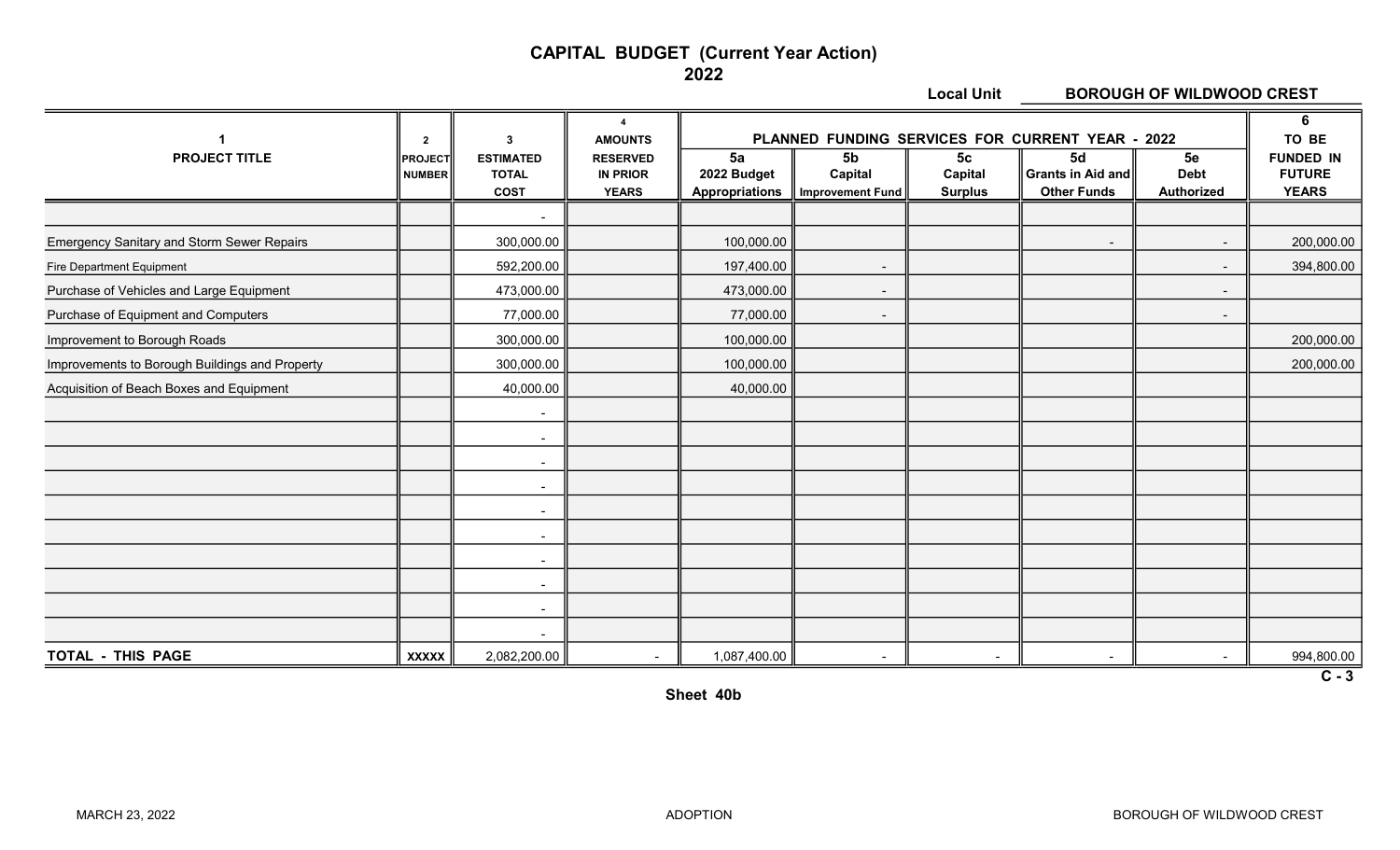#### CAPITAL BUDGET (Current Year Action)

2022

Local Unit **BOROUGH OF WILDWOOD CREST** 

|                                        | $\mathbf{2}$                    | $\mathbf{3}$                                    | $\boldsymbol{\Lambda}$<br><b>AMOUNTS</b>           |                                            | PLANNED FUNDING SERVICES FOR CURRENT YEAR - 2022     |                                             |                                               |                                 | $6\phantom{1}$<br>TO BE                           |
|----------------------------------------|---------------------------------|-------------------------------------------------|----------------------------------------------------|--------------------------------------------|------------------------------------------------------|---------------------------------------------|-----------------------------------------------|---------------------------------|---------------------------------------------------|
| <b>PROJECT TITLE</b>                   | <b>PROJECT</b><br><b>NUMBER</b> | <b>ESTIMATED</b><br><b>TOTAL</b><br><b>COST</b> | <b>RESERVED</b><br><b>IN PRIOR</b><br><b>YEARS</b> | 5a<br>2022 Budget<br><b>Appropriations</b> | 5 <sub>b</sub><br>Capital<br><b>Improvement Fund</b> | 5 <sub>c</sub><br>Capital<br><b>Surplus</b> | 5d<br>Grants in Aid and<br><b>Other Funds</b> | 5e<br><b>Debt</b><br>Authorized | <b>FUNDED IN</b><br><b>FUTURE</b><br><b>YEARS</b> |
|                                        |                                 | $\overline{\phantom{a}}$                        |                                                    |                                            |                                                      |                                             |                                               |                                 |                                                   |
| Road Improvements                      |                                 | 7,250,000.00                                    |                                                    |                                            |                                                      |                                             | 355,539.00                                    | 2,894,461.00                    | 4,000,000.00                                      |
| Beach and Bay Improvements             |                                 | 1,150,000.00                                    |                                                    |                                            | 57,500.00                                            |                                             |                                               | 1,092,500.00                    |                                                   |
| <b>Public Buildings and Properties</b> |                                 | 2,650,000.00                                    |                                                    |                                            | 132,500.00                                           |                                             |                                               | 2,517,500.00                    |                                                   |
| Recreation Facilities and Parks        |                                 | 450,000.00                                      |                                                    |                                            | 22,500.00                                            |                                             |                                               | 427,500.00                      |                                                   |
|                                        |                                 | $\overline{\phantom{a}}$                        |                                                    |                                            |                                                      |                                             |                                               |                                 |                                                   |
|                                        |                                 | $\overline{\phantom{a}}$                        |                                                    |                                            |                                                      |                                             |                                               |                                 |                                                   |
|                                        |                                 | $\sim$                                          |                                                    |                                            |                                                      |                                             |                                               |                                 |                                                   |
|                                        |                                 | $\sim$                                          |                                                    |                                            |                                                      |                                             |                                               |                                 |                                                   |
|                                        |                                 | $\blacksquare$                                  |                                                    |                                            |                                                      |                                             |                                               |                                 |                                                   |
|                                        |                                 | $\sim$                                          |                                                    |                                            |                                                      |                                             |                                               |                                 |                                                   |
|                                        |                                 | $\blacksquare$                                  |                                                    |                                            |                                                      |                                             |                                               |                                 |                                                   |
|                                        |                                 | $\blacksquare$                                  |                                                    |                                            |                                                      |                                             |                                               |                                 |                                                   |
|                                        |                                 | $\blacksquare$                                  |                                                    |                                            |                                                      |                                             |                                               |                                 |                                                   |
|                                        |                                 | $\blacksquare$                                  |                                                    |                                            |                                                      |                                             |                                               |                                 |                                                   |
|                                        |                                 | $\blacksquare$                                  |                                                    |                                            |                                                      |                                             |                                               |                                 |                                                   |
|                                        |                                 | $\overline{\phantom{a}}$                        |                                                    |                                            |                                                      |                                             |                                               |                                 |                                                   |
|                                        |                                 | $\overline{\phantom{a}}$                        |                                                    |                                            |                                                      |                                             |                                               |                                 |                                                   |
| TOTAL - THIS PAGE                      | <b>XXXXX</b>                    | 11,500,000.00                                   | $\blacksquare$                                     | $\sim$                                     | 212,500.00                                           | $\blacksquare$                              | 355,539.00                                    | 6,931,961.00                    | 4,000,000.00                                      |

 $\overline{C-3}$ 

Sheet 40b1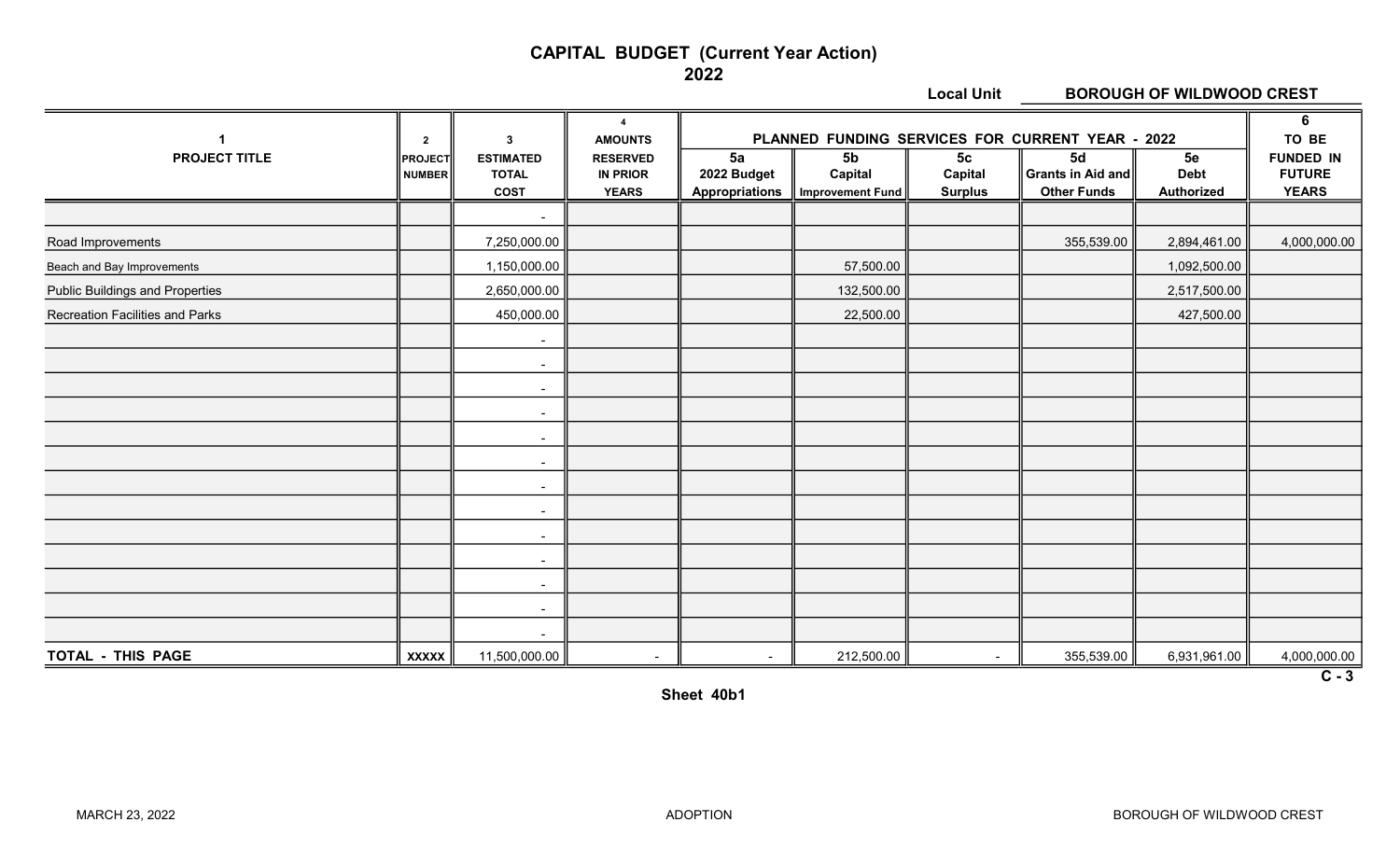#### CAPITAL BUDGET (Current Year Action)

2022

Local Unit BOROUGH OF WILDWOOD CREST 4 || 6 1 || 2 || 3 || AMOUNTS || PLANNED FUNDING SERVICES FOR CURRENT YEAR - 2022 || TO BE PROJECT TITLE PROJECT ESTIMATED RESERVED 5a 5b 5c 5d 5e FUNDED IN NUMBER TOTAL  $\|\;\;$  IN PRIOR  $\;\;\|\;$  2022 Budget  $\;\|\;\;$  Capital  $\;\;\|\;$  Capital  $\;\;\|\;$  Grants in Aid and $\|\;\;$  Debt  $\;\;\|\;$  FUTURE COST  $\parallel$  YEARS  $\parallel$  Appropriations  $\parallel$  Improvement Fund Surplus  $\parallel$  Other Funds  $\parallel$  Authorized  $\parallel$  YEARS - 1990 - 1990 - 1990 -- 1990 - 1990 - 1990 -- 1990 - 1990 - 1990 -- 1990 - 1990 - 1990 -- 1990 - 1990 - 1990 -- 1990 - 1990 - 1990 -- 1990 - 1990 - 1990 -- 1990 - 1990 - 1990 -- 1990 - 1990 - 1990 -- 1990 - 1990 - 1990 -- 1990 - 1990 - 1990 -- 1990 - 1990 - 1990 -- 1990 - 1990 - 1990 -- 1990 - 1990 - 1990 -- 1990 - 1990 - 1990 -- 1990 - 1990 - 1990 -- 1990 - 1990 - 1990 -- 1990 - 1990 - 1990 -TOTAL - ALL PROJECTS  $\|$  xxxxx  $\|$  13,582,200.00  $\|$  -  $\|$  1,087,400.00  $\|$  212,500.00  $\|$  -  $\|$  355,539.00  $\|$  6,931,961.00  $\|$  4,994,800.00

 $\overline{C-3}$ 

Sheet 40b - Totals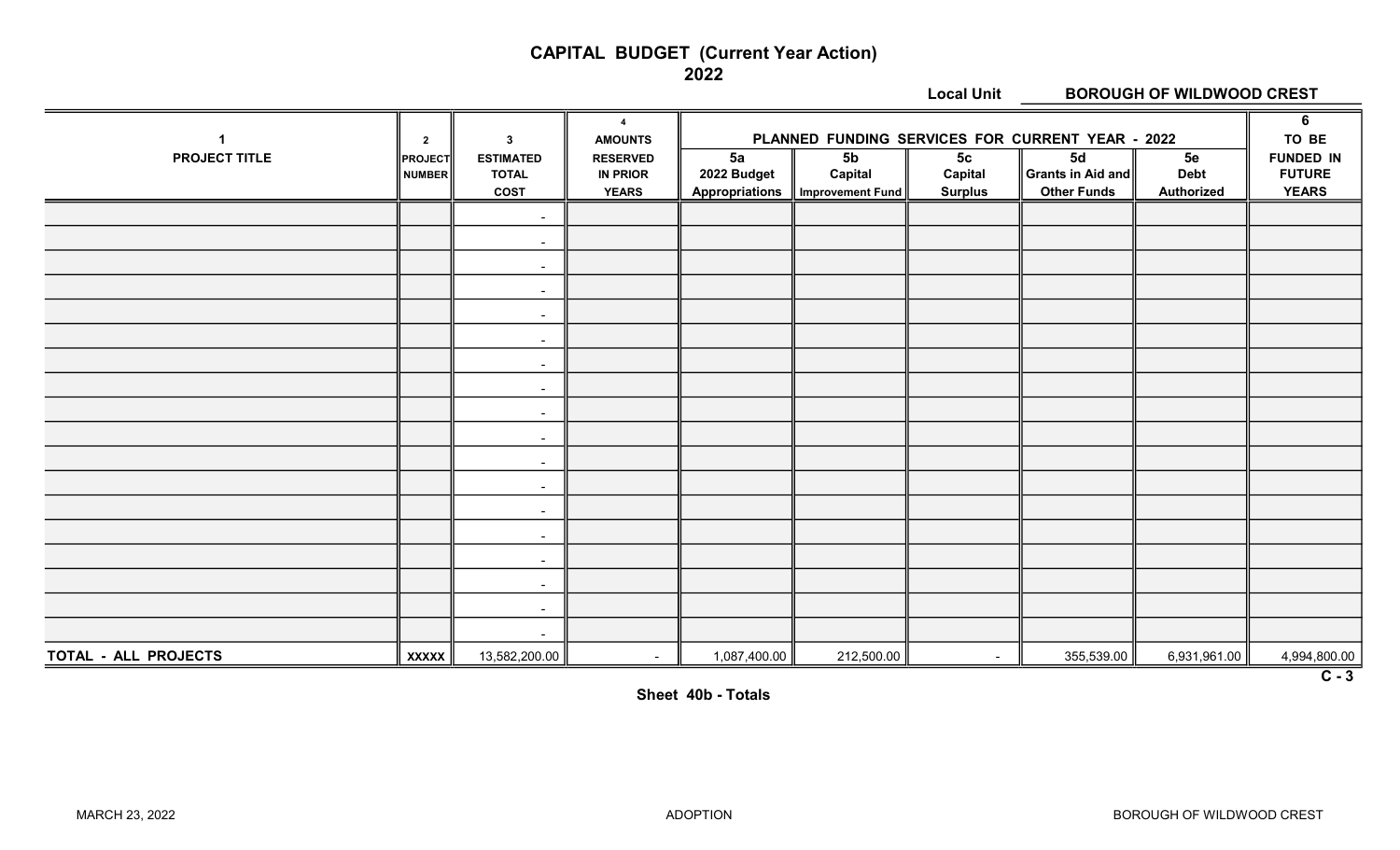6 YEAR CAPITAL PROGRAM - 2022 to 2027

ANTICIPATED PROJECT SCHEDULE AND FUNDING REQUIREMENTS

Local Unit **BOROUGH OF WILDWOOD CREST** 

|                                                | 2                               | 3                                     |                                        | FUNDING AMOUNTS PER BUDGET YEAR |                        |                        |                |            |            |  |  |
|------------------------------------------------|---------------------------------|---------------------------------------|----------------------------------------|---------------------------------|------------------------|------------------------|----------------|------------|------------|--|--|
| <b>PROJECT TITLE</b>                           | <b>PROJECT</b><br><b>NUMBER</b> | <b>ESTIMATED</b><br><b>TOTAL COST</b> | <b>Estimated</b><br>Completion<br>Time | 5a<br>2022                      | 5 <sub>b</sub><br>2023 | 5 <sub>c</sub><br>2024 | 5d<br>2025     | 5e<br>2026 | 5f<br>2027 |  |  |
|                                                |                                 | $\blacksquare$                        |                                        |                                 |                        |                        |                |            |            |  |  |
| Emergency Sanitary and Storm Sewer Repairs     |                                 | 300,000.00                            |                                        | 100,000.00                      | 100,000.00             | 100,000.00             |                |            |            |  |  |
| Fire Department Equipment                      |                                 | 592,200.00                            |                                        | 197,400.00                      | 197,400.00             | 197,400.00             |                |            |            |  |  |
| Purchase of Vehicles and Large Equipment       |                                 | 473,000.00                            |                                        | 473,000.00                      |                        |                        |                |            |            |  |  |
| Purchase of Equipment and Computers            |                                 | 77,000.00                             |                                        | 77,000.00                       |                        |                        |                |            |            |  |  |
| Improvement to Borough Roads                   |                                 | 300,000.00                            |                                        | 100,000.00                      | 100,000.00             | 100,000.00             |                |            |            |  |  |
| Improvements to Borough Buildings and Property |                                 | 300,000.00                            |                                        | 100,000.00                      | 100,000.00             | 100,000.00             |                |            |            |  |  |
| Acquisition of Beach Boxes and Equipment       |                                 | 40,000.00                             |                                        | 40,000.00                       |                        |                        |                |            |            |  |  |
|                                                |                                 | $\sim$                                |                                        |                                 |                        |                        |                |            |            |  |  |
|                                                |                                 | $\sim$                                |                                        |                                 |                        |                        |                |            |            |  |  |
|                                                |                                 | $\sim$                                |                                        |                                 |                        |                        |                |            |            |  |  |
|                                                |                                 | $\sim$                                |                                        |                                 |                        |                        |                |            |            |  |  |
|                                                |                                 | $\sim$                                |                                        |                                 |                        |                        |                |            |            |  |  |
|                                                |                                 | $\sim$                                |                                        |                                 |                        |                        |                |            |            |  |  |
|                                                |                                 | $\sim$                                |                                        |                                 |                        |                        |                |            |            |  |  |
|                                                |                                 | $\overline{\phantom{a}}$              |                                        |                                 |                        |                        |                |            |            |  |  |
|                                                |                                 | $\sim$                                |                                        |                                 |                        |                        |                |            |            |  |  |
|                                                |                                 | $\sim$                                |                                        |                                 |                        |                        |                |            |            |  |  |
| <b>TOTAL - THIS PAGE</b>                       | <b>XXXXX</b>                    | 2,082,200.00                          | <b>XXXXXXXXXX</b>                      | 1,087,400.00                    | 497,400.00             | 497,400.00             | $\blacksquare$ |            | $C - 4$    |  |  |

Sheet 40c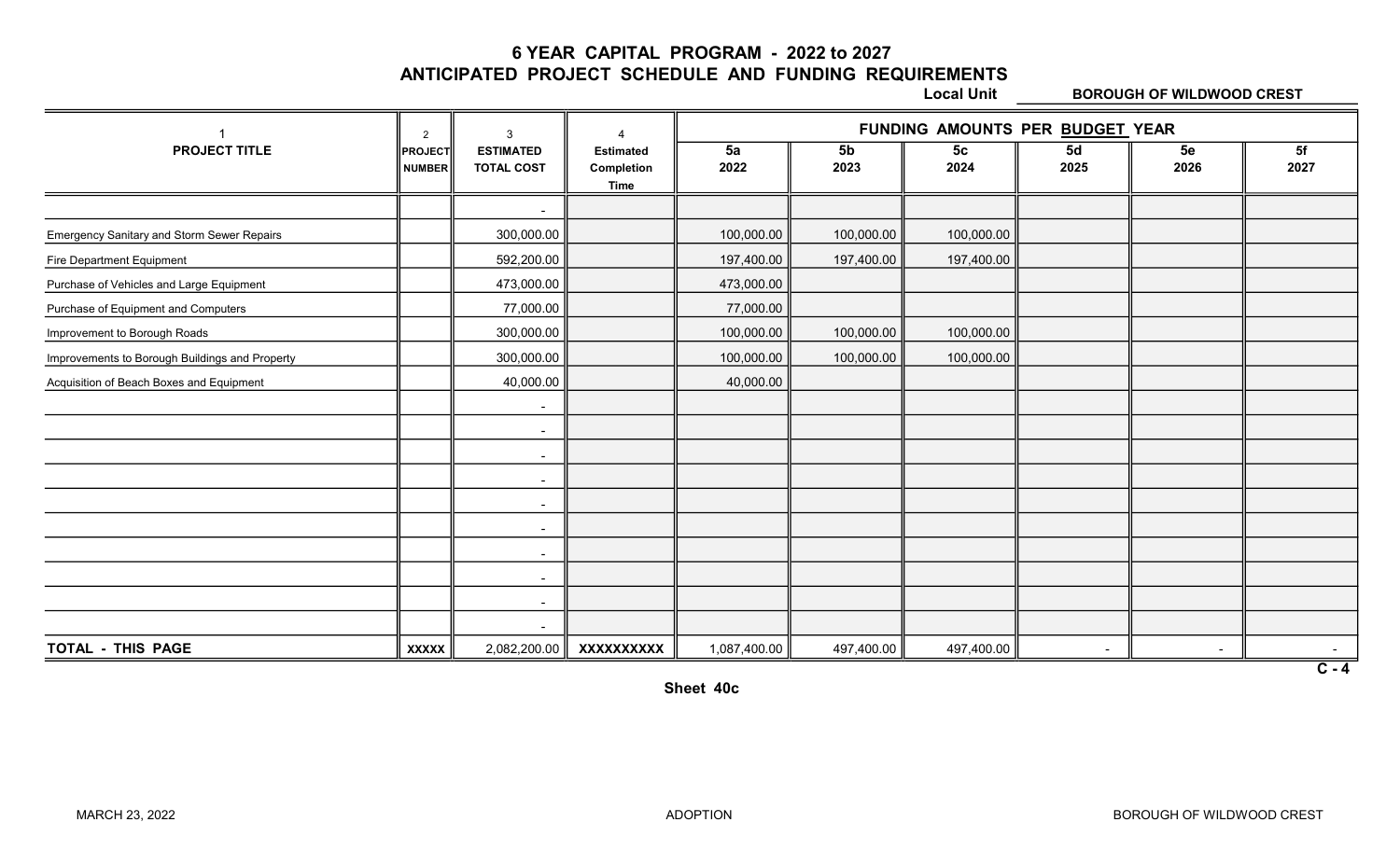6 YEAR CAPITAL PROGRAM - 2022 to 2027

ANTICIPATED PROJECT SCHEDULE AND FUNDING REQUIREMENTS

Local Unit **BOROUGH OF WILDWOOD CREST** 

|                                        | $\overline{2}$           | 3                                     | $\Lambda$                              | FUNDING AMOUNTS PER BUDGET YEAR |                        |                        |            |            |                   |  |  |
|----------------------------------------|--------------------------|---------------------------------------|----------------------------------------|---------------------------------|------------------------|------------------------|------------|------------|-------------------|--|--|
| <b>PROJECT TITLE</b>                   | PROJECT<br><b>NUMBER</b> | <b>ESTIMATED</b><br><b>TOTAL COST</b> | <b>Estimated</b><br>Completion<br>Time | 5a<br>2022                      | 5 <sub>b</sub><br>2023 | 5 <sub>c</sub><br>2024 | 5d<br>2025 | 5e<br>2026 | 5f<br>2027        |  |  |
|                                        |                          | $\overline{\phantom{a}}$              |                                        |                                 |                        |                        |            |            |                   |  |  |
| Road Improvements                      |                          | 7,250,000.00 2022-2023                |                                        | 3,250,000.00                    | 2,000,000.00           | 2,000,000.00           |            |            |                   |  |  |
| Beach and Bay Improvements             |                          | 1,150,000.00 2022-2023                |                                        | 1,150,000.00                    |                        |                        |            |            |                   |  |  |
| <b>Public Buildings and Properties</b> |                          | 2,650,000.00 2022-2023                |                                        | 2,650,000.00                    |                        |                        |            |            |                   |  |  |
| Recreation Facilities and Parks        |                          | 450,000.00 2022-2023                  |                                        | 450,000.00                      |                        |                        |            |            |                   |  |  |
|                                        |                          | $\overline{\phantom{a}}$              |                                        |                                 |                        |                        |            |            |                   |  |  |
|                                        |                          | $\sim$                                |                                        |                                 |                        |                        |            |            |                   |  |  |
|                                        |                          | $\sim$                                |                                        |                                 |                        |                        |            |            |                   |  |  |
|                                        |                          | $\sim$                                |                                        |                                 |                        |                        |            |            |                   |  |  |
|                                        |                          | $\sim$                                |                                        |                                 |                        |                        |            |            |                   |  |  |
|                                        |                          | $\blacksquare$                        |                                        |                                 |                        |                        |            |            |                   |  |  |
|                                        |                          | $\sim$                                |                                        |                                 |                        |                        |            |            |                   |  |  |
|                                        |                          | $\sim$                                |                                        |                                 |                        |                        |            |            |                   |  |  |
|                                        |                          | $\sim$                                |                                        |                                 |                        |                        |            |            |                   |  |  |
|                                        |                          | $\sim$                                |                                        |                                 |                        |                        |            |            |                   |  |  |
|                                        |                          | $\sim$                                |                                        |                                 |                        |                        |            |            |                   |  |  |
|                                        |                          | $\sim$                                |                                        |                                 |                        |                        |            |            |                   |  |  |
|                                        |                          | $\sim$                                |                                        |                                 |                        |                        |            |            |                   |  |  |
| TOTAL - THIS PAGE                      | <b>XXXXX</b>             | 11,500,000.00                         | XXXXXXXXXX                             | 7,500,000.00                    | 2,000,000.00           | 2,000,000.00           | $\sim$     | $\sim$     | $\sim$<br>$C - 4$ |  |  |

Sheet 40c1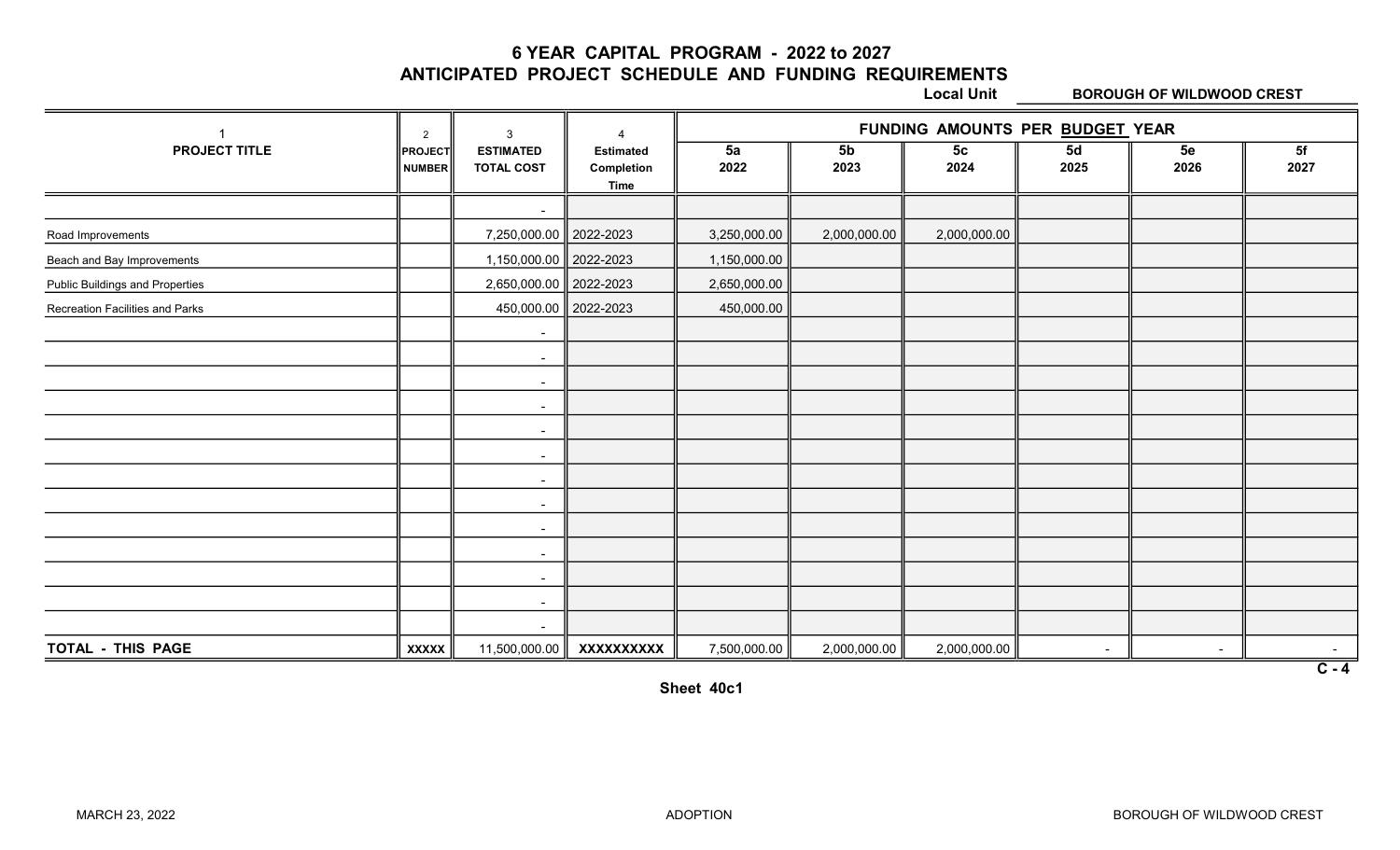6 YEAR CAPITAL PROGRAM - 2022 to 2027

ANTICIPATED PROJECT SCHEDULE AND FUNDING REQUIREMENTS

Local Unit **BOROUGH OF WILDWOOD CREST** 

|                      | $\overline{2}$           | $\mathbf{3}$                          | $\boldsymbol{\Lambda}$                        |              |                        | FUNDING AMOUNTS PER BUDGET YEAR |            |            |                  |
|----------------------|--------------------------|---------------------------------------|-----------------------------------------------|--------------|------------------------|---------------------------------|------------|------------|------------------|
| PROJECT TITLE        | <b>PROJECT</b><br>NUMBER | <b>ESTIMATED</b><br><b>TOTAL COST</b> | <b>Estimated</b><br>Completion<br><b>Time</b> | 5a<br>2022   | 5 <sub>b</sub><br>2023 | 5 <sub>c</sub><br>2024          | 5d<br>2025 | 5e<br>2026 | 5f<br>2027       |
|                      |                          | $\sim$                                |                                               |              |                        |                                 |            |            |                  |
|                      |                          | $\sim$                                |                                               |              |                        |                                 |            |            |                  |
|                      |                          | $\sim$                                |                                               |              |                        |                                 |            |            |                  |
|                      |                          | $\sim$                                |                                               |              |                        |                                 |            |            |                  |
|                      |                          | $\sim$                                |                                               |              |                        |                                 |            |            |                  |
|                      |                          | $\sim$                                |                                               |              |                        |                                 |            |            |                  |
|                      |                          | $\sim$                                |                                               |              |                        |                                 |            |            |                  |
|                      |                          | $\sim$                                |                                               |              |                        |                                 |            |            |                  |
|                      |                          | $\sim$                                |                                               |              |                        |                                 |            |            |                  |
|                      |                          | $\sim$                                |                                               |              |                        |                                 |            |            |                  |
|                      |                          | $\sim$                                |                                               |              |                        |                                 |            |            |                  |
|                      |                          | $\sim$                                |                                               |              |                        |                                 |            |            |                  |
|                      |                          | $\sim$                                |                                               |              |                        |                                 |            |            |                  |
|                      |                          | $\sim$                                |                                               |              |                        |                                 |            |            |                  |
|                      |                          | $\sim$                                |                                               |              |                        |                                 |            |            |                  |
|                      |                          | $\sim$                                |                                               |              |                        |                                 |            |            |                  |
|                      |                          | $\sim$                                |                                               |              |                        |                                 |            |            |                  |
|                      |                          | $\sim$                                |                                               |              |                        |                                 |            |            |                  |
| TOTAL - ALL PROJECTS | <b>XXXXX</b>             | 13,582,200.00                         | XXXXXXXXXX                                    | 8,587,400.00 | 2,497,400.00           | 2,497,400.00                    | $\sim$     | $\sim$     | $\sim$           |
|                      |                          |                                       |                                               |              |                        |                                 |            |            | $\overline{C-4}$ |

Sheet 40c - Totals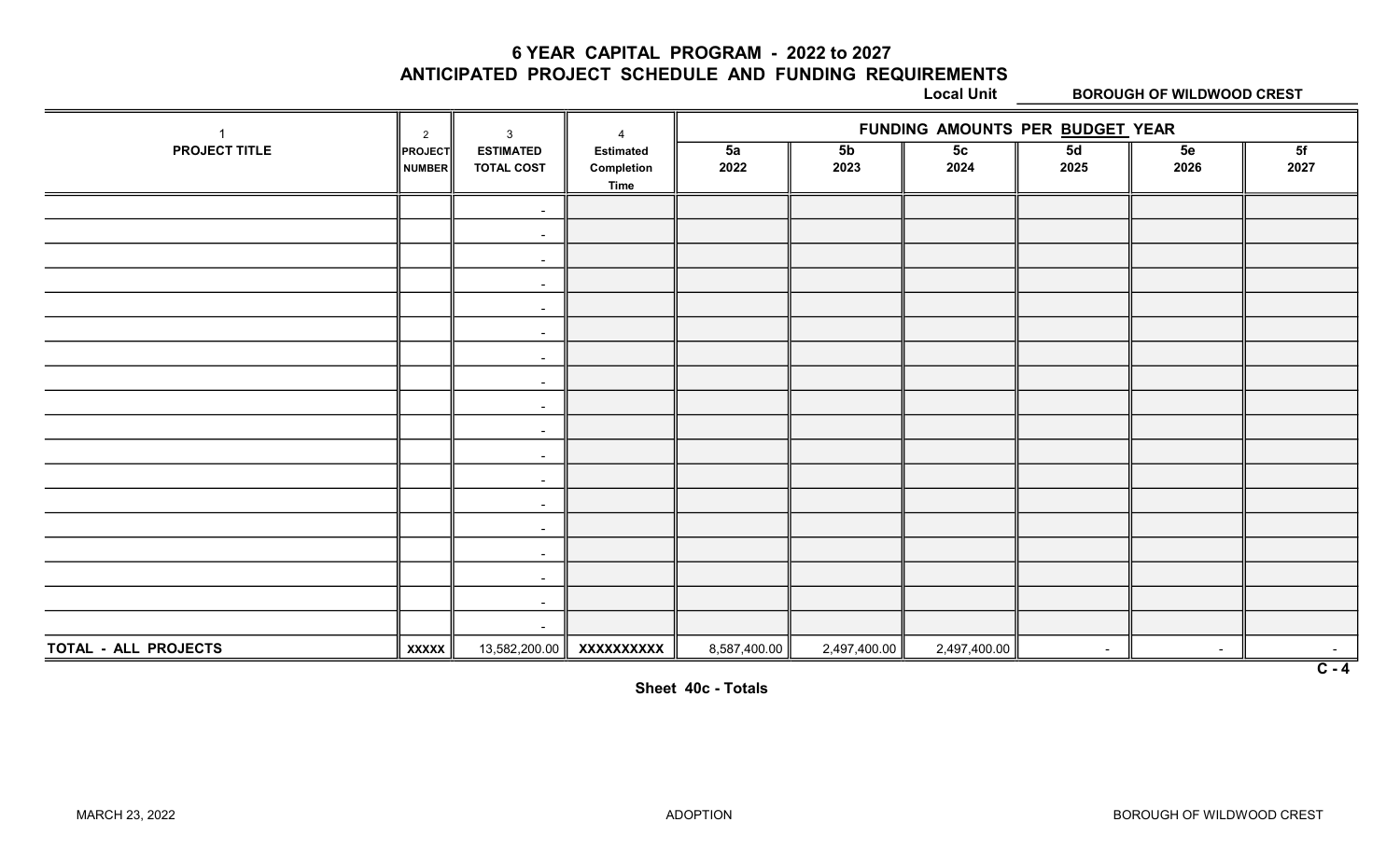#### 6 YEAR CAPITAL PROGRAM - 2022 to 2027 SUMMARY OF ANTICIPATED FUNDING SOURCES AND AMOUNTS

Local Unit **BOROUGH OF WILDWOOD CREST** 

|                                                   | $\overline{2}$                         | <b>BUDGET APPROPRIATIONS</b>      |                           |                                       | 5                         |                                                | <b>BONDS AND NOTES</b>   |                           |                         |                  |
|---------------------------------------------------|----------------------------------------|-----------------------------------|---------------------------|---------------------------------------|---------------------------|------------------------------------------------|--------------------------|---------------------------|-------------------------|------------------|
| <b>Project Title</b>                              | <b>Estimated</b><br><b>Total Costs</b> | За<br><b>Current Year</b><br>2022 | 3b<br><b>Future Years</b> | Capital<br>Improvement<br><b>Fund</b> | Capital<br><b>Surplus</b> | Grants - in - Aid<br>and Other<br><b>Funds</b> | 7a<br>General            | 7b<br>Self<br>Liquidating | 7c<br><b>Assessment</b> | 7d<br>School     |
|                                                   | $\sim$                                 |                                   |                           | $\sim$                                |                           |                                                |                          |                           |                         |                  |
| <b>Emergency Sanitary and Storm Sewer Repairs</b> | 300,000.00                             | 100,000.00                        | 200,000.00                | $\sim$                                |                           |                                                |                          |                           |                         |                  |
| Fire Department Equipment                         | 592,200.00                             | 197,400.00                        | 394,800.00                | $\sim$                                |                           |                                                |                          |                           |                         |                  |
| Purchase of Vehicles and Large Equipment          | 473,000.00                             | 473,000.00                        |                           | $\sim$                                |                           |                                                |                          |                           |                         |                  |
| Purchase of Equipment and Computers               | 77,000.00                              | 77,000.00                         |                           | $\sim$                                |                           |                                                |                          |                           |                         |                  |
| Improvement to Borough Roads                      | 300,000.00                             | 100,000.00                        | 200,000.00                | $\sim$                                |                           |                                                |                          |                           |                         |                  |
| Improvements to Borough Buildings and Property    | 300,000.00                             | 100,000.00                        | 200,000.00                | $\sim$                                |                           |                                                |                          |                           |                         |                  |
| Acquisition of Beach Boxes and Equipment          | 40,000.00                              | 40,000.00                         |                           | $\sim$                                |                           |                                                |                          |                           |                         |                  |
|                                                   | $\sim$                                 |                                   |                           | $\sim$                                |                           |                                                |                          |                           |                         |                  |
|                                                   | $\sim$                                 |                                   |                           | $\sim$                                |                           |                                                |                          |                           |                         |                  |
|                                                   | $\overline{\phantom{a}}$               |                                   |                           | $\sim$                                |                           |                                                |                          |                           |                         |                  |
|                                                   | $\sim$                                 |                                   |                           | $\sim$                                |                           |                                                |                          |                           |                         |                  |
|                                                   | $\sim$                                 |                                   |                           | $\sim$                                |                           |                                                |                          |                           |                         |                  |
|                                                   | $\sim$                                 |                                   |                           | $\sim$                                |                           |                                                |                          |                           |                         |                  |
|                                                   | $\sim$                                 |                                   |                           | $\sim$                                |                           |                                                |                          |                           |                         |                  |
|                                                   | $\sim$                                 |                                   |                           | $\sim$                                |                           |                                                |                          |                           |                         |                  |
|                                                   | $\sim$                                 |                                   |                           | $\sim$                                |                           |                                                |                          |                           |                         |                  |
|                                                   | $\sim$                                 |                                   |                           | $\sim$                                |                           |                                                |                          |                           |                         |                  |
| TOTAL - THIS PAGE                                 | 2,082,200.00                           | 1,087,400.00                      | 994,800.00                | $\sim$                                | $\sim$                    |                                                | $\overline{\phantom{a}}$ | $\sim$                    |                         | $\overline{C-5}$ |

Sheet 40d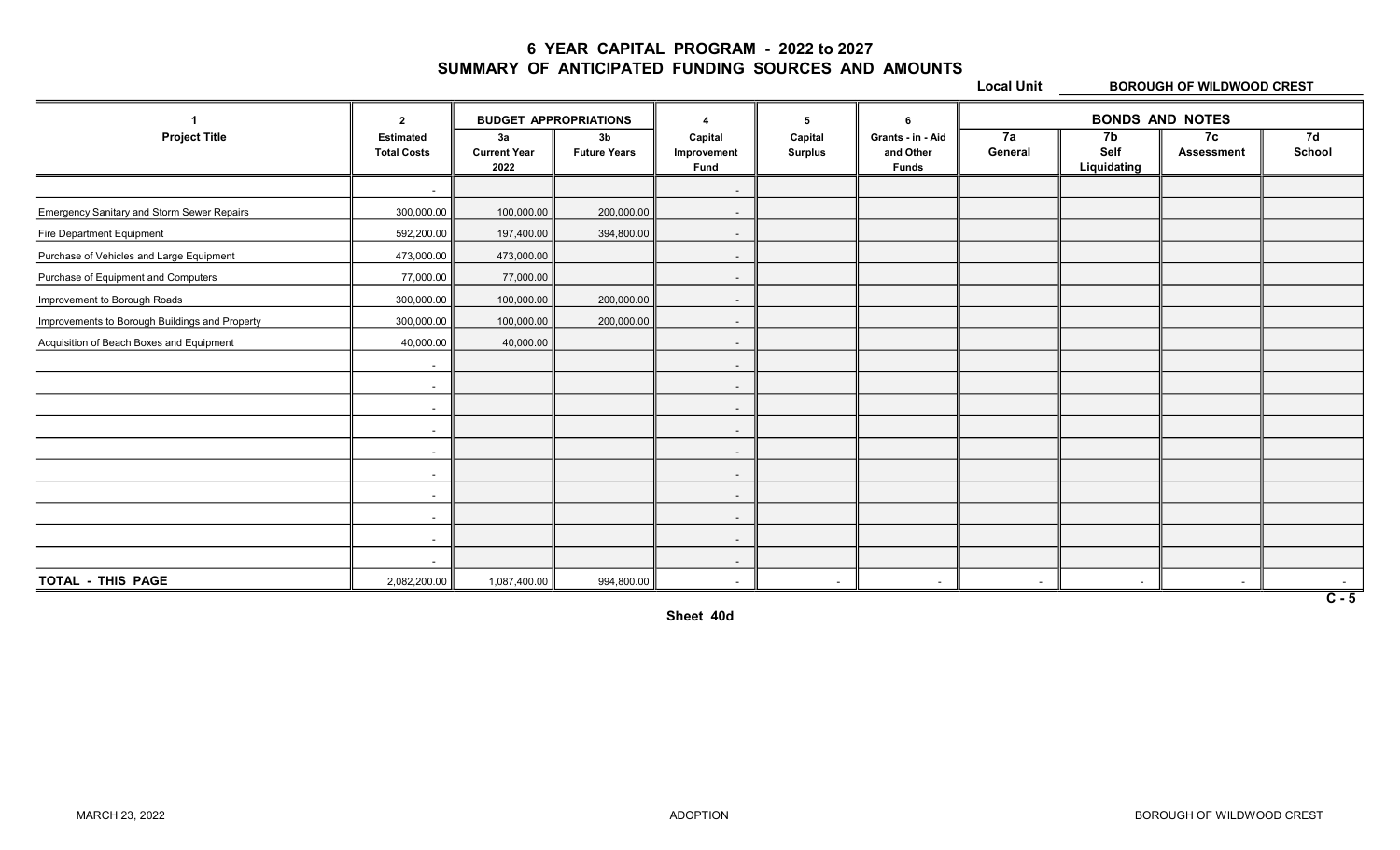#### 6 YEAR CAPITAL PROGRAM - 2022 to 2027 SUMMARY OF ANTICIPATED FUNDING SOURCES AND AMOUNTS

Local Unit **BOROUGH OF WILDWOOD CREST** 

|                                        | $\overline{2}$                         | <b>BUDGET APPROPRIATIONS</b>      |                                       | 5<br>$\overline{\phantom{a}}$         |                           | -6                                             | <b>BONDS AND NOTES</b> |                           |                         |                  |
|----------------------------------------|----------------------------------------|-----------------------------------|---------------------------------------|---------------------------------------|---------------------------|------------------------------------------------|------------------------|---------------------------|-------------------------|------------------|
| <b>Project Title</b>                   | <b>Estimated</b><br><b>Total Costs</b> | 3a<br><b>Current Year</b><br>2022 | 3 <sub>b</sub><br><b>Future Years</b> | Capital<br>Improvement<br><b>Fund</b> | Capital<br><b>Surplus</b> | Grants - in - Aid<br>and Other<br><b>Funds</b> | 7a<br>General          | 7b<br>Self<br>Liquidating | 7c<br><b>Assessment</b> | 7d<br>School     |
|                                        | $\sim$                                 |                                   |                                       | $\sim$                                |                           |                                                |                        |                           |                         |                  |
| Road Improvements                      | 7,250,000.00                           |                                   |                                       | $\sim$                                |                           | 355,539.00                                     | 6,894,461.00           |                           |                         |                  |
| Beach and Bay Improvements             | 1,150,000.00                           |                                   |                                       | 57,500.00                             |                           |                                                | 1,092,500.00           |                           |                         |                  |
| <b>Public Buildings and Properties</b> | 2,650,000.00                           |                                   |                                       | 132,500.00                            |                           |                                                | 2,517,500.00           |                           |                         |                  |
| Recreation Facilities and Parks        | 450,000.00                             |                                   |                                       | 22,500.00                             |                           |                                                | 427,500.00             |                           |                         |                  |
|                                        | $\sim$                                 |                                   |                                       | $\sim$                                |                           |                                                |                        |                           |                         |                  |
|                                        | $\sim$                                 |                                   |                                       | $\sim$                                |                           |                                                |                        |                           |                         |                  |
|                                        | $\sim$                                 |                                   |                                       | $\sim$                                |                           |                                                |                        |                           |                         |                  |
|                                        | $\sim$                                 |                                   |                                       | $\sim$                                |                           |                                                |                        |                           |                         |                  |
|                                        | $\sim$                                 |                                   |                                       | $\sim$                                |                           |                                                |                        |                           |                         |                  |
|                                        | $\sim$                                 |                                   |                                       | $\sim$                                |                           |                                                |                        |                           |                         |                  |
|                                        | $\sim$                                 |                                   |                                       | $\sim$                                |                           |                                                |                        |                           |                         |                  |
|                                        | $\sim$                                 |                                   |                                       | $\sim$                                |                           |                                                |                        |                           |                         |                  |
|                                        | $\sim$                                 |                                   |                                       | $\sim$                                |                           |                                                |                        |                           |                         |                  |
|                                        | $\sim$                                 |                                   |                                       | $\sim$                                |                           |                                                |                        |                           |                         |                  |
|                                        | $\overline{\phantom{a}}$               |                                   |                                       | $\sim$                                |                           |                                                |                        |                           |                         |                  |
|                                        | $\sim$                                 |                                   |                                       | $\sim$                                |                           |                                                |                        |                           |                         |                  |
|                                        | $\sim$                                 |                                   |                                       | $\sim$                                |                           |                                                |                        |                           |                         |                  |
| TOTAL - THIS PAGE                      | 11,500,000.00                          | $\sim$                            | $\sim$                                | 212,500.00                            | $\sim$                    | 355,539.00                                     | 10,931,961.00          | $\sim$                    | $\blacksquare$          |                  |
|                                        |                                        |                                   |                                       |                                       |                           |                                                |                        |                           |                         | $\overline{C-5}$ |

Sheet 40d1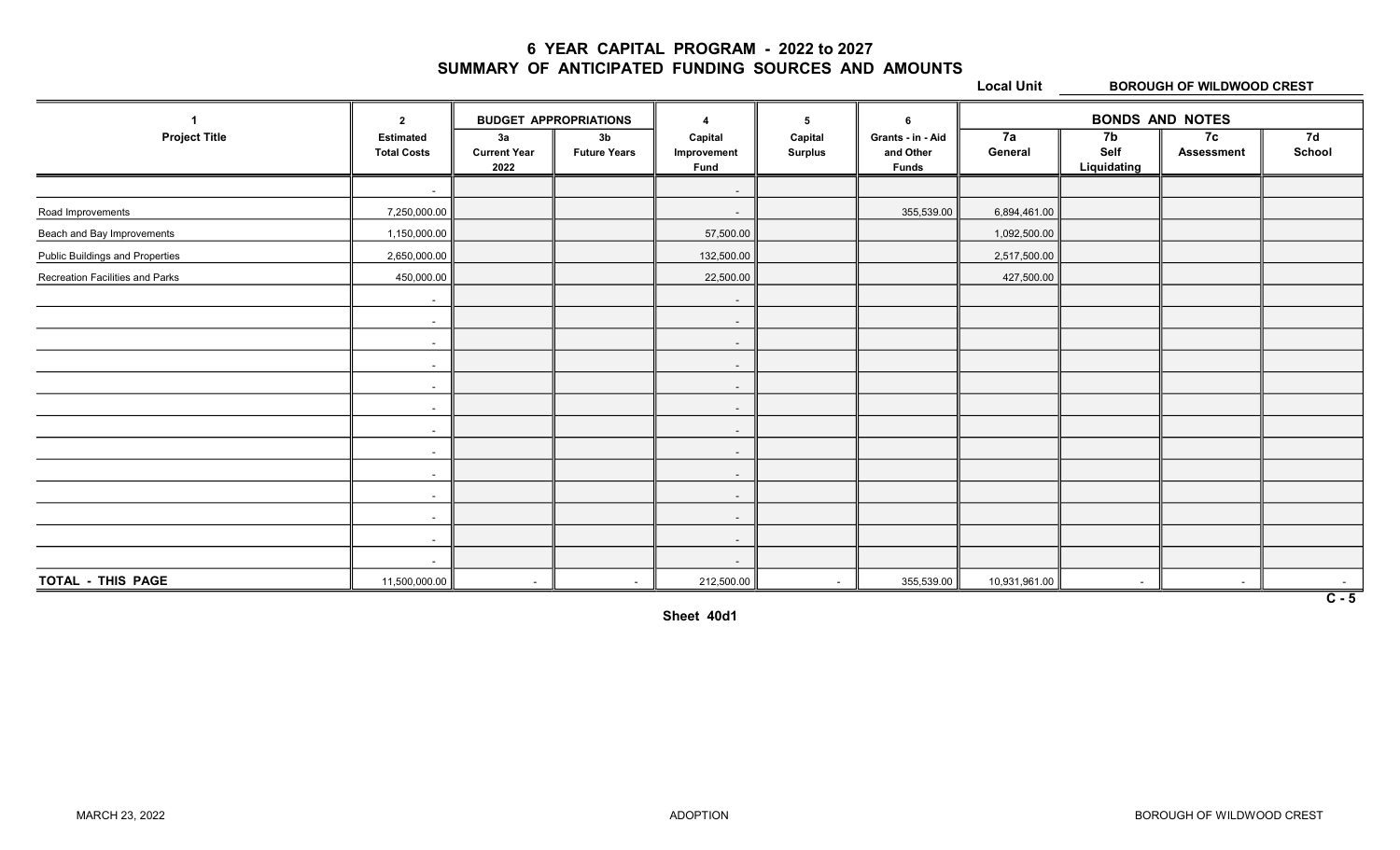#### 6 YEAR CAPITAL PROGRAM - 2022 to 2027 SUMMARY OF ANTICIPATED FUNDING SOURCES AND AMOUNTS

Local Unit **BOROUGH OF WILDWOOD CREST** 

|                      | $\overline{2}$                         | <b>BUDGET APPROPRIATIONS</b>      |                                       | $\boldsymbol{\Lambda}$                | 5                         | - 6                                            |               |                           | <b>BONDS AND NOTES</b>  |                  |
|----------------------|----------------------------------------|-----------------------------------|---------------------------------------|---------------------------------------|---------------------------|------------------------------------------------|---------------|---------------------------|-------------------------|------------------|
| <b>Project Title</b> | <b>Estimated</b><br><b>Total Costs</b> | 3a<br><b>Current Year</b><br>2022 | 3 <sub>b</sub><br><b>Future Years</b> | Capital<br>Improvement<br><b>Fund</b> | Capital<br><b>Surplus</b> | Grants - in - Aid<br>and Other<br><b>Funds</b> | 7a<br>General | 7b<br>Self<br>Liquidating | 7c<br><b>Assessment</b> | 7d<br>School     |
|                      | $\sim$                                 |                                   |                                       | $\sim$                                |                           |                                                |               |                           |                         |                  |
|                      | $\sim$                                 |                                   |                                       | $\sim$                                |                           |                                                |               |                           |                         |                  |
|                      | $\sim$                                 |                                   |                                       | $\sim$                                |                           |                                                |               |                           |                         |                  |
|                      | $\sim$                                 |                                   |                                       | $\sim$                                |                           |                                                |               |                           |                         |                  |
|                      | $\sim$                                 |                                   |                                       | $\sim$                                |                           |                                                |               |                           |                         |                  |
|                      | $\sim$                                 |                                   |                                       | $\sim$                                |                           |                                                |               |                           |                         |                  |
|                      | $\sim$                                 |                                   |                                       | $\sim$                                |                           |                                                |               |                           |                         |                  |
|                      | $\sim$                                 |                                   |                                       | $\sim$                                |                           |                                                |               |                           |                         |                  |
|                      | $\sim$                                 |                                   |                                       | $\sim$                                |                           |                                                |               |                           |                         |                  |
|                      | $\sim$                                 |                                   |                                       | $\sim$                                |                           |                                                |               |                           |                         |                  |
|                      | $\sim$                                 |                                   |                                       | $\sim$                                |                           |                                                |               |                           |                         |                  |
|                      | $\sim$                                 |                                   |                                       | $\sim$                                |                           |                                                |               |                           |                         |                  |
|                      | $\sim$                                 |                                   |                                       | $\sim$                                |                           |                                                |               |                           |                         |                  |
|                      | $\sim$                                 |                                   |                                       | $\sim$                                |                           |                                                |               |                           |                         |                  |
|                      | $\sim$                                 |                                   |                                       | $\sim$                                |                           |                                                |               |                           |                         |                  |
|                      | $\sim$                                 |                                   |                                       | $\sim$                                |                           |                                                |               |                           |                         |                  |
|                      | $\sim$                                 |                                   |                                       | $\sim$                                |                           |                                                |               |                           |                         |                  |
|                      | $\sim$                                 |                                   |                                       | $\sim$                                |                           |                                                |               |                           |                         |                  |
| TOTAL - ALL PROJECTS | 13,582,200.00                          | 1,087,400.00                      | 994,800.00                            | 212,500.00                            | $\sim$                    | 355,539.00                                     | 10,931,961.00 | $\sim$                    | $\sim$                  | $\sim$ 10 $\pm$  |
|                      |                                        |                                   |                                       |                                       |                           |                                                |               |                           |                         | $\overline{C-5}$ |

Sheet 40d - Totals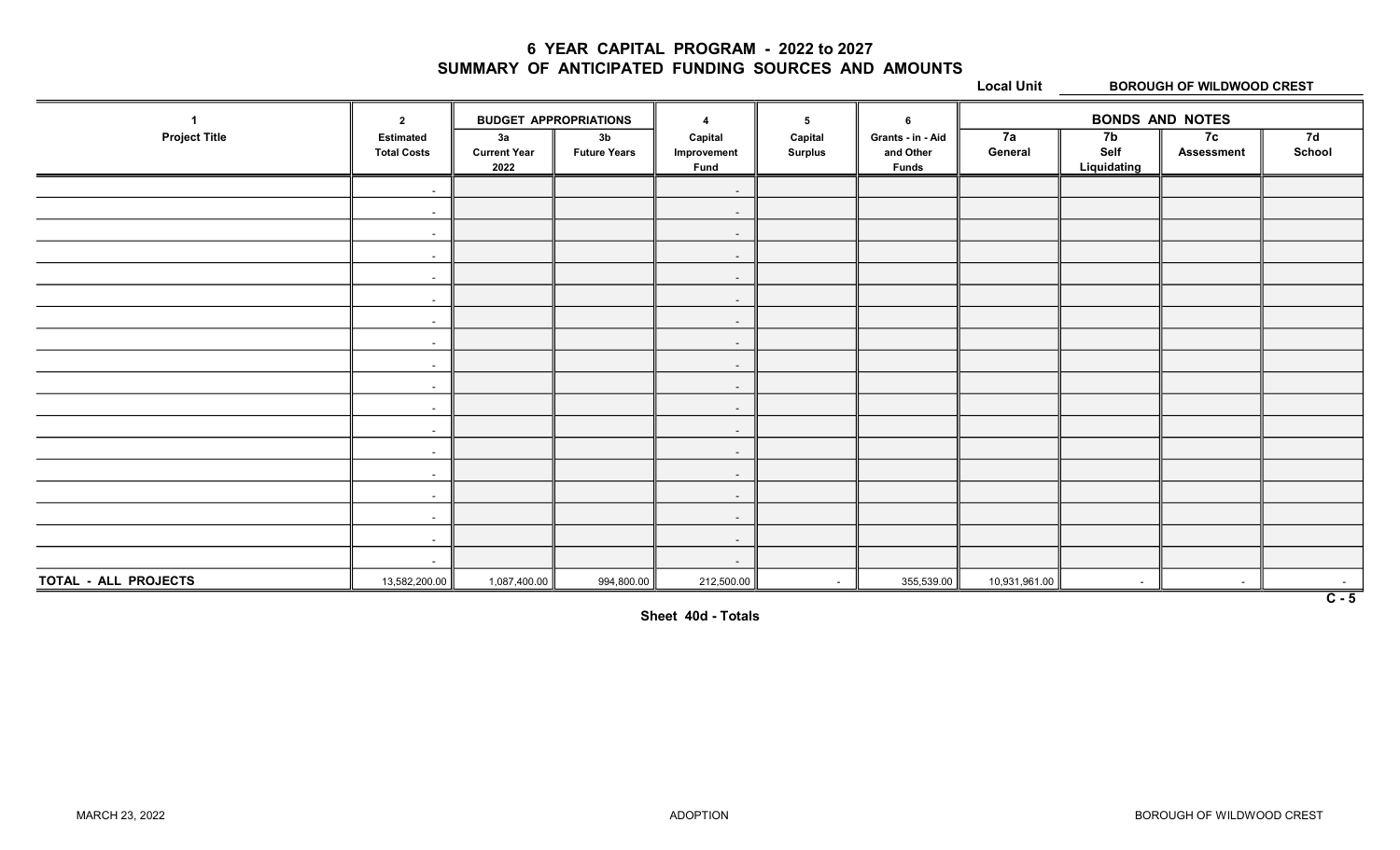#### SECTION 2 - UPON ADOPTION FOR YEAR 2022

RESOLUTION 22-127

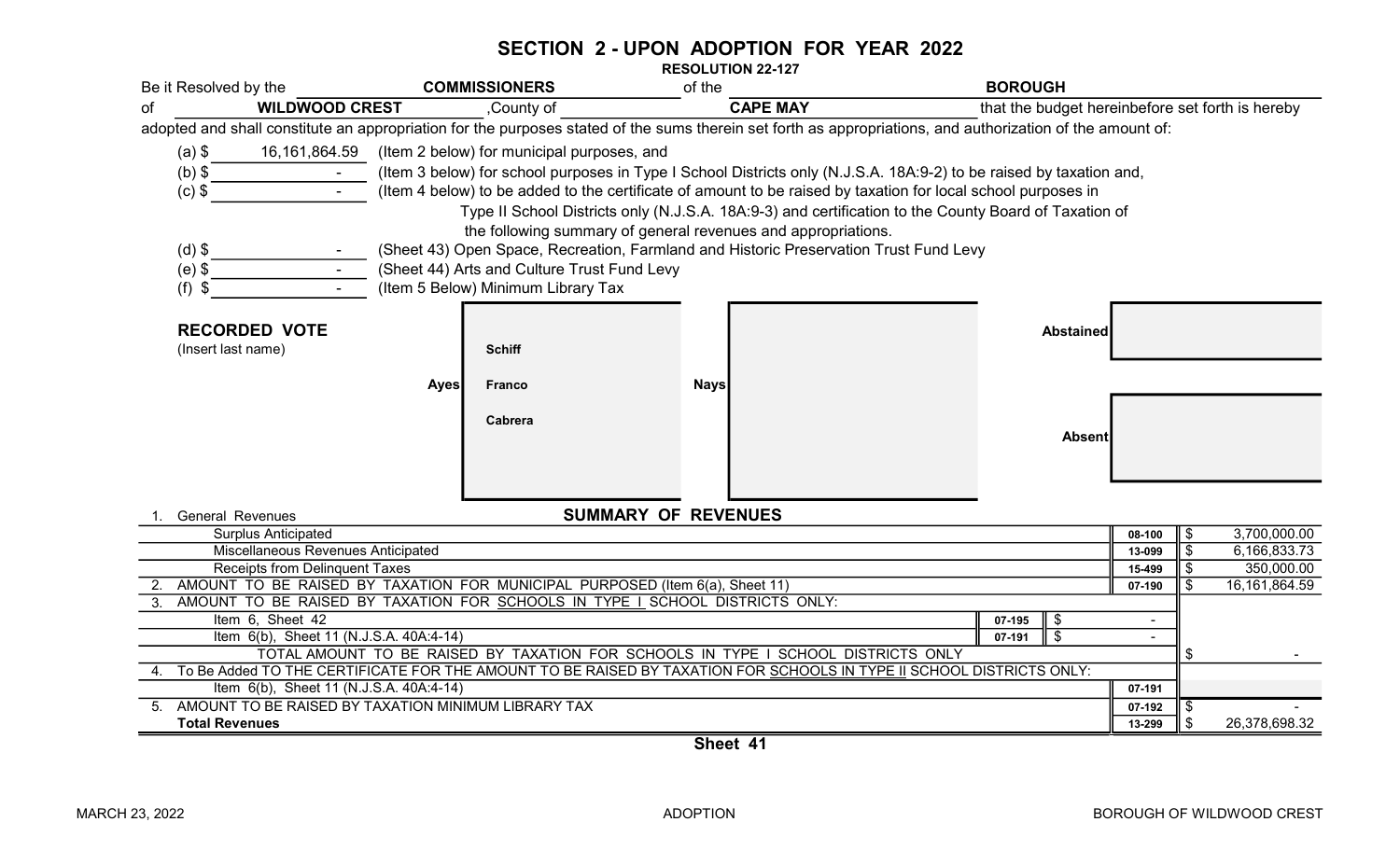# SUMMARY OF APPROPRIATIONS

| 5. GENERAL APPROPRIATIONS:                                                                  | <b>XXXXXX</b> | XXXXXXXXXXXX        |
|---------------------------------------------------------------------------------------------|---------------|---------------------|
| <b>Within "CAPS"</b>                                                                        | <b>XXXXXX</b> | XXXXXXXXXXXX        |
| (a & b) Operations Including Contingent                                                     | 34-201        | 15,315,881.00<br>\$ |
| (e) Deferred Charges and Statutory Expenditures - Municipal                                 | 34-209        | 1,524,343.00<br>\$  |
| (g) Cash Deficit                                                                            | 46-885        | \$                  |
| <b>Excluded from "CAPS"</b>                                                                 | <b>XXXXXX</b> | XXXXXXXXXXXX        |
| (a) Operations - Total Operations Excluded from "CAPS"                                      | 34-305        | 3,468,746.73<br>\$  |
| (c) Capital Improvements                                                                    | 44-999        | 1,137,400.00<br>\$  |
| (d) Municipal Debt Service                                                                  | 45-999        | 4,068,905.00<br>\$  |
| (e) Deferred Charges - Municipal                                                            | 46-999        | \$                  |
| (f) Judgments                                                                               | 37-480        | \$                  |
| (n) Transferred to Board of Education for Use of Local Schools (N.J.S.A. 40:48-17.1 & 17.3) | 29-405        | \$                  |
| (g) Cash Deficit                                                                            | 46-885        | \$                  |
| (k) For Local District School Purposes                                                      | 29-410        | \$                  |
| (m) Reserve for Uncollected Taxes                                                           | 50-899        | 863,422.59<br>\$    |
| 6. SCHOOL APPROPRIATIONS - TYPE I SCHOOL DISTRICT ONLY (N.J.S.A. 40A:4-13)                  | 07-195        |                     |
| <b>Total Appropriations</b>                                                                 | 34-499        | 26,378,698.32<br>\$ |

It is hereby certified that the within budget is a true copy of the budget finally adopted by resolution of the Governing Body on the 23rd day of , 2022. It is further certified that each item of revenue and appropriation is set forth in the same amount and by the same title as appeared in the 2022 approved budget and all amendments thereto, if any, which have been previously approved by the Director of Local Government Services. March

> Certified by me this 23rd day of March , 2022, pfeketics@wildwoodcrest.org , Clerk **Signature**

Sheet 42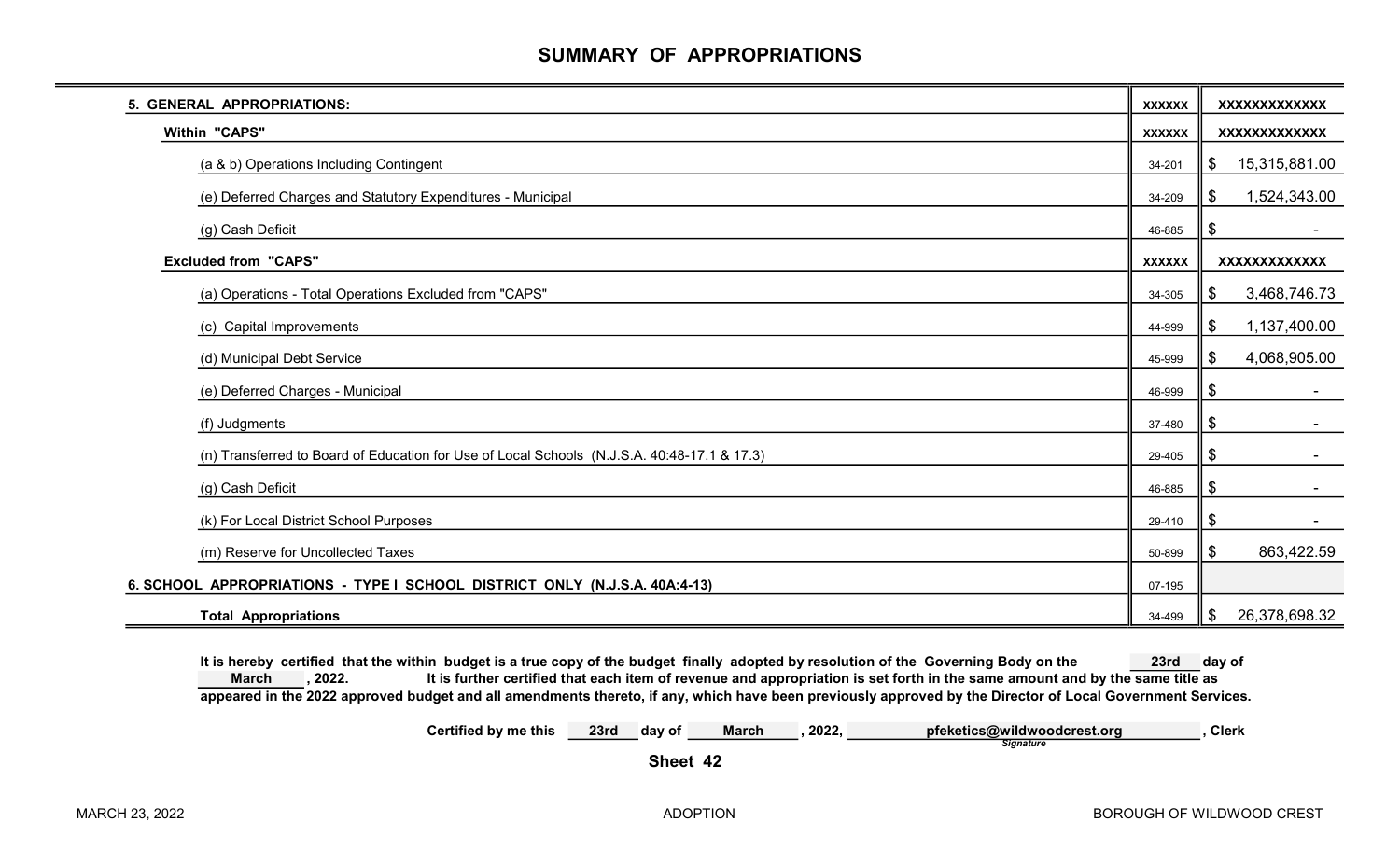#### OPEN SPACE, RECREATION, FARMLAND AND HISTORIC PRESERVATION TRUST FUND BOROUGH OF WILDWOOD CREST

|                                                                           |        |                    |         | <b>Realized in</b>                      | <b>APPROPRIATIONS</b>                | <b>FCOA</b> | Appropriated      |                   | Expended 2021     |                   |
|---------------------------------------------------------------------------|--------|--------------------|---------|-----------------------------------------|--------------------------------------|-------------|-------------------|-------------------|-------------------|-------------------|
| <b>DEDICATED REVENUES</b><br><b>FCOA</b>                                  |        | <b>Anticipated</b> |         |                                         |                                      |             |                   |                   | Paid or           |                   |
| <b>FROM TRUST FUND</b>                                                    |        | 2022               | 2021    | Cash in 2021                            |                                      |             | for 2022          | for 2021          | <b>Charged</b>    | <b>Reserved</b>   |
| <b>Amount to be Raised</b>                                                |        |                    |         |                                         | <b>Development of Lands for</b>      |             |                   |                   |                   |                   |
| <b>By Taxation</b>                                                        | 54-190 |                    |         |                                         | <b>Recreation and Conservation:</b>  |             | <b>XXXXXXXXXX</b> | <b>XXXXXXXXXX</b> | <b>XXXXXXXXXX</b> | <b>XXXXXXXXXX</b> |
|                                                                           |        |                    |         |                                         | Salaries & Wages                     | 54-385-1    |                   |                   |                   |                   |
| <b>Interest Income</b>                                                    | 54-113 |                    |         |                                         | Other Expenses                       | 54-385-2    |                   |                   |                   |                   |
|                                                                           |        |                    |         |                                         | <b>Maintenance of Lands for</b>      |             |                   |                   |                   |                   |
|                                                                           |        |                    |         |                                         | <b>Recreation and Conservation:</b>  |             | <b>XXXXXXXXXX</b> | <b>XXXXXXXXXX</b> | <b>XXXXXXXXXX</b> | <b>XXXXXXXXXX</b> |
| <b>Reserve Funds:</b>                                                     | 54-101 |                    |         |                                         | Salaries & Wages                     | 54-375-1    |                   |                   |                   |                   |
|                                                                           |        |                    |         |                                         | Other Expenses                       | 54-372-2    |                   |                   |                   |                   |
|                                                                           |        |                    |         |                                         | <b>Historic Preservation:</b>        |             | <b>XXXXXXXXXX</b> | <b>XXXXXXXXXX</b> | <b>XXXXXXXXXX</b> | <b>XXXXXXXXXX</b> |
|                                                                           |        |                    |         |                                         | Salaries & Wages                     | 54-176-1    |                   |                   |                   |                   |
|                                                                           |        |                    |         |                                         | Other Expenses                       | 54-176-2    |                   |                   |                   | $\sim$            |
|                                                                           |        |                    |         |                                         |                                      |             |                   |                   |                   | $\sim$            |
|                                                                           |        |                    |         |                                         | <b>Acquisition of Lands for</b>      |             |                   |                   |                   |                   |
|                                                                           |        |                    |         |                                         | <b>Recreation and Conservation</b>   | 54-915-2    |                   |                   |                   | $\sim$            |
| <b>Total Trust Fund Revenues:</b>                                         | 54-299 |                    |         | $\sim$                                  | <b>Acquisition of Farmland</b>       | 54-916-2    |                   |                   |                   | $\sim$            |
| <b>Summary of Program</b>                                                 |        |                    |         |                                         | <b>Down Payments on Improvements</b> | 54-902-2    |                   |                   |                   | $\sim$            |
| Year Referendum Passed/Implemented:                                       |        |                    |         |                                         | <b>Debt Service:</b>                 |             | <b>XXXXXXXXXX</b> | <b>XXXXXXXXXX</b> | <b>XXXXXXXXXX</b> | <b>XXXXXXXXXX</b> |
| (Date)                                                                    |        |                    |         |                                         |                                      |             |                   |                   |                   |                   |
| <b>Rate Assessed:</b>                                                     |        |                    |         |                                         | Payment of Bond Principal            | 54-920-2    |                   |                   |                   | <b>XXXXXXXXXX</b> |
|                                                                           |        |                    |         |                                         | Payment of Bond Anticipation         |             |                   |                   |                   |                   |
| <b>Total Tax Collected to date:</b>                                       |        |                    |         | Notes and Capital Notes                 | 54-925-2                             |             |                   |                   | <b>XXXXXXXXXX</b> |                   |
| <b>Total Expended to date:</b><br><b>Total Acreage Preserved to date:</b> |        |                    |         | Interest on Bonds                       | 54-930-2                             |             |                   |                   |                   |                   |
| (Acres)                                                                   |        |                    |         |                                         |                                      |             |                   |                   |                   | XXXXXXXXXX        |
| Recreation land preserved in 2021:                                        |        |                    |         | Interest on Notes                       | 54-935-2                             |             |                   |                   | <b>XXXXXXXXXX</b> |                   |
|                                                                           |        |                    |         | (Acres)                                 | <b>Reserve for Future Use</b>        | 54-950-2    |                   |                   |                   | $\sim$            |
| Farmland preserved in 2021:                                               |        |                    |         |                                         |                                      |             |                   |                   |                   |                   |
|                                                                           |        |                    | (Acres) | <b>Total Trust Fund Appropriations:</b> | 54-499                               |             |                   |                   |                   |                   |
|                                                                           |        |                    |         |                                         | $01$ $-11$ $-10$                     |             |                   |                   |                   |                   |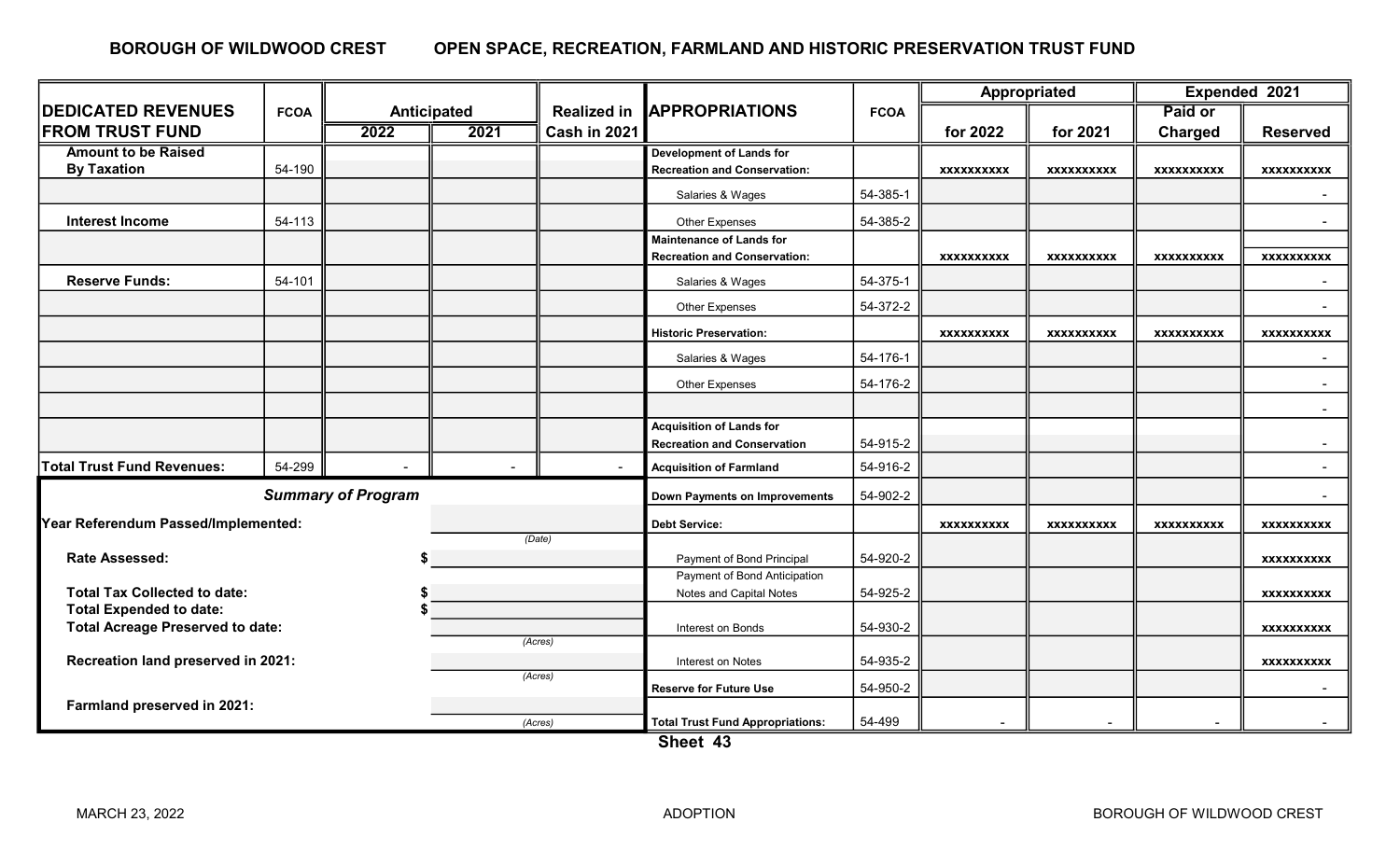#### ARTS AND CULTURE TRUST FUND BOROUGH OF WILDWOOD CREST

|                                     | <b>FCOA</b> |             |        | <b>Realized in</b> | <b>APPROPRIATIONS</b>                   | <b>FCOA</b>   | Appropriated      |                   | Expended 2021     |                  |
|-------------------------------------|-------------|-------------|--------|--------------------|-----------------------------------------|---------------|-------------------|-------------------|-------------------|------------------|
| <b>DEDICATED REVENUES</b>           |             | Anticipated |        |                    |                                         |               |                   |                   | Paid or           |                  |
| <b>FROM TRUST FUND</b>              |             | 2022        | 2021   | Cash in 2021       |                                         |               | for 2022          | for 2021          | <b>Charged</b>    | <b>Reserved</b>  |
| <b>Amount to be Raised</b>          |             |             |        |                    |                                         |               |                   |                   |                   |                  |
| <b>By Taxation</b>                  | 56-190      |             |        |                    | xxxxxxxxxxxxxxxxxx                      | <b>XXXXXX</b> | <b>XXXXXXXXXX</b> | <b>XXXXXXXXXX</b> | <b>XXXXXXXXXX</b> | xxxxxxxxxx       |
|                                     |             |             |        |                    |                                         |               |                   |                   |                   | $\sim$           |
|                                     |             |             |        |                    |                                         |               |                   |                   |                   | $\sim$           |
|                                     |             |             |        |                    |                                         |               |                   |                   |                   | $\sim$           |
|                                     |             |             |        |                    |                                         |               |                   |                   |                   | $\sim$           |
| <b>Reserve Funds:</b>               | 56-101      |             |        |                    |                                         |               |                   |                   |                   | $\sim$<br>$\sim$ |
|                                     |             |             |        |                    |                                         |               |                   |                   |                   | $\sim$           |
|                                     |             |             |        |                    |                                         |               |                   |                   |                   | $\sim$           |
|                                     |             |             |        |                    |                                         |               |                   |                   |                   | $\sim$           |
|                                     |             |             |        |                    |                                         |               |                   |                   |                   | $\sim$           |
|                                     |             |             |        |                    |                                         |               |                   |                   |                   | $\sim$           |
|                                     |             |             |        |                    |                                         |               |                   |                   |                   | $\sim$           |
| <b>Total Trust Fund Revenues:</b>   | 56-299      | $\sim$      | $\sim$ | $\sim$             |                                         |               |                   |                   |                   | $\sim$           |
| <b>Summary of Program</b>           |             |             |        |                    |                                         |               |                   |                   |                   | $\sim$           |
| Year Referendum Passed/Implemented: |             |             |        |                    |                                         |               |                   |                   |                   | $\sim 100$       |
| (Date)                              |             |             |        |                    |                                         |               |                   |                   |                   |                  |
| Rate Assessed:                      |             |             |        |                    |                                         |               |                   |                   |                   | $\sim 10$        |
| <b>Total Tax Collected to date:</b> |             |             |        |                    |                                         |               |                   |                   |                   | $\sim 100$       |
| <b>Total Expended to date:</b>      |             |             |        |                    |                                         |               |                   |                   |                   |                  |
|                                     |             |             |        |                    |                                         |               |                   |                   |                   | $\sim$           |
|                                     |             |             |        |                    |                                         |               |                   |                   |                   | $\sim$ $-$       |
|                                     |             |             |        |                    |                                         |               |                   |                   |                   | $\sim 10$        |
|                                     |             |             |        |                    | <b>Total Trust Fund Appropriations:</b> | 56-499        | $\sim$            | $\sim$            |                   | $\sim$           |

Sheet 44